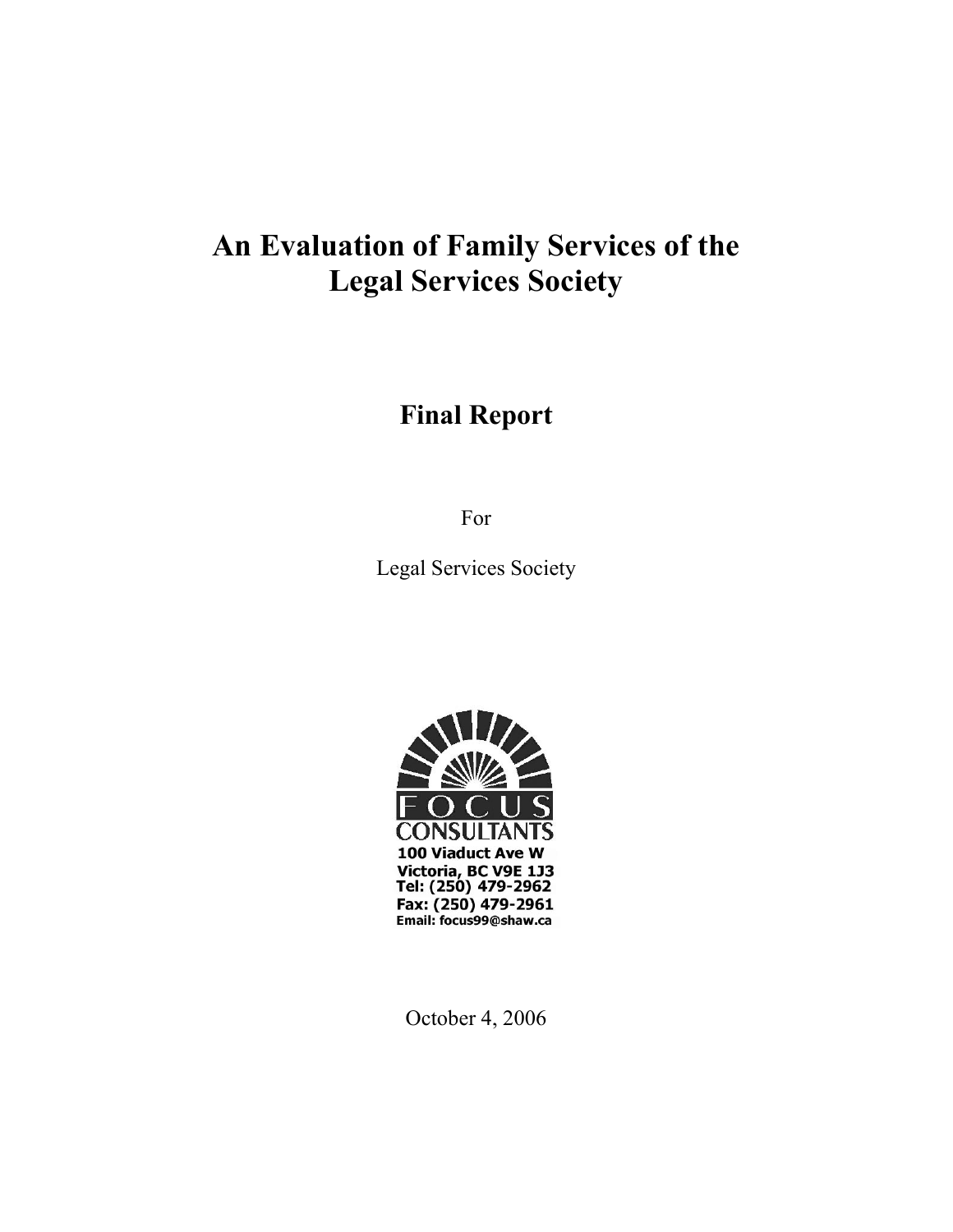# **TABLE OF CONTENTS**

| 1.0 |     |  |
|-----|-----|--|
|     | 11  |  |
| 2.0 |     |  |
|     | 2.1 |  |
|     | 2.2 |  |
|     | 2.3 |  |
|     | 2.4 |  |
|     | 2.5 |  |
|     | 2.6 |  |
| 3.0 |     |  |
| 4.0 |     |  |
| 5.0 |     |  |
| 6.0 |     |  |
| 7.0 |     |  |
| 8.0 |     |  |

Appendix 1: Client Questionnaire

Appendix 2: Supplementary Tables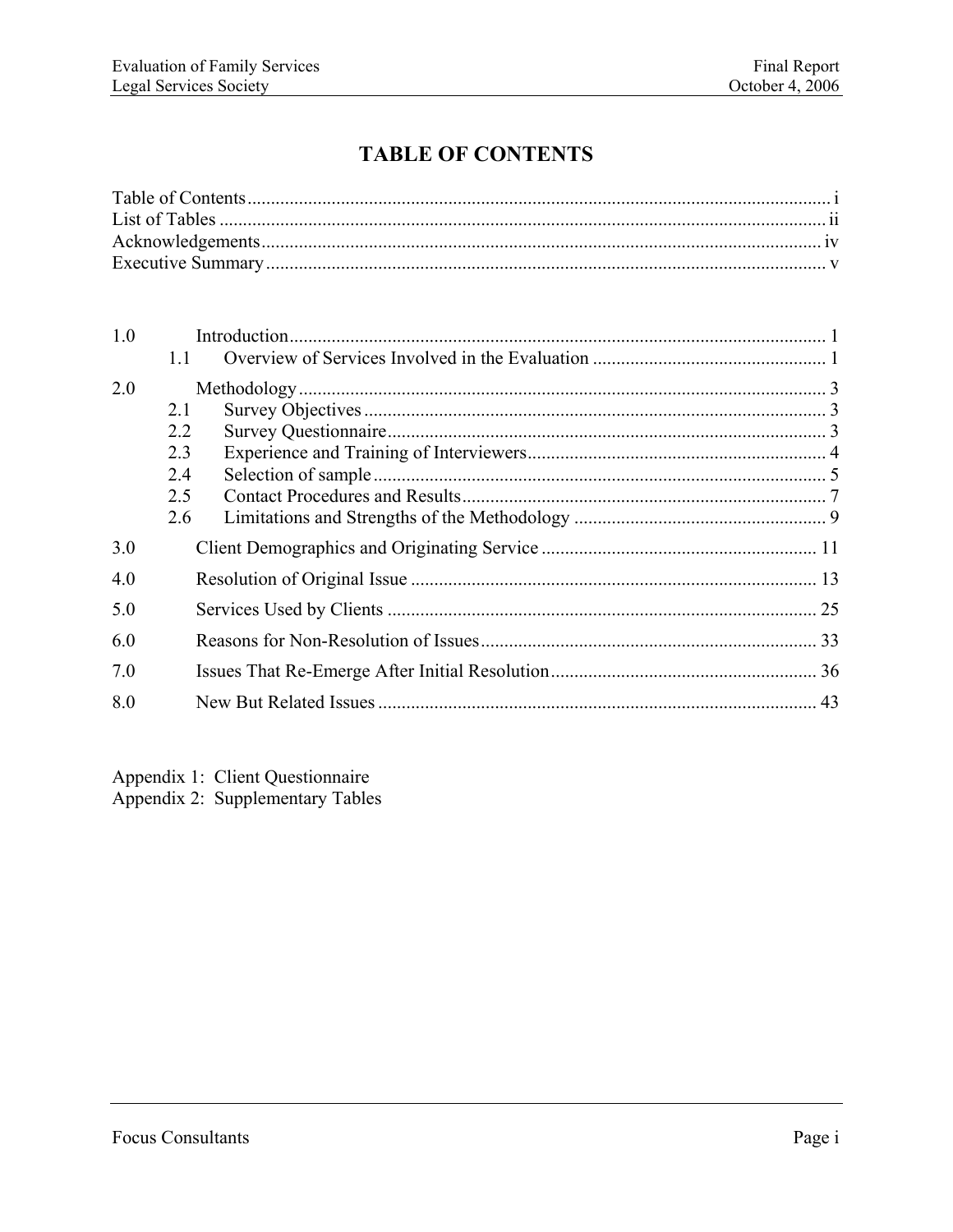# **LIST OF TABLES**

| Table 1:  |                                                                                             |  |
|-----------|---------------------------------------------------------------------------------------------|--|
| Table 2:  |                                                                                             |  |
| Table 3:  |                                                                                             |  |
| Table 4:  |                                                                                             |  |
| Table 5:  | Service Used by Client from which He/She was Referred to Evaluation 12                      |  |
| Table 6:  |                                                                                             |  |
| Table 7:  |                                                                                             |  |
| Table 8:  |                                                                                             |  |
| Table 9:  |                                                                                             |  |
| Table 10: | Satisfaction with Outcome of Issues (only for issues that were resolved)  20                |  |
| Table 11: |                                                                                             |  |
| Table 12: |                                                                                             |  |
|           | Table 13: Types of Issues and Type of Resolution (only for issues that were resolved) 23    |  |
|           | Table 14: Types of Services and Type of Resolution (only for issues that were resolved) 24  |  |
|           |                                                                                             |  |
| Table 16: | Comparison of Total Respondent Usage of each Service with the number of                     |  |
|           |                                                                                             |  |
|           | Table 18: Rating of Helpfulness of Service in Getting Client Closer to a Resolution 31      |  |
|           |                                                                                             |  |
|           |                                                                                             |  |
|           | Table 21: Types of Issues, and Time for Issues to Re-emerge After Original Resolution  38   |  |
|           |                                                                                             |  |
|           | Table 23: Types of Services Used for Issues that Start Up Again, and Comparison with        |  |
|           |                                                                                             |  |
|           | Table 25: Degree of Satisfaction with Outcome of Restarted Issues (completed cases only) 42 |  |
|           | Table 26: New but Related Issues that Arise, and Comparison with Re-emerged Issues  45      |  |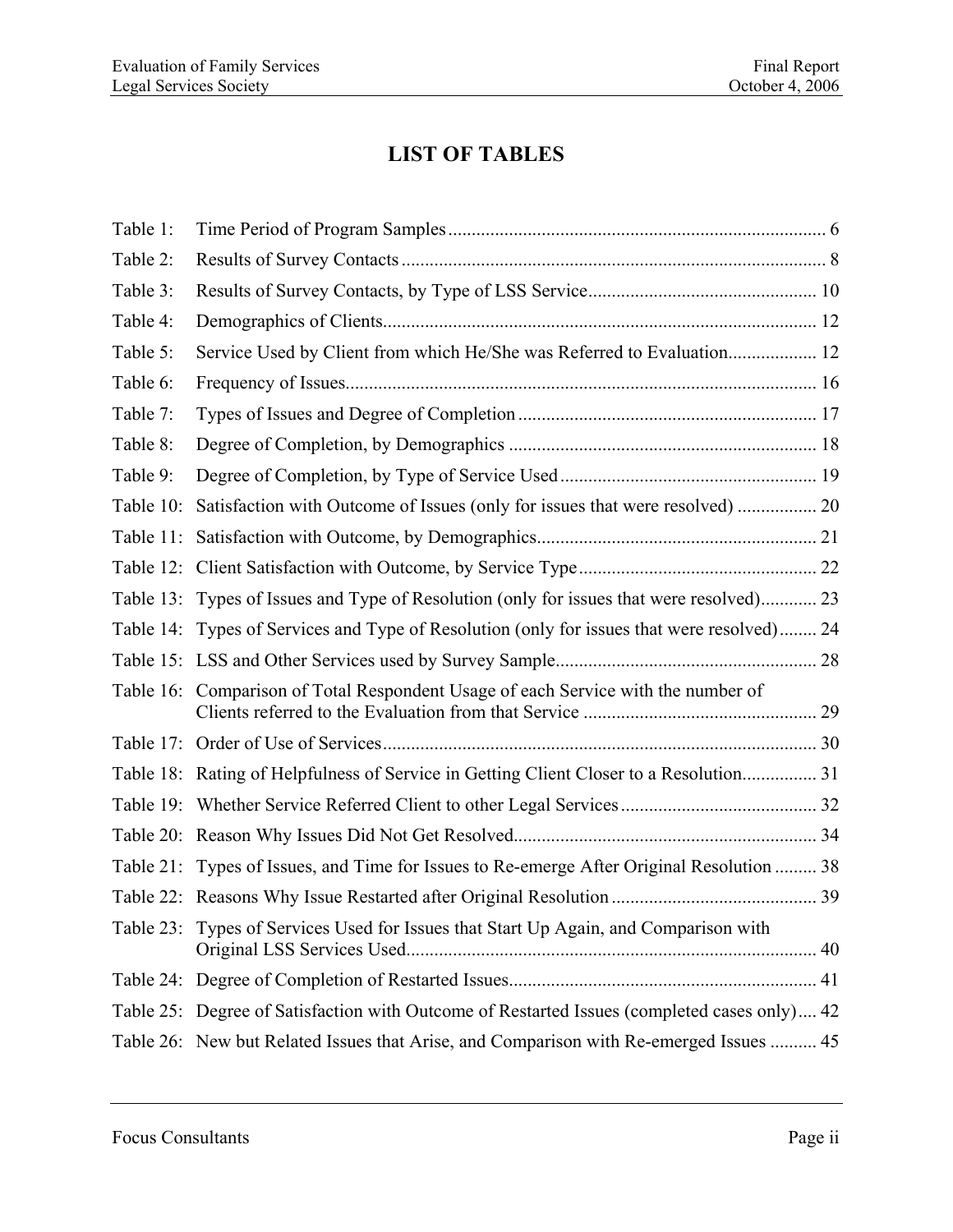| Table 27: Types of Issues and Services Used to Deal with New but Related Issues 46 |  |
|------------------------------------------------------------------------------------|--|
|                                                                                    |  |
| Table 29: Issues Impacting Family Issues, but for which Client has been Unable to  |  |

| Table S1: Comparison of LSS populations and Survey Sample for Selected            |  |
|-----------------------------------------------------------------------------------|--|
|                                                                                   |  |
|                                                                                   |  |
| Table S3: Client Rating of Helpfulness of the service in getting them closer to a |  |
|                                                                                   |  |
|                                                                                   |  |
|                                                                                   |  |
|                                                                                   |  |
|                                                                                   |  |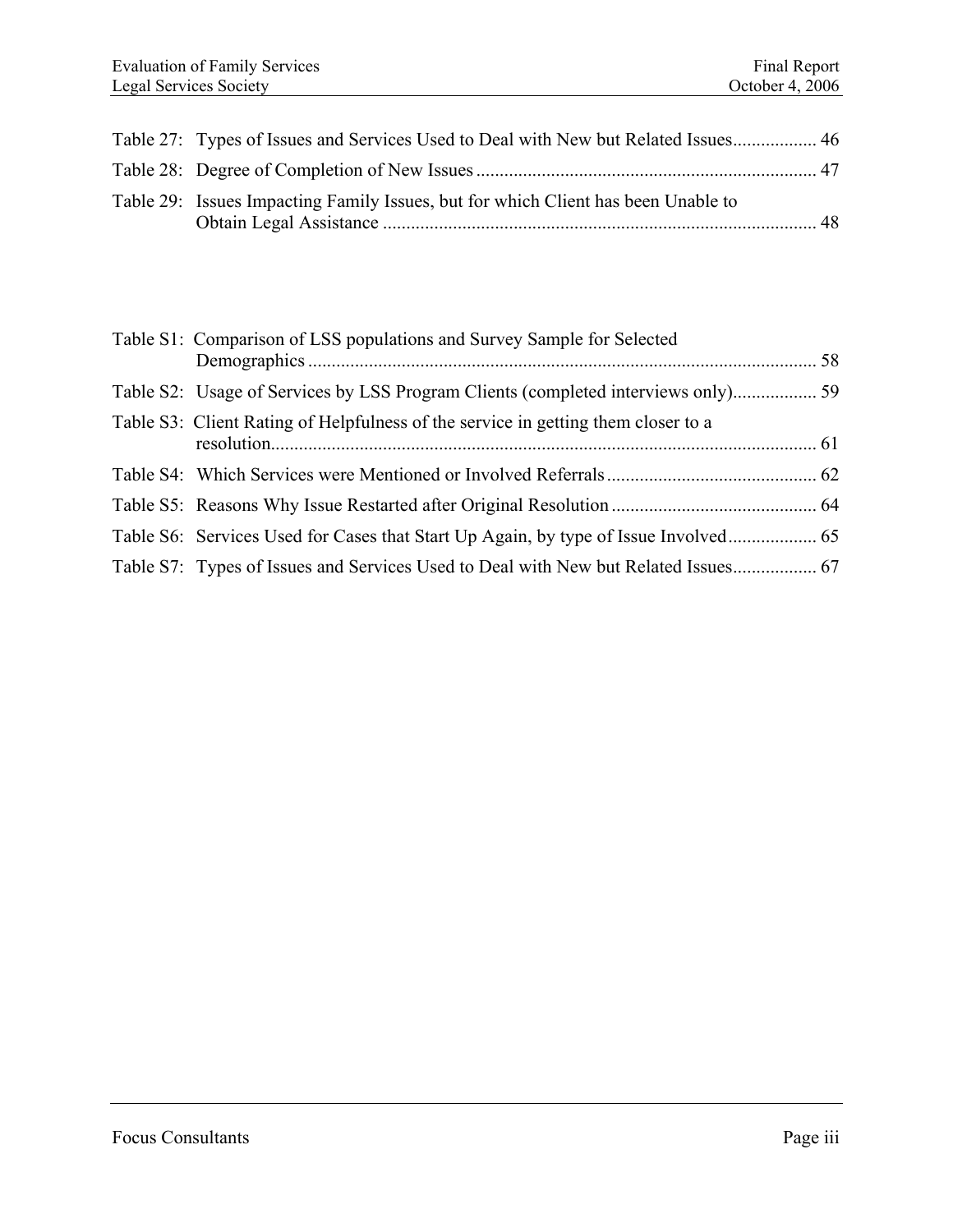# **ACKNOWLEDGEMENTS**

I should like to thank David Griffiths and Sherry MacLennan of the Legal Services Society (LSS) for their helpful input in multiple revisions of the instruments for this survey, their efficiency in soliciting and assembling client lists for the overall sample, and their indefatigable and good-humoured willingness to troubleshoot issues on a regular basis.

Olga Lefort of LSS did a wonderful job of reviewing case notes and screening files for safety issues, which was essential in ensuring that it was appropriate for the evaluation interviewers to contact clients.

I also appreciate the quick turnaround of Evan Symons and Asish Singh in generating client case formats and data on demographic background of clients from the CMS and LawLine systems.

Thanks too to Peggie-Ann Kirk, the senior interviewer and case database manager for her usual dedicated and quality work, and for the other four interviewers who dealt with a complicated and demanding interview format with dedication and sensitivity: Kay Charbonneau, Elise Currie-Roberts, Heather Fox and Suzanne Murphy.

Meran Currie-Roberts managed to complete all data entry and editing mere weeks before the birth of her first child. Anthony Beks of Capital Stenographic Services word processed the report with his usual speed and upbeat humour.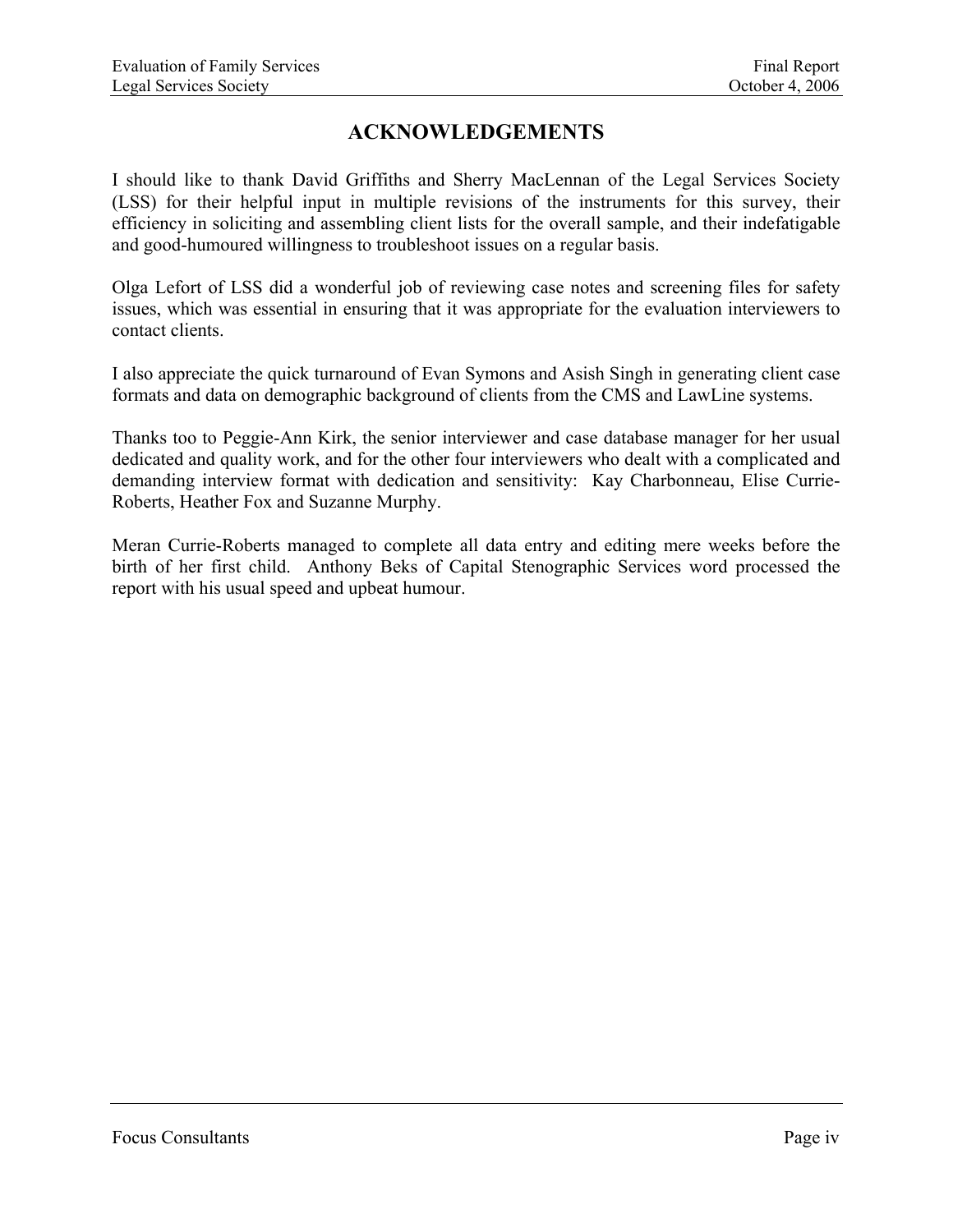# **EXECUTIVE SUMMARY**

#### **Introduction**

This is the final report of an evaluation of service outcomes of 812 clients from nine Legal Services Society (LSS) programs that provide information, advice and/or representation services to clients with family legal issues.

#### **Survey Objectives**

The original objectives for this study as outlined by LSS were to:

- 1) Analyze the nine services in reference to the following questions:
	- What legal issue(s) did the client have?
	- What LSS family law services did the client use?
	- What services, if any, other than LSS family law services, did the client use?
	- Of the client legal issue(s) identified, which issue(s) were resolved? Was the resolution formal or informal?
	- Did the resolved legal issue(s) become a legal issue(s) again? If so, within what time period (e.g., 6 months, 1 year)? What was the reason that the legal issue(s) arose again? What steps did the client take to address the re-emerging legal issue(s)? Which of the re-emerging legal issue(s) were resolved and was there a formal or informal resolution?
	- Did new legal issues emerge for the client? If so, what were these legal issues and how were they dealt with (e.g., use of LSS family law services, other services or other)?
	- Of the client's legal issue(s) not resolved, what was the reason for nonresolution (e.g., change of circumstances, barriers to court access, and/or delays in the court process).
- 2) Determine how the nine services are working together.
- 3) Determine the types of services which appear to be most effective in achieving formal or informal resolutions to client family law issues.

#### **Methodology**

The survey was conducted by telephone between February and August 2006, using five interviewers experienced with law and/or social issues and also with telephone surveys. Because the evaluation was outcome focused, a decision was made to draw samples of clients that used each service as long ago as reasonably possible, taking into consideration the starting date of the service and the availability of client contact information. Thus in some cases the client samples were drawn from cases one year old, in others up to 3 1/2 years. The advantage of taking older cases is that they are more likely to have reached an initial conclusion and also have had time (in some cases) either to break down and be addressed again, and/or to involve new but related issues. The opportunity for these types of patterns to evolve and be defined through research was of paramount concern to LSS. The obvious disadvantage of using old cases is that many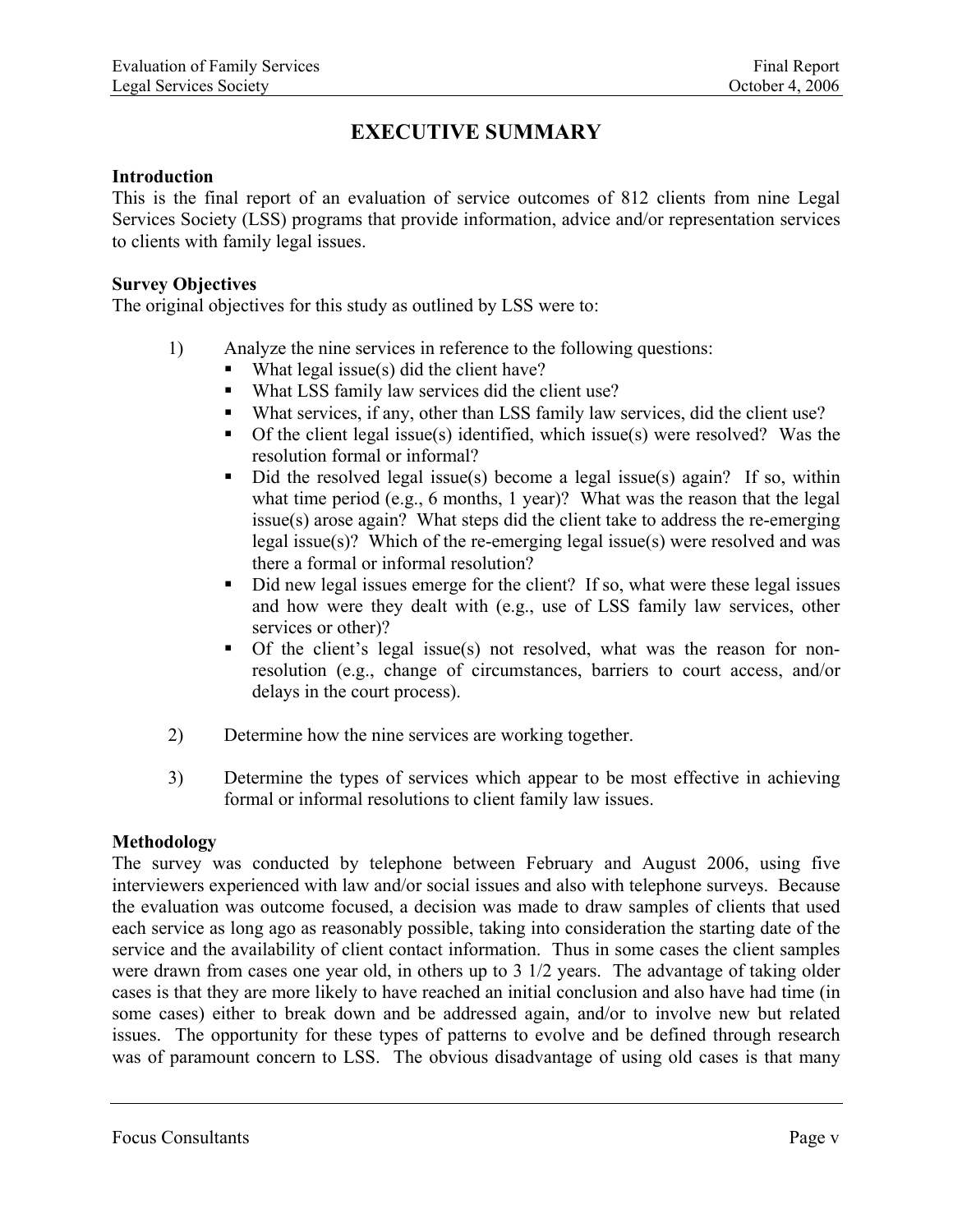clients are no longer able to be contacted. Part of the methodological challenge was to find the balance between these advantages and disadvantages.

The 812 interview respondents were drawn from the following services:

| $\blacksquare$ | <b>Emergency Services Referral</b>        | 207 |
|----------------|-------------------------------------------|-----|
|                | <b>Extended Services Referral</b>         | 75  |
| $\blacksquare$ | Provincial Court Family Duty Counsel      | 173 |
| $\blacksquare$ | Family Advice Lawyer Project              | 102 |
| $\blacksquare$ | <b>Supreme Court Family Duty Counsel</b>  | 64  |
| $\blacksquare$ | Enhanced LawLine (advice) service         | 73  |
|                | Limited Scope Supreme Court Referrals     | 96  |
|                | LawLink self-users                        |     |
|                | <b>Legal Information Outreach Workers</b> |     |

The first two represent referral services, the next four advice services, Limited Scope falls between representation and advice, and the last two are information services.

Overall, 2494 contact attempts resulted in 812 completed interviews (33%), 1180 cases where it was not possible at all to make a contact  $(47%)$ , 266 cases  $(11%)$  where no contact could be made after  $6 - 12$  attempts, 138 cases which precluded calls for administrative reasons (6%), 44 cases (2%) where an interview could not be made even though a party had been reached, and 49 refusals (2%).

The primary limitation was that the age of the samples and the resulting low contact rate, combined with the differing time sequence of the samples, meant that it was not possible to obtain a representative sample of cases from each program. The strengths were that there was a much higher rate of completed cases (i.e., a low "pending" rate) than had been achieved in earlier LSS surveys, so the outcome data was more definitive. For most programs, the sample was large enough to permit useful cross-tabulations of data.

#### **Findings**

Findings in this report are presented in 29 tables in the main body of the report, plus seven supplementary tables as appendices. The key findings are:

*Issue types and resolution* 

- Custody, access and child maintenance/support are each involved in approximately half (49-56%) of all cases.
- There is an average of 2.1 family issues per case.
- Only 17% of issues are still pending. This rate is much lower than that experienced in earlier evaluations for the LSS of duty counsel and LawLine programs, and lends support to the methodological decisions described above.
- Not including pending cases, the combined resolution rate (i.e. "completely resolved" and "resolved, but issue re-emerged") is 85% for completed issues. Only 7% of completed issues had "no resolution."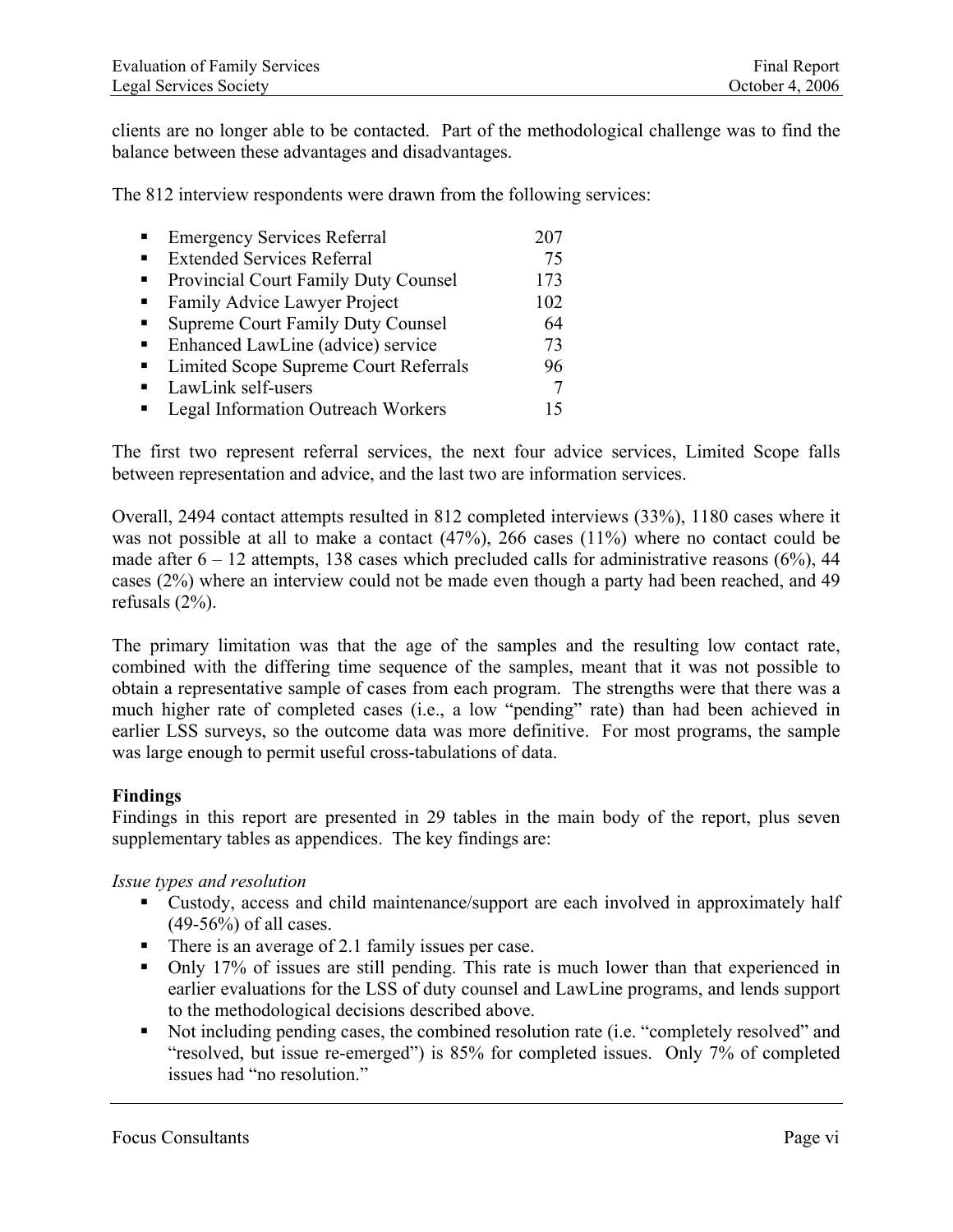- 19% of all issues that are completely resolved at one point re-emerge at a later date. Access and child support had the highest rates of re-emergence (25% and 27% respectively). Issues re-emerged in aboriginal cases at a higher rate (29%) than in nonaboriginal cases (18%).
- Although for reasons explained in the body of the report, service-related completion data should be considered with caution, the Family Advice Lawyer Project has a significantly higher "completely finished" rate than the other eight services. The initial resolution rates of the Provincial Family Duty Counsel service and of LawLine are high, but they also have a higher rate (25% and 30% respectively) of re-emergence of issues than other services. Thus in terms of "completely finished" issues their rates, as well as most of Supreme Court Family Duty Counsel, are the lowest of the nine services.
- In 77% of all resolved issues, the client was "mostly" or "completely" satisfied with the outcome.
- There is a statistically significant higher rate of satisfaction among female than male clients, and among aboriginal than non-aboriginal clients.
- The Family Advice Lawyer Project and Limited Scope Referral Program had the most positive client responses concerning satisfaction with outcomes.
- 90% of resolved issues were confirmed by court order or a written agreement drafted or reviewed by a lawyer.

#### *Use of services*

- Clients used an average of 3.3 services to resolve their family legal issue(s).
- Although all clients used LSS services, they also used non-LSS services for 23% of their overall issues.
- Analysis of the order of use of services helped clarify that services such as LawLine, Legal Aid Intake and Family Justice Counselors tend to be front-line services (i.e., used earlier on by clients). Others such as Limited Scope Supreme Court referrals and Extended Services Referral tend to be more end-point services. Other services such as printed materials, the Internet (e.g., LawLink), LIOWs, private lawyers and various community advocacy services may be used at any point in the client's quest for resolution to his/her issue(s).
- There are frequently repeat visits of services by clients for the same problem with Emergency Services Referral, Community Advocacy Services, Family Justice Counsellors, and private lawyers.
- Clients gave high ratings of helpfulness (in terms of moving their case towards resolution) to Emergency Services Referrals, Extended Services Referrals and Legal Aid intake.
- The main "networkers" or "referrers" are Legal Aid Intake, LawLine, Family Justice Counselors, community advocacy services and (although based on very few cases) LIOWs.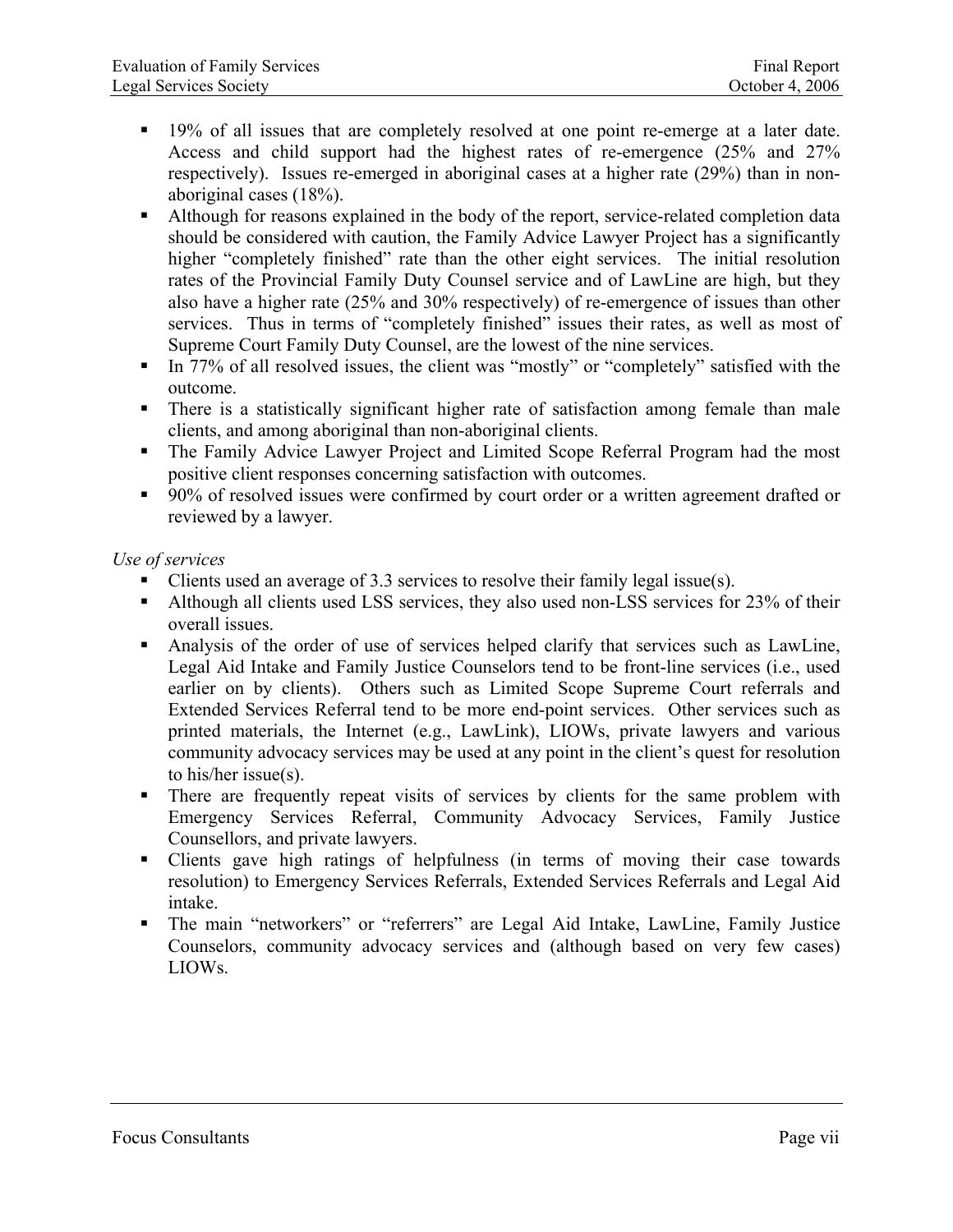#### *Reasons for non-resolution of issues*

 Although based on only 104 issues overall, the main reason for non-resolution is system barriers, with other reasons fairly evenly divided between relationship dynamics, clients' personal circumstances and "other" reasons. Systemic and relationship barriers are more prominent for clients of the two referral services (Emergency and Extended), while client personal barriers are considerably more significant for advice clients than for referral clients.

#### *Issues that re-emerge after their initial resolution*

- 189 respondents reported on 265 issues that re-emerged after initial resolution.
- Child support issues emerged on average at 7.7 months, access issues at 7.6 months and custody issues at 10.1 months.
- The two principal reasons for re-emergence of issues was refusal by one or other party to comply with an order or agreement, and the need for the individual to adapt to a changing situation.
- There was no completely reliable method of determining whether clients with re-emerged issues were able to address these issues at the same as or higher level than the original issues. However, use of a surrogate measure suggests that this is in fact the case.
- In 20% of re-emerging issues, clients did not contact a resource, despite having done so before.
- The non-resolution rate of re-emerged issues is 37%, (if pending cases are excluded) considerably higher than the 7% for original issues.
- The satisfaction rate for completed issues that have re-emerged is somewhat lower than for original issues (68% versus 77%).

#### *New but related issues that emerge after resolution of the original issue*

- Child support features as a new issue with the same regularity as it did in original issues, but new custody and access issues are less prominent. Divorce is mentioned more frequently.
- Less than half as many services are used by clients for new issues (1.4 per client) as for the original issues (3.3).
- If pending cases are excluded from the analysis, the rate of "non-resolution" of new issues (35%) is virtually the same as that for re-emerged issues (37%).

#### *Other legal issues that have had an impact on family issues*

- <sup>10%</sup> of clients in a sub-sample of this survey reported that other legal issues had impacted resolution of their family issues.
- Of 44 issues that impacted resolution of family issues, the two primary types of matter were criminal (13) and debt (13).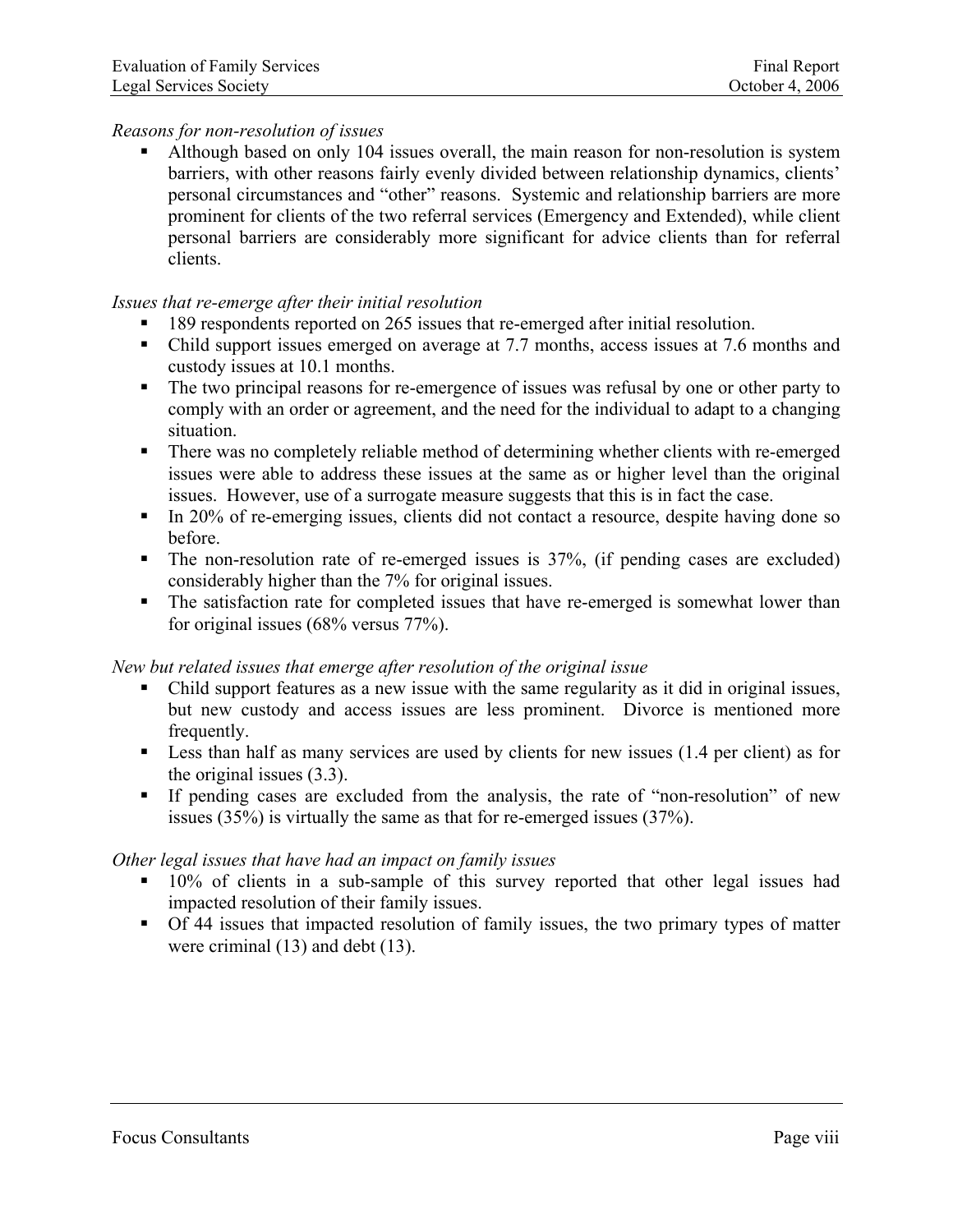# **1.0 INTRODUCTION**

<span id="page-9-0"></span>This is the final report of an evaluation of service outcomes of 812 clients from nine Legal Services Society (LSS) programs that provide services to clients with family law issues.

The report presents basic client outcome data and related findings that may be useful to LSS in upcoming decisions concerning resource allocations for its family law services. It should not be considered as a needs analysis, as it did not involve persons who have legal needs but who have not used LSS, nor did the questionnaire (in Appendix 1) explore coverage or eligibility issues.

Data is presented in 29 tables, with accompanying text primarily in point form. Seven supplementary tables are also included in Appendix 2. It is important to emphasize that the data is presented in relation to client issues and services used, not cases. This is because cases typically involve more than one issue and more than one service. Outcomes and subsequent events may differ, depending on the issue and services used.

#### **1.1 Overview of Services Involved in the Evaluation**

There were nine services that were included in the evaluation. Two are representation services:

- Emergency Services Referrals, involving representation to financially eligible people where there has been violence or there is a risk of violence, and may include such services as restraining orders, supervised access orders, changes to custody or access orders, and non-removal orders. This service is available throughout the province.
- Extended Services Referrals, involving services in addition to those provided above if clients would be at greater risk if their high conflict cases were left unresolved. Extended services are available throughout the province.

Four are advice services:

- Provincial Family Duty Counsel. In this service, lawyers give legal advice to unrepresented clients with family law and child protection problems, speaking in court on simple matters such as adjournments, consent and emergency restraining orders, uncontested custody, access and support hearings. They can also help draft or review documents and negotiate issues, but do not represent clients at trial. This service is currently available in 45 provincial courts around the province.
- Supreme Court Family Duty Counsel. This service is essentially the same as the previous one, but is offered in 15 Supreme Court locations.
- Family Advice Lawyer Project, in which family lawyers provide up to three hours of legal advice to low-income parents experiencing separation or divorce, about custody, access, guardianship, child support, property, tentative settlement agreements and court procedures. A joint service with the Ministry of Attorney General's Family Justice Services Division, it is offered in six family justice counsellor offices in the province.
- Enhanced LawLine provides up to three hours of "brief services" to low income people, including legal advice, written opinions, follow-up calls to clients to check progress, phone calls on a caller's behalf to third parties, help with correspondence and documents,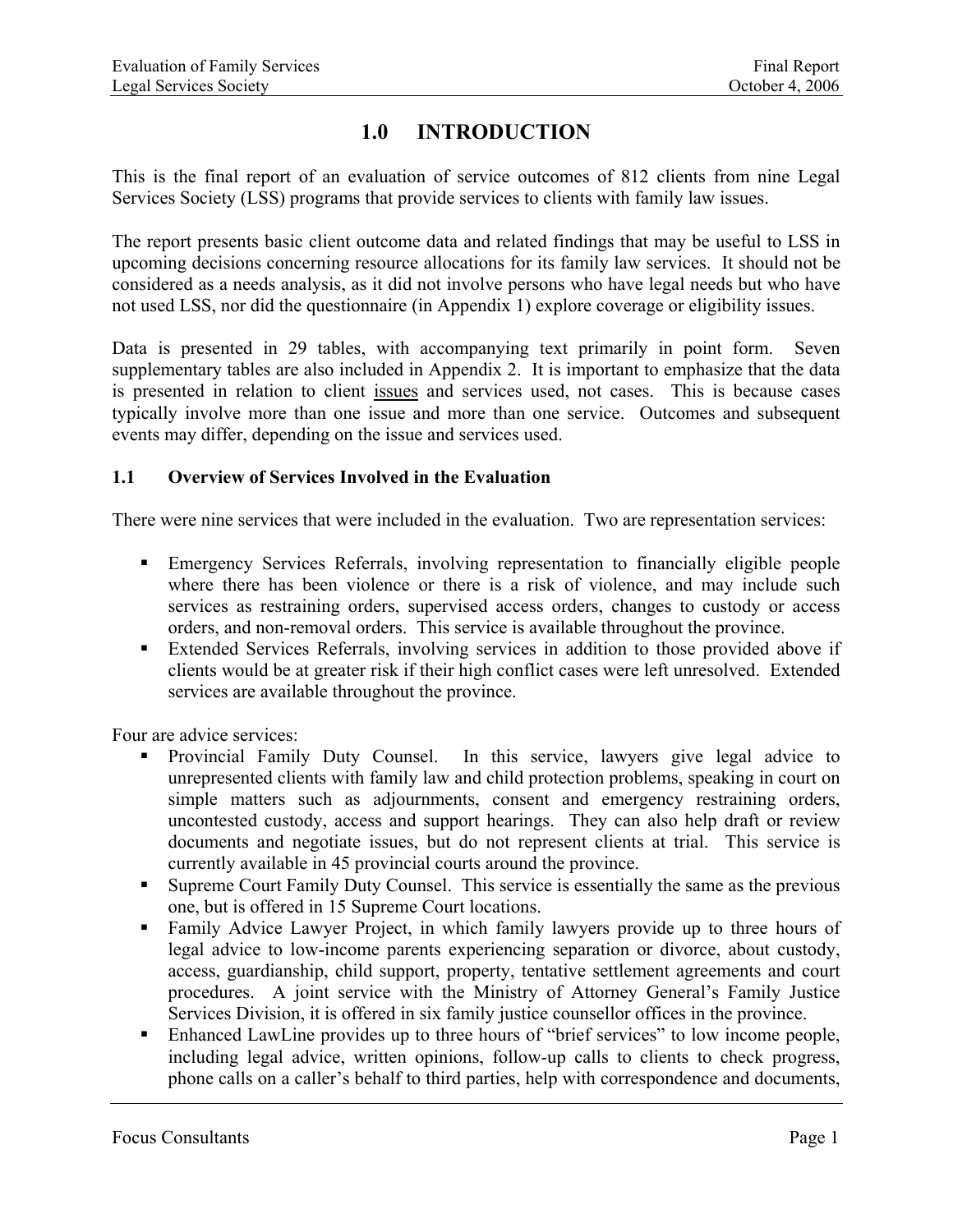or similar services that can be delivered during, or shortly after a telephone conversation. It covers family law and a range of issues such as poverty, criminal and immigration law, and is available on a 1-800 basis throughout the province.

One service falls in between full representation and advice:

 Limited Scope Supreme Court Referral, which involves low income people who are not eligible for emergency referral services but cannot avoid taking their dispute to Supreme Court, and who need more assistance than family duty counsel and advice lawyers can provide. They may be eligible for 14 hours of assistance from a lawyer in matters such as discussion of property or varying a Supreme Court order.

Two of the nine services are information-only services:

- LawLink, a website designed to help people with low incomes and their advocates find current, relevant, and easy-to-use legal information and self-help resources on the Internet. Public access terminals featuring LawLink are available in 14 communities and through government agents throughout the province. Individuals can also access the site directly from their own computer.
- Legal Information Outreach Workers (LIOWs) are LSS staff members who help people use LawLink, provide printed information and refer individuals to other LSS services. The service is available in seven centres.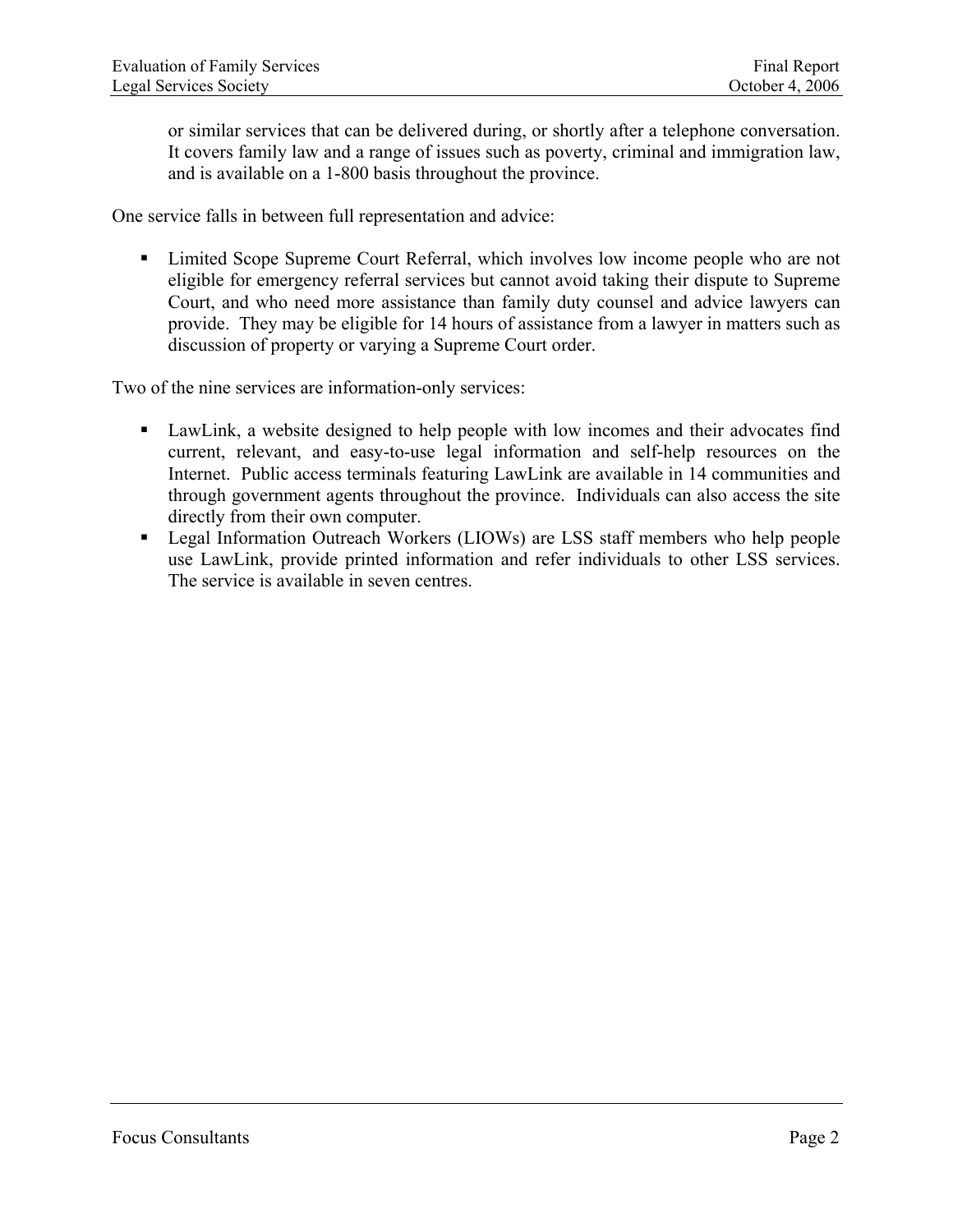# **2.0 METHODOLOGY**

<span id="page-11-0"></span>A telephone survey of clients of the nine LSS services described in Section 1.1 was conducted in the 6 1/2 month period between early February and mid-August, 2006. This section describes the survey objectives, the survey questionnaire, selection of the sample, training of the interviewers, client contact results, and strengths and limitations of the data.

#### **2.1 Survey Objectives**

The original objectives for this study as outlined by LSS were to:

- 1) Analyze the nine services in reference to the following questions:
	- What legal issue(s) did the client have?
	- What LSS family law services did the client use?
	- What services, if any, other than LSS family law services, did the client use?
	- Of the client legal issue(s) identified, which issue(s) were resolved? Was the resolution formal or informal?<sup>[1](#page-11-0)</sup>
	- Did the resolved legal issue(s) become a legal issue(s) again? If so, within what time period (e.g., 6 months, 1 year)? What was the reason that the legal issue(s) arose again? What steps did the client take to address the re-emerging legal issue(s)? Which of the re-emerging legal issue(s) were resolved and was there a formal or informal resolution?
	- Did new legal issues emerge for the client? If so, what were these legal issues and how were they dealt with (e.g., use of LSS family law services, other services or other)?
	- Of the client's legal issue(s) not resolved, what was the reason for non-resolution (e.g., change of circumstances, barriers to court access, and/or delays in the court process). $2$
- 2) Determine how the nine services are working together.
- 3) Determine the types of services which appear to be most effective in achieving formal or informal resolutions to client family law issues.

#### **2.2 Survey Questionnaire**

The survey questionnaire shown in Appendix I was developed in interaction with LSS staff over the course of seven drafts to address the objectives listed in Section 2.1. Although the questions closely reflect those just described, three issues in the construction of the questionnaire require mention.

1

 $<sup>1</sup>$  An informal resolution is defined as a verbal or de facto agreement about the legal issue. A formal resolution is</sup> defined as a written agreement that was based on legal advice and witnessed; or a court order. 2

<sup>&</sup>lt;sup>2</sup> Non-resolution of legal issue is defined as not having an informal or formal resolution to a legal issue where conflict around the legal issue(s) still exists.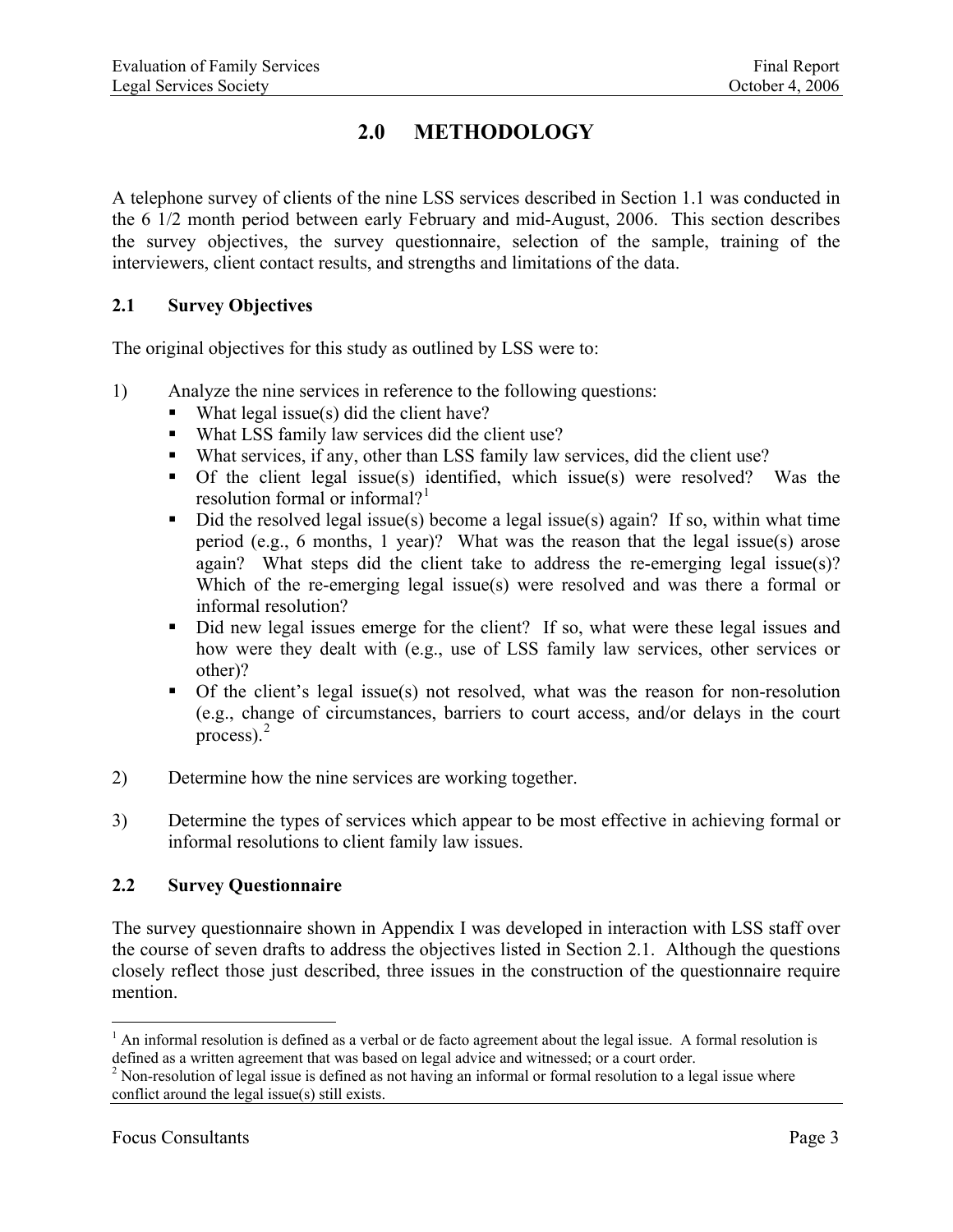<span id="page-12-0"></span>Firstly, the primary units for data collection in the questionnaire were the client "issue," and the services used to address that issue. This approach was in recognition of the fact that when clients come to a service, they are usually addressing several related issues at once. Some issues may be addressed sooner, more satisfactorily and at different levels of formality than others. Furthermore, clients tend to use more than one service to address a problem, so it was important to understand the interconnections and sequences between services, and their differing helpfulness in moving the issues toward resolution. For this reason, data was collected in the matrix formats show in the questionnaire.

Secondly, following the Interim Report based on 200 interviews to March  $31<sup>st</sup>$ , a decision was taken to explore with the remaining respondents the supplementary questions shown on the final page of the questionnaire. These were intended to explore reasons for client dissatisfaction with services, why some clients did not use any services when problems re-emerged, and other legal issues that impact on the resolution of family issues. Because these questions were introduced later in the survey period, they involve a smaller number of respondents.

Thirdly, and again following the interim report, it was decided to divide the third answer under "type of resolution" on page 2 of the questionnaire into two categories. In this revised questionnaire, choice #3 is therefore omitted and replaced with choices #4 and #5. The reporting of this question in Tables 13 and 14 takes all these choices into account.

#### **2.3 Experience and Training of Interviewers**

The challenge in this survey was not the questions themselves, but in the need for the interviewers to grasp the nature of the legal issues being examined, and the combinations of almost 20 services which could be used to address them. Clients frequently do not know the names of services they use, so where multiple services were used, the interviewers had to understand the nature, location and restrictions involved for each program and to be able to help the client identify those services (including other services to which they might have been referred). Interviewer judgment was also required to determine whether an issue was resolved in the terms designated by LSS (even if a client didn't like the outcome), and the nature of helpfulness of the service in "getting the client closer to a resolution."

These challenges were addressed in several ways. Firstly, all five interviewers were mature individuals with at least a bachelor degree, prior experience in interviewing and in justice, government or social service settings. Secondly, a half day training session was held to explain and provide written background on each of the LSS programs to thoroughly review and discuss all questions in the questionnaire, and to explain the differing sample origins and background recording sheets that were used with each program. Thirdly, the questionnaire itself contained a number of key definitions or explanations for quick reference by the interviewer. Finally, as the survey progressed, either the interviewers or data entry clerk would bring to the attention of the director problems about recording responses to particular questions. In each of these instances, a decision was reached – often in conjunction with LSS – and that decision was distributed in writing to all of the interviewers to maintain as much uniformity of interviewing and recording procedures as possible.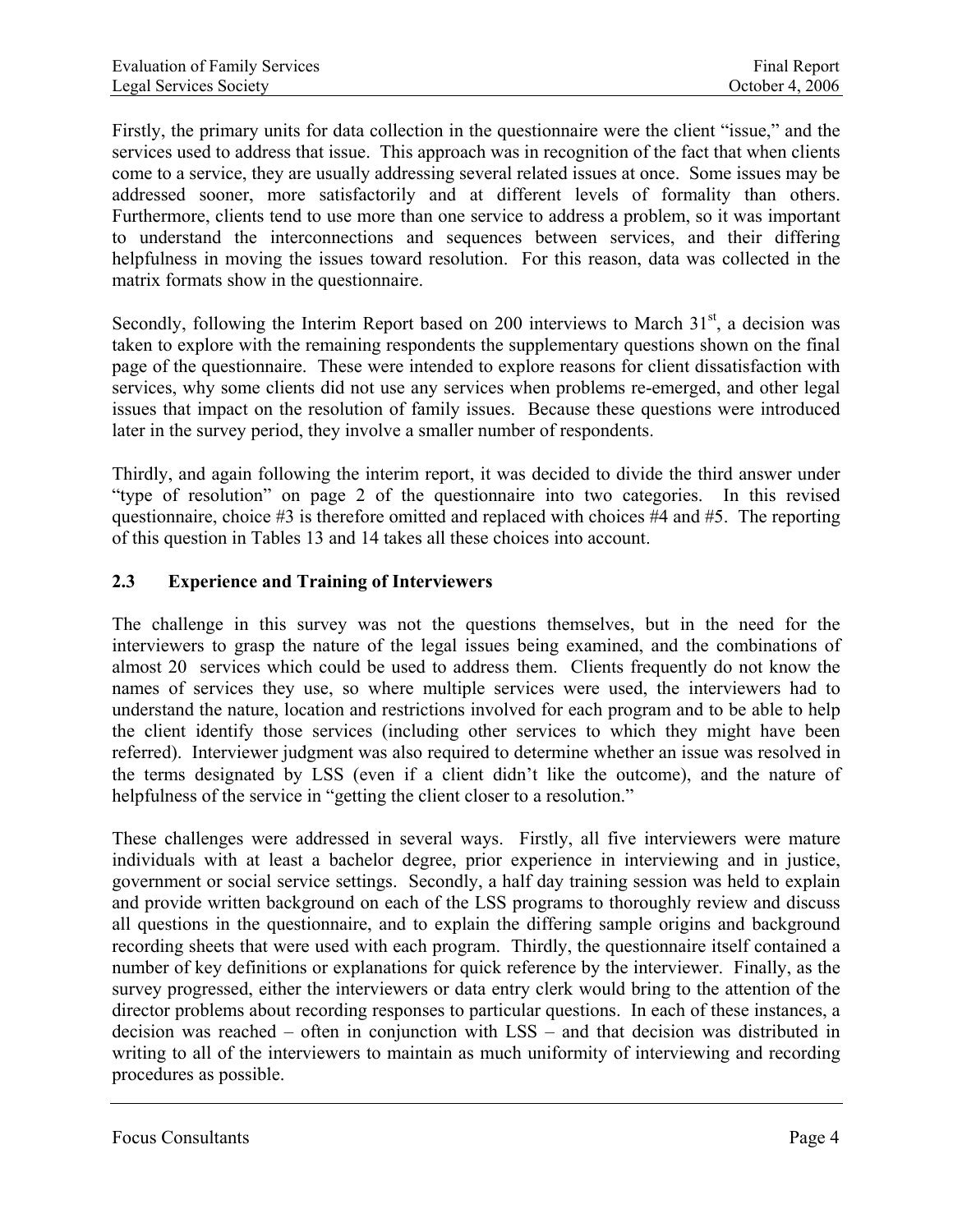#### <span id="page-13-0"></span>**2.4 Selection of sample**

There were several constraints on how the sample of cases for this study could be drawn:

 *The fact that the study was focused on outcomes necessitated selection of cases from as early a time period as possible for each type of service.* 

In the field of family law, cases frequently take many months or even years to achieve resolution. Furthermore, because of the dynamics that are associated with families that have broken up or are breaking up, issues may open up again after an initial resolution, and new but related issues may emerge at a later date.

If follow-up evaluation interviews are conducted too soon after the client's initial contact with the legal service, a high proportion of cases are often still unresolved and therefore very little can be said about case outcomes. For this reason, as shown in Table 1 samples of family law clients in this study are drawn from cases with initial LSS program service in 2004 or even earlier. Later time periods were only chosen if a program was new. The services are listed from most recent date of the sample to the oldest.

The advantage of drawing a sample from an older period is a high rate of completed cases and therefore an ability to provide useful long term outcome data. The disadvantage is that successful contact rates with clients are much lower than in surveys of more recent cases, and it is therefore not possible to obtain a representative sample.

 *It was not possible to pick a single, uniform time period and source of respondents for all nine programs.* 

Some programs, such as Emergency Services Referrals, have a long-standing history, and it is a relatively simple matter to extract and review a sample from LSS's central management system. Other programs (e.g., Extended Services Referrals) started as pilot projects, were discontinued, and then started at a later date. Still others (e.g., Limited Scope Supreme Court Referrals) only started in May of 2005. Had all programs existed in the same (early) time period, the drawing of a representative stratified random samples might have been possible, but this was precluded in the circumstances.

 *Programs varied significantly in their capacity to provide lists of clients who had given permission to be contacted for research purposes.* 

The Legal Information Outreach Worker program and LawLink do not maintain client information, so names of clients who had volunteered to participate in earlier LSS evaluation studies were the only (and very limited) source of potential respondents. Family Duty Counsel programs do not maintain centralized databases of client contact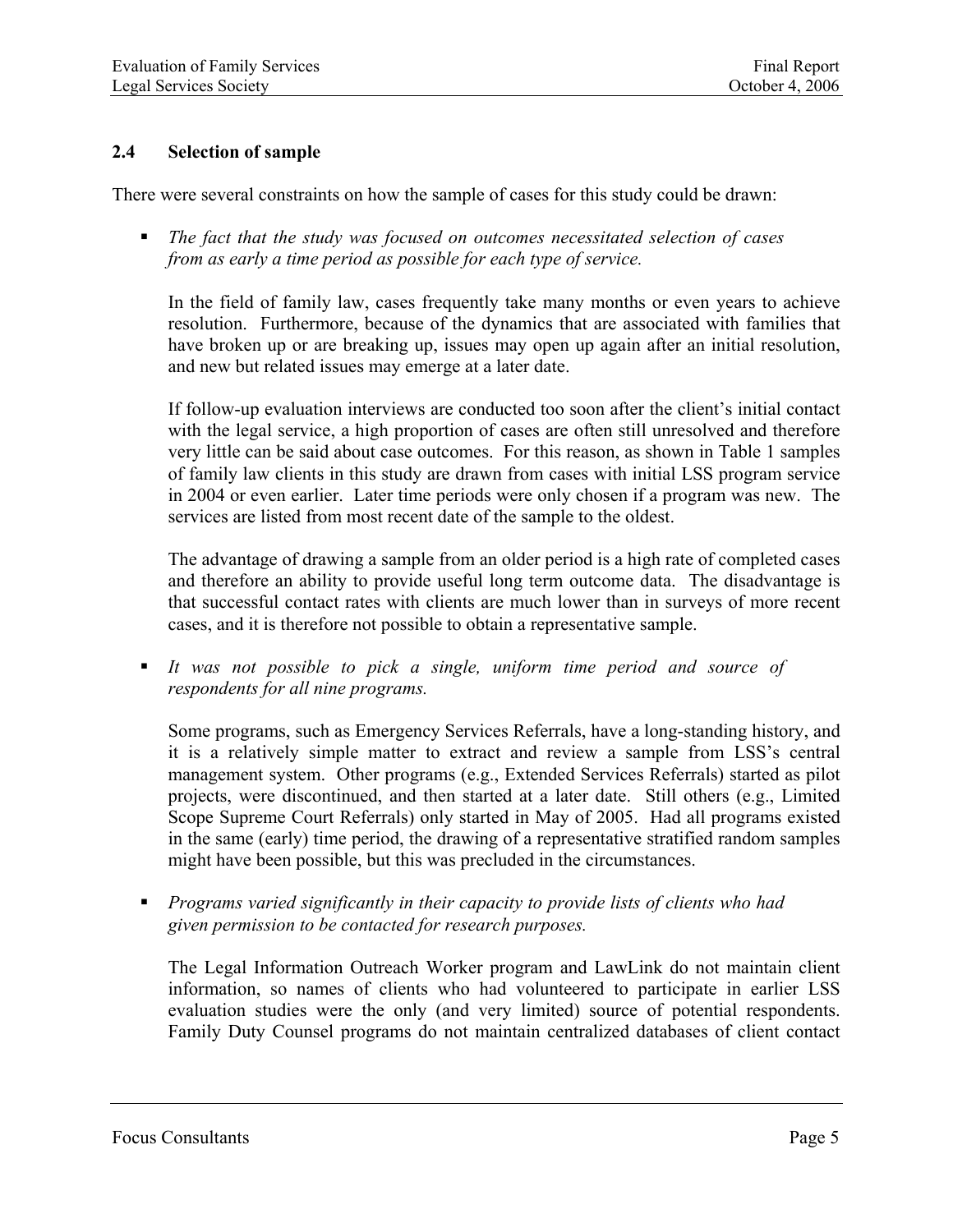| Program                   | <b>Time Period of Sample</b> | Total # of months        | <b>Comments</b>                                 |
|---------------------------|------------------------------|--------------------------|-------------------------------------------------|
| <b>Limited Scope</b>      | May 16, 2005 to              | 9 months                 | All cases in this period were included except   |
| Supreme Court             | February 6, 2006             |                          | those flagged for client sensitivities.         |
| Referrals                 |                              |                          |                                                 |
| <b>Extended Services</b>  | Part 1: June 25, 2003 to     | 17 months                | Part 1 was a pilot project. Part 2 was from     |
| Referrals                 | March 31, 2004               |                          | period following recommencement of project.     |
|                           |                              |                          | All cases in these periods were included        |
|                           | Part 2: March 1 to           |                          | except those flagged for client sensitivities.  |
|                           | October 31, 2005             |                          |                                                 |
| Supreme Court             | Part 1: November 1 to        | Part 1: 1 month          | Part 1 in 5 sites only (a predecessor project). |
| <b>Family Duty</b>        | November 31, 2004.           |                          |                                                 |
| Counsel                   |                              |                          |                                                 |
|                           | Part 2: First month of       | Part 2: 1 month          | Part 2 in 8 sites (different from Part 1 sites) |
|                           | operation in 8 sites, all at |                          | for first month of service, ranging from        |
|                           | different times in 2004      |                          | January 2005 to September 2005 (names           |
|                           |                              |                          | forwarded by Duty Counsel).                     |
| LawLink                   | July 2004 to February        | 8 months                 | A small subset of respondents in the LawLink    |
|                           | 2005                         |                          | evaluation who used LawLink for family law      |
|                           |                              |                          | issues without assistance from an LSS staff     |
|                           |                              |                          | person between July 2004 and February           |
|                           |                              |                          | 2005.                                           |
| Legal Information         | July 2004 to February        | 8 months                 | A small subset of respondents in the LawLink    |
| Outreach Worker           | 2005                         |                          | evaluation who used LIOWs for assistance in     |
|                           |                              |                          | family law issues.                              |
| Family Advice             | September 1 to               | 3 months                 | From 5 out of 6 provincial sites; lawyers       |
| Lawyer Project            | November 30, 2004            |                          | who were identified in their billings as having |
|                           |                              |                          | had referrals in the sample period were asked   |
|                           |                              |                          | to forward client forms to LSS.                 |
| <b>Emergency Services</b> | September 1 to October       | 2 months                 | All cases in this period except those flagged   |
| Referrals                 | 31, 2004                     |                          | for client sensitivities.                       |
| LawLine (Enhanced         | April 5 to May 19, 2004      | 1.5 months               | Sample was limited to cases from an earlier     |
| Advice)                   |                              |                          | evaluation of LawLine in 2004. Involved all     |
|                           |                              |                          | cases for which client approval given.          |
| Provincial Family         | Part 1: November 1,          | Part 1: 13 months        | One part of the sample was drawn from           |
| Duty Counsel              | 2002 to October 31, 2003     |                          | respondents originally in a study of duty       |
|                           |                              |                          | counsel clients in Vancouver from November      |
|                           |                              |                          | 1, 2002 to October 31, 2003 (27% sample); a     |
|                           |                              |                          | supplementary sample was drawn from this        |
|                           |                              |                          | site to February 28, 2004.                      |
|                           | Part 2: March 1, 2003 to     | Part 2: 10 months        | A second part was drawn from respondents in     |
|                           | December 31, 2003            | $(5 \text{ sites})$ , 13 | a study of duty counsel provincial sites (62%   |
|                           |                              | months (1 site)          | sample of cases) originally for cases from      |
|                           |                              |                          | March 2003 to December 31, 2003, but            |
|                           |                              |                          | extended for one site to February 28, 2004.     |
|                           | Part 3: August 1, 2003 -     | Part 3: 7 months         | A third sample was drawn of Duty Counsel        |
|                           | February 28, 2004            |                          | from four Lower Mainland sites for the          |
|                           |                              |                          | period August 1, 2003 to February 28, 2004.     |
|                           |                              |                          | (Names forwarded to LSS by duty counsel).       |

## <span id="page-14-0"></span>**Table 1: Time Period of Program Samples**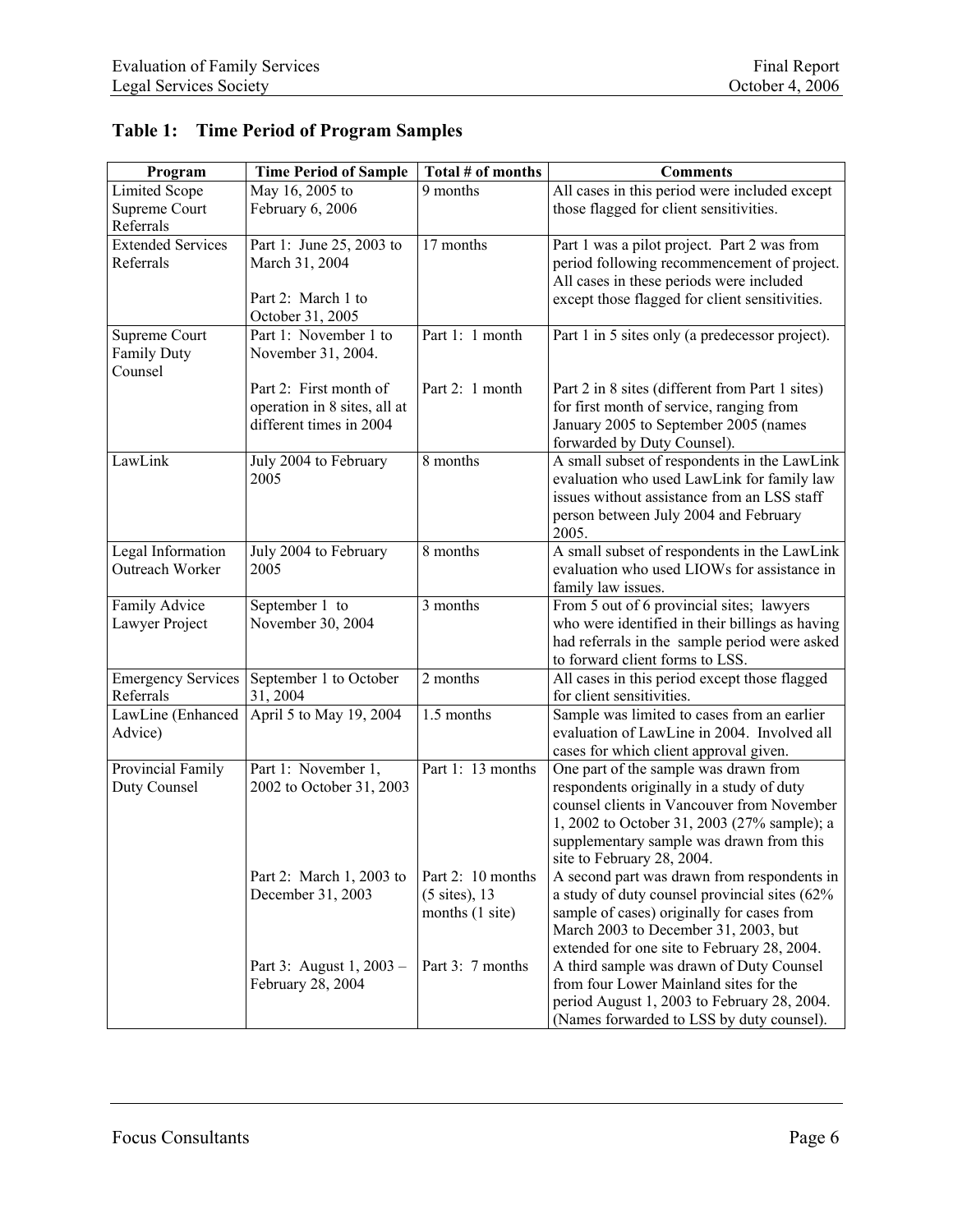<span id="page-15-0"></span>information, so use of respondent names and contacts was again made possible by accessing clients who had participated in earlier studies. This base was supplemented by names forwarded by duty counsel in the field who were contacted by LSS headquarters. Duty counsel clients generally sign forms granting permission to be contacted for research purposes. Finally, the size of the LawLine sample was severely restricted by the fact that the service is offered by phone and clients therefore do not sign waivers. However, a process for obtaining permission from callers was implemented in a 2004 evaluation study of the program, and this client base was used to generate a moderate sized sample for the current study.

 *All cases required screening to avoid any cases in which the caller might be jeopardized by a contact.* 

In a small number of cases, a contact by a researcher with a client could potentially cause disturbance to the client, loss of privacy or recrimination by a spouse or ex-spouse. All such cases were flagged and reviewed by LSS staff or duty counsel prior to release of the sample list to Focus Consultants for this study.

#### **2.5 Contact Procedures and Results**

Lists of potential respondents for each service were forwarded to Focus Consultants by LSS for inclusion in the sample. Certain names were dropped from the list because they were duplicates, i.e., they had already been forwarded in relation to one of the other eight programs. Up to a maximum of 12 telephone contacts were attempted with all other respondents. The results of the contacts attempts are shown in Table 2, which shows that

- The overall completion rate was  $33\%$  (812/2494).
- Only 2% (49/2494) clients refused to participate when contact was made.
- Almost half of the clients  $(47\%, 1180/2494)$  could not be contacted. The primary reasons for inability to contact clients, comprising 90% of the 1180 situations, were telephone numbers which were no longer in service, wrong numbers, and numbers not recorded on original documentation. These reasons reflect the fact that the samples were of clients who had used LSS programs from two to four years prior to the attempted survey contacts. Furthermore, the fact that family cases usually involved tensions and changes in marital relationships or their sequela makes it unsurprising that a significant proportion of clients had changed domicile and/or contact information.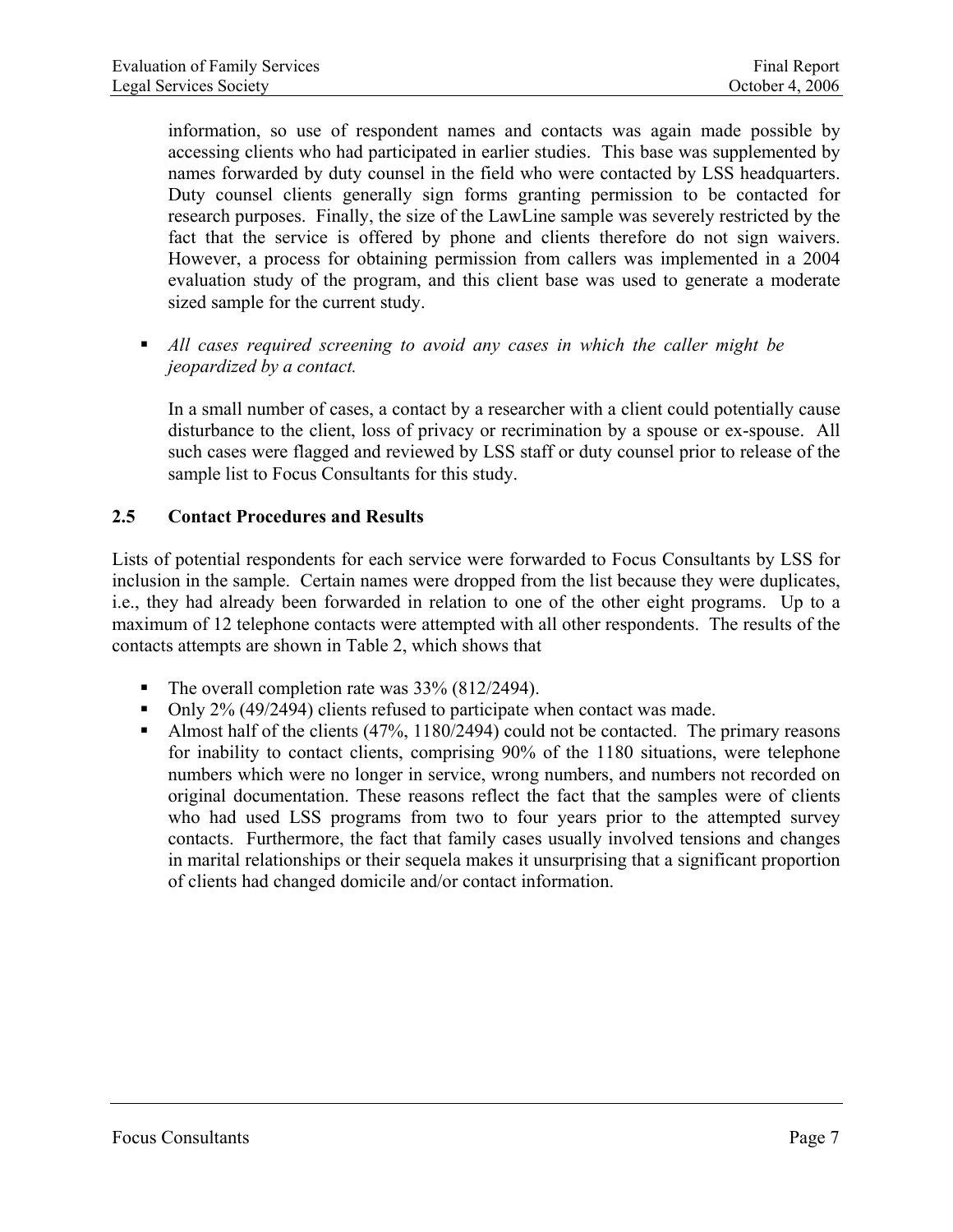#### <span id="page-16-0"></span>**Table 2: Results of Survey Contacts**

| <b>Contact Result</b>                                   |       | Frequency | Percentage |
|---------------------------------------------------------|-------|-----------|------------|
| <b>Interviews completed</b>                             | 812   | 812       | 33%        |
| Not possible to contact at all                          | 1180  | 1180      | 47%        |
| wrong number<br>П                                       | (446) |           |            |
| not in service<br>п                                     | (499) |           |            |
| no phone number<br>٠                                    | (117) |           |            |
| moved; no forwarding number<br>٠                        | (81)  |           |            |
| transition house/hotel, no contact possible<br>П        | (12)  |           |            |
| fax number only<br>п                                    | (10)  |           |            |
| incomplete phone number<br>$\blacksquare$               | (6)   |           |            |
| no longer employed at work number<br>٠                  | (5)   |           |            |
| phone blocked to unknown numbers<br>п                   | (4)   |           |            |
| No contact after 6-12 attempts                          | 266   | 266       | 11%        |
| Contact made, but could not interview                   | 44    | 44        | 2%         |
| client didn't remember service                          | (14)  |           |            |
| client away during research period<br>п                 | (12)  |           |            |
| client couldn't be available<br>$\blacksquare$          | (10)  |           |            |
| client deceased<br>$\blacksquare$                       | (5)   |           |            |
| client claims he/she was refused service                | (3)   |           |            |
| Administrative issues requiring that clients            | 138   | 138       | 6%         |
| be dropped from the sample                              |       |           |            |
| duplicates (client used two different                   |       |           |            |
| services, so was only phoned once)                      | (71)  |           |            |
| child protection issues (not family issues)<br>Е        | (45)  |           |            |
| other non-family issues<br>П                            | (22)  |           |            |
| <b>Refusals</b>                                         | 49    | 49        | 2%         |
| client declined participation<br>٠                      | (35)  |           |            |
| intermediary would not contact client<br>٠              | (8)   |           |            |
| client declined because of cell phone<br>$\blacksquare$ |       |           |            |
| charges                                                 | (6)   |           |            |
| Other                                                   | 5     | 5         | $0\%$      |
| <b>TOTAL</b>                                            |       | 2494      | 100%       |

Notes:

- 1) Percentages do not total 100% due to rounding.
- 2) All 22 cases under "Administrative Issues" that were classified as "other nonfamily issues" were LawLine cases that had a relation to family issues, but were not strictly family matters. They included primarily passport, but also housing, wills and name change issues.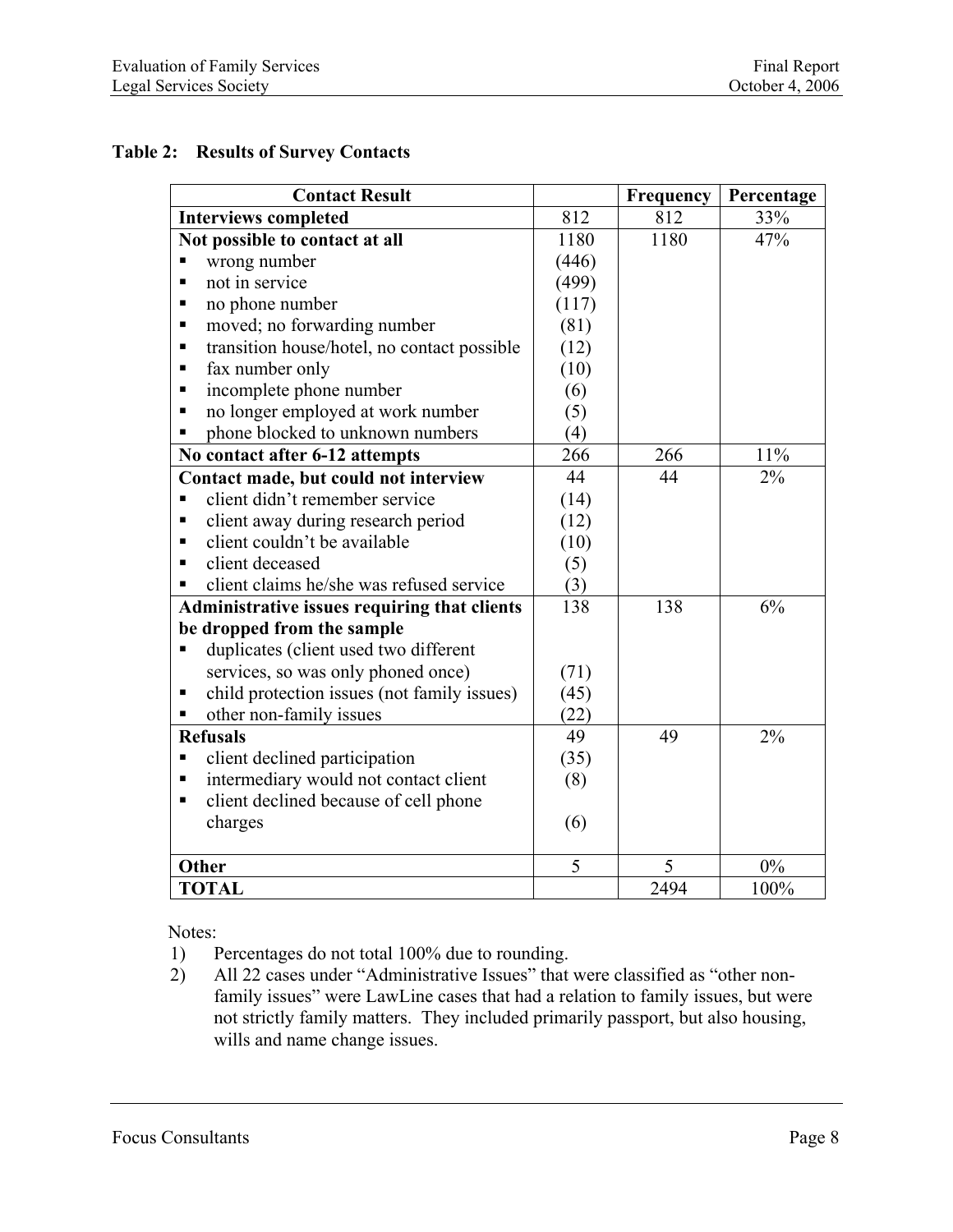<span id="page-17-0"></span>Table 3 shows the results of contact attempts, by the type of LSS service. Comparison of the completion rates with the dates of the samples in Table 1 suggests that the main driver of the completion rate is the age of the sample, that is, samples drawn from more recent time periods have higher completion rates. Four of the five services that had at least some cases from 2005 had the highest completion rates.

#### **2.6 Limitations and Strengths of the Methodology**

There were both strengths and limitations to the sample selection methodology used, and therefore of the resulting data. The principal limitations are that:

- The overall successful contact rate was too low to permit achievement of a representative sample of cases. This was primarily a factor of the age of the sample. The problem could not be remedied without inclusion of a significantly greater sample, which for some programs was not possible because they were relatively new, and for others it would have meant a higher rate of "pending" cases for which outcome data could not be gathered. Nonetheless, as pointed out below, the overall sample size was sufficient to make detailed and useful analyses of programs and issues, and on certain demographic measures the sample reflects the population of LSS cases, which lends confidence in the results.
- For the information programs (LawLink and LIOWs), the sample was too small to provide meaningful data. Nevertheless, because clients who were referred to the survey from other programs also mentioned use of these two services, there was an indirect generation of supplementary outcome data about these programs. Because neither program maintains a record of the names of clients or users, it was impossible to generate client lists to supplement the limited list available from an earlier study.
- For reasons explained above, the samples necessarily were drawn from different time periods, which means that there is no common "snapshot" period that the data can claim to represent.

The primary strengths are that:

- The strategy of selecting samples that were as "aged" as possible was successful in producing data with a low rate of "pending" cases. As shown in Table 7, the overall pending rate was only 17%, which meant that outcome data was available on 83% of cases, a significant improvement over earlier studies for LSS, in which the pending rate has ranged from [3](#page-17-0)9% to  $52\%$ .<sup>3</sup>
- Although the samples were not large enough in relation to the population from which they were drawn to allow them to be considered representative, for all programs except

*House),* March 31, 2004, p. 17).

<sup>1</sup> <sup>3</sup> This data is from a series of reports conducted by Focus Consultants for LSS. Provincial Family Duty Counsel rate was 39% (*Evaluation of the Family Duty Counsel Project in Six Provincial Sites, Final Report*, April 27, 2004, p.

<sup>13).</sup> LawLine was 40% (*Evaluation of the LawLine Enhancement Project; Survey of Advice Callers*, October 15, 2004, p. 14). LawLink was 44% (*Evaluation of the LawLink Project, Final Report*, June 7, 2005, p. 40). Expanded Family Duty Counsel was 52% (*Evaluation of the Expanded Family Duty Counsel Project (Robson St. Court*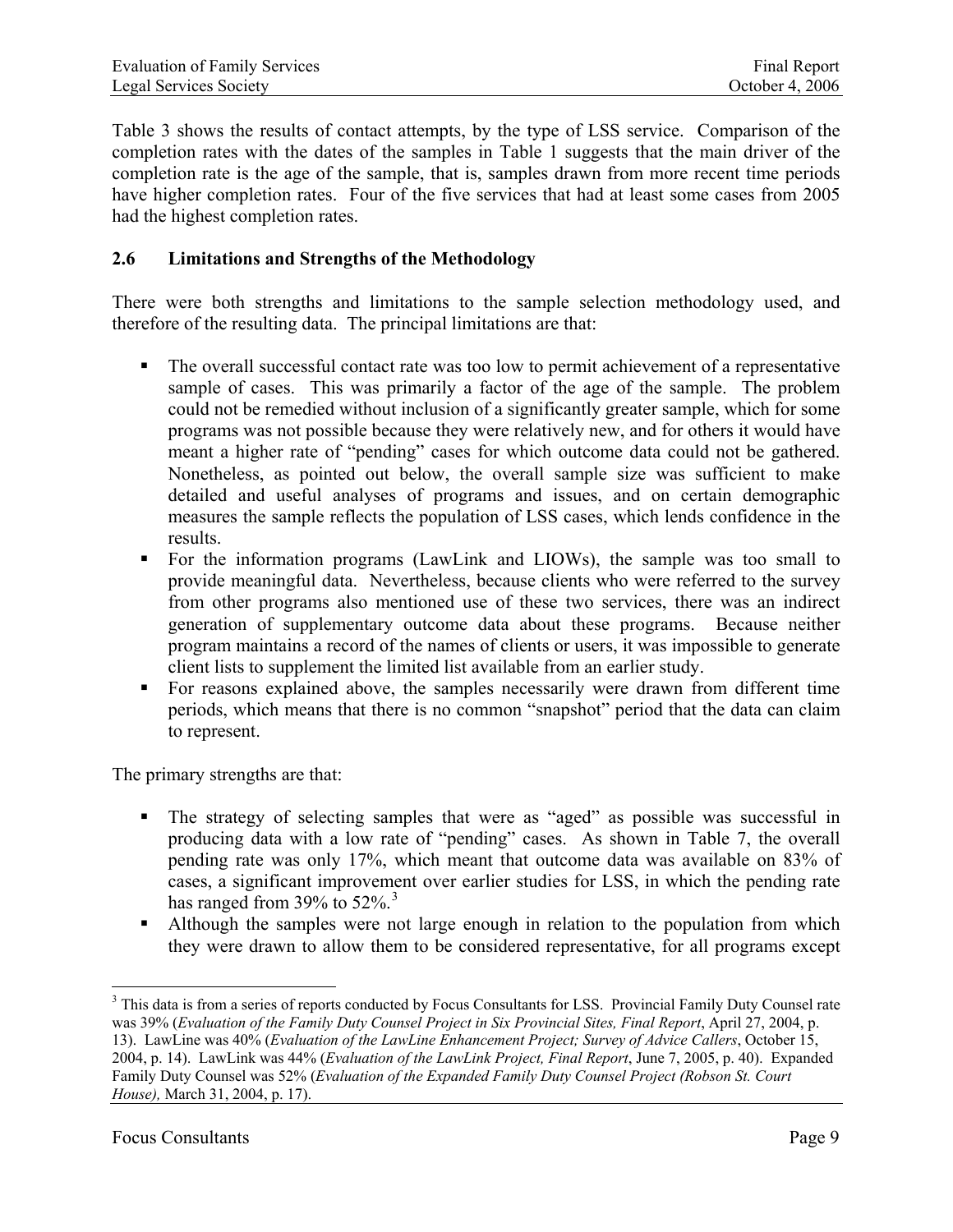<span id="page-18-0"></span>LawLink and Legal Information Outreach Workers, the size of the sample was large enough to permit breakdown and comparison of data between programs and in most cases between data categories within programs.

 On two of three demographic measures, there was no statistically significant difference between the demographics of referral programs in LSS's central management system database and their LawLink database when compared with the survey sample for the same programs. Specifically, in comparisons based on gender and aboriginal status, there were no statistically significant differences. A third comparison based on educational attainment revealed statistically significant differences between the LSS populations and the survey sample (these comparisons are shown in Table S1 of Appendix 2). However, as will be shown in Tables 8 and 11 there were no statistically significance differences in responses of clients with different educational attainment. These results lend some confidence that the survey samples, even if below the threshold numbers to be considered representative samples, may nonetheless reflect the makeup of the larger populations.

| <b>Service Type</b>                | <b>Forms</b>    | Completed         | <b>Not</b> | Percentage |
|------------------------------------|-----------------|-------------------|------------|------------|
|                                    | <b>Received</b> | <b>Interviews</b> | Completed  | Completed  |
| LawLink                            | 12              |                   | 5          | 58%        |
| <b>Limited Scope Supreme</b>       | 195             | 96                | 99         | 49%        |
| Court Referral                     |                 |                   |            |            |
| <b>Extended Services Referral</b>  | 194             | 75                | 119        | 39%        |
| <b>Supreme Court Family Duty</b>   | 185             | 64                | 121        | 35%        |
| Counsel                            |                 |                   |            |            |
| Provincial Family Duty             | 548             | 173               | 375        | 32%        |
| Counsel                            |                 |                   |            |            |
| Legal Information Outreach         | 50              | 15                | 35         | 30%        |
| Worker                             |                 |                   |            |            |
| <b>Emergency Services Referral</b> | 707             | 207               | 500        | 29%        |
| LawLine (Enhanced Advice)          | 251             | 73                | 178        | 29%        |
| Family Advice Lawyer               |                 |                   |            |            |
| Project                            | 352             | 102               | 250        | 29%        |
| Total                              | 2494            | 812               | 1682       | 33%        |

#### **Table 3: Results of Survey Contacts, by Type of LSS Service**

Notes:

1) Percentages total horizontally, but do not necessarily total 100% due to rounding.

- 2) See breakdown of "not completed" cases in Table 2.
- 3) Services are listed in descending order of percentage of received forms completed.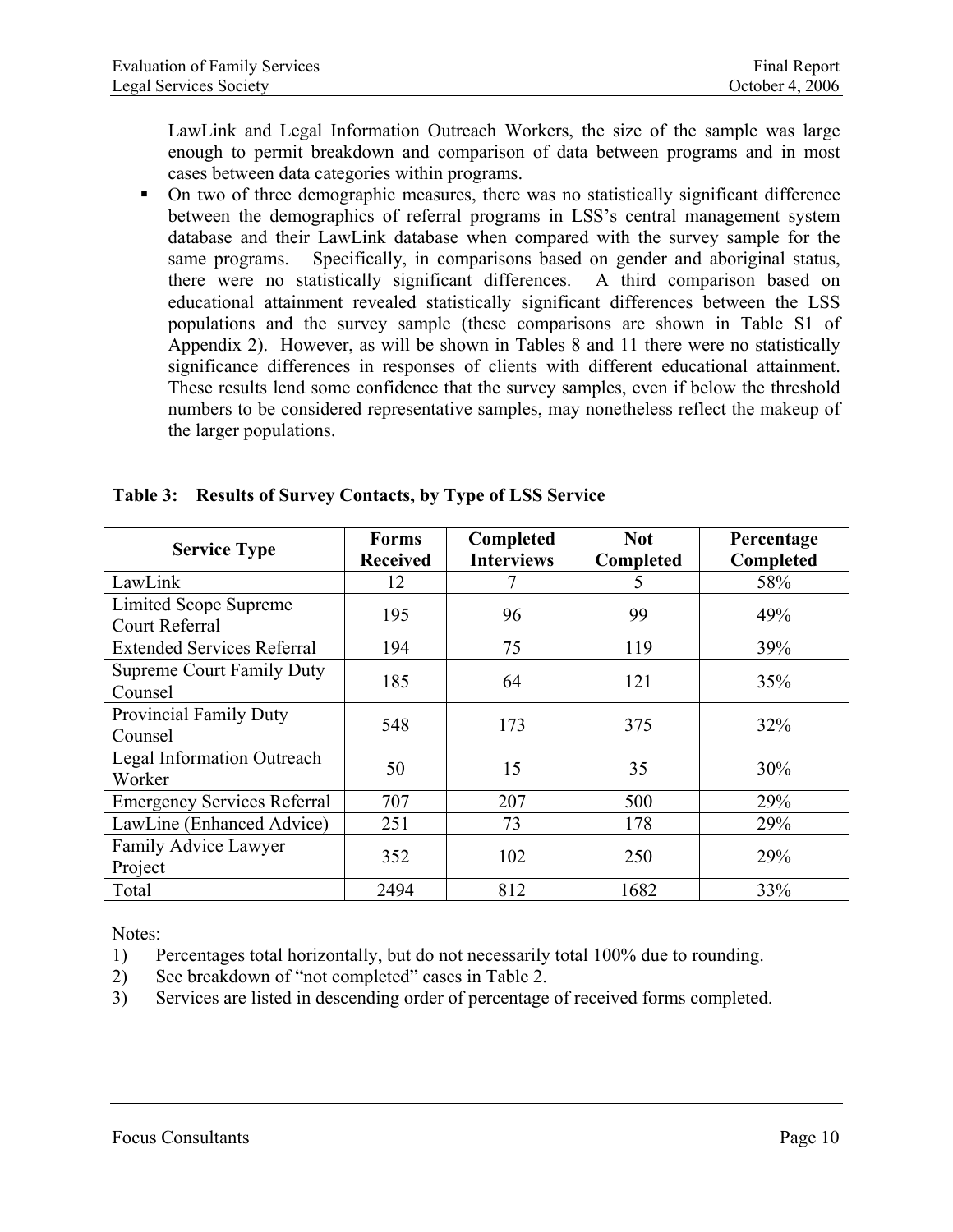# <span id="page-19-0"></span>**3.0 CLIENT DEMOGRAPHICS AND ORIGINATING SERVICE**

Tables 4 and 5 present data on client demographics and on the service through which client names were drawn for purposes of the evaluation.

The data in Table 4 shows that users of LSS family law services in this study were predominantly female. A significant majority (76%) had high school graduation or post high school education. As noted in Section 2.6 and in Table 1 of Appendix 2, these demographic results reflect the population results drawn from LSS data for LawLine and referral clients (i.e., Emergency, Extended and Limited Scope referrals) in terms of gender and aboriginal status. However, the survey sample contains a significantly *higher* proportion of respondents with higher education attainments (i.e., "graduated with school" or "post high school") than the CMS referral population, and a *lower* proportion of those respondents in the LawLink sample.

As discussed in Section 2.6 and shown in Table 5, there is a significant enough size effect in the samples of the three referral and four advice services to permit useful analysis and sub-division of data. However, the samples of the two information services (LawLink and LIOWs) are two small to permit comparison with the other services.

It should be emphasized that the size of the samples for each service does *not* reflect the volume of clients in those services. The sample size for each service is the product of a number of constraints discussed in the previous section, and the main concern was to attempt to develop a large enough sample for analysis and cross-tabulation within each service. For example, the monthly volume of LawLine callers on family matters is higher than the volume of clients for many of the other services, but the sample size was constrained by the difficult process of contacting callers for permission to be included in the original  $(2004)$  $(2004)$  $(2004)$  survey,<sup>4</sup> and it was not possible to repeat that process with a larger sample for the current survey.

1

<sup>4</sup> See footnote 3.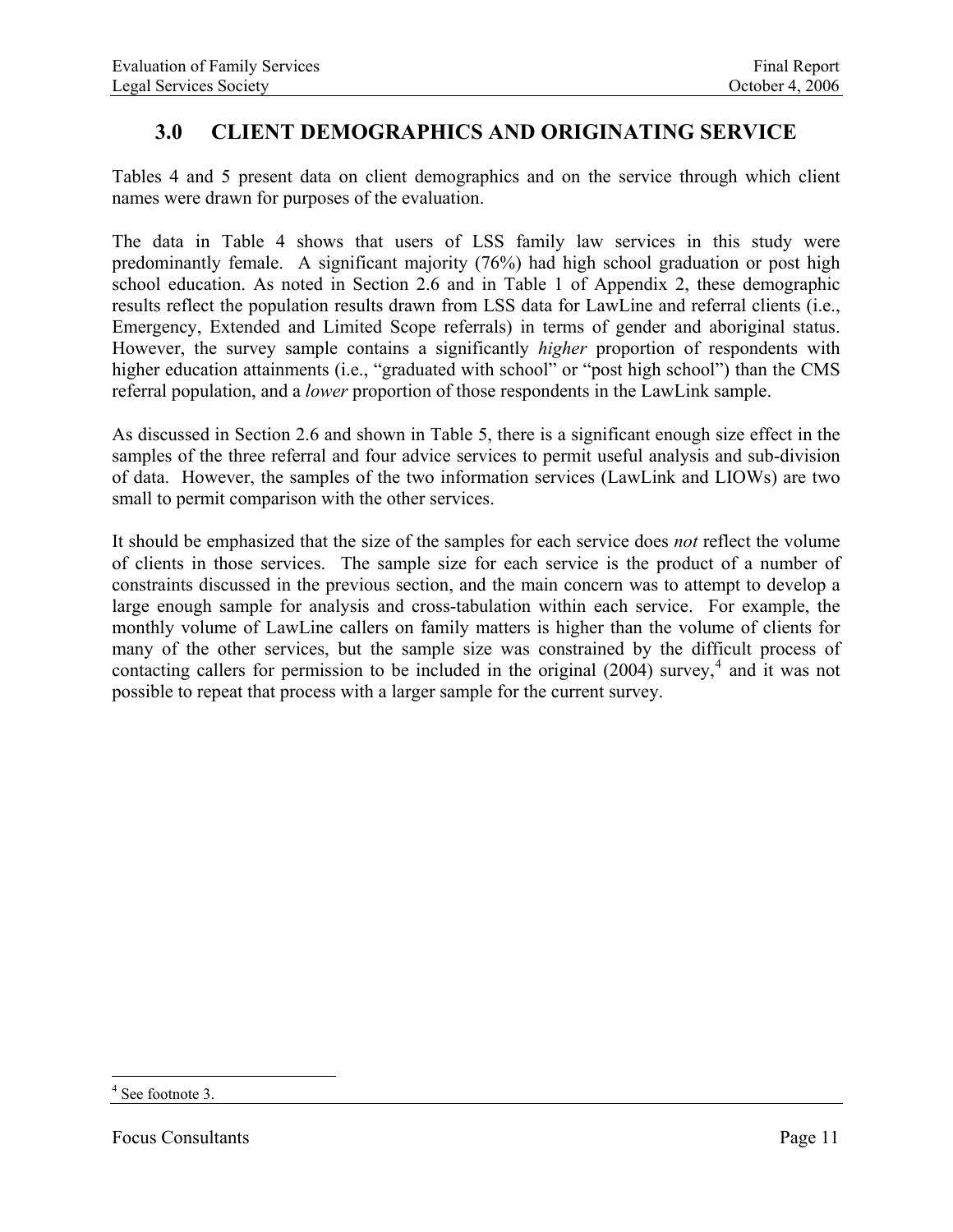#### <span id="page-20-0"></span>**Table 4: Demographics of Clients**

| Demographic                      | <b>Frequency</b> | Percent |
|----------------------------------|------------------|---------|
| Gender $(N=812)$                 |                  |         |
| Male                             | 238              | 29%     |
| Female<br>$\blacksquare$         | 574              | 71%     |
| Ethnic Status (N=808; NR=4)      |                  |         |
| Aboriginal<br>٠                  | 69               | 9%      |
| Non-aboriginal<br>п              | 739              | 91%     |
| Education ( $N=688$ ; $NR=124$ ) |                  |         |
| No high school                   | 25               | $4\%$   |
| Some high school<br>٠            | 140              | 20%     |
| Graduated high school<br>٠       | 213              | 31%     |
| Post high school<br>п            | 310              | 45%     |

Notes:

- 1)  $N =$  number of respondents who answered the question or for whom data was available;  $NR = non-response$ , or data not available.
- 2) Percentages do not necessarily total 100% due to rounding.

#### **Table 5: Service Used by Client from which He/She was Referred to Evaluation**

| <b>Service</b>                            | <b>Frequency</b> | Percentage |
|-------------------------------------------|------------------|------------|
| Enhanced LawLine (advice)                 | 73               | 9%         |
| Provincial Court Family Duty Counsel      | 175              | 22%        |
| <b>Supreme Court Family Duty Counsel</b>  | 64               | 8%         |
| Family Advice Lawyer Project              | 99               | 12%        |
| Legal Information Outreach Worker         | 15               | $2\%$      |
| LawLink                                   |                  | $1\%$      |
| <b>Emergency Services Referral</b>        | 208              | 26%        |
| Limited Scope Supreme Court Referral      | 96               | 12%        |
| <b>Extended Services Referral Program</b> | 75               | 9%         |
| Total                                     | 812              | 100%       |

Notes:

- 1) Percentages do not total 100% due to rounding.
- 2) The volume and proportion of clients for each service in this table does *not* reflect the overall volume and proportion of clients for those services on a monthly or yearly basis. See discussion in Sections 2.4, 2.6 and 3.0.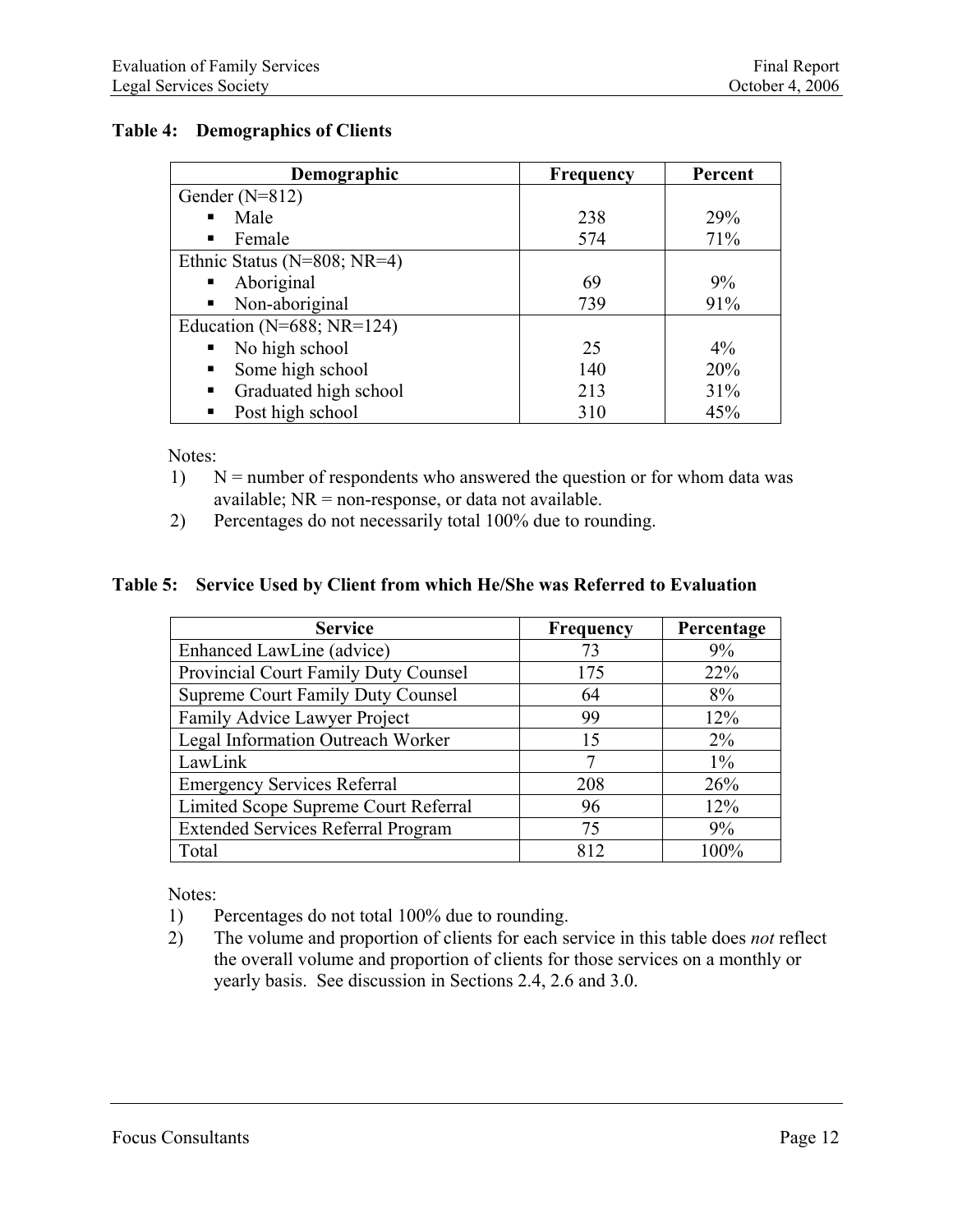# **4.0 RESOLUTION OF ORIGINAL ISSUE**

<span id="page-21-0"></span>Tables 6-14 describe the types of issues involved in the 812 client cases, their degree of completion, client satisfaction with the resolved issue, and the type of resolution involved.

*Issues (Table 6)*

- Custody, access and client maintenance/support are each involved in approximately half (49-56%) of all cases.
- The second tier issues are spousal maintenance/support, property division and divorce, featured in 11-14% of cases.
- $\blacksquare$  The frequency of restraining orders to prevent violence as an issue may seem low at 5%, given that access to referral services is predicated on there being violence or a risk of violence in the relationship. Analysis of individual services shows that restraining orders to prevent violence comprised 11% (23/207) of emergency services referrals and 13% (10/75) of extended service referrals.
- There was an average of 2.1 family issues per case.
- Of the 12 "other" issues, 4 related to protection (transfer of custody) matters, and 2 each concerning passports and change of name.

#### *Degree of completion (Table 7)*

- Overall, only 17% of issues (292/1727) are still pending. This low rate suggests that despite the methodological difficulties involved in drawing samples of "old" cases, it does result in a relatively complete data set about outcomes. The footnote to Table 7 shows that it is in cases that primarily proceed through Supreme Court (property division, divorce, possession of family home) that the pending rates are highest.
- The combined resolution rate for "completely resolved" and "resolved, but issue reemerged" is 85% (1214/1435) for completed issues. Only 7% (103/1437) of issues that were finished (i.e. on which no more action would be taken) had "no resolution."<sup>[5](#page-21-0)</sup>
- **Possession of family home and guardianship issues achieve high levels of complete** resolution responses (86% and 83% respectively). Custody and divorce issues are at the next level (both 74%). The third tier is comprised of access, child support and spousal maintenance  $(58 - 60\%)$ , which are all more subject to changing circumstances, and the resolutions are therefore not always as permanent (see next point).
- <sup>19%</sup> (266/1437) of all issues that are completely resolved initially resurfaced at a later point. It is perhaps not surprising that the two issues with higher rates of re-emergence are access (25%) and child maintenance and support (27%). These issues are more subject than others to changes in family composition, residence and financial circumstances.

#### *Degree of completion, by demographics (Table 8)*

• Table 8 shows that there are no statistically significant differences on completion responses based on gender or education, but that the differences based on ethnic status are statistically significant. There is a higher rate of completely finished cases for non-

<sup>&</sup>lt;sup>5</sup> See definition of "no resolution" in footnote 2 on page 3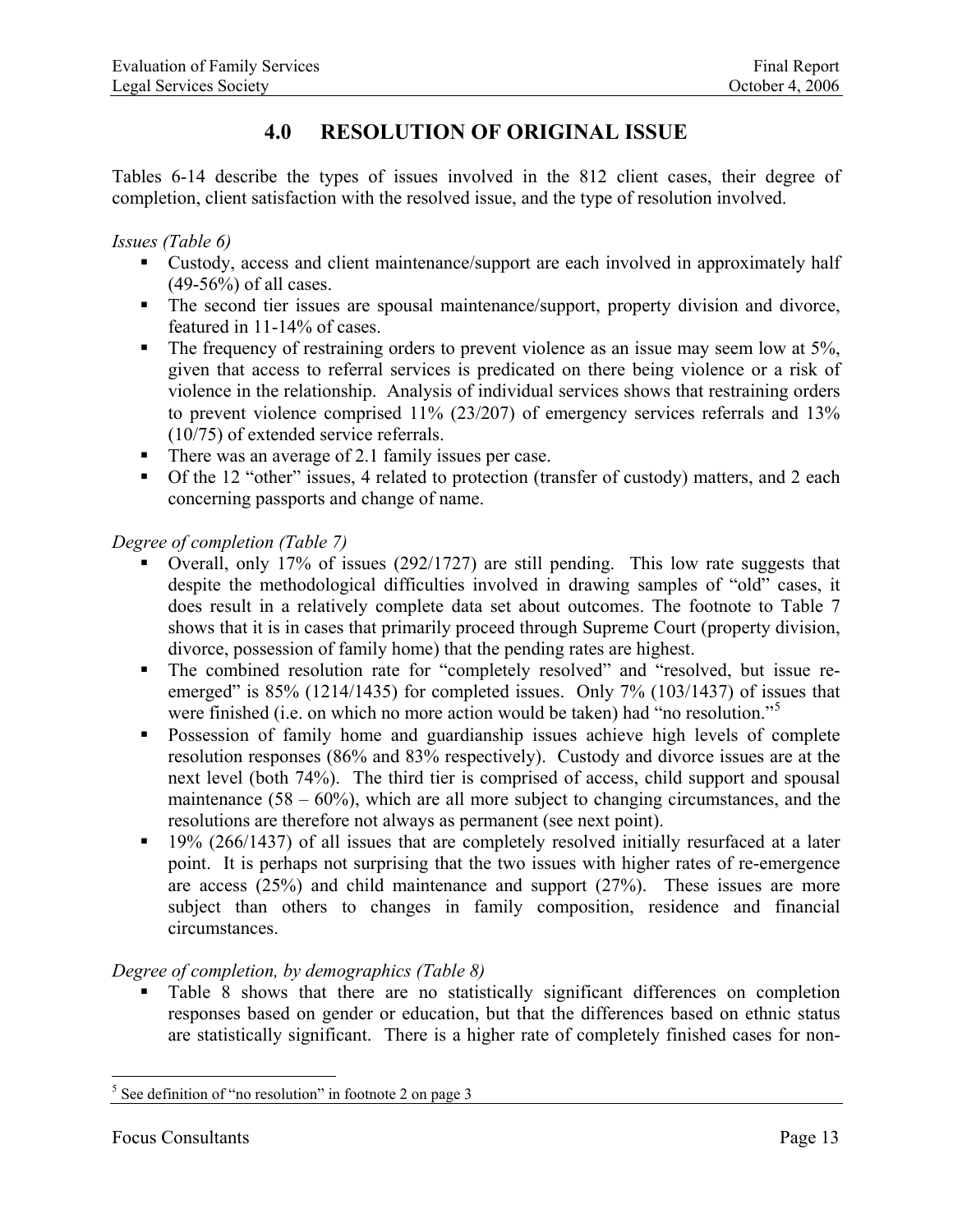aboriginals (67%) than for aboriginals (54%), while issues re-emerge in aboriginal cases at a higher rate (27%) than for non-aboriginals (18%).

#### *Degree of completion by type of service used (Table 9)*

- This table presents results for degree of completion by service type. It is important to consider that the type of issue, the degree of conflict, the nature of the client and the complexity of the issue that is being brought to each service are all factors in the rate at which cases can be successfully completed. It should also be remembered that in this table other services may impact positively or negatively the completion rate for any given service (because clients use an average of 3.3 services each). With these caveats noted, the Family Advice Lawyer Project has a significantly higher "completely finished" rate than the other eight services. At the other end of the completion spectrum, the two duty counsel services and LawLine appear to get an initially high resolution (if one combines "completely finished" and "appeared to be completely finished, but issue re-emerged"), but end with lower "completely finished" ratings because the resolution became unraveled. It is also noteworthy that despite the fact that extended service referrals are intended to achieve a solution to complex issues, issues re-emerged in 23% of cases.
- Further analysis of the "no resolution" rates suggests that there is not a major difference between the two major service groupings of referral and advice programs. The combined rates for referral programs (Emergency and Extended) is 7.5% (71/941), while for advice programs (Provincial Family Duty Counsel, Supreme Court Family Duty Counsel, LawLine and Family Advice Lawyer Project) it is 6.2% (59/941), but the individual program rates ranged from 4% to 13%. The Limited Scope program is higher at 13% (16/120) while the two information programs are at 7.9% (21/265). Again, the reader is cautioned that several services contribute to the resolution of a client's issues, so the figures reflect contributions from other services as well.

#### *Satisfaction with outcome (Table10)*

- Note that satisfaction is only for issues that were completed, (either for better or for worse). "Satisfaction with outcome" is not the same as "satisfaction with the service," so whether the outcome is favourable strongly colours the client's response.
- For 77% of all resolved issues (930/1213), the client's satisfaction with outcome rating was on the positive end of the 4 point scale ("mostly" and "completely").
- There was little variation in satisfaction across the main issue types.

#### *Satisfaction with outcome, by demographics (Table 11)*

 Table 11 shows that there are no statistically significant differences for clients' satisfaction with outcome based on education, but the differences based on gender and ethnic status are significant at the .05 level of confidence (i.e. the probability of these differences occurring by chance is less than 5%). There is a higher level of satisfaction among females than males (spread across all issues except spousal support and property division) and among aboriginals than non-aboriginals. However, the difference in results between aboriginals and non-aboriginals are more nuanced than the difference for gender. That is, aboriginals are more likely to say they are "completely satisfied" than nonaboriginals, but the *combined* positive response (i.e., "mostly" plus "completely"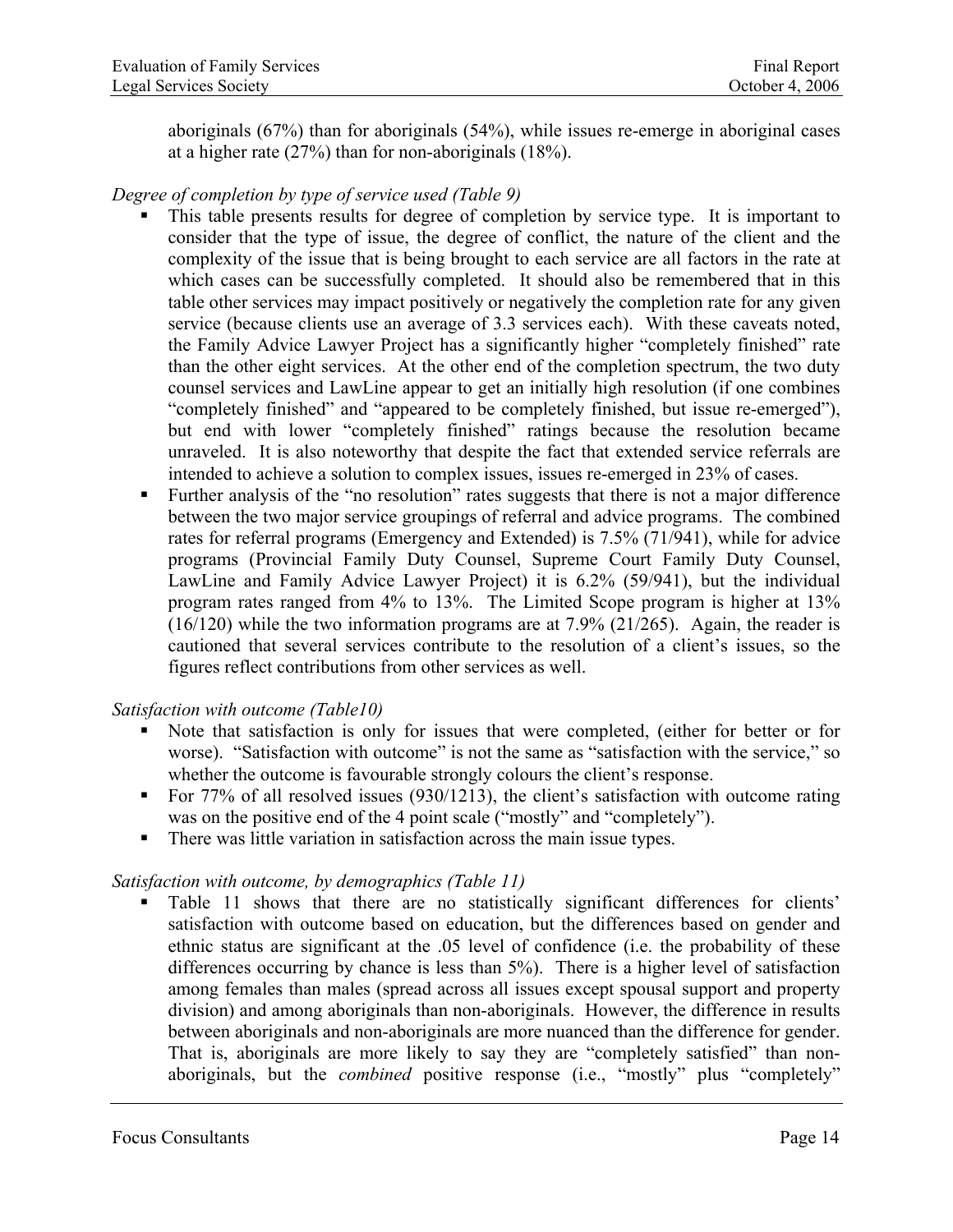satisfied) is slightly higher for non-aboriginals. If the negative answers ("not at all" and "only partly") are combined, and then analyzed against the combined positive results ("many" and "completely") there is no statistically significant differences at the .05 level of confidence.

#### *Client satisfaction with outcome, by service type (Table 12)*

- Please note that the same caveats concerning Table 9 apply to this table as well.
- As with Table 9, the Family Advice Lawyer Project received the highest positive responses, but is joined by the Limited Scope Supreme Court Referral program. The two referral services (Emergency and Extended) and duty counsel (Provincial and Supreme Court) are in the next level, together with LawLink.
- The satisfaction with outcome responses for LawLine are more positive than their degree of completion results in Table 9, while those for LIOWs are less positive.

#### *Type of resolution (Table 13)*

- The overwhelming majority of resolved issues (90%) were confirmed by a court order or written agreement drafted or reviewed by a lawyer. This is not surprising, in that 88% of the cases involved referral or duty counsel/advice lawyer services.
- As explained in Section 2.2, after the interim report, questions were added to the survey instrument to explore whether formal resolutions were achieved by consent or litigation. The results thus form a sub-sample consisting of approximately half the overall sample, and are also presented in Table 13.
- In this sub-sample analysis of court orders, three areas specifically involving children  $$ custody, access and child support – tended to have higher rates of litigation (67-69%) than those issues involving the spouses directly (divorce, asset issues, and spousal maintenance, at 45-61%). It would seem unusual that client support issues should so frequently be litigated, given the existence of the client support guidelines. However, an analysis of the 88 cases, which were, litigated shows that in 52 of these cases custody was also litigated, as was access in 48 cases, and restraining orders in 8 cases. Thus in the large majority of cases, child support was litigated simply as part of an overall package of issues, rather than as a stand-alone issue.

#### *Type of resolution by type of service (Table 14)*

- The Family Advice Lawyer Project clearly has a different profile than the other services, in that only 67% of resolutions were by court order or written agreement drafted or reviewed by a lawyer.
- The other significant finding in this table is the high degree of consent (59%) achieved in the formal resolutions of the Limited Scope Supreme Court Referral program. All other programs achieve approximately 40% of formal resolutions by consent, except for emergency and extended services referrals (which by definition are high conflict cases), at 26% and 21% respectively.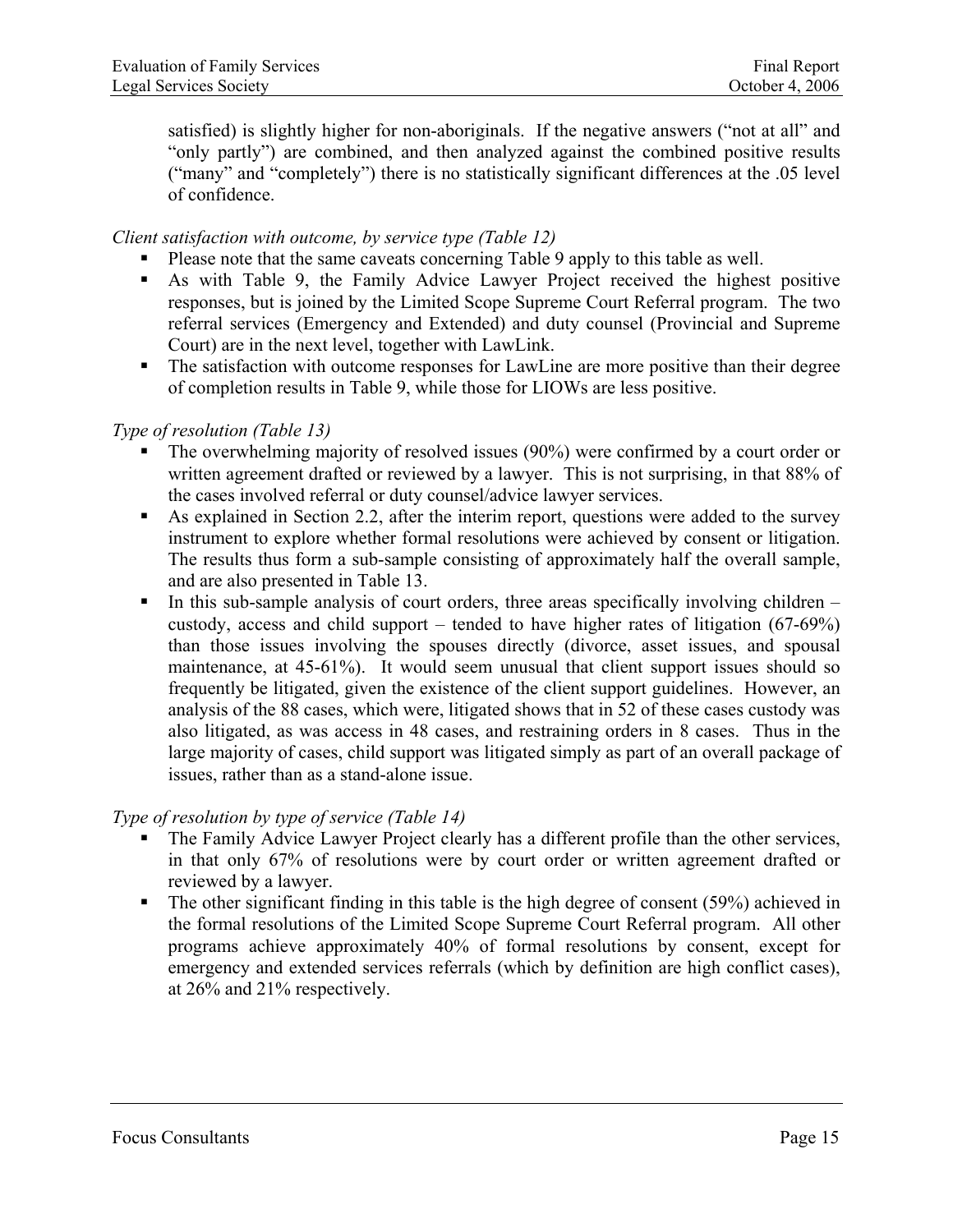#### <span id="page-24-0"></span>**Table 6: Frequency of Issues**

| <b>Type of Issue</b>                               | <b>Number of Cases</b><br><b>Which Involved</b><br>this Issue | <b>Percentage of Cases</b><br><b>Which Involved this</b><br><b>Issue</b><br>$(N=812)$ |
|----------------------------------------------------|---------------------------------------------------------------|---------------------------------------------------------------------------------------|
| Custody                                            | 455                                                           | 56%                                                                                   |
| Access                                             | 418                                                           | 52%                                                                                   |
| Child maintenance, support                         | 399                                                           | 49%                                                                                   |
| Divorce                                            | 110                                                           | 14%                                                                                   |
| Property division                                  | 90                                                            | 11%                                                                                   |
| Spousal maintenance, support                       | 87                                                            | 11%                                                                                   |
| Guardianship                                       | 66                                                            | 8%                                                                                    |
| Restraining order to prevent<br>violence           | 44                                                            | 5%                                                                                    |
| Possession of family home                          | 32                                                            | 4%                                                                                    |
| Order forbidding removal of<br>child from province | 12                                                            | $1\%$                                                                                 |
| Restraining order to prevent<br>removal of assets  | 6                                                             | $1\%$                                                                                 |
| Other                                              | 12                                                            | $1\%$                                                                                 |

Notes:

- 1)  $N = Total number of respondents who answered this question.$
- 2) There was more than 1 issue possible per case, therefore percentages equal more than 100%. Services are listed in descending order of percentage of cases in which they are involved.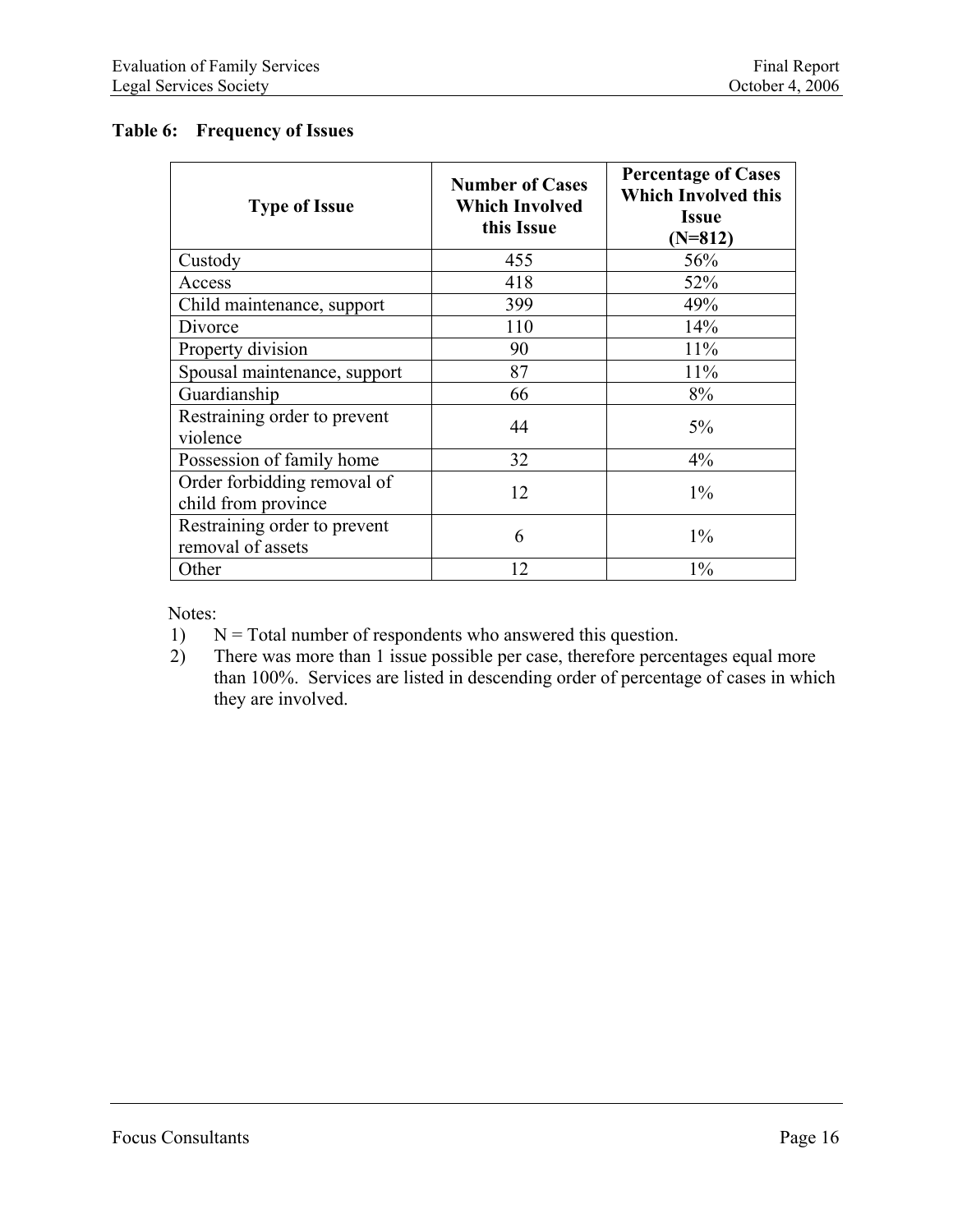|                                                       | <b>Total finished</b>   | <b>Degree of Resolution of Finished Cases</b> |                             |                        |                                               |  |  |
|-------------------------------------------------------|-------------------------|-----------------------------------------------|-----------------------------|------------------------|-----------------------------------------------|--|--|
| <b>Type of Issue</b>                                  | (non-pending<br>issues) | No<br><b>Resolution</b>                       | <b>Situation</b><br>Changed | Completely<br>resolved | <b>Resolved</b> , but<br>issue re-<br>emerged |  |  |
| Possession of family                                  | 22                      |                                               | $\mathbf{1}$                | 19                     | $\overline{2}$                                |  |  |
| home                                                  | 100%                    |                                               | $5\%$                       | 86%                    | 9%                                            |  |  |
| Guardianship                                          | 59                      | $\overline{2}$                                | $\overline{3}$              | 49                     | $\overline{5}$                                |  |  |
|                                                       | 100%                    | 3%                                            | 5%                          | 83%                    | 8%                                            |  |  |
| Custody $(NR=1)$                                      | 389                     | 23                                            | 26                          | 286                    | 54                                            |  |  |
|                                                       | 100%                    | 6%                                            | 7%                          | 74%                    | 14%                                           |  |  |
| Divorce $(NR=1)$                                      | 74                      | 12                                            | 6                           | 55                     | $\mathbf{1}$                                  |  |  |
|                                                       | 100%                    | 16%                                           | $8\%$                       | 74%                    | $1\%$                                         |  |  |
| Restraining order to                                  | 43                      | $\overline{2}$                                | $\tau$                      | 31                     | $\overline{3}$                                |  |  |
| prevent violence                                      | 100%                    | 5%                                            | 16%                         | 72%                    | $7\%$                                         |  |  |
| Restraining order to<br>prevent removal of<br>assets  | 6<br>100%               |                                               | 1<br>17%                    | $\overline{4}$<br>67%  | 1<br>17%                                      |  |  |
| Property division                                     | $\overline{55}$         | $\overline{9}$                                | $\overline{5}$              | 36                     | $\overline{5}$                                |  |  |
|                                                       | 100%                    | 16%                                           | 9%                          | 65%                    | 9%                                            |  |  |
| Access ( $NR=2$ )                                     | 357                     | 22                                            | 32                          | 213                    | 90                                            |  |  |
|                                                       | 100%                    | 6%                                            | $9\%$                       | 60%                    | 25%                                           |  |  |
| Child maintenance,                                    | 347                     | 23                                            | 23                          | 207                    | 94                                            |  |  |
| support                                               | 100%                    | 7%                                            | 7%                          | 60%                    | 27%                                           |  |  |
| Spousal maintenance,                                  | 64                      | 8                                             | 9                           | 37                     | 10                                            |  |  |
| support                                               | 100%                    | 13%                                           | 14%                         | 58%                    | 16%                                           |  |  |
| Order forbidding<br>removal of child from<br>province | $\overline{12}$<br>100% | $\overline{2}$<br>17%                         | 3<br>25%                    | 6<br>50%               | $\mathbf{1}$<br>8%                            |  |  |
| Other (NR=1)                                          | 9<br>100%               |                                               | $\blacksquare$              | 9<br>100%              |                                               |  |  |
| TOTAL, All issues                                     | 1437                    | 103                                           | 116                         | 952                    | 266                                           |  |  |
| $(NR=5)$                                              | 100%                    | 7%                                            | 8%                          | 66%                    | 19%                                           |  |  |

<span id="page-25-0"></span>

|  |  | Table 7: Types of Issues and Degree of Completion |  |
|--|--|---------------------------------------------------|--|
|--|--|---------------------------------------------------|--|

Notes:

- 1) Percentages are totalled horizontally, but may not total 100% due to rounding.
- 2) Services are listed in descending order of percentage "completely resolve." The exception is for "other cases," listed at the bottom.
- 3)  $NR = No$  response.
- 4) This table only shows the results of issues that are finished, i.e., issues that are still pending are excluded. The pending rate for all issues is 17% (289/1726). Pending rates by issues were: property division 39% (35/90); divorce 32% (35/109); possession of family home 31% (10/32); spousal maintenance/support  $26\%$  (23/87); "other" issues 18% (2/11); custody 14% (65/454); access 14% (59/416); child maintenance/support 13% (52/399); guardianship 11% (7/66); restraining order to prevent violence 2% (1/44). There were no pending cases for either restraining order to prevent removal of assets or for orders forbidding removal of child from province.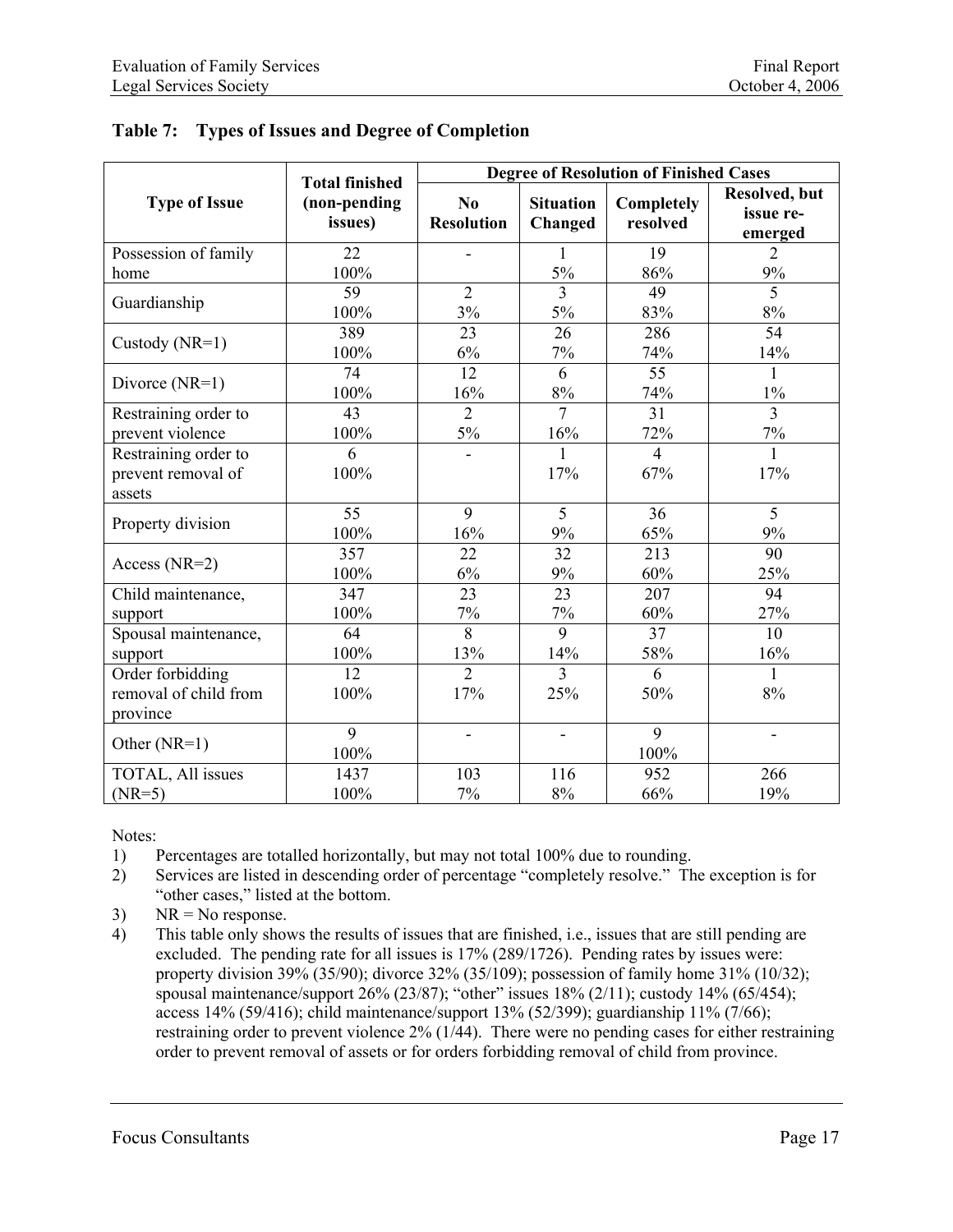|                       |              | <b>Degree of Completion</b>         |                                                                                         |                        |                                                                                                  |  |  |  |
|-----------------------|--------------|-------------------------------------|-----------------------------------------------------------------------------------------|------------------------|--------------------------------------------------------------------------------------------------|--|--|--|
| <b>Demographics</b>   | <b>Total</b> | N <sub>0</sub><br><b>Resolution</b> | <b>Situation</b><br>changed so no<br>longer<br>necessary;<br>therefore<br>dropped issue | Completely<br>finished | Appeared to be<br>completely<br>finished at one<br>point, but then<br>issue re-<br>emerged later |  |  |  |
| <b>Gender</b>         |              |                                     |                                                                                         |                        |                                                                                                  |  |  |  |
| Male                  | 364          | 26                                  | 24                                                                                      | 248                    | 66                                                                                               |  |  |  |
|                       | 100%         | 7%                                  | 7%                                                                                      | 68%                    | 18%                                                                                              |  |  |  |
| Female                | 1072         | 77                                  | 92                                                                                      | 704                    | 199                                                                                              |  |  |  |
|                       | 100%         | 7%                                  | 9%                                                                                      | 66%                    | 19%                                                                                              |  |  |  |
| <b>Education</b>      |              |                                     |                                                                                         |                        |                                                                                                  |  |  |  |
| No High School        | 35           | 1                                   | 3                                                                                       | 26                     | 5                                                                                                |  |  |  |
|                       | 100%         | 3%                                  | 9%                                                                                      | 74%                    | 14%                                                                                              |  |  |  |
| Some High School      | 215          | 15                                  | 21                                                                                      | 140                    | 39                                                                                               |  |  |  |
|                       | 100%         | 7%                                  | 10%                                                                                     | 65%                    | 18%                                                                                              |  |  |  |
| Graduated High School | 400          | 34                                  | 36                                                                                      | 263                    | 67                                                                                               |  |  |  |
|                       | 100%         | 9%                                  | 9%                                                                                      | 66%                    | 17%                                                                                              |  |  |  |
| Post High school      | 603          | 39                                  | 41                                                                                      | 415                    | 108                                                                                              |  |  |  |
|                       | 100%         | 6%                                  | 7%                                                                                      | 69%                    | 18%                                                                                              |  |  |  |
| <b>Ethnic Status</b>  |              |                                     |                                                                                         |                        |                                                                                                  |  |  |  |
| Aboriginal            | 97           | 9                                   | 10                                                                                      | 52                     | 26                                                                                               |  |  |  |
|                       | 100%         | 9%                                  | 10%                                                                                     | 54%                    | 27%                                                                                              |  |  |  |
| Non-Aboriginal        | 1335         | 94                                  | 106                                                                                     | 898                    | 237                                                                                              |  |  |  |
|                       | 100%         | 7%                                  | 8%                                                                                      | 67%                    | 18%                                                                                              |  |  |  |

### <span id="page-26-0"></span>**Table 8: Degree of Completion, by Demographics**

Notes:

1) Percentages may exceed 100% due to rounding

2) There are no statistically significant differences between categories of the gender and education measures at the .05 level of confidence. The differences in response between aboriginal and nonaboriginal respondents are significant at the .05 level of confidence.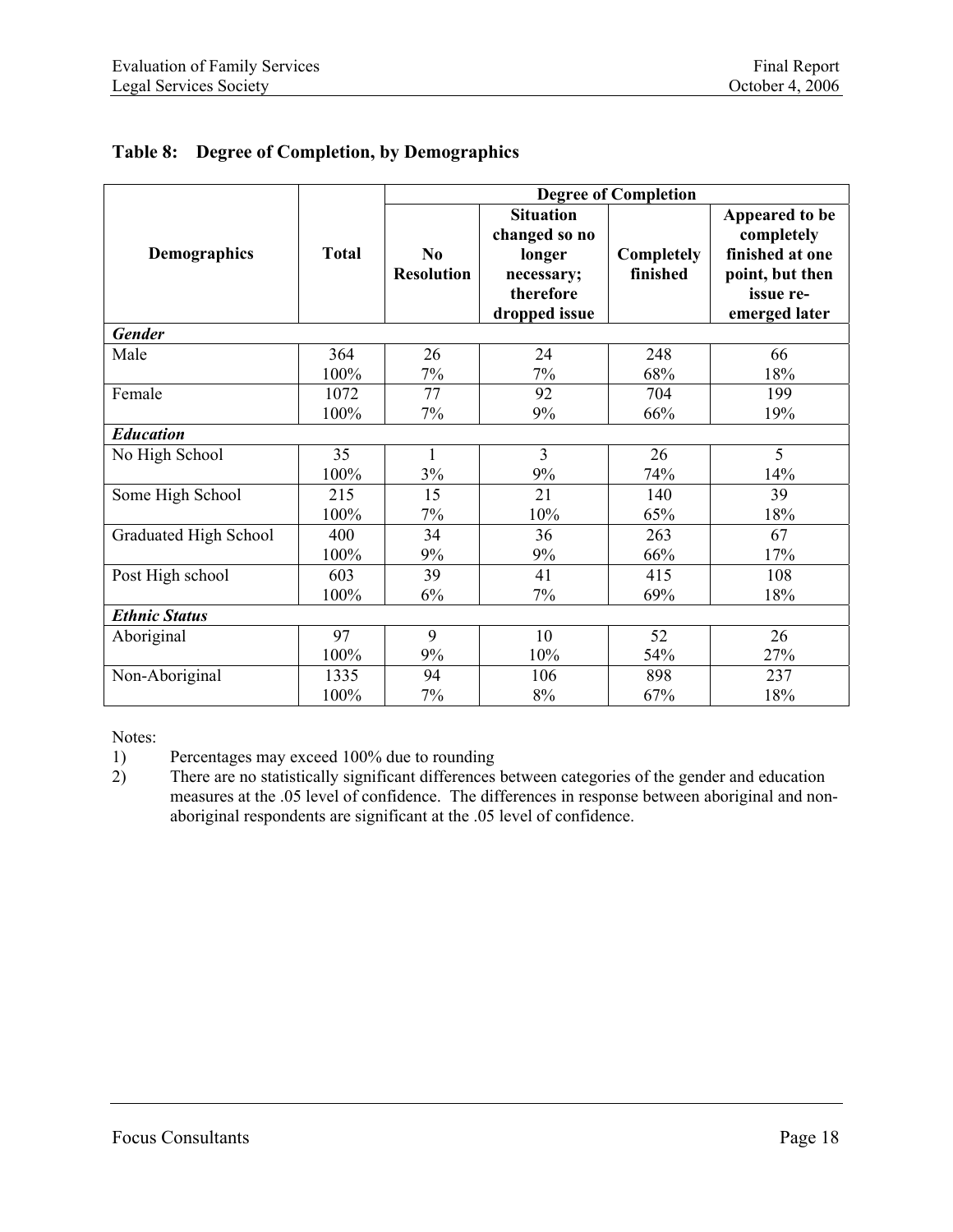|                                |              | <b>Degree of Completion</b>                 |                                                                                         |                               |                                                                                                  |  |  |
|--------------------------------|--------------|---------------------------------------------|-----------------------------------------------------------------------------------------|-------------------------------|--------------------------------------------------------------------------------------------------|--|--|
| <b>Service Used</b>            | <b>Total</b> | $\mathbf{N}\mathbf{0}$<br><b>Resolution</b> | <b>Situation</b><br>changed so no<br>longer<br>necessary;<br>therefore<br>dropped issue | <b>Completely</b><br>finished | Appeared to be<br>completely<br>finished at one<br>point, but then<br>issue re-<br>emerged later |  |  |
| Family Advice Lawyer           | 208          | 8                                           | 8                                                                                       | 166                           | 26                                                                                               |  |  |
| Project                        | 100%         | 4%                                          | 4%                                                                                      | 80%                           | 13%                                                                                              |  |  |
| Legal Information              | 73           | 3                                           | 5                                                                                       | 51                            | 14                                                                                               |  |  |
| Outreach Worker                | 100%         | 4%                                          | 7%                                                                                      | 70%                           | 19%                                                                                              |  |  |
| <b>Limited Scope Supreme</b>   | 120          | 16                                          | 11                                                                                      | 81                            | 12                                                                                               |  |  |
| <b>Court Referral</b>          | 100%         | 13%                                         | 9%                                                                                      | 68%                           | 10%                                                                                              |  |  |
| LawLink                        | 264          | 11                                          | 19                                                                                      | 173                           | 61                                                                                               |  |  |
|                                | 100%         | 4%                                          | 7%                                                                                      | 66%                           | 23%                                                                                              |  |  |
| <b>Emergency Services</b>      | 648          | 47                                          | 57                                                                                      | 409                           | 135                                                                                              |  |  |
| Referral                       | 100%         | 7%                                          | 9%                                                                                      | 63%                           | 21%                                                                                              |  |  |
| <b>Extended Services</b>       | 293          | 24                                          | 17                                                                                      | 184                           | 68                                                                                               |  |  |
| Referral Program               | 100%         | 8%                                          | 6%                                                                                      | 63%                           | 23%                                                                                              |  |  |
| <b>Provincial Court Family</b> | 415          | 17                                          | 27                                                                                      | 260                           | 111                                                                                              |  |  |
| Duty Counsel                   | 100%         | $4\%$                                       | 7%                                                                                      | 63%                           | 27%                                                                                              |  |  |
| <b>Supreme Court Family</b>    | 126          | 16                                          | 14                                                                                      | 70                            | 26                                                                                               |  |  |
| Duty Counsel                   | 100%         | 13%                                         | 11%                                                                                     | 56%                           | 21%                                                                                              |  |  |
| LawLine Advice                 | 192          | 18                                          | 13                                                                                      | 103                           | 58                                                                                               |  |  |
|                                | 100%         | 9%                                          | 7%                                                                                      | 54%                           | 30%                                                                                              |  |  |

#### <span id="page-27-0"></span>**Table 9: Degree of Completion, by Type of Service Used**

Notes:

<sup>1)</sup> Percentages total horizontally, but may not equal 100% due to rounding.

<sup>2)</sup> Services are arranged in descending order, based on the percentage in the "completed finished" column.

<sup>3)</sup> Since clients on average use 3.3 services when addressing their issues (see Table 15), the completion responses for any given service also reflect the contributions of other services. For example, the 184 "completely finished" issues for extended services have also likely been counted in the 409 "completely finished" responses under Emergency Services Referral.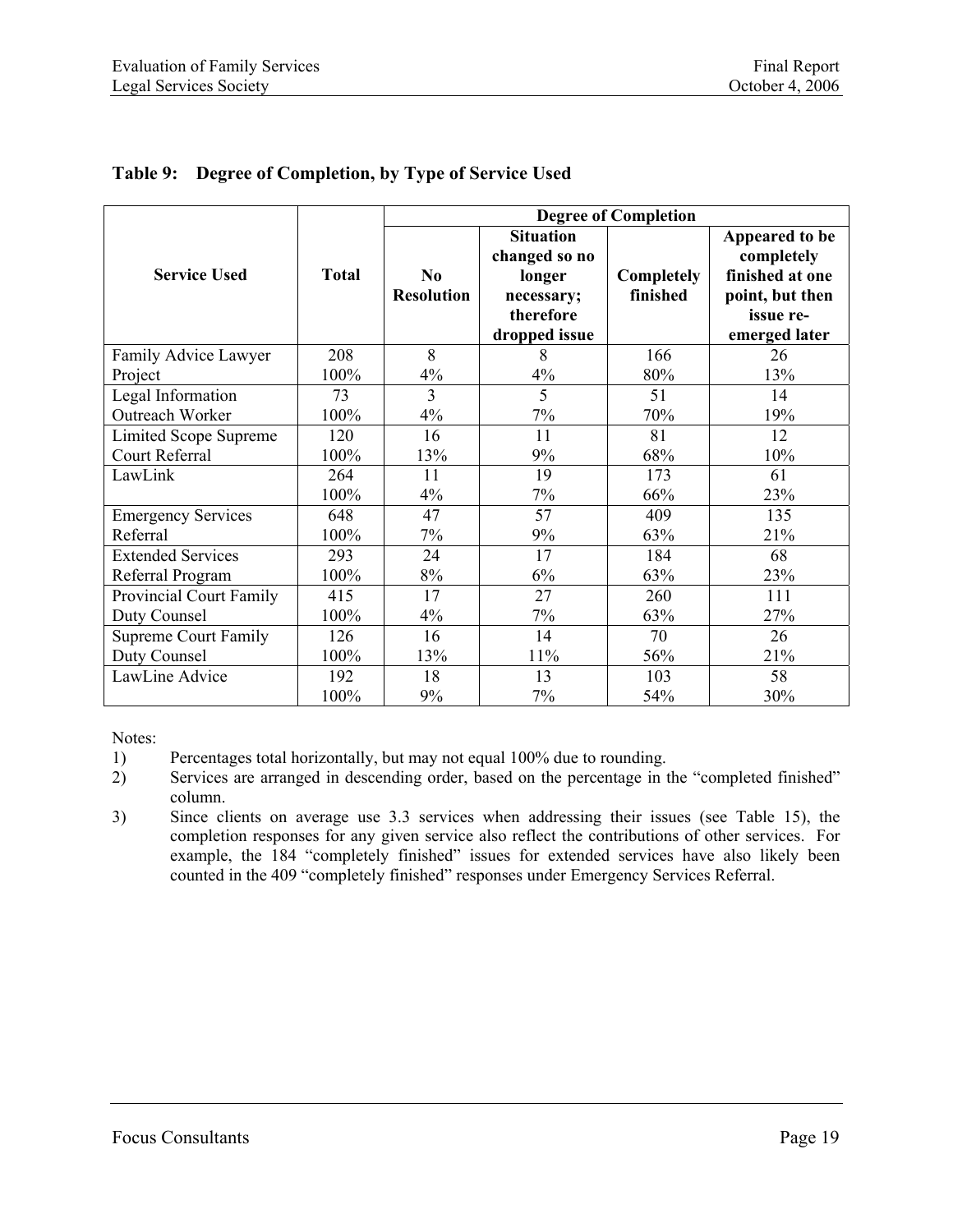|                            | Frequency | <b>Satisfaction with Outcome</b> |                    |                |                |  |
|----------------------------|-----------|----------------------------------|--------------------|----------------|----------------|--|
| <b>Type of Issue</b>       | of Issue  | Not at all                       | <b>Only partly</b> | <b>Mostly</b>  | Completely     |  |
|                            | 56        | 1                                | 7                  | 5              | 43             |  |
| Divorce                    | 100%      | 2%                               | 13%                | $9\%$          | 77%            |  |
| Restraining order to       | 34        | 3                                | $\overline{2}$     | $\overline{3}$ | 26             |  |
| prevent violence           | 100%      | 9%                               | 6%                 | 9%             | 76%            |  |
|                            | 54        | $\overline{4}$                   | 6                  | 8              | 36             |  |
| Guardianship               | 100%      | $7\%$                            | 11%                | 15%            | 67%            |  |
| Order forbidding removal   | 6         | $\mathbf{1}$                     | 1                  |                | $\overline{4}$ |  |
| of child from province     | 100%      | 17%                              | 17%                |                | 67%            |  |
|                            | 339       | 32                               | 34                 | 53             | 220            |  |
| Custody                    | $(NR=1)$  | 9%                               | 10%                | 16%            | 65%            |  |
|                            | 100%      |                                  |                    |                |                |  |
| Restraining order to       | 5         | $\blacksquare$                   | 1                  | $\mathbf{1}$   | $\overline{3}$ |  |
| prevent removal of assets  | 100%      |                                  | 20%                | 20%            | 60%            |  |
|                            | 302       | 34                               | 40                 | 57             | 171            |  |
| Access                     | $(NR=1)$  | 11%                              | 13%                | 19%            | 57%            |  |
|                            | 100%      |                                  |                    |                |                |  |
|                            | 21        | $\overline{2}$                   | 6                  | $\mathbf{1}$   | 12             |  |
| Possession of family home  | 100%      | 10%                              | 29%                | 5%             | 57%            |  |
|                            | 40        | 5                                | 6                  | $\overline{7}$ | 22             |  |
| Property division          | $(NR=1)$  | 13%                              | 15%                | 18%            | 55%            |  |
|                            | 100%      |                                  |                    |                |                |  |
| Spousal maintenance,       | 46        | $\overline{5}$                   | 9                  | 8              | 24             |  |
| support                    | 100%      | 11%                              | 20%                | 17%            | 52%            |  |
|                            | 301       | 44                               | 39                 | 63             | 155            |  |
| Child maintenance, support | 100%      | 15%                              | 13%                | 21%            | 51%            |  |
| Other                      | 9         |                                  | 1                  |                | $\overline{8}$ |  |
|                            | 100%      |                                  | 11%                |                | 89%            |  |
|                            | 1213      | 131                              | 152                | 206            | 724            |  |
| Total                      | $(NR=3)$  | 11%                              | 13%                | 17%            | 60%            |  |
|                            | 100%      |                                  |                    |                |                |  |

#### <span id="page-28-0"></span>**Table 10: Satisfaction with Outcome of Issues (only for issues that were resolved)**

Notes:

1) Percentages are totalled horizontally, but may not total 100% due to rounding.

- 2) Issues are listed in descending order of percentages in the "completely" column for satisfaction. The exception is "other" issues, which is listed at the bottom.
- 3) Percentages are not meaningful when the overall frequency is less than 20. Percentages for smaller numbers are recorded here simply for consistency.
- 4) NR = No response.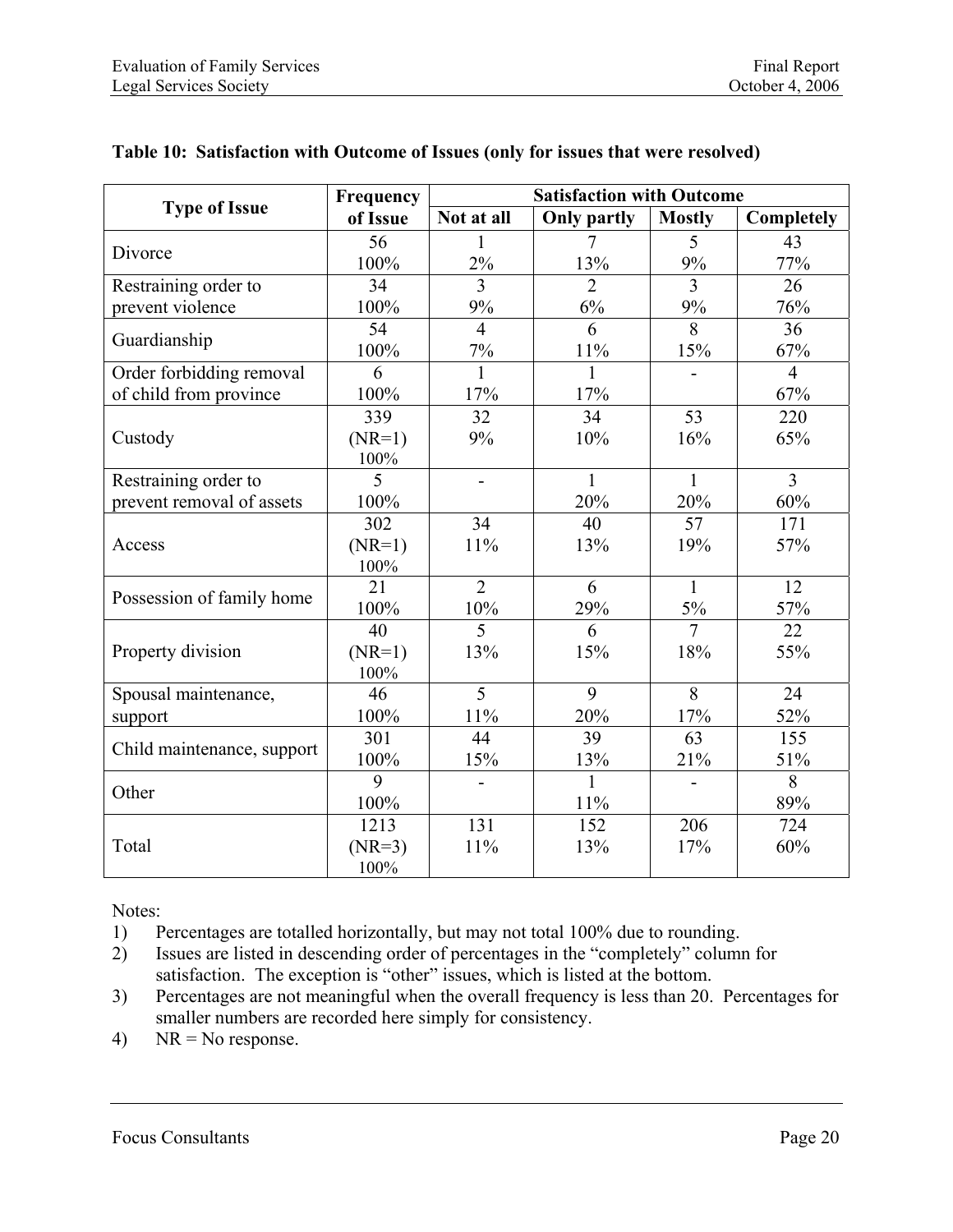|                        | <b>Total</b> | <b>Satisfaction with Outcome</b> |                    |                |            |  |  |
|------------------------|--------------|----------------------------------|--------------------|----------------|------------|--|--|
| <b>Demographics</b>    |              | Not at all                       | <b>Only Partly</b> | <b>Mostly</b>  | Completely |  |  |
| Gender $(N=1213)$      |              |                                  |                    |                |            |  |  |
| Male                   | 315          | 49                               | 46                 | 62             | 158        |  |  |
|                        | 100%         | 16%                              | 15%                | 20%            | 50%        |  |  |
| Female                 | 898          | 82                               | 106                | 144            | 566        |  |  |
|                        | 100%         | 9%                               | 12%                | 16%            | 63%        |  |  |
| Education $(N=1061)$   |              |                                  |                    |                |            |  |  |
| No High School         | 32           | $\overline{2}$                   | 7                  | 6              | 17         |  |  |
|                        | 100%         | 6%                               | 22%                | 19%            | 53%        |  |  |
| Some High School       | 179          | 28                               | 24                 | 26             | 101        |  |  |
|                        | 100%         | 16%                              | 13%                | 15%            | 56%        |  |  |
| Graduated High School  | 329          | 31                               | 43                 | 61             | 194        |  |  |
|                        | 100%         | 9%                               | 13%                | 19%            | 59%        |  |  |
| Post high school       | 521          | 47                               | 67                 | 90             | 317        |  |  |
|                        | 100%         | 9%                               | 13%                | 17%            | 61%        |  |  |
| Ethnic Status (N=1209) |              |                                  |                    |                |            |  |  |
| Aboriginal             | 77           | 12                               | 8                  | $\overline{4}$ | 53         |  |  |
|                        | 100%         | 16%                              | 10%                | 5%             | 69%        |  |  |
| Non-Aboriginal         | 1132         | 119                              | 142                | 200            | 671        |  |  |
|                        | 100%         | 11%                              | 13%                | 18%            | 59%        |  |  |

<span id="page-29-0"></span>

Notes:

1) Percentages may exceed 100% due to rounding.

2) There are no statistically significant differences between categories of the education measure at the .05 level of confidence. The difference in response between male & female respondents and between aboriginals and non-aboriginals is significant at the .05 level of confidence. See also the commentary in the text in regard to differences between aboriginal and non-aboriginal responses.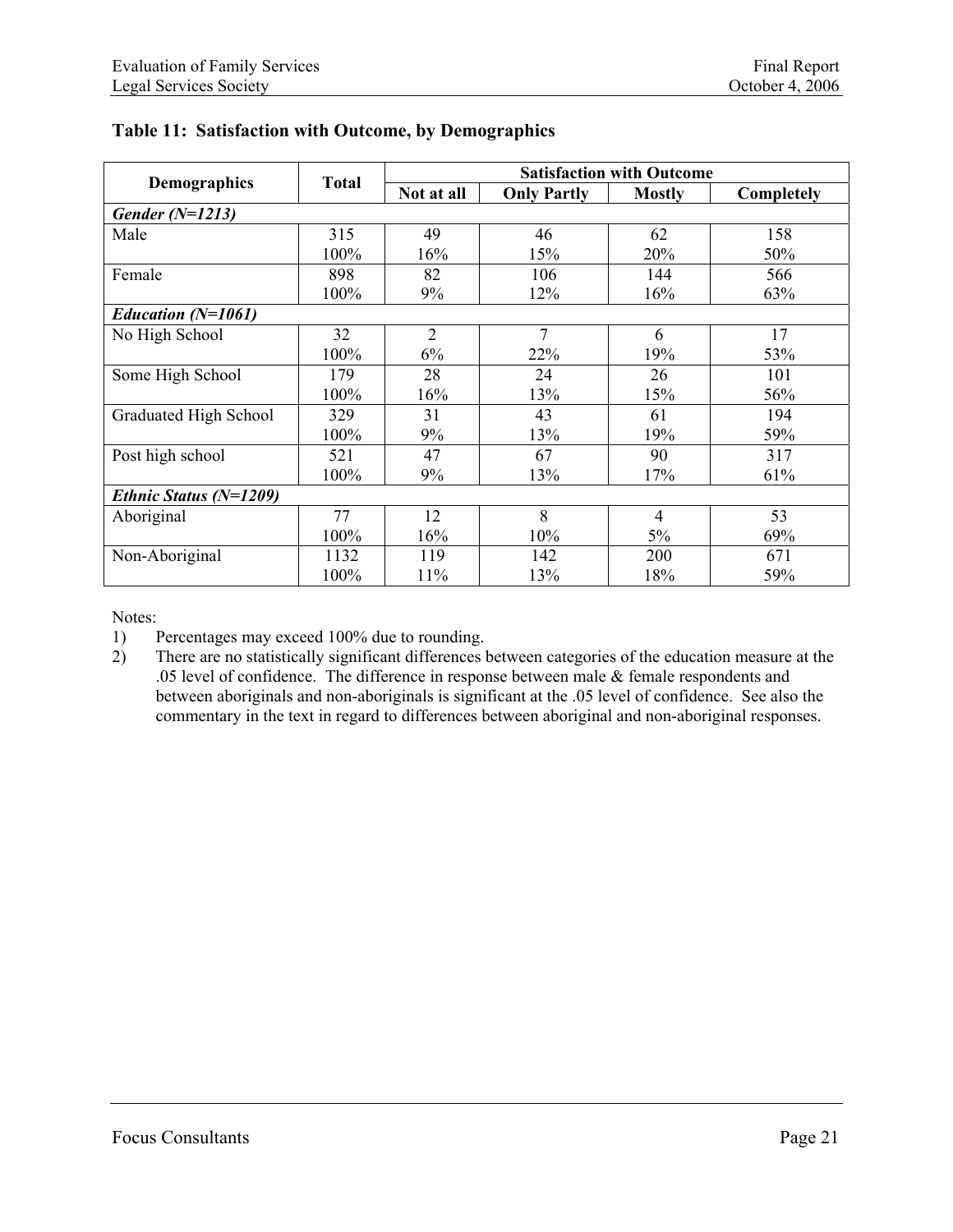|                                    |              | <b>Satisfaction with Outcome</b> |                             |  |
|------------------------------------|--------------|----------------------------------|-----------------------------|--|
| Service type                       | <b>Total</b> | Not at all or only               | <b>Mostly or completely</b> |  |
|                                    |              | partially satisfied              | satisfied                   |  |
| Family Advice Lawyer Project       | 192          | 36                               | 156                         |  |
|                                    | 100%         | 19%                              | 81%                         |  |
| Limited Scope Supreme Court        | 93           | 19                               | 74                          |  |
| Referral                           | 100%         | 20%                              | 80%                         |  |
| <b>Emergency Services Referral</b> | 540          | 131                              | 409                         |  |
|                                    | 100%         | 24%                              | 76%                         |  |
| Provincial Court Family Duty       | 371          | 99                               | 272                         |  |
| Counsel                            | 100%         | 27%                              | 73%                         |  |
| <b>Extended Services Referral</b>  | 250          | 71                               | 179                         |  |
|                                    | 100%         | 28%                              | 72%                         |  |
| LawLink                            | 234          | 67                               | 167                         |  |
|                                    | 100%         | 29%                              | 71%                         |  |
| <b>Supreme Court Family Duty</b>   | 96           | 29                               | 67                          |  |
| Counsel                            | 100%         | 30%                              | 70%                         |  |
| LawLine Advice                     | 158          | 54                               | 104                         |  |
|                                    | 100%         | 34%                              | 66%                         |  |
| Legal Information Outreach         | 64           | 25                               | 39                          |  |
| Worker                             | 100%         | 39%                              | 61%                         |  |

# <span id="page-30-0"></span>**Table 12: Client Satisfaction with Outcome, by Service Type**

Notes:

- 1) Percentages total horizontally.
- 2) Services are arranged in descending order, based on the percentage in the "mostly or completely satisfied" column.
- 3) The original data was in four columns, but the two negative and two positive responses were combined in this table for ease of presentation.
- 4) Since clients use an average of 3.3 services when addressing their issues (see Table 15), the satisfaction responses for any given service also reflect the contributions of other services.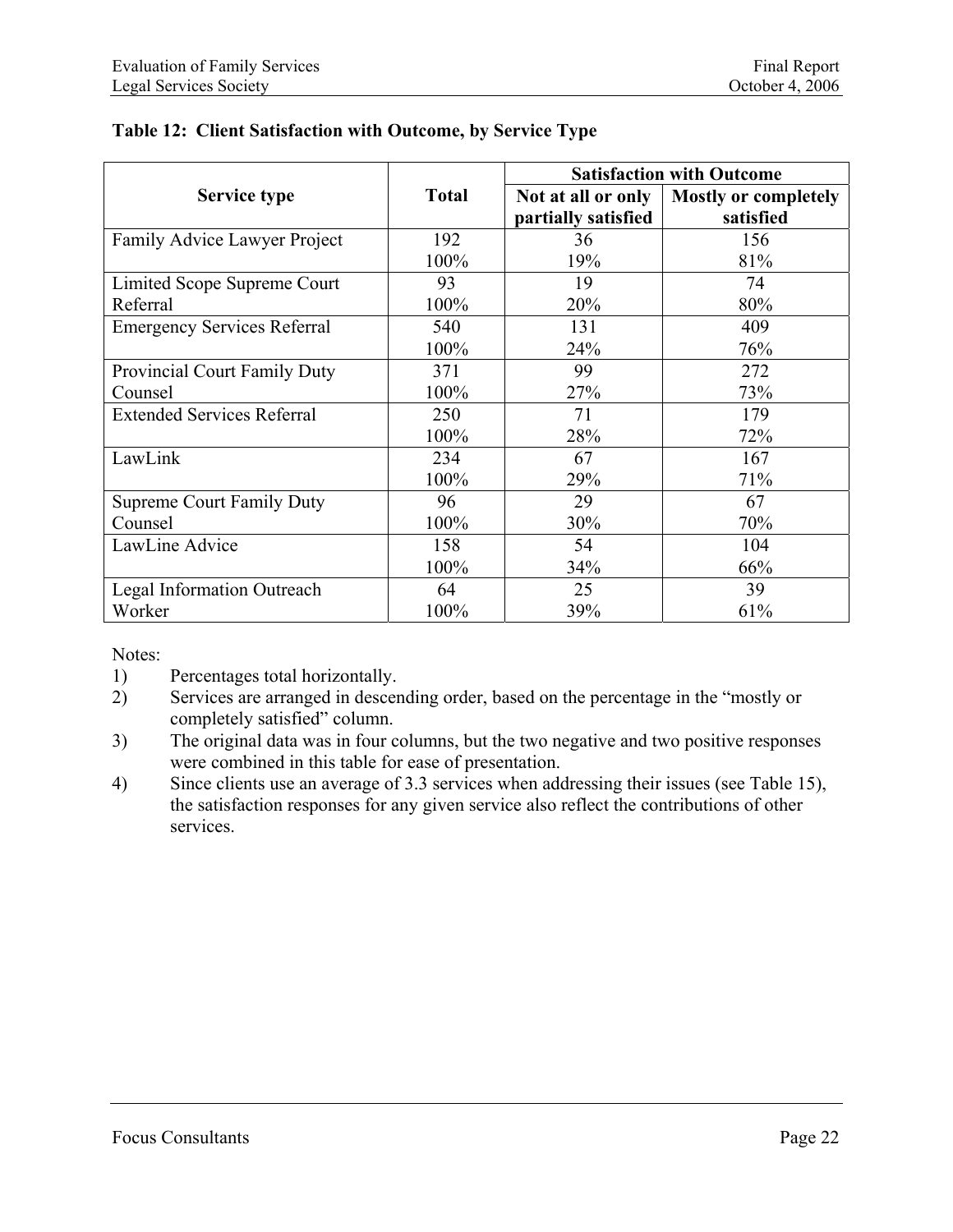|                       |                       |                                 | <b>Type of Resolution</b>                                 | <b>Subsample: Number</b><br>and percentage of<br>orders settled                |                                                        |                                                         |
|-----------------------|-----------------------|---------------------------------|-----------------------------------------------------------|--------------------------------------------------------------------------------|--------------------------------------------------------|---------------------------------------------------------|
| Type of issue         | Frequency<br>of issue | <b>Verbal</b><br>or de<br>facto | Written<br>agreement,<br>but not<br>reviewed by<br>lawyer | Court order,<br>or written<br>agreement<br>drafted or<br>reviewed by<br>lawyer | By consent<br>(in court or<br>in written<br>agreements | <b>After</b><br>court<br>hearing<br>(by)<br>litigation) |
| Restraining order to  | 34                    | ÷,                              |                                                           | 33                                                                             | $\overline{4}$                                         | 24                                                      |
| prevent violence      | 100%                  |                                 | 3%                                                        | 97%                                                                            | 14%                                                    | 86%                                                     |
| Restraining order to  | 5                     |                                 |                                                           | 5                                                                              |                                                        | $\overline{2}$                                          |
| prevent removal of    | 100%                  |                                 |                                                           | 100%                                                                           |                                                        | 100%                                                    |
| assets                |                       |                                 |                                                           |                                                                                |                                                        |                                                         |
| Custody               | 339                   | 15                              | 20                                                        | 304                                                                            | 55                                                     | 109                                                     |
|                       | 100%                  | $4\%$                           | $6\%$                                                     | 90%                                                                            | 33%                                                    | 67%                                                     |
|                       | 300                   | 12                              | 17                                                        | 271                                                                            | 51                                                     | 103                                                     |
| Access                | $(NR=2)$<br>100%      | 4%                              | 6%                                                        | 90%                                                                            | 33%                                                    | 67%                                                     |
| Guardianship          | $\overline{54}$       | $\overline{4}$                  | 8                                                         | 42                                                                             | 12                                                     | 16                                                      |
|                       | 100%                  | 7%                              | 15%                                                       | 78%                                                                            | 43%                                                    | 57%                                                     |
| Child maintenance,    | $\overline{301}$      | $\overline{11}$                 | $\overline{24}$                                           | 266                                                                            | 40                                                     | 88                                                      |
| support               | 100%                  | 4%                              | 8%                                                        | 88%                                                                            | 31%                                                    | 69%                                                     |
| Spousal maintenance,  | $\overline{47}$       | $\overline{a}$                  | $\overline{3}$                                            | 44                                                                             | 10                                                     | $\overline{15}$                                         |
| support               | 100%                  |                                 | 6%                                                        | 94%                                                                            | 40%                                                    | 60%                                                     |
| Property division     | 41                    | 1                               | $\overline{2}$                                            | 38                                                                             | $\overline{11}$                                        | 12                                                      |
|                       | 100%                  | $2\%$                           | $5\%$                                                     | 93%                                                                            | 48%                                                    | 52%                                                     |
| Possession of family  | 21                    | $\mathbf{1}$                    |                                                           | 20                                                                             | $\overline{7}$                                         | 11                                                      |
| home                  | 100%                  | $5\%$                           |                                                           | 95%                                                                            | 39%                                                    | 61%                                                     |
| Divorce               | $\overline{56}$       | $\blacksquare$                  | $\overline{\phantom{m}}$                                  | 56                                                                             | $\overline{18}$                                        | $\overline{15}$                                         |
|                       | 100%                  |                                 |                                                           | 100%                                                                           | 55%                                                    | 45%                                                     |
| Order forbidding      | 6                     | ÷,                              | $\blacksquare$                                            | 6                                                                              | $\overline{2}$                                         | $\overline{2}$                                          |
| removal of child from | 100%                  |                                 |                                                           | 100%                                                                           | 50%                                                    | 50%                                                     |
| province              |                       |                                 |                                                           |                                                                                |                                                        |                                                         |
| Other                 | 9                     | $\overline{\phantom{a}}$        | $\blacksquare$                                            | $\overline{9}$                                                                 | $\overline{5}$                                         | $\mathbf{1}$                                            |
|                       | $100\%$               |                                 |                                                           | 100%                                                                           | 83%                                                    | 17%                                                     |
|                       | 1213                  | 44                              | 75                                                        | 1094                                                                           | 215                                                    | 298                                                     |
| Total                 | $(NR=3)$              | 4%                              | 6%                                                        | 90%                                                                            | 42%                                                    | 58%                                                     |
|                       | 100%                  |                                 |                                                           |                                                                                |                                                        |                                                         |

### <span id="page-31-0"></span>**Table 13: Types of Issues and Type of Resolution (only for issues that were resolved)**

Notes:

1) Percentages are totally horizontally, but may not total 100% due to rounding.<br>
2) NR = No response.

 $NR = No$  response.

3) The last two columns are a subsample of approximately half the category "court order or written agreement drafted or reviewed by lawyer." In the latter part of the survey, respondents were asked to differentiate between a formal resolution that was a "court order" by consent, or written agreement drafted or reviewed by a "lawyer" and "a court order decided by judge, after a court hearing (i.e., litigation is involved)."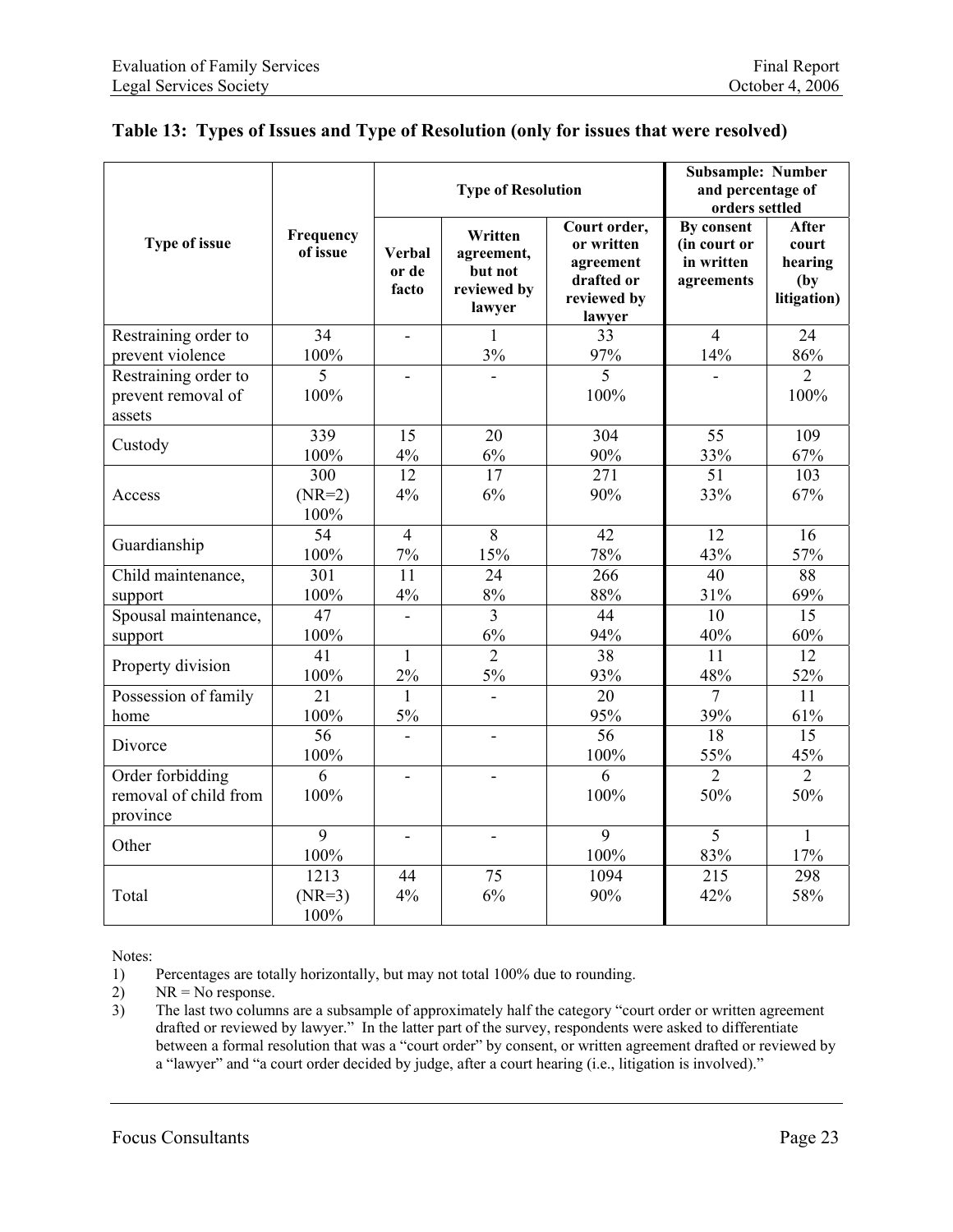|                            |                         |                                 | <b>Type of Resolution</b>                                 | <b>Subsample: Number</b><br>and percentage of orders<br>settled                |                                                        |                                                         |
|----------------------------|-------------------------|---------------------------------|-----------------------------------------------------------|--------------------------------------------------------------------------------|--------------------------------------------------------|---------------------------------------------------------|
| <b>Service Used</b>        | <b>Total</b>            | <b>Verbal</b><br>or de<br>facto | Written<br>agreement,<br>but not<br>reviewed by<br>lawyer | Court order,<br>or written<br>agreement<br>drafted or<br>reviewed by<br>lawyer | By consent<br>(in court or<br>in written<br>agreement) | <b>After</b><br>court<br>hearing<br>(by)<br>litigation) |
| LawLine advice             | 158                     | 11                              | 7                                                         | 140                                                                            | 28                                                     | 45                                                      |
|                            | 100%                    | 7%                              | 4%                                                        | 89%                                                                            | 38%                                                    | 62%                                                     |
| <b>Provincial Court</b>    | 371                     | $\overline{5}$                  | $\overline{13}$                                           | 353                                                                            | 60                                                     | 100                                                     |
| <b>Family Duty Counsel</b> | 100%                    | $1\%$                           | $4\%$                                                     | 95%                                                                            | 38%                                                    | 63%                                                     |
| Supreme Court              | 96                      | $\mathbf{1}$                    | $\overline{3}$                                            | 92                                                                             | 18                                                     | 25                                                      |
| Family Duty Counsel        | 100%                    | $1\%$                           | 3%                                                        | 96%                                                                            | 42%                                                    | 58%                                                     |
| Family Advice              | 192                     | 20                              | 44                                                        | 128                                                                            | 29                                                     | 41                                                      |
| Lawyer Project             | 100%                    | 10%                             | 23%                                                       | 67%                                                                            | 41%                                                    | 59%                                                     |
| Legal Information          | 64                      | 1                               | $\overline{3}$                                            | 60                                                                             | 17                                                     | 28                                                      |
| Outreach Worker            | 100%                    | 2%                              | $5\%$                                                     | 94%                                                                            | 38%                                                    | 62%                                                     |
| LawLink                    | 233<br>$(NR=1)$<br>100% | 17<br>7%                        | 20<br>9%                                                  | 196<br>84%                                                                     | 41<br>36%                                              | 74<br>64%                                               |
| <b>Emergency Services</b>  | 540                     | 6                               | $\overline{7}$                                            | 527                                                                            | 94                                                     | 272                                                     |
| Referral                   | 100%                    | $1\%$                           | $1\%$                                                     | 98%                                                                            | 26%                                                    | 74%                                                     |
| <b>Limited Scope</b>       | 93                      | $\overline{2}$                  |                                                           | 90                                                                             | 22                                                     | 15                                                      |
| Supreme Court              | 100%                    | 2%                              | $1\%$                                                     | 97%                                                                            | 59%                                                    | 41%                                                     |
| <b>Extended Services</b>   | 250                     | $\overline{0}$                  | $\mathbf{0}$                                              | 250                                                                            | 43                                                     | 161                                                     |
| Referral                   | 100%                    | $0\%$                           | 0%                                                        | 100%                                                                           | 21%                                                    | 79%                                                     |
|                            | 1997                    | 63                              | 98                                                        | 1836                                                                           | 352                                                    | 761                                                     |
| Total                      | $(NR=1)$<br>100%        | 3%                              | 5%                                                        | 92%                                                                            | 32%                                                    | 68%                                                     |

# <span id="page-32-0"></span>**Table 14: Types of Services and Type of Resolution (only for issues that were resolved)**

Notes:

1) Percentages are totally horizontally, but may not total 100% due to rounding.

2) NR = No response.

3) The last two columns are a subsample of approximately half the category "court order or written agreement drafted or reviewed by lawyer." In the latter part of the survey, respondents were asked to differentiate between a formal resolution that was a "court order" by consent, or written agreement drafted or reviewed by a "lawyer" and "a court order decided by judge, after a court hearing (i.e., litigation is involved)."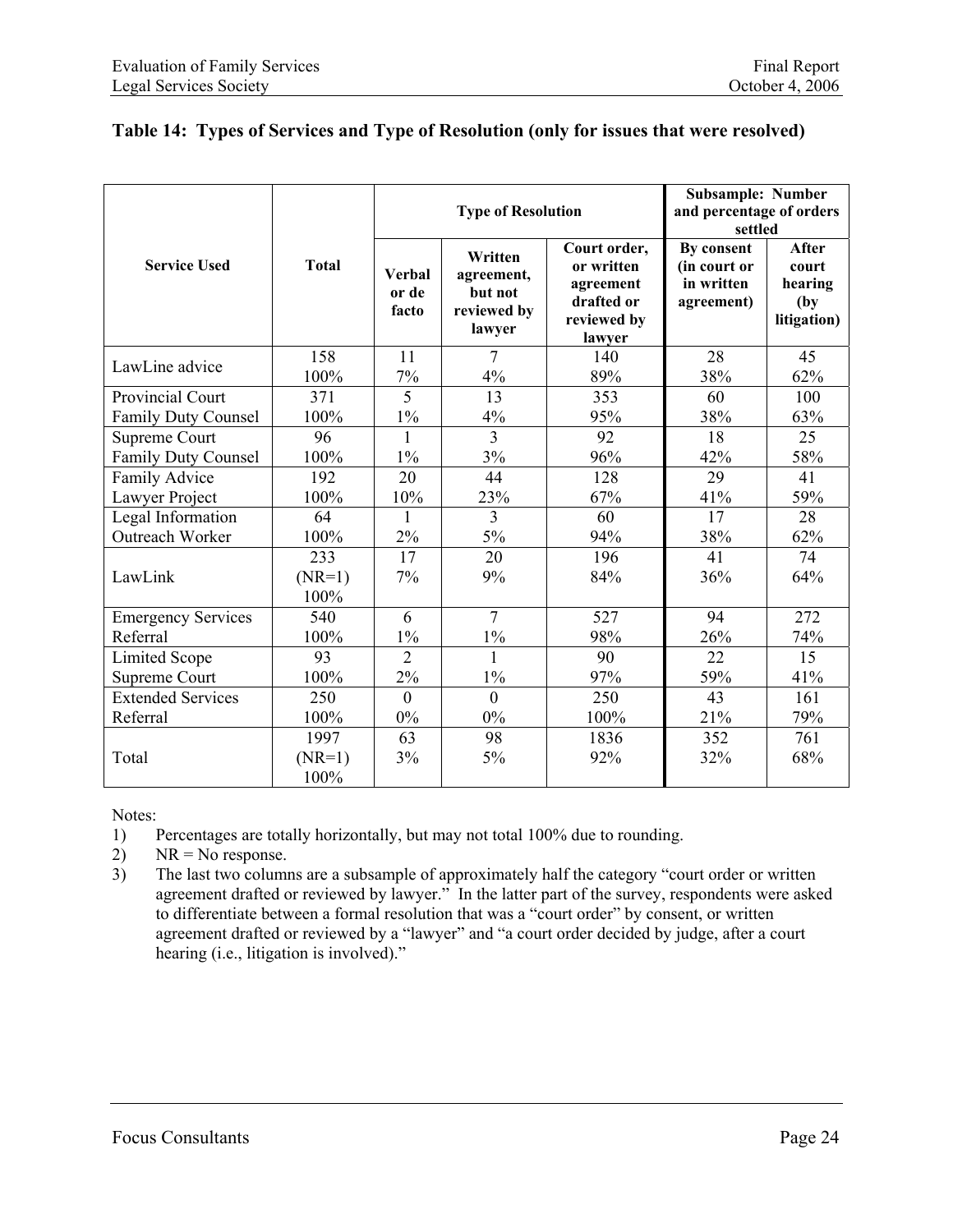# **5.0 SERVICES USED BY CLIENTS**

<span id="page-33-0"></span>This section presents client feedback on the frequency and patterns of their use of services to address their issues.

#### *Frequency of use of services (Table 15)*

- This table does *not* represent how the average "person off the street" uses LSS and other services, as all clients were referred to this survey from specific services. Data for the frequency of use of services is therefore coloured by the main services from which clients have been drawn for the survey. For example, since many clients of the Emergency Services Referral and the Provincial Court Family Duty Counsel service were selected for an interview, these services will naturally show a higher frequency of use.
- 812 persons used 2692 services, or an average of 3.3 services per client.
- Although all clients used LSS services, they also used non-LSS services for 23% (617/2962) of the overall issues.

#### *Use of services other than the survey sample service (Table 16)*

 Table 16 helps to reduce the "colouring" effect alluded to in the first bullet for Table 15. As in Table 15, it shows the overall use of services for all client issues, but also shows the proportion of that use that stems from the sample interviewed. Thus there were 123 issues that were taken to LawLine advice, but 73 of those were from the interview sample for that service. Fifty clients drawn from other service samples also used LawLine, or contributed an extra 68% of total LawLine users. By comparison, only 7 LawLink issues were contributed by the LawLink sample respondents, but overall, LawLink was used by all users for 147 issues. The fact that LawLink and LIOWs were used by clients from other program samples has helped create a larger number of respondents who could offer feedback about those services.

#### *Order of Use of Services (Table 17)*

- This table permits a rough classification of service usage patterns. Services with mean order of service usage from 1.6 to approximately 2.1 can be classified as entry level services (LawLine advice 1.6, Legal Aid Intake 1.9, LawLine info 2.1, and Family Justice Counsellors 2.0) In addition, clients started with these organizations first in 50% or more of the organization's overall client contacts. By contrast, services with higher means (e.g., Limited Scope Supreme Court Referrals 3.3, Extended Services Referrals 4.2) could be considered more as end-point services.
- Other services such as printed materials, community advocacy services, LIOWs, private lawyers, and the Internet might be used at any point throughout the client's quest for resolution.

#### *Rating of helpfulness of service (Table 18)*

 From a service provider's standpoint, one might view a group of services as serially moving a client's case towards resolution, and each service as a helpful contributor to the client's progress. By contrast, the client may praise only the service that "got them where they wanted", and consider the others as unnecessary trials and tribulations along the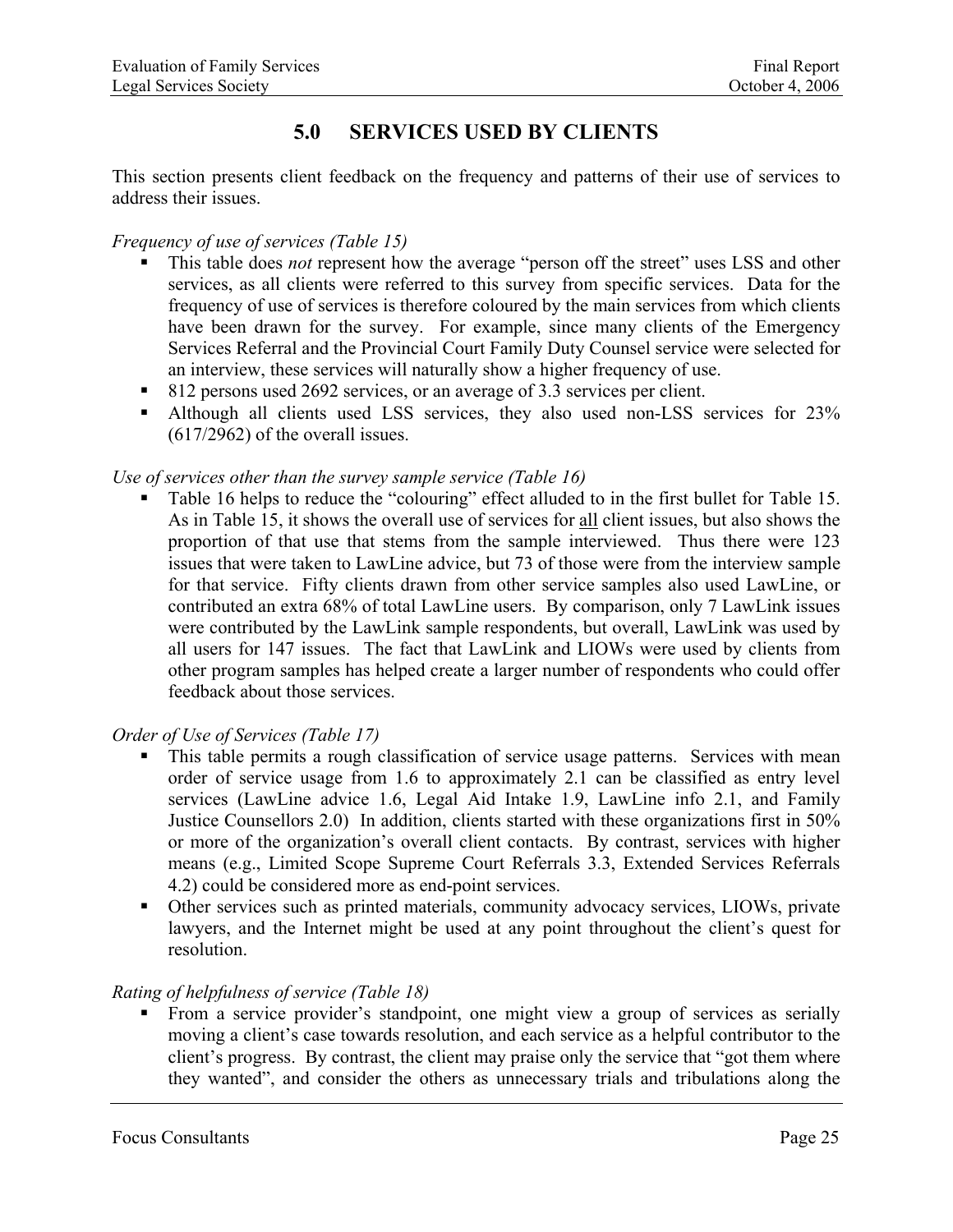way. Interviewers found it difficult to encourage the respondents to think in terms of a service helping them to "get closer to a resolution", rather than judge helpfulness only in terms of the service most immediately connected to the ultimate resolution. Clients also found it difficult to think of any service being helpful in moving them towards a resolution if they did not have a successful outcome.

- Overall, there is a clear pattern in the client's perception of which services were most helpful. The mean rating on a five point scale tends to be high for LSS representation services (Extended Service Referral 4.3, Emergency Referrals 4.1 and Legal Aid Intake, the gateway to representation services, 4.2). Advice services form the next level (Family Advice Lawyer Project 3.9, Supreme Court Family Duty Counsel 3.8, Provincial Family Duty Counsel 3.7, and LawLine advice 3.5.) Limited Scope Referrals which fall in between representation and advice as a mode of service, are at 3.7. Legal information services rate lowest (LawLine information 2.9, LawLink 3.6 and Printed materials 3.5). The primary exception of this pattern is the LIOWs, with a mean rating of 4.3
- Among non-LSS services, community advocacy services, which often incorporate representational roles, are rated highly (4.0), but private lawyers (i.e., non-legal aid) are given lower rates (3.1).
- After submission of the Interim Report, it was decided to explore reasons why users of the three representation services (Emergency Services Referral, Limited Scope Supreme Court Referral and Extended Services Referral) might not consider those services helpful. Thus in the remainder of the survey, clients who rated any of these services at a "1", "2", or "3" level on a 5 point scale were asked why they found this service of limited helpfulness. The 68 replies included the following. (The reader is reminded that these comments represent only the negative feedback; the positive feedback comprised over 70% of the total):
	- 20 felt that the lawyer accorded the client low priority, did not communicate a great deal and moved very slowly if at all on the stated issues. It was the client's perception in the majority of these cases that the lawyer acted in this way because the fees paid by LSS were too low.
	- 14 stated that LSS criteria for eligibility (including pay back of costs if the case was successful), criteria for coverage, and/or the maximum amount of time allocated to cases, was too restrictive to be of help in the client's case.
	- 12 clients considered their lawyers to be rude, unsympathetic, inattentive to the client's concerns, or lacking in their understanding of cultural factors affecting the case.
	- 8 clients felt their lawyers were either not competent or bordering on dishonesty in their handling of the case.
	- 6 stated their lawyers were not sufficiently aggressive in their pursuit of the client's interests.
	- 4 clients complained that they had to do most of the work on the case and the lawyer just gave directives.
	- 3 felt the "whole system judges, lawyers, etc." was corrupt.
	- 1 complained that the lawyer said the client had no case.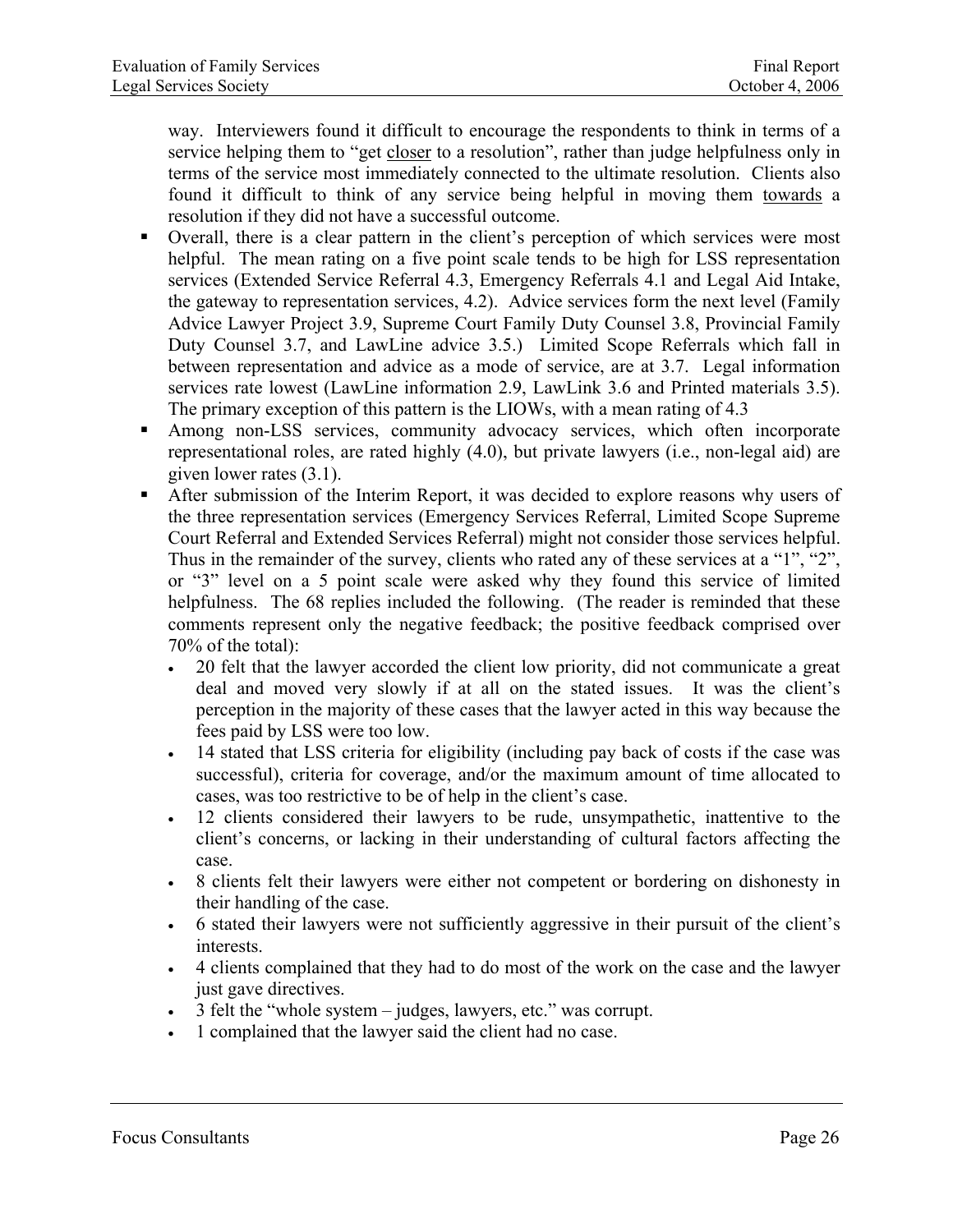An analysis of ratings of helpfulness in relation to each of the three demographic measures showed that there is no statistically significant difference in responses based on education categories. However, there were statistically significant differences in responses based on gender and ethnic (aboriginal/non-aboriginal) status. Female clients had a higher mean rating of helpfulness than did males, as did aboriginal over nonaboriginals. These patterns are similar to those reported in Table 11 for satisfaction with outcome of the case. The table for this analysis is in Appendix 2, Table S3.

#### *Tendency to refer (Table 19)*

- The high number of "can't remember" responses and low overall numbers make it difficult to confidently assess client responses about whether services referred them to or mentioned other services. Nonetheless, there are marked differences between the "yes" and "no" responses in several services and a sufficient size effect to allow some confidence in this data. For example, one can characterize as "networking services" those services with over 75% "yes" responses: Legal Aid intake (with its obvious connection to Emergency Service Referrals), LawLine advice, community advocacy services, LIOWs (although with a small overall number of cases), Family Justice Counsellors and LawLine information. On the other hand, Provincial Court Family Duty Counsel, Enhanced Family Duty Counsel, the three LSS referral services and private lawyers do not appear to network their clients with other services very frequently. Clients also do not appear to have gleaned referral information from the Internet (Family Law Self-Help Kit or LawLink) or from printed materials.
- A sub-analysis of referral data explored to whom referrals are made. Unfortunately the volume of overall referrals is insufficient to show strong patterns, so the analysis is presented in Table S4 of Appendix 2. The main patterns appear to be:
	- LawLine's main connection appears to be to Family Justice Counsellors, the Provincial Family Duty Counsel Project, private lawyers, LawLink and the Family Law Self-help kit, and Legal Aid intake.
	- The most frequent recipient of referrals is Legal Aid intake, just as it is the main referral source (as per Table 19).
	- Family Justice Counsellors frequently have a close working relationship with Provincial Court family duty counsel and the Family Advice Lawyer Project, which is also reflected in this table. They also make significant referrals to Legal Aid Intake.
	- The obvious connection between Legal Aid Intake, Emergency Services Referrals and Extended Services Referrals are also shown, as well as those between Emergency Services Referrals and Extended Services Referrals.
	- The main services that link up with the two Internet services are LawLine (both advice and information) and Supreme Court Family Duty Counsel.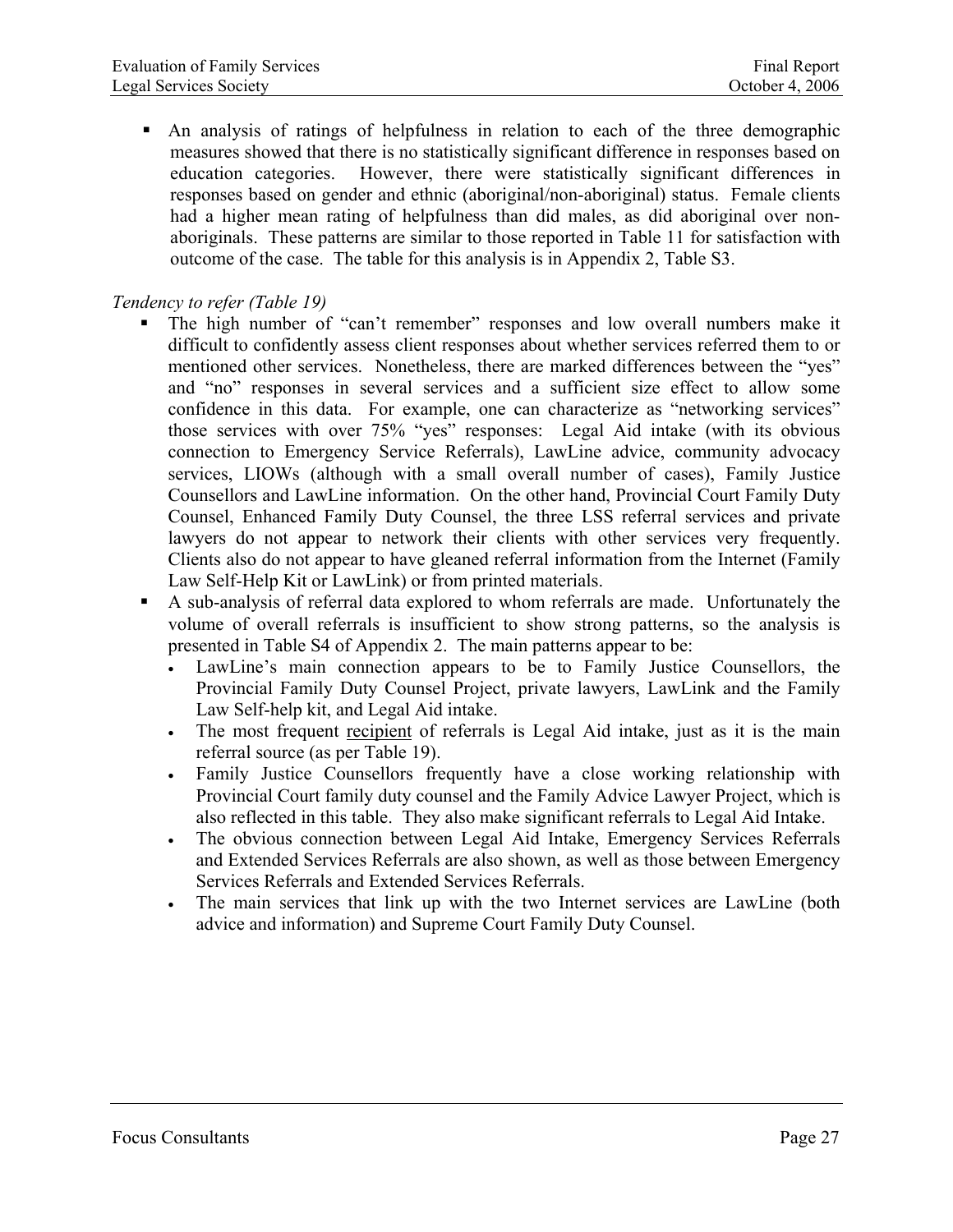| Services used by client                   | <b>Number of issues for</b><br>which this service<br>was used | Percentage of cases in<br>which this service was<br>used<br>$(N=812)$ |
|-------------------------------------------|---------------------------------------------------------------|-----------------------------------------------------------------------|
| LawLine - advice                          | 123                                                           | 15%                                                                   |
| LawLine - information                     | 109                                                           | 13%                                                                   |
| Provincial Court Family Duty Counsel      | 227                                                           | 28%                                                                   |
| <b>Supreme Court Family Duty Counsel</b>  | 88                                                            | 11%                                                                   |
| Family Advice Lawyer Project              | 107                                                           | 13%                                                                   |
| Legal Information Outreach Worker         | 38                                                            | $5\%$                                                                 |
| Internet: Family Law Self-help Kit        | 87                                                            | 11%                                                                   |
| Internet: LawLink                         | 147                                                           | 18%                                                                   |
| <b>Printed Materials</b>                  | 175                                                           | 22%                                                                   |
| <b>Emergency Services Referral</b>        | 303                                                           | 37%                                                                   |
| Limited Scope Supreme Court Referral      | 105                                                           | 13%                                                                   |
| <b>Extended Services Referral Program</b> | 135                                                           | 17%                                                                   |
| Legal Aid intake                          | 431                                                           | 53%                                                                   |
| Community advocacy service or Clinic      | 79                                                            | 10%                                                                   |
| Pro Bono Clinic                           | 38                                                            | $5\%$                                                                 |
| <b>Family Justice Counsellor</b>          | 257                                                           | 32%                                                                   |
| Private Lawyer                            | 179                                                           | 22%                                                                   |
| Family Maintenance Enforcement Program    | 35                                                            | 4%                                                                    |
| Other Legal or Quasi-legal Bodies         | 19                                                            | $2\%$                                                                 |
| <b>Diverse Social Services</b>            | 10                                                            | $1\%$                                                                 |
| Total                                     | 2692                                                          |                                                                       |

#### **Table 15: LSS and Other Services used by Survey Sample**

Notes:

- 1) This table only represents the services used by this sample of clients, who were referred to the survey through each of the nine LSS programs. This is *not* a random sample of all LSS clients, so does not represent proportionately how overall services are used.
- 2) There were 812 persons who used the services, and 2692 services used overall, or an average of 3.3 services per client.
- 3) Percentages exceed 100% because more than one service was used by each client.
- 4) Overall, 23% of the issues (617/2692) were addressed by non-LSS services (i.e., the last seven services on the list).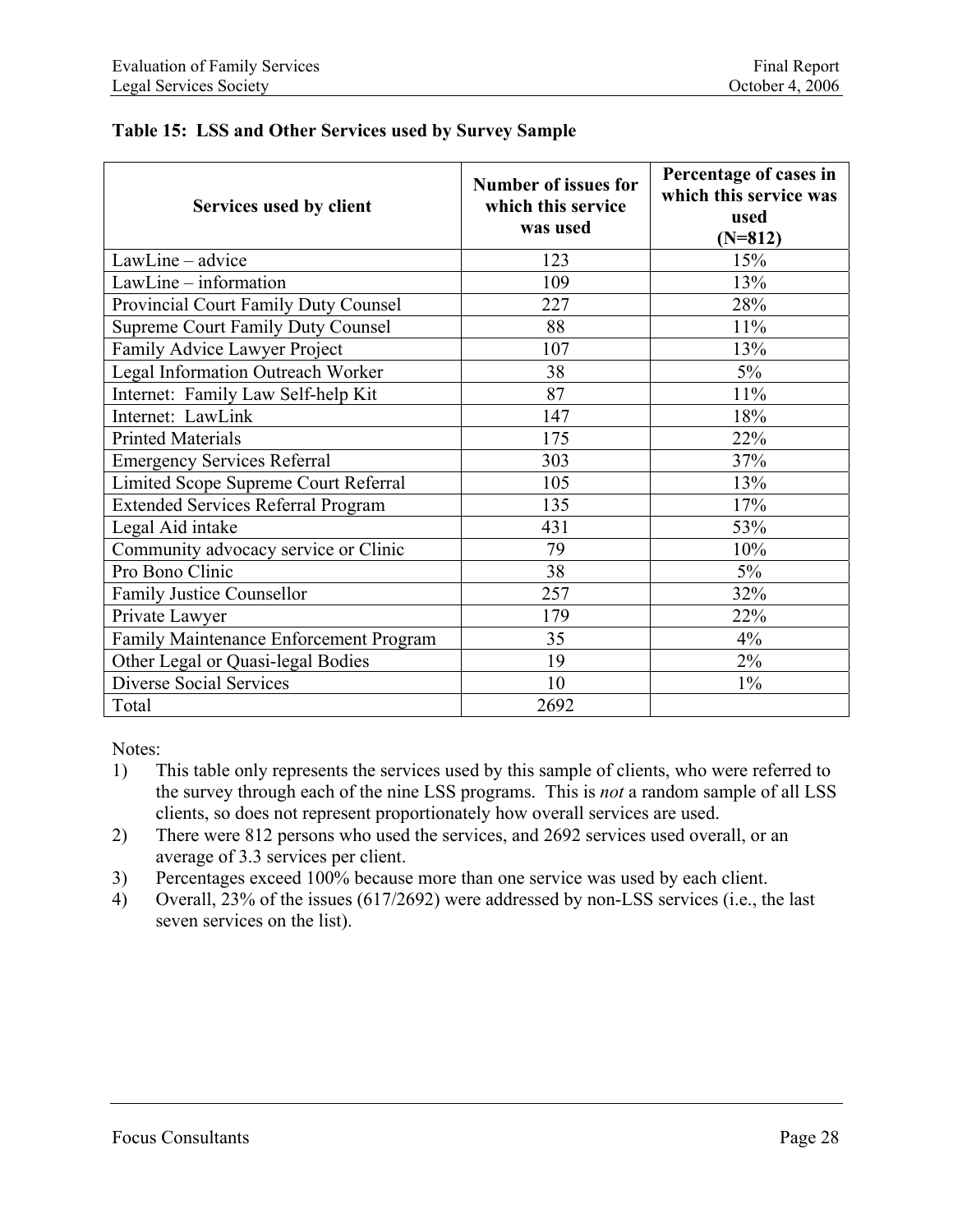#### **Table 16: Comparison of Total Respondent Usage of each Service with the Number of Clients Referred to the Evaluation from that Service**

| <b>LSS Service</b>                             | <b>Total number of</b><br>respondents who<br>used this service in<br>the overall<br>evaluation sample | <b>Number of clients</b><br>specifically referred<br>from this service in<br>the evaluation | <b>Multipliers effect</b><br>(total respondents<br>divided by referrals<br>from service) |
|------------------------------------------------|-------------------------------------------------------------------------------------------------------|---------------------------------------------------------------------------------------------|------------------------------------------------------------------------------------------|
| LawLink                                        | 147                                                                                                   | 7                                                                                           | 21.0                                                                                     |
| Legal Information<br>Outreach Worker           | 38                                                                                                    | 15                                                                                          | 2.53                                                                                     |
| <b>Extended Services</b><br>Referral Program   | 135                                                                                                   | 73                                                                                          | 1.84                                                                                     |
| LawLine Advice                                 | 123                                                                                                   | 73                                                                                          | 1.68                                                                                     |
| <b>Emergency Services</b><br>Referral          | 303                                                                                                   | 205                                                                                         | 1.48                                                                                     |
| Supreme Court<br><b>Family Duty Counsel</b>    | 88                                                                                                    | 63                                                                                          | 1.40                                                                                     |
| Provincial Court<br><b>Family Duty Counsel</b> | 227                                                                                                   | 171                                                                                         | 1.33                                                                                     |
| Limited Scope<br>Supreme Court                 | 105                                                                                                   | 96                                                                                          | 1.09                                                                                     |
| Family Advice<br>Lawyer Project                | 107                                                                                                   | 99                                                                                          | 1.08                                                                                     |

Notes:

- 1) Services are listed in descending order of multiplier effect.
- 2) An expanded version of this table is in Appendix 2 (Table S2), showing other services used by clients and how other service samples contributed to this multiplier effect.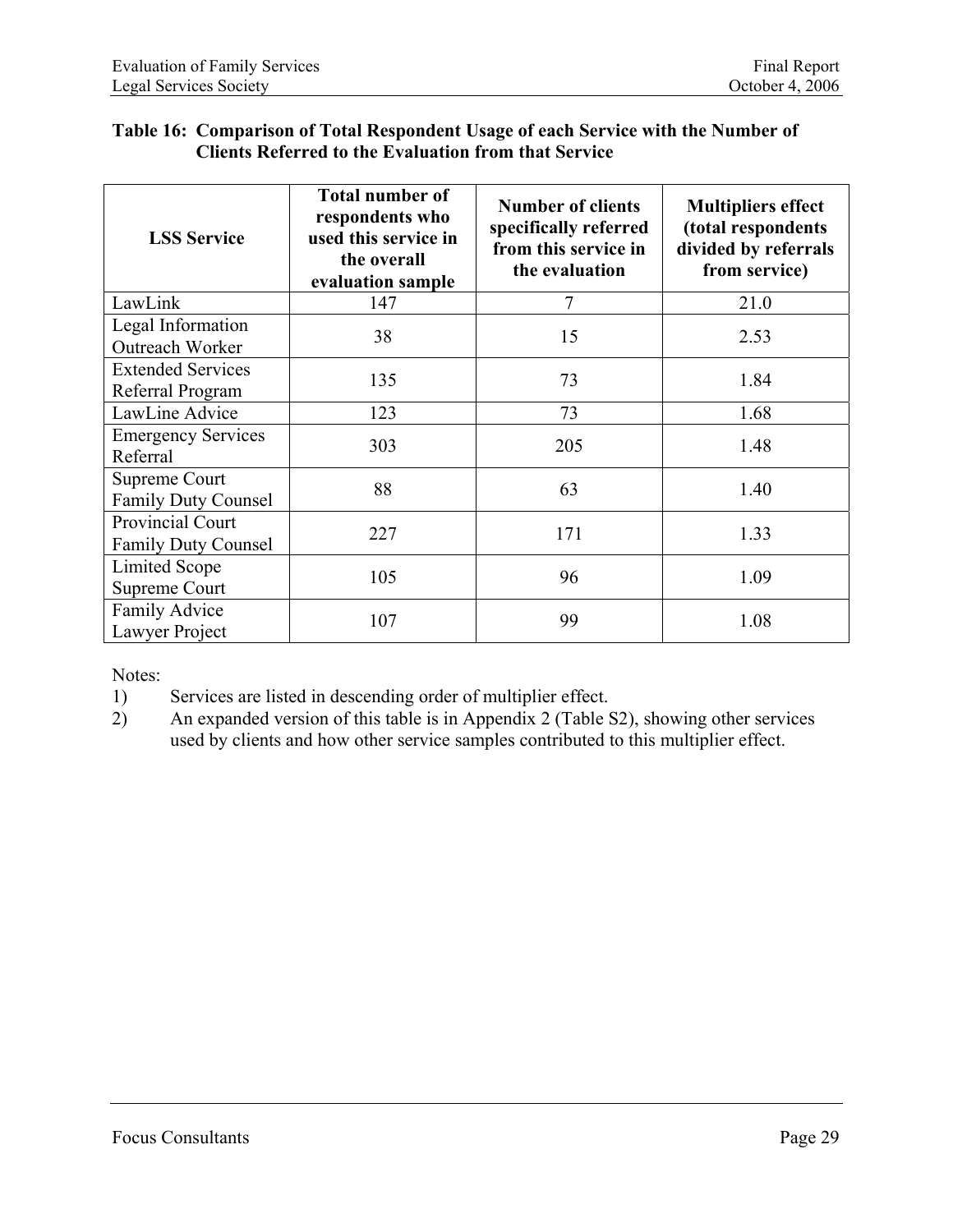### **Table 17: Order of Use of Services**

|                                              | <b>Total</b>                 | Order in which Service Used |                          |                         |                         |                         |                         |                               |
|----------------------------------------------|------------------------------|-----------------------------|--------------------------|-------------------------|-------------------------|-------------------------|-------------------------|-------------------------------|
| <b>Service</b>                               | <b>Usage</b>                 | 1 <sup>st</sup>             | 2 <sup>nd</sup>          | 3 <sup>rd</sup>         | 4 <sup>th</sup>         | 5 <sup>th</sup>         | $6+$                    | <b>Mean order</b><br>of usage |
| LawLine - advice                             | 123                          | 83<br>67%                   | 18<br>15%                | 16<br>13%               | $\overline{2}$<br>2%    | 3<br>$2\%$              | $\mathbf{1}$<br>$1\%$   | 1.6                           |
| Legal Aid Intake                             | 431<br>$(NR=2)$              | 222<br>52%                  | 109<br>25%               | 55<br>13%               | 22<br>5%                | 15<br>3%                | 6<br>$1\%$              | 1.9                           |
| Family Justice Counsellor                    | 256<br>$(NR=1)$              | 128<br>50%                  | 67<br>26%                | 27<br>11%               | 20<br>$8\%$             | $\overline{5}$<br>$2\%$ | 9<br>4%                 | 2.0                           |
| LawLine - information                        | 108<br>$(NR=1)$              | $\overline{55}$<br>51%      | $\overline{25}$<br>23%   | $\overline{9}$<br>$8\%$ | 10<br>9%                | $\overline{5}$<br>$5\%$ | $\overline{4}$<br>4%    | 2.1                           |
| Provincial Court Family Duty<br>Counsel      | $\overline{226}$<br>$(NR=1)$ | $\overline{90}$<br>40%      | 69<br>31%                | $\overline{31}$<br>14%  | 19<br>$8\%$             | $\overline{7}$<br>$3\%$ | 10<br>4%                | 2.3                           |
| Supreme Court Family Duty<br>Counsel         | 90                           | 39<br>43%                   | $\overline{19}$<br>21%   | 12<br>13%               | 8<br>$9\%$              | $\overline{5}$<br>$6\%$ | $\overline{7}$<br>$8\%$ | 2.4                           |
| Family Advice Lawyer Project                 | 107                          | 27<br>25%                   | 36<br>34%                | 23<br>21%               | 11<br>10%               | $\overline{5}$<br>5%    | 5<br>$5\%$              | 2.6                           |
| Community Advocacy Service or<br>Clinic      | 78<br>$(NR-1)$               | 13<br>$17\%$                | 10<br>13%                | 13<br>$17\%$            | 6<br>$8\%$              | 5<br>6%                 | 8<br>10%                | 2.7                           |
| Internet: Family Law Self-help Kit           | 86<br>$(NR=1)$               | $\overline{15}$<br>17%      | $\overline{29}$<br>34%   | $\overline{18}$<br>21%  | $\overline{16}$<br>19%  | $\overline{4}$<br>5%    | $\overline{4}$<br>5%    | 2.8                           |
| <b>Legal Information Outreach</b><br>Worker  | 38                           | $\overline{12}$<br>32%      | 11<br>29%                | 6<br>$16\%$             | $\overline{2}$<br>$5\%$ | $\overline{3}$<br>$8\%$ | $\overline{4}$<br>11%   | 2.8                           |
| <b>Emergency Services Referral</b>           | 301<br>$(NR=2)$              | $\mathbf{1}$<br>$0\%$       | 154<br>51%               | 76<br>25%               | 35<br>12%               | 20<br>$7\%$             | 15<br>5%                | 2.9                           |
| Private Lawyer (non-Legal Aid)               | 178<br>$(NR=1)$              | 50<br>28%                   | 32<br>$18\%$             | 33<br>19%               | 26<br>15%               | 17<br>$10\%$            | 20<br>$11\%$            | 3.1                           |
| Internet: LawLink                            | 145<br>$(NR=2)$              | 16<br>11%                   | 39<br>27%                | 44<br>30%               | 22<br>15%               | 15<br>10%               | 9<br>6%                 | 3.1                           |
| Limited Scope Supreme Court<br>Referral      | 105                          | $\blacksquare$              | $\overline{32}$<br>30%   | $\overline{34}$<br>32%  | $\overline{22}$<br>21%  | $\overline{7}$<br>$7\%$ | 10<br>$10\%$            | 3.3                           |
| Pro Bono Clinic                              | 37<br>$(NR=1)$               | 10<br>27%                   | 5<br>14%                 | 6<br>16%                | $\overline{8}$<br>22%   | $\overline{3}$<br>$8\%$ | $\overline{5}$<br>14%   | 3.3                           |
| <b>Printed Materials</b>                     | 175                          | 6<br>3%                     | 51<br>29%                | 50<br>29%               | 30<br>17%               | 16<br>$9\%$             | 20<br>$11\%$            | 3.4                           |
| Other                                        | 63                           | 21<br>33%                   | $\overline{6}$<br>$10\%$ | 7<br>$11\%$             | 8<br>13%                | $\overline{8}$<br>13%   | 13<br>21%               | 3.8                           |
| Supreme Court Self-help Info<br>Centre       | $8\,$                        | $\mathbf{1}$<br>13%         |                          | $\overline{3}$<br>38%   |                         | $\mathbf{1}$<br>13%     | $\overline{3}$<br>38%   | 4.1                           |
| <b>Extended Services Referral</b><br>Program | 135<br>$(NR=1)$              |                             |                          | 61<br>46%               | 37<br>28%               | 13<br>10%               | 23<br>17%               | 4.2                           |

Notes:

1) Percentages total horizontally, but do not necessarily total 100% due to rounding.

2) Services are listed in descending order of the "mean order of usage."

3) NR = No response.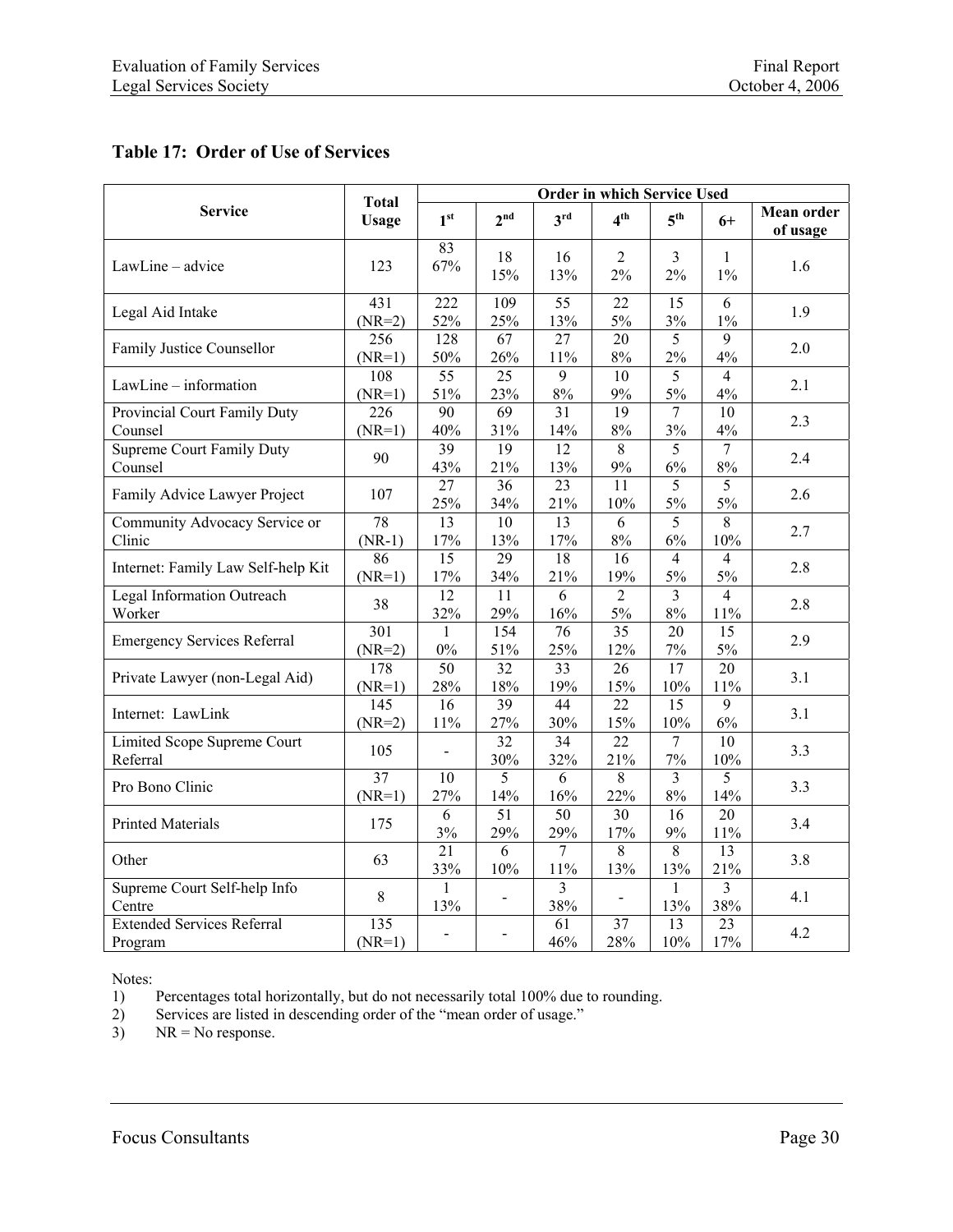#### **Table 18: Rating of Helpfulness of Service in Getting Client Closer to a Resolution**

|                                     |        | Rating of helpfulness of service in getting client |                |                        |                |                |  |  |  |
|-------------------------------------|--------|----------------------------------------------------|----------------|------------------------|----------------|----------------|--|--|--|
|                                     | Mean   |                                                    |                | closer to a resolution |                |                |  |  |  |
| <b>Service</b>                      | Rating | Not helpful                                        |                |                        |                | <b>Very</b>    |  |  |  |
|                                     |        | at all                                             |                |                        |                | helpful        |  |  |  |
|                                     |        | (1)                                                | (2)            | (3)                    | (4)            | (5)            |  |  |  |
| <b>Extended Services Referral</b>   | 4.3    | $\overline{9}$                                     | $\overline{5}$ | 12                     | 20             | 88             |  |  |  |
| Program $(N=134; NR=1)$             |        | $7\%$                                              | $4\%$          | 9%                     | 15%            | 66%            |  |  |  |
| <b>Legal Information Outreach</b>   | 4.3    | $\mathbf{1}$                                       | 1              | $\overline{7}$         | $\overline{5}$ | 23             |  |  |  |
| Worker ( $N=37$ ; $NR=1$ )          |        | $3\%$                                              | 3%             | 19%                    | 14%            | 62%            |  |  |  |
|                                     | 4.2    | 42                                                 | 10             | 39                     | 49             | 285            |  |  |  |
| Legal Aid Intake (N=425; NR=6)      |        | 10%                                                | 2%             | 9%                     | 12%            | 67%            |  |  |  |
| <b>Emergency Services Referral</b>  | 4.1    | 27                                                 | 19             | 37                     | 43             | 173            |  |  |  |
| $(N=299; NR=2)$                     |        | 9%                                                 | $6\%$          | 12%                    | 14%            | 58%            |  |  |  |
| Community advocacy service or       | 4.0    | 5                                                  | $\overline{3}$ | 17                     | 16             | 36             |  |  |  |
| Clinic ( $N=79$ ; $NR=2$ )          |        | 6%                                                 | 4%             | 22%                    | 21%            | 47%            |  |  |  |
| Supreme Court Self-help Info        | 4.0    |                                                    | $\overline{2}$ |                        | $\overline{2}$ | $\overline{4}$ |  |  |  |
| Centre $(N=8)$                      |        |                                                    | 25%            |                        | 25%            | 50%            |  |  |  |
| Family Advice Lawyer Project        |        | $\overline{4}$                                     | 9              | 22                     | 29             | 43             |  |  |  |
| $(N=107)$                           | 3.9    | $4\%$                                              | $8\%$          | 21%                    | 27%            | 40%            |  |  |  |
| <b>Supreme Court Family Duty</b>    |        | 10                                                 | 6              | 11                     | 25             | 37             |  |  |  |
| Counsel (N=89; NR=1)                | 3.8    | $11\%$                                             | $7\%$          | 12%                    | 28%            | 42%            |  |  |  |
| Provincial Court Family Duty        |        | 26                                                 | 26             | 38                     | 34             | 103            |  |  |  |
| Counsel (N=227)                     | 3.7    | 11%                                                | $11\%$         | 17%                    | 15%            | 45%            |  |  |  |
| Limited Scope Supreme Court         |        | 15                                                 | 11             | 14                     | 19             | 46             |  |  |  |
| Referral $(N=105)$                  | 3.7    | 14%                                                | 10%            | 13%                    | 18%            | 44%            |  |  |  |
|                                     |        | 12                                                 | 15             | 41                     | 36             | 43             |  |  |  |
| Internet: LawLink $(N=147)$         | 3.6    | $8\%$                                              | 10%            | 28%                    | 24%            | 29%            |  |  |  |
|                                     |        | 17                                                 | 13             | 26                     | 18             | 48             |  |  |  |
| LawLine – advice $(N=122; NR=1)$    | 3.5    | 14%                                                | 11%            | 21%                    | 15%            | 39%            |  |  |  |
|                                     |        | 8                                                  | 17             | 66                     | 42             | 42             |  |  |  |
| Printed Materials (N=175)           | 3.5    | $5\%$                                              | 10%            | 38%                    | 24%            | 24%            |  |  |  |
|                                     |        | 10                                                 | 9              | 8                      | 6              | 28             |  |  |  |
| Other ( $N=61$ ; $NR=2$ )           | 3.5    | 16%                                                | 15%            | 13%                    | 10%            | 46%            |  |  |  |
| Family Justice Counsellor           |        | 48                                                 | 30             | 54                     | 30             | 94             |  |  |  |
| $(N=256; NR=1)$                     | 3.4    | 19%                                                | 12%            | 21%                    | 12%            | 37%            |  |  |  |
|                                     |        | $\overline{3}$                                     | $\overline{4}$ | 15                     | 5              | 10             |  |  |  |
| Pro Bono Clinic ( $N=37$ ; $NR=1$ ) | 3.4    | $8\%$                                              | 11%            | 41%                    | 14%            | 27%            |  |  |  |
| Internet: Family Law Self-help Kit  |        | 17                                                 | 11             | 15                     | 17             | 27             |  |  |  |
| $(N=87)$                            | 3.3    | 20%                                                | 13%            | 17%                    | 20%            | 31%            |  |  |  |
|                                     |        | 47                                                 | 17             | 35                     | 22             | 56             |  |  |  |
| Private Lawyer ( $N=177$ ; $NR=2$ ) | 3.1    | 27%                                                | 10%            | 20%                    | 12%            | 32%            |  |  |  |
|                                     |        | 23                                                 | 20             | 31                     | 16             | 18             |  |  |  |
| LawLine – info $(N=108; NR=1)$      | 2.9    | 21%                                                | 19%            | 29%                    | 15%            | 17%            |  |  |  |

Notes:

1) Percentages total horizontally, but do not necessarily total 100% due to rounding.<br>
2) Services are listed in descending order of mean rating of helpfulness.

Services are listed in descending order of mean rating of helpfulness.

 $3)$  N = Number of responses. NR = No response.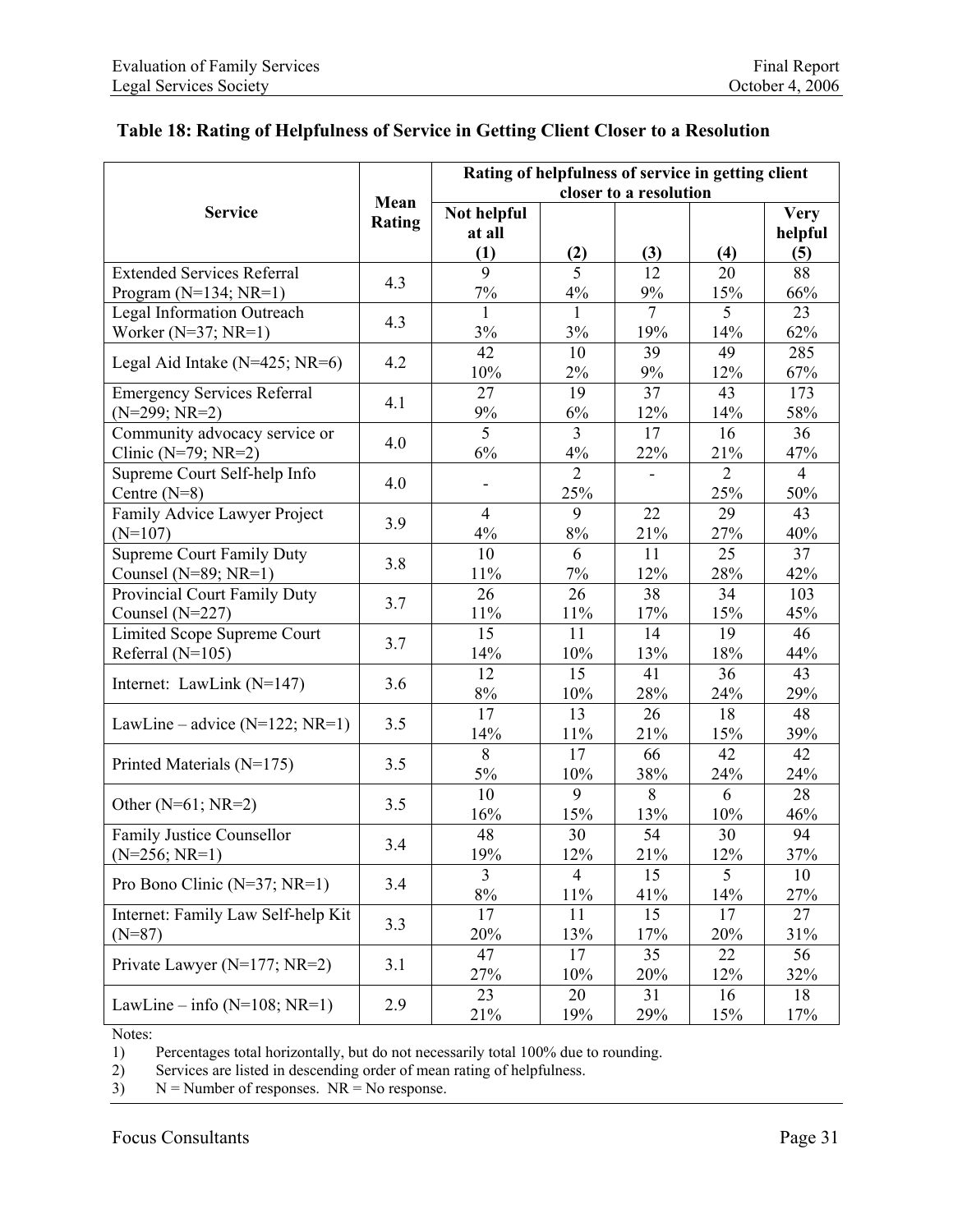|  |  |  | Table 19: Whether Service Referred Client to other Legal Services |
|--|--|--|-------------------------------------------------------------------|
|  |  |  |                                                                   |

| <b>Service</b>                            | Total use of service            |                  | Whether service mentioned or referred<br>client to any other legal services |  |  |  |
|-------------------------------------------|---------------------------------|------------------|-----------------------------------------------------------------------------|--|--|--|
|                                           |                                 | Yes              | N <sub>0</sub>                                                              |  |  |  |
|                                           | 389 (NA=42)                     | $\overline{372}$ | 17                                                                          |  |  |  |
| Legal Aid Intake                          | 100%                            | 96%              | 4%                                                                          |  |  |  |
| LawLine - advice                          | $68 \overline{(NA=55)}$<br>100% | 60<br>88%        | $\overline{8}$<br>12%                                                       |  |  |  |
| Community Advocacy Service or             | 53 $(NA=26)$                    | $\overline{45}$  | 8                                                                           |  |  |  |
| Clinic                                    | 100%                            | 85%              | 15%                                                                         |  |  |  |
|                                           | $189$ (NA=68)                   | 148              | 41                                                                          |  |  |  |
| Family Justice Counsellor                 | 100%                            | 78%              | 22%                                                                         |  |  |  |
|                                           | $27 (NA=11)$                    | 21               | 6                                                                           |  |  |  |
| Legal Information Outreach Worker         | 100%                            | 78%              | 22%                                                                         |  |  |  |
|                                           | $60 \overline{(NA=49)}$         | 46               | 14                                                                          |  |  |  |
| LawLine - information                     | 100%                            | 77%              | 23%                                                                         |  |  |  |
|                                           | $20 (NA=18)$                    | $\overline{13}$  | $\overline{7}$                                                              |  |  |  |
| Pro Bono Clinic                           | 100%                            | 65%              | 35%                                                                         |  |  |  |
|                                           | 58 $(NA=31)$                    | $\overline{31}$  | 27                                                                          |  |  |  |
| Supreme Court Family Duty Counsel         | 100%                            | 53%              | 47%                                                                         |  |  |  |
|                                           | $251 \overline{(NA=51)}$        | $\overline{123}$ | $\overline{128}$                                                            |  |  |  |
| <b>Emergency Services Referral</b>        | 100%                            | 49%              | 51%                                                                         |  |  |  |
| Internet: Family Law Self-help Kit        | $33 \overline{(NA=54)}$         | $\overline{12}$  | $\overline{21}$                                                             |  |  |  |
|                                           | 100%                            | 36%              | 64%                                                                         |  |  |  |
| Family Advice Lawyer Project              | $51 \over (NA=56)$              | $\overline{17}$  | 34                                                                          |  |  |  |
|                                           | 100%                            | 33%              | 67%                                                                         |  |  |  |
| Other                                     | 55 $(NA=8)$                     | 16               | $\overline{39}$                                                             |  |  |  |
|                                           | 100%                            | 29%              | 71%                                                                         |  |  |  |
| Provincial Court Family Duty              | $129 (NA=98)$                   | $\overline{35}$  | $\overline{94}$                                                             |  |  |  |
| Counsel                                   | 100%                            | 27%              | 73%                                                                         |  |  |  |
| Private Lawyer                            | 145 (NA=34)                     | $\overline{22}$  | 123                                                                         |  |  |  |
|                                           | 100%                            | 15%              | 85%                                                                         |  |  |  |
| Supreme Court Self-help Info Centre       | $7 (NA=1)$                      | $\mathbf{1}$     | $\overline{6}$                                                              |  |  |  |
|                                           | 100%                            | 14%              | 86%                                                                         |  |  |  |
| <b>Printed Materials</b>                  | $122 (NA=53)$                   | $\overline{13}$  | 109                                                                         |  |  |  |
|                                           | 100%                            | 11%              | 89%                                                                         |  |  |  |
| Limited Scope Supreme Court               | $86$ (NA=19)                    | 8                | $\overline{78}$                                                             |  |  |  |
| Referral                                  | 100%                            | 9%               | 91%                                                                         |  |  |  |
| Internet: LawLink                         | $101 (NA=46)$                   | $\mathbf{Q}$     | 92                                                                          |  |  |  |
|                                           | 100%                            | $9\%$            | 91%                                                                         |  |  |  |
| <b>Extended Services Referral Program</b> | 114 $(NA=21)$                   | $\overline{5}$   | 109                                                                         |  |  |  |
|                                           | 100%                            | 4%               | 96%                                                                         |  |  |  |

Notes:

1) Percentages total horizontally.<br>2) NA = "no answer," because res

 $NA = "no answer," because respondent could not remember.$ 

3) The large number of respondents who could not remember whether services were mentioned or whether they were referred to a service make this data unreliable.

4) Services are listed in descending order of percentages in "Yes" column.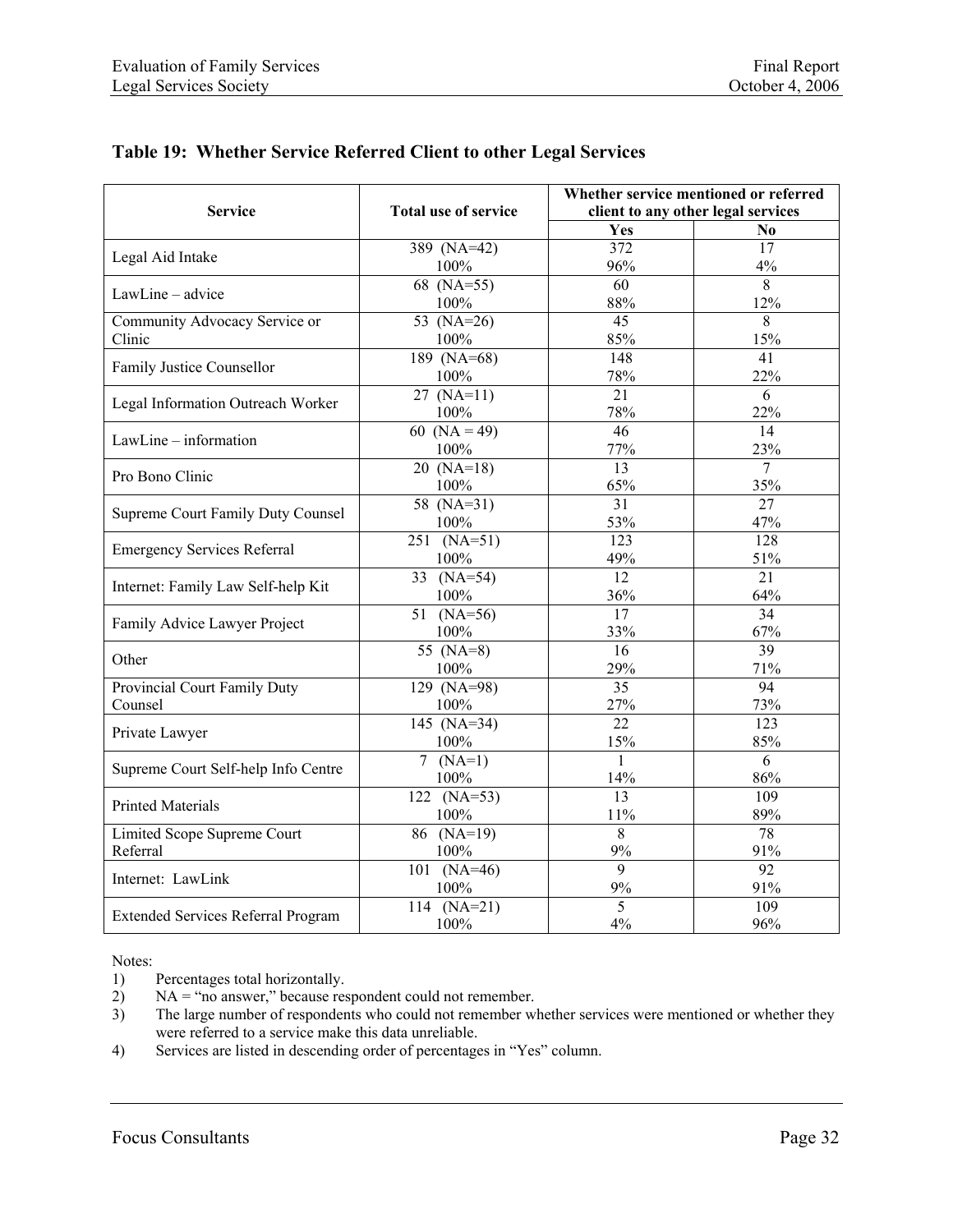## **6.0 REASONS FOR NON-RESOLUTION OF ISSUES**

As was shown in Table 7, there was no resolution for respondents with 104 issues. Table 20 describes the reasons for non-resolution of these issues. This information should be viewed as very preliminary, since it represents so few respondents. The main reason for non-resolution is systemic barriers (slightly over a third of responses), with the remaining reasons fairly evenly divided between relationship dynamics, personal circumstances or reactions, and "other" reasons.

The main "other" reasons cited were an inability to continue because the client had used up their eligible hours of lawyer-assisted service (6 cases), perceived disinterest or lack of action of the legal aid lawyer (4 cases), and advice by the lawyer to drop the case (3 cases).

In Table 9 it was shown that "no resolution" rates were broadly similar between advice and referral groups. However, analysis of the type of barriers for each of these groups shows that the nature of these barriers do differ. Systemic and relationship barriers are more prominent for clients of the two referral services (Emergency and Extended), while client personal barriers are considerably more significant for advice clients than for referral clients.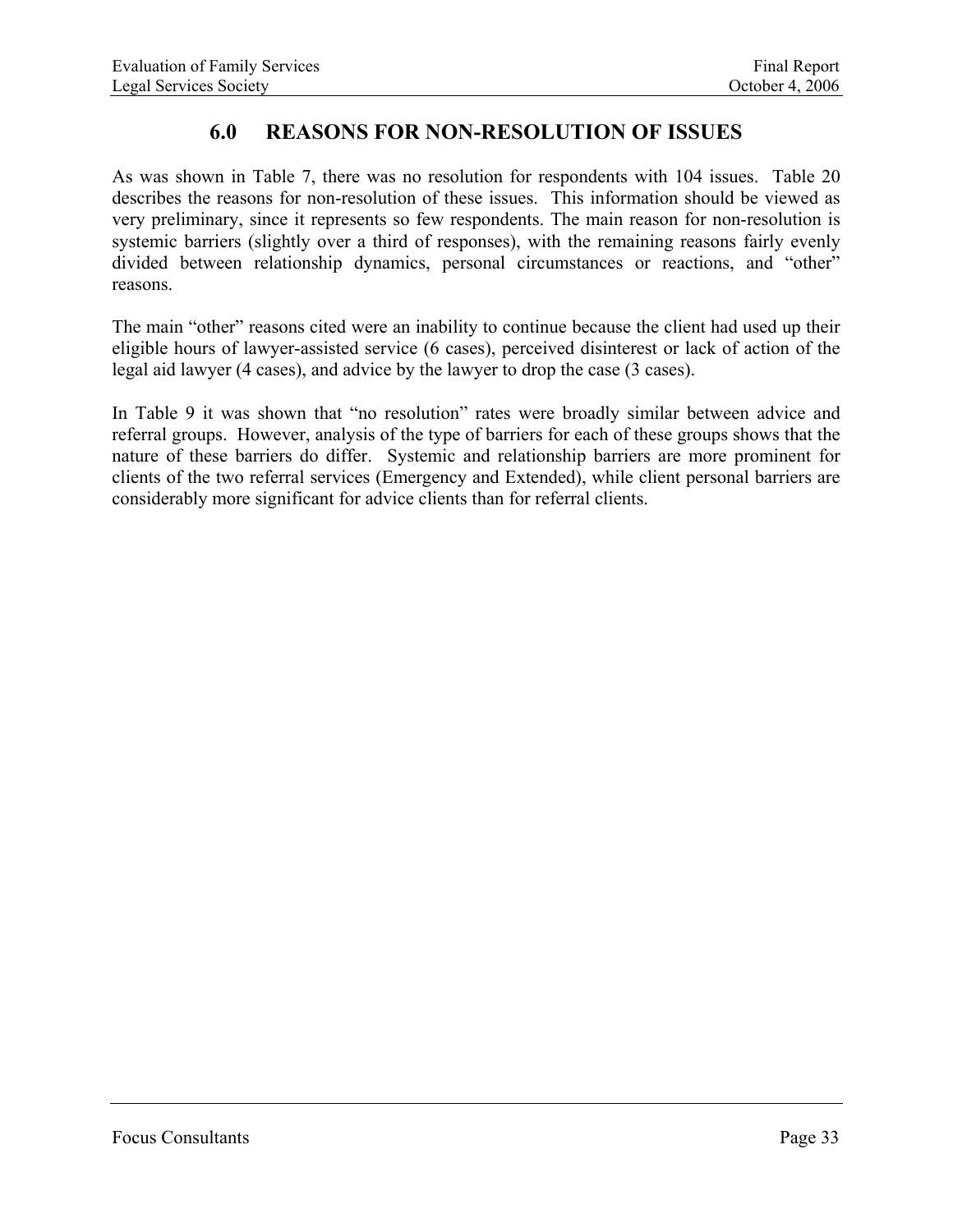#### **Table 20: Reason Why Issues Did Not Get Resolved**

|                                                                             |                      |                                                       |                |                |                  | <b>Type of Issue</b>                    |                                           |                             |                |  |
|-----------------------------------------------------------------------------|----------------------|-------------------------------------------------------|----------------|----------------|------------------|-----------------------------------------|-------------------------------------------|-----------------------------|----------------|--|
| <b>Reason Not Resolved</b>                                                  | All<br><b>Issues</b> | <b>Restraining</b><br>order to<br>prevent<br>violence | Custody        | Access         | Guardianship     | <b>Child</b><br>maintenance,<br>support | <b>Spousal</b><br>maintenance,<br>support | <b>Property</b><br>division | <b>Divorce</b> |  |
| <b>Systemic Barriers</b>                                                    | 68<br>37%            |                                                       | 16             | 12             | $\boldsymbol{2}$ | 16                                      | 5                                         | 7                           | 10             |  |
| Client could not afford a<br>lawyer                                         | 35                   |                                                       | 6              | 8              |                  | 6                                       | $\overline{3}$                            | 5                           | 6              |  |
| Client willing to represent<br>self, but could not afford<br>extra expenses | 10                   |                                                       | $\overline{2}$ |                |                  | $\overline{2}$                          |                                           | $\mathbf{1}$                | $\overline{2}$ |  |
| Client felt intimidated,<br>confused or overwhelmed by<br>court system.     | 29                   |                                                       | 7              | $\overline{4}$ |                  | $\overline{7}$                          | $\overline{4}$                            | $\overline{2}$              | 5              |  |
| Time delays made it<br>pointless to continue                                | 10                   |                                                       | $\overline{4}$ |                |                  | 3                                       |                                           | $\mathbf{1}$                |                |  |
| Error on part of service<br>provider                                        | 9                    |                                                       | $\overline{4}$ |                |                  | 3                                       |                                           |                             |                |  |
| <b>Relationship Dynamics</b>                                                | 42<br>23%            |                                                       | 11             | 8              | $\mathbf{1}$     | 8                                       | 5                                         | $\mathbf{3}$                | 6              |  |
| Client felt worn down by<br>opposing party                                  | 31                   |                                                       | $\overline{7}$ | 6              |                  | 6                                       | $\overline{4}$                            | $\overline{2}$              | 6              |  |
| Client felt threatened by<br>opposing party                                 | 22                   |                                                       | $\overline{7}$ | 4              |                  | $\mathfrak{Z}$                          | $\overline{2}$                            | $\overline{2}$              | 3              |  |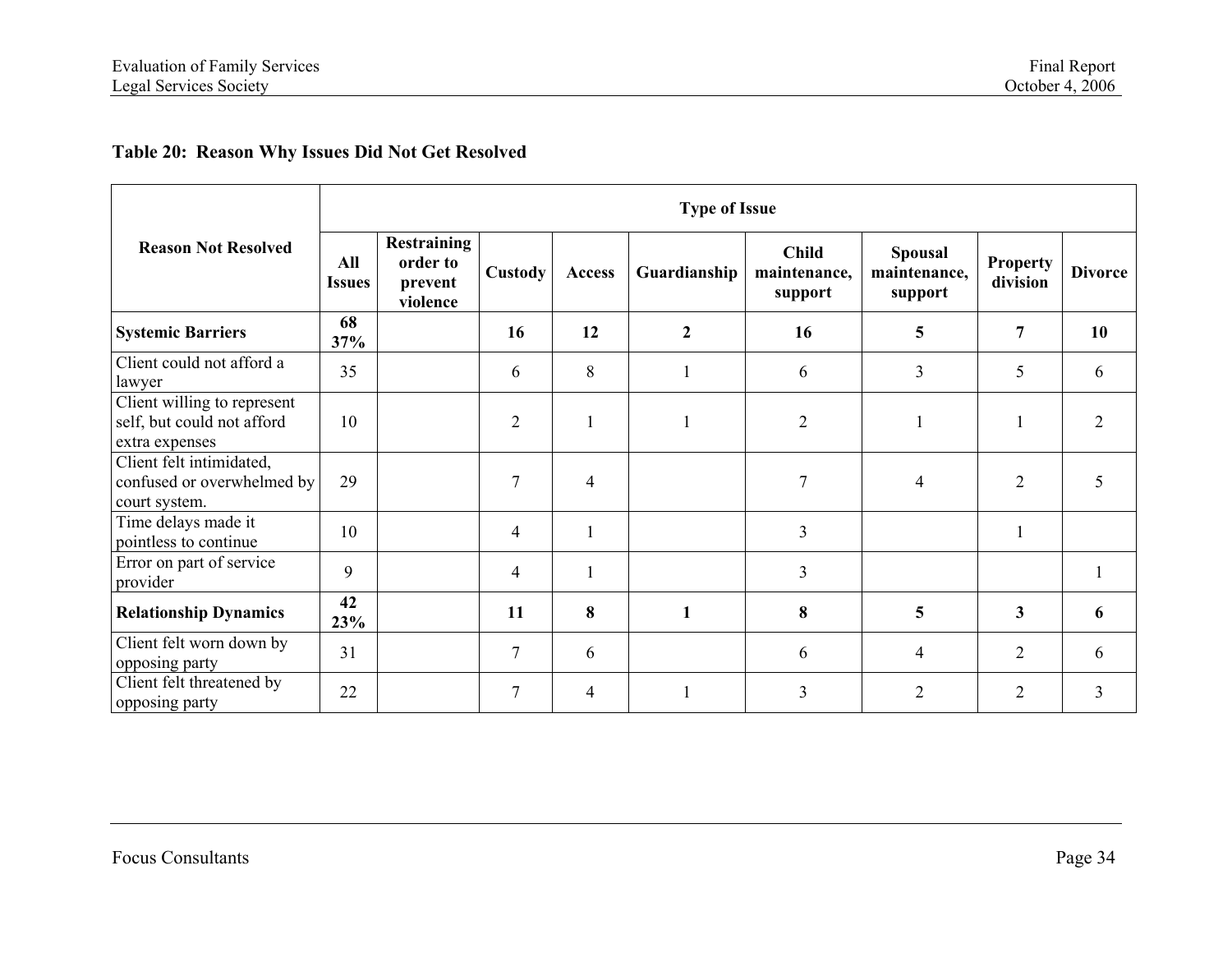|                                                                                         | <b>Type of Issue</b> |                                                |                |               |                  |                                         |                                           |                             |                |  |  |
|-----------------------------------------------------------------------------------------|----------------------|------------------------------------------------|----------------|---------------|------------------|-----------------------------------------|-------------------------------------------|-----------------------------|----------------|--|--|
| <b>Reason Not Resolved</b>                                                              | All<br>Issues        | Restraining<br>order to<br>prevent<br>violence | <b>Custody</b> | <b>Access</b> | Guardianship     | <b>Child</b><br>maintenance,<br>support | <b>Spousal</b><br>maintenance,<br>support | <b>Property</b><br>division | <b>Divorce</b> |  |  |
| <b>Client Personal</b>                                                                  | 37                   |                                                | 9              | 9             | $\boldsymbol{2}$ | 6                                       | 5                                         | $\boldsymbol{2}$            | 3              |  |  |
| <b>Circumstances or Reaction</b>                                                        | 20%                  |                                                |                |               |                  |                                         |                                           |                             |                |  |  |
| Client illness or other<br>personal circumstances<br>meant client could not<br>continue | 9                    |                                                | 3              | 3             |                  |                                         | $\overline{2}$                            |                             |                |  |  |
| Client felt it wasn't worth<br>the hassle to continue                                   | 28                   |                                                | 6              | 6             | 2                | 6                                       | 3                                         | $\overline{2}$              |                |  |  |
| Other                                                                                   | 36<br>20%            | $\mathbf{2}$                                   | 8              | 9             |                  | 7                                       | 2                                         | 5                           | 3              |  |  |
| Other                                                                                   | 36                   | $\overline{2}$                                 | 8              | 9             |                  | $\mathcal{I}$                           | 2                                         | 5                           | 3              |  |  |
| <b>Total</b>                                                                            | 183                  |                                                |                |               |                  |                                         |                                           |                             |                |  |  |

Notes:

1) Respondents could give more than one answer as to why their issue(s) were not resolved. The respondents had 104 issues (see "no resolution" column in Table 6), and gave 219 individual reasons for non-resolution, or 2.1 per issue.

2) If there were 2 or more individual answers in the same general category they were counted only once in the general category (bolded) totals. Thus the total of individual answers can exceed the category total.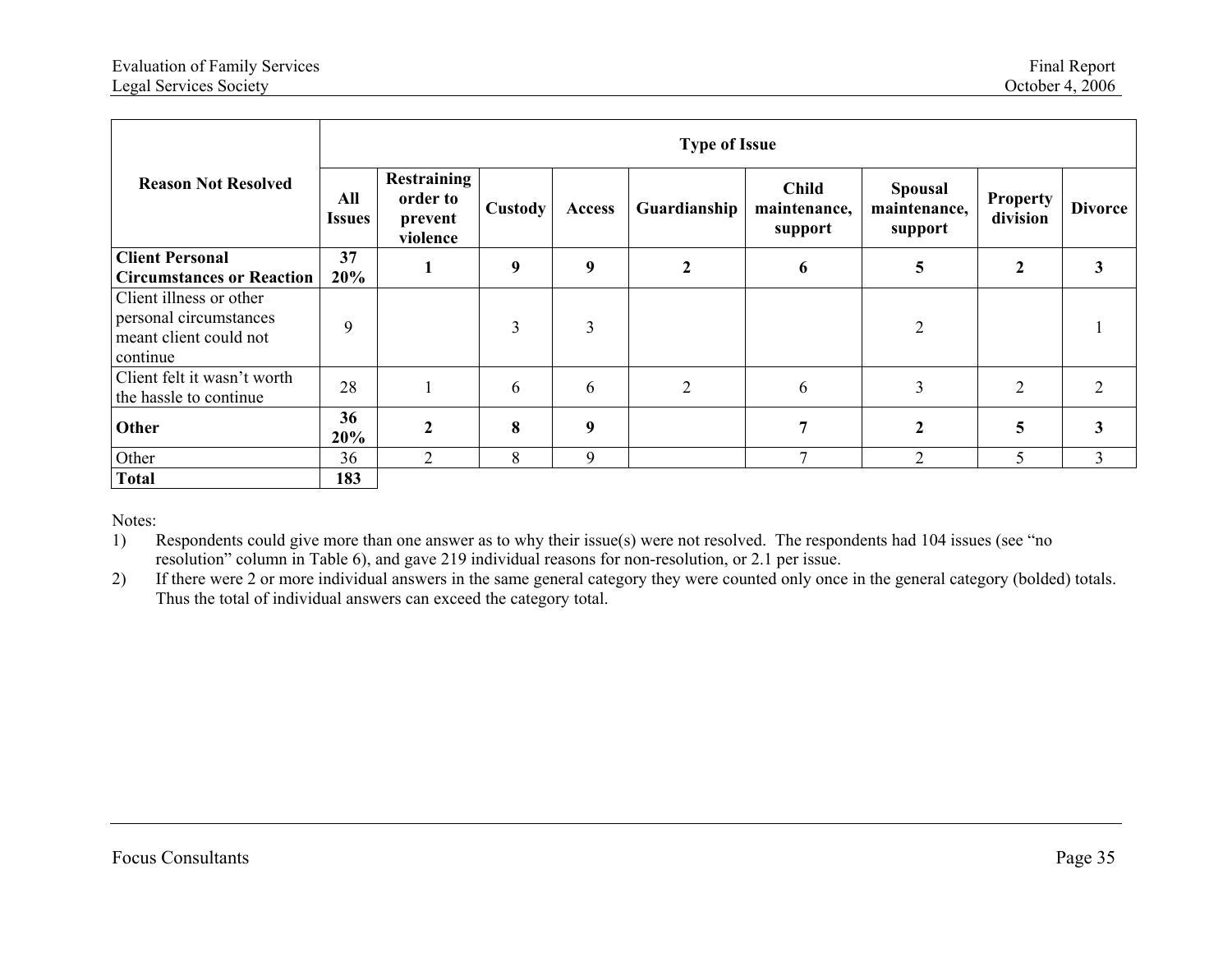## **7.0 ISSUES THAT RE-EMERGE AFTER INITIAL RESOLUTION**

One hundred eight-nine respondents reported that 266 issues re-emerged after initial resolution. Tables 21 – 25 present data on the types of issues, processes and outcomes involved for the client in addressing these issues.

#### *Time for issues to re-emerge (Table 21)*

 Although the data set is much too small to permit conclusions for all but three issue types, this data suggests that child maintenance and access issues re-emerge sooner than custody issues. Three points deserve emphasis. Firstly, in many cases respondents were not absolutely certain about the time it took for issues to re-emerge. The data should therefore be considered with caution. Secondly, issues might still have re-emerged after the evaluation interview. The average trends for issues therefore inherently understate length for re-emergency, as they do not include cases that have taken so long to break down that they do not appear in the study. Finally, the reader is reminded that the table only deals with the 19% of overall issues that re-emerge. Therefore, while one can state that 46% of the re-emerged issues (114/249) surfaced within three months of the original resolution, this represents only 8% of the original 1437 issues.

#### *Reasons for issues re-starting (Table 22)*

- The two principal reasons for re-emergence of issues was refusal by one or other party to comply with an order or agreement, and the need to adapt to a changed situation.
- "Other" reasons usually involved court actions by the other party, or some form of dissatisfaction with and re-thinking of the initial decision, e.g., "not happy with first outcome – did not get child back," "order unreasonable in first place. Couldn't afford to comply," "teenager not always wanting to stick with access arrangement. Took no action."
- Table S5 in Appendix 2 provides a breakdown of reasons by issue type.

#### *Types of services used for restarted issues (Table 23)*

- Table 23 shows the services used when issues that were originally thought to be settled started over again. The fact that some issues re-emerged leads to the question of whether clients start at the same or a higher level of service to address these issues. While it is not possible to answer this question definitively, a surrogate measure is the extent to which clients re-use the same service as at least one of their resources (clients contacted an average of 1.7 services to address restarted issues). The data in the fourth column of the table shows that the two referral services (Emergency and Limited Scope) and Limited Scope Supreme Court referrals had a considerably higher re-usage rate than the four advice services (Provincial and Supreme Court Duty Counsel services, LawLine and Family Advice Lawyer), while the two information services (LawLink and LIOWs) had the lowest rates of re-usage. Thus it appears that clients who have a re-emerging problem do not necessarily go to the back of the line, as they are more likely to re-use a higher level service than they are a lower level one.
- At the time of the Interim Report, it was noted that in approximately a fifth of the issues the client did not use any service after an issue re-emerged. (This pattern has held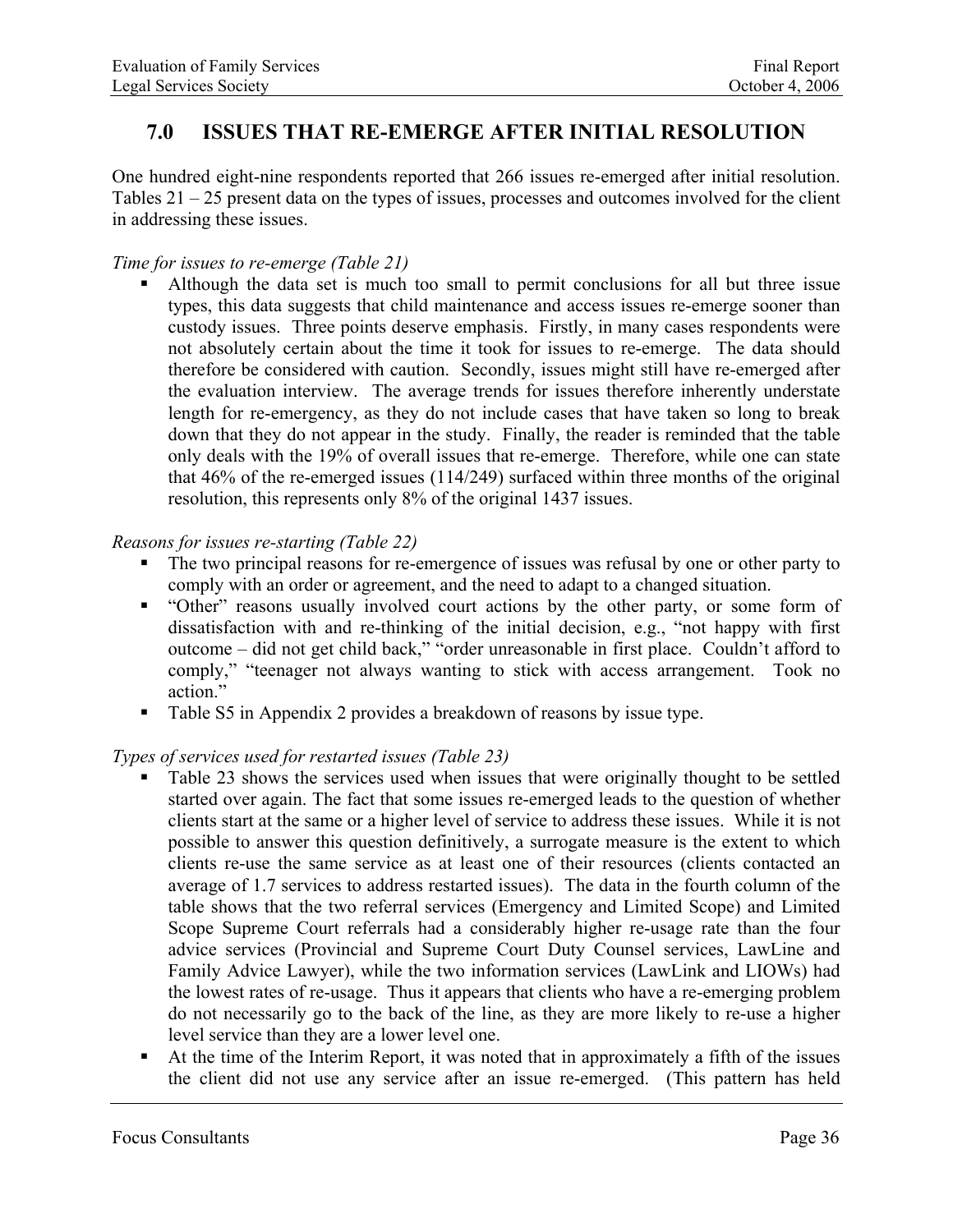constant in these final results, at 19%, or 50/263 of all issues). In the remainder of the survey, such clients were asked why they did not seek another service. Twenty-four replies were obtained:

- Perception that an order would continue not to be enforced, whatever action was taken  $(6)$ .
- client was worn out, but would have continued, had representation been possible (5).
- specific family circumstances unrelated to the justice system or intimidation  $(4)$ .
- Client felt he/she would proceed on his/her own (3).
- Eligibility hours had run out (2).
- Client too worn out to continue, even if a lawyer were available (1).
- Time factors make continuation unfeasible (1).
- Dissatisfaction with service (1)
- Client feared she would get a bill from legal aid if the matter (property division) is resolved (1).
- There is no comparative data on non-contact of services when a problem first emerges. In other words, the original group of 812 respondents all had contacted one or more resources. We do not know what percentage of individuals with family legal problems do not usually contact a government or community resource. Thus it is not known whether a 19% rate at this later stage (this rate is for issues, not people) is high or low.
- <sup>31</sup> of the "other" services accessed were FMEP, all for child maintenance issues. Social workers were accessed in 4 cases.
- Table S6 in Appendix 2 provides data on the types of restarted issues that were taken by the client to each type of service.

#### *Degree of completion of restarted issues (Table 24)*

 The non-resolution rate of re-emerged issues (37%) is considerably higher than for the original issues shown in Table 7 (7%), and the pending rate is significantly higher (55% versus 17%). The higher non-resolution rate suggests that issues become more intractable as time goes on. The higher pending rate is largely due to the more recent occurrence of the re-emerged issues.

#### *Degree of satisfaction with outcome of restarted issues (Table 25)*

- Although the data set is much too small to draw firm conclusions, the satisfaction with outcomes (42/62 or 68% "mostly" or "completely" satisfied) is somewhat lower than in the original resolution (930/1213 or 77%). The difference is particularly marked for custody and access issues, but for child support issues satisfaction is slightly *higher* for outcomes in re-emerged cases than for the original cases.
- As per the footnote, a large majority of these completed issues were resolved by a court order or written agreement reviewed by a lawyer.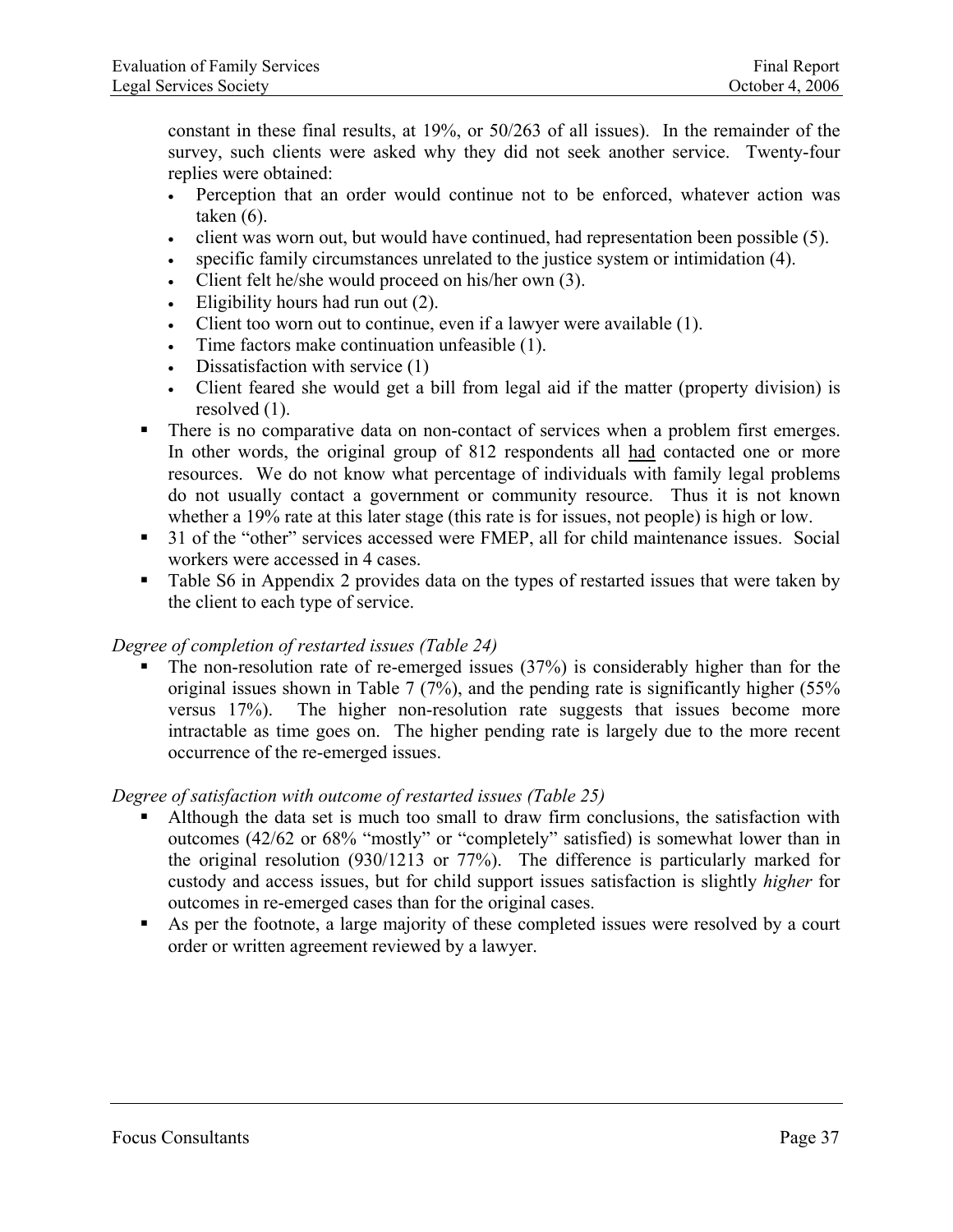|                      | <b>Number of</b><br>How soon issue re-emerged after original |                |                                  |              |                |                |              |  |
|----------------------|--------------------------------------------------------------|----------------|----------------------------------|--------------|----------------|----------------|--------------|--|
| <b>Type of Issue</b> | issues that                                                  |                | resolution (based on 249 issues) |              |                |                | time for     |  |
|                      | started again                                                | $1-3$          | $4 - 6$                          | $7 - 12$     | $13 - 24$      | $25+$          | re-start (in |  |
|                      | after resolution                                             | months         | months                           | months       | months         | months         | months)      |  |
| Order forbidding     |                                                              |                |                                  |              |                |                |              |  |
| removal of child     | 1                                                            | $\mathbf{1}$   |                                  |              |                |                | 1.0          |  |
| from province        |                                                              |                |                                  |              |                |                |              |  |
| Property division    | 5                                                            | 3              | $\mathbf{1}$                     |              |                |                | 2.5          |  |
|                      |                                                              |                |                                  |              |                |                | $(NR=1)$     |  |
| Spousal              |                                                              |                |                                  |              |                |                | 5.5          |  |
| maintenance,         | 10                                                           | 6              |                                  | 1            | $\mathbf{1}$   |                | $(NR=2)$     |  |
| support              |                                                              |                |                                  |              |                |                |              |  |
| Divorce              | $\mathbf{1}$                                                 |                | $\mathbf{1}$                     |              |                |                | 6.0          |  |
| Access               | 90                                                           | 44             | 18                               | 13           | 5              | 6              | 7.6          |  |
|                      |                                                              |                |                                  |              |                |                | $(NR=4)$     |  |
| Child maintenance,   | 94                                                           | 34             | 23                               | 21           | 11             | $\overline{2}$ | 7.7          |  |
| support              |                                                              |                |                                  |              |                |                | $(NR=3)$     |  |
| Guardianship         | 5                                                            | $\overline{2}$ |                                  |              | $\mathbf{1}$   |                | 8.7          |  |
|                      |                                                              |                |                                  |              |                |                | $(NR=2)$     |  |
| Custody              | 54                                                           | 23             | $\overline{7}$                   | 8            | $\overline{7}$ | 6              | 10.1         |  |
|                      |                                                              |                |                                  |              |                |                | $(NR=3)$     |  |
| Restraining order    | 3                                                            | $\mathbf{1}$   | 1                                |              | $\mathbf{1}$   |                | 10.3         |  |
| to prevent violence  |                                                              |                |                                  |              |                |                |              |  |
| Possession of        | $\overline{2}$                                               |                |                                  | $\mathbf{1}$ |                |                | 12.0         |  |
| Family Home          |                                                              |                |                                  |              |                |                | $(NR=1)$     |  |
| Restraining order    |                                                              |                |                                  |              |                |                | n/a          |  |
| to prevent removal   | $\mathbf{1}$                                                 |                |                                  |              |                |                | $(NR=1)$     |  |
| of assets            |                                                              |                |                                  |              |                |                |              |  |
| <b>Total Issues</b>  | 266                                                          |                |                                  |              |                |                |              |  |
| Total Issues with    | 249                                                          | 114            | 51                               | 44           | 26             | 14             |              |  |
| time data            | 100%                                                         | 46%            | 20%                              | 18%          | 10%            | 6%             |              |  |

### **Table 21: Types of Issues, and Time for Issues to Re-emerge After Original Resolution**

Notes:

1) Respondents did not provide time data for sixteen issues.

2) The 266 issues described in the table were for 189 respondents (i.e., an average of 1.4 issues reemerged for clients at a later point).

3) More than one re-emerged issue per case was possible. Therefore, percentages in the second column total more than 100%.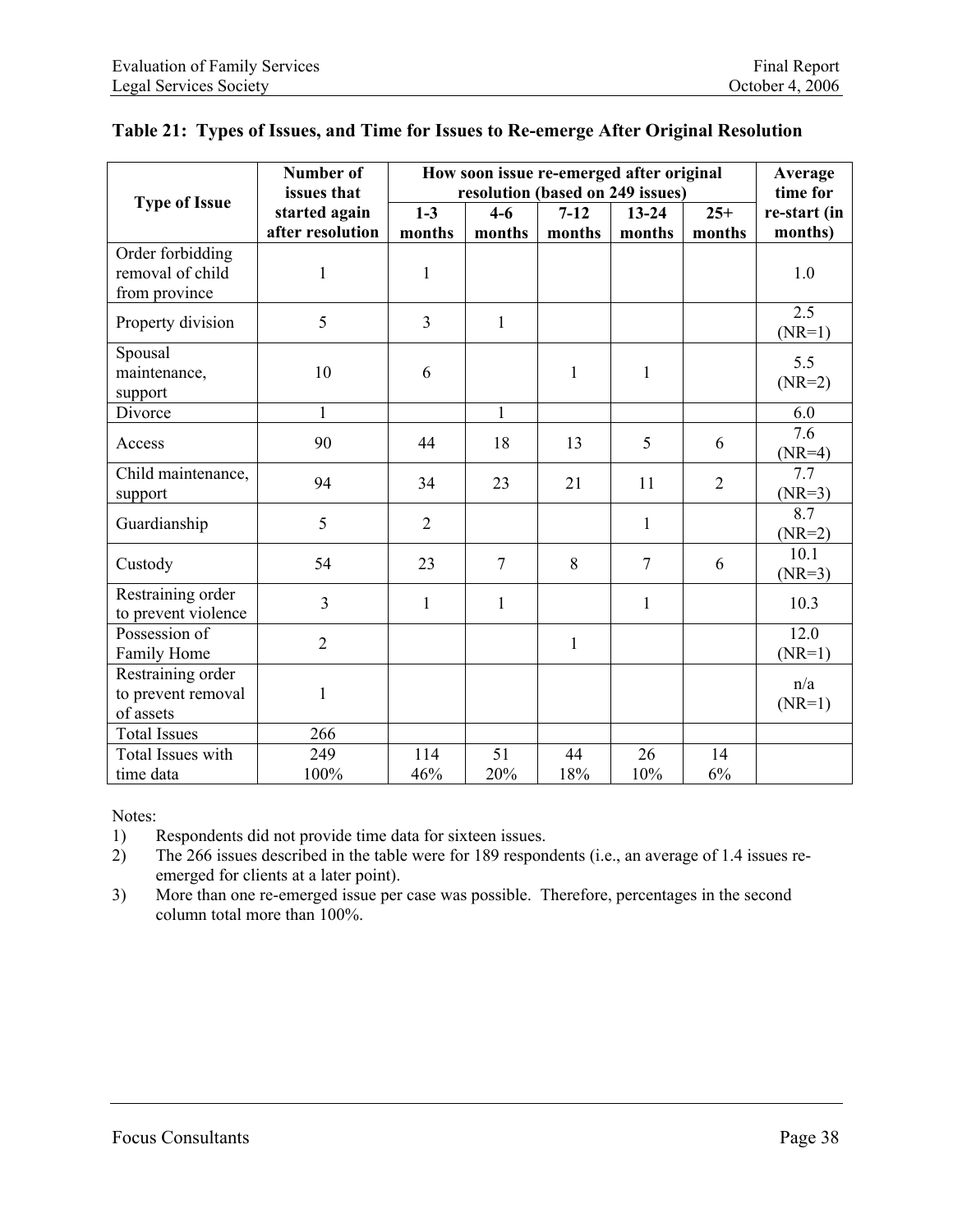#### **Table 22: Reasons Why Issue Restarted after Original Resolution**

| Reason why issue restarted after original<br>resolution | Frequency |  |  |
|---------------------------------------------------------|-----------|--|--|
| Refusal to comply with Court Order or separation        | 114       |  |  |
| agreement                                               | 41%       |  |  |
| Situation changed, need to vary order (amount or        | 91        |  |  |
| conditions)                                             | 33%       |  |  |
| Arrears Order could not be enforced                     | 15        |  |  |
|                                                         | 5%        |  |  |
| Refusal to comply with an informal agreement            | 6         |  |  |
|                                                         | $2\%$     |  |  |
| Need to make temporary order into permanent             | 6         |  |  |
|                                                         | $2\%$     |  |  |
| Mobility issue; threat of removal of child from         | 4         |  |  |
| province or region                                      | $1\%$     |  |  |
| Other                                                   | 40        |  |  |
|                                                         | 14%       |  |  |
|                                                         | 276       |  |  |
| Total                                                   | 100%      |  |  |

Notes:<br>1) P

Percentages do not total 100% due to rounding.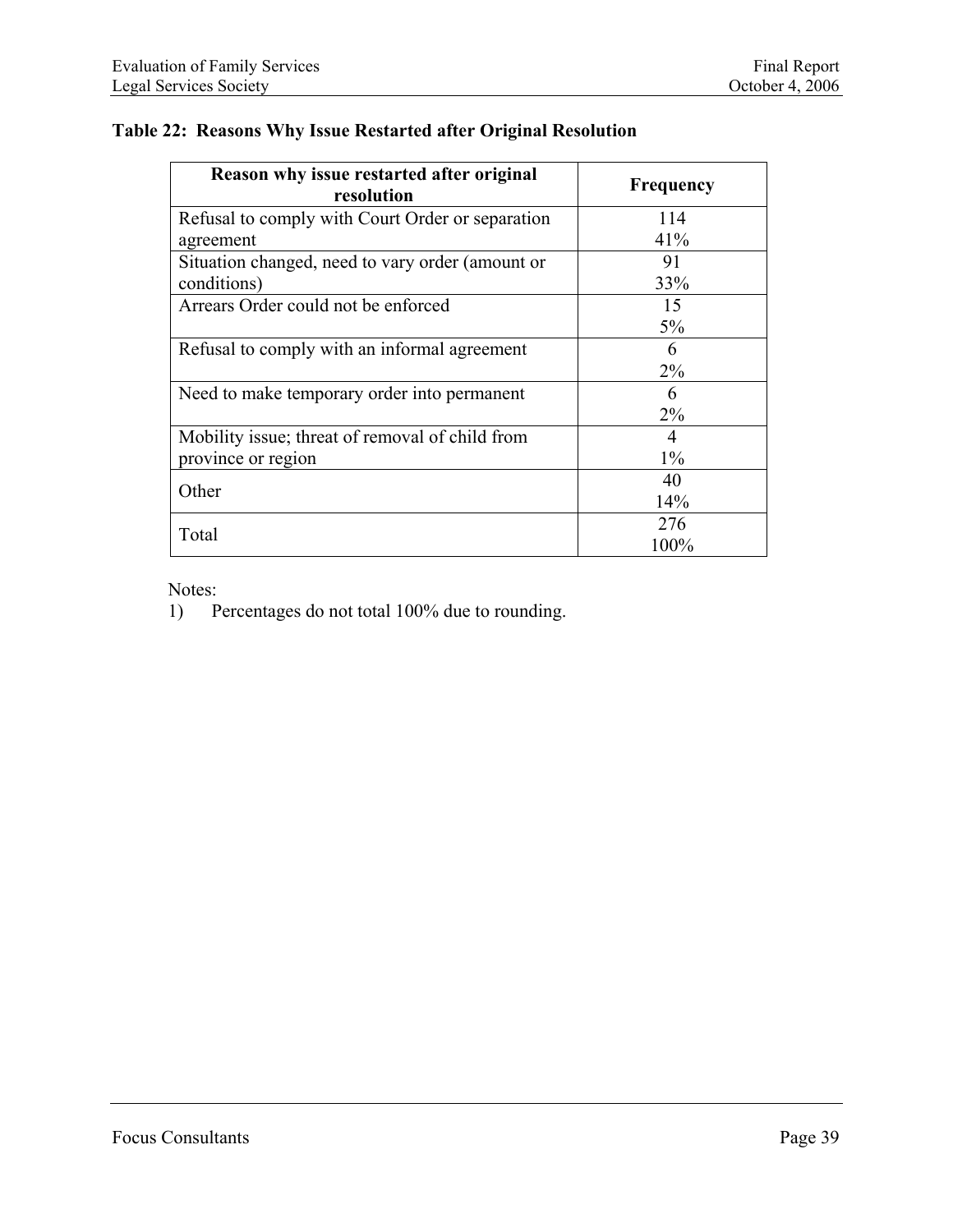#### **Table 23: Types of Services Used for Issues that Start Up Again, and Comparison with Original LSS Services Used**

| <b>Service</b>                                            | <b>Frequency and</b><br>percentage of<br>clients who used<br>this service to deal<br>with restarted | # of contacts<br>with this<br>service<br>originally (nine<br><b>LSS</b> services | Percentage of re-<br>contact<br>compared with<br>original contacts<br>for this service |
|-----------------------------------------------------------|-----------------------------------------------------------------------------------------------------|----------------------------------------------------------------------------------|----------------------------------------------------------------------------------------|
|                                                           | issues                                                                                              | only)                                                                            |                                                                                        |
| <b>Emergency Services Referral</b>                        | 67(35%)                                                                                             | 125                                                                              | 54%                                                                                    |
| Limited Scope Supreme Court Referral                      | 6(3%)                                                                                               | 12                                                                               | 50%                                                                                    |
| <b>Extended Services Referral Program</b>                 | 30(16%)                                                                                             | 68                                                                               | 44%                                                                                    |
| Provincial Court Family Duty Counsel                      | 26(14%)                                                                                             | 111                                                                              | 23%                                                                                    |
| <b>Supreme Court Family Duty Counsel</b>                  | 4(2%)                                                                                               | 26                                                                               | 15%                                                                                    |
| LawLine - advice                                          | 7(4%)                                                                                               | 58                                                                               | 12%                                                                                    |
| Family Advice Lawyer Project                              | $2(1\%)$                                                                                            | 26                                                                               | $8\%$                                                                                  |
| Internet: LawLink                                         | 5(3%)                                                                                               | 61                                                                               | 8%                                                                                     |
| Legal Information Outreach Workers                        | $0(0\%)$                                                                                            | 14                                                                               | $0\%$                                                                                  |
| Legal Aid Intake                                          | 41 (22%)                                                                                            | n/a                                                                              | n/a                                                                                    |
| Community Advocacy Service or Clinic                      | 6(3%)                                                                                               | n/a                                                                              | n/a                                                                                    |
| Family Justice Counsellor                                 | 26(14%)                                                                                             | n/a                                                                              | n/a                                                                                    |
| Private Lawyer                                            | 40 $(21\%)$                                                                                         | n/a                                                                              | n/a                                                                                    |
| Internet: Family Law Self-help                            | $1(1\%)$                                                                                            | n/a                                                                              | n/a                                                                                    |
| <b>Printed Materials</b>                                  | 4(2%)                                                                                               | n/a                                                                              | n/a                                                                                    |
| Pro Bono Clinic                                           | 4(2%)                                                                                               | n/a                                                                              | n/a                                                                                    |
| Other                                                     | 47 (25%)                                                                                            | n/a                                                                              | n/a                                                                                    |
| <b>Total Contacts with services</b>                       | 316                                                                                                 |                                                                                  |                                                                                        |
| <b>Total restarted issues</b>                             | 263                                                                                                 |                                                                                  |                                                                                        |
| Total issues where clients did contact<br>a service       | 213 (81%)                                                                                           |                                                                                  |                                                                                        |
| Total issues where clients did not<br>contact any service | 50(19%)                                                                                             |                                                                                  |                                                                                        |

Notes:

1) 189 clients had issues that re-emerged. Clients may have contacted more than one service to resolve a problem that had restarted, so percentages in the second column do not total 100%

- 2) 46 clients in 19% (50/263) of issues did not contact any service when an issue restarted.
- 3) The 189 clients contacted 1.7 services (316/189) each, compared to 3.3 services each for the original set of 812 clients.
- 4) Issues that did not restart are not included in this table. In two restarted issues, the client did not respond to this question.
- 5) The nine LSS services for which a comparison was made between original and restarted service contacts are listed in descending order of percentage of re-contacts.
- 6) The services contacted, by re-emerged issue type are shown in Table S6 of Appendix 2.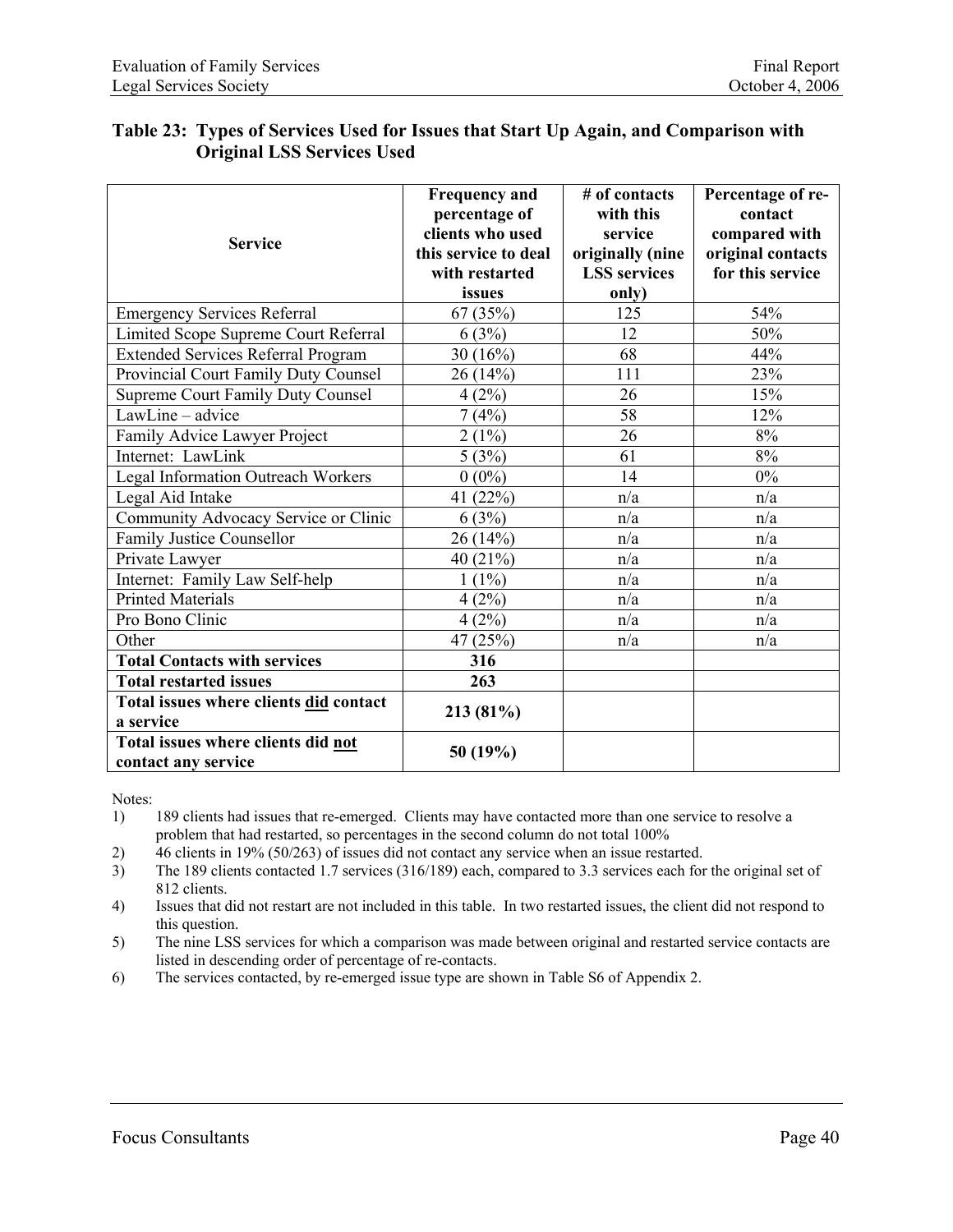|                                                    | Frequency<br>of restarted                             | Degree of completion of restarted issues that<br>are now finished |                                                       |                        |  |  |
|----------------------------------------------------|-------------------------------------------------------|-------------------------------------------------------------------|-------------------------------------------------------|------------------------|--|--|
| <b>Issue</b>                                       | issues that<br>are finished<br>(i.e., not<br>pending) | N <sub>0</sub><br>resolution                                      | <b>Situation</b><br>changed, so no<br>longer an issue | Completely<br>finished |  |  |
| Restraining order to prevent<br>violence           | $\overline{2}$                                        |                                                                   |                                                       | $\overline{2}$         |  |  |
| Custody                                            | 22                                                    | 6                                                                 |                                                       | 15                     |  |  |
| Access                                             | 39                                                    | 14                                                                | 5                                                     | 20                     |  |  |
| Child maintenance, support                         | 47                                                    | 18                                                                | 5                                                     | 24                     |  |  |
| Spousal maintenance, support                       | 4                                                     | 3                                                                 |                                                       |                        |  |  |
| Order forbidding removal of<br>child from province |                                                       |                                                                   |                                                       |                        |  |  |
| Guardianship                                       |                                                       |                                                                   |                                                       |                        |  |  |
| Property division                                  |                                                       |                                                                   |                                                       |                        |  |  |
| Divorce                                            |                                                       |                                                                   |                                                       |                        |  |  |
| Total                                              | 118<br>100%                                           | 44<br>37%                                                         | 11<br>9%                                              | 63<br>53%              |  |  |

## **Table 24: Degree of Completion of Restarted Issues**

Notes:

- 1) Percentages total horizontally, but do not total 100% due to rounding. Because of the small number of cases, percentages are presented only for the "total" row.
- 2) The data presented in this table is only for restarted issues that had been settled at the time of the evaluation interview. There were 144 other issues that were still pending at the time of the evaluation interview, or 55% (144/262) of total re-emerged issues.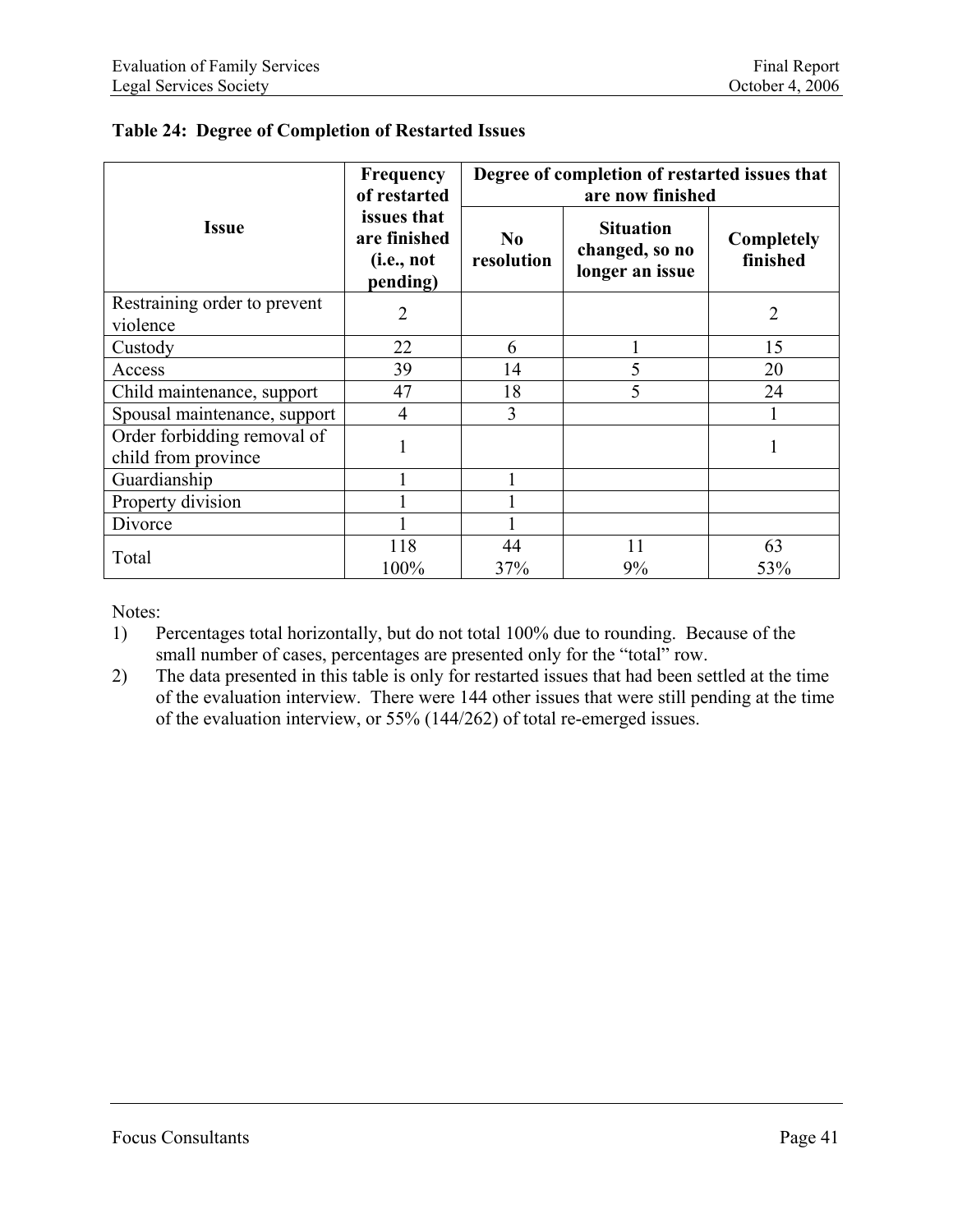|                                                       |                  | <b>Degree of Satisfaction</b> |                    |               |                   |  |
|-------------------------------------------------------|------------------|-------------------------------|--------------------|---------------|-------------------|--|
| <b>Issue</b>                                          | <b>Frequency</b> | Not at all                    | <b>Only partly</b> | <b>Mostly</b> | <b>Completely</b> |  |
| Restraining order to<br>prevent violence              | $\overline{2}$   |                               |                    |               | 2                 |  |
| Custody                                               | 15               | $\overline{4}$                | $\overline{2}$     | 4             | 5                 |  |
| Access                                                | 21               | 6                             | 3                  | 4             | 8                 |  |
| Child maintenance,<br>support                         | 22<br>$(NR=2)$   | $\overline{2}$                | 3                  | 7             | 10                |  |
| Order forbidding<br>removal of child<br>from province | 1                |                               |                    | ш             |                   |  |
| Spousal<br>maintenance,<br>support                    | 1                |                               |                    |               |                   |  |
| Total                                                 | 62<br>100%       | 12<br>19%                     | 8<br>13%           | 16<br>26%     | 26<br>42%         |  |

#### **Table 25: Degree of Satisfaction with Outcome of Restarted Issues (completed cases only)**

Notes:

- 1) Percentages are not used in this table for individual issues because of the small number of responses.
- 2) For the 62 completed issues for which data is available, the type of resolution was a court order or written agreement drafted or reviewed by a lawyer in 55 (89%) of the cases; a written agreement was not reviewed by a lawyer in 3 (2%) of the cases; and a verbal or "de" facto" agreement in 3 (2%) of the cases.
- 3)  $NR = No$  response.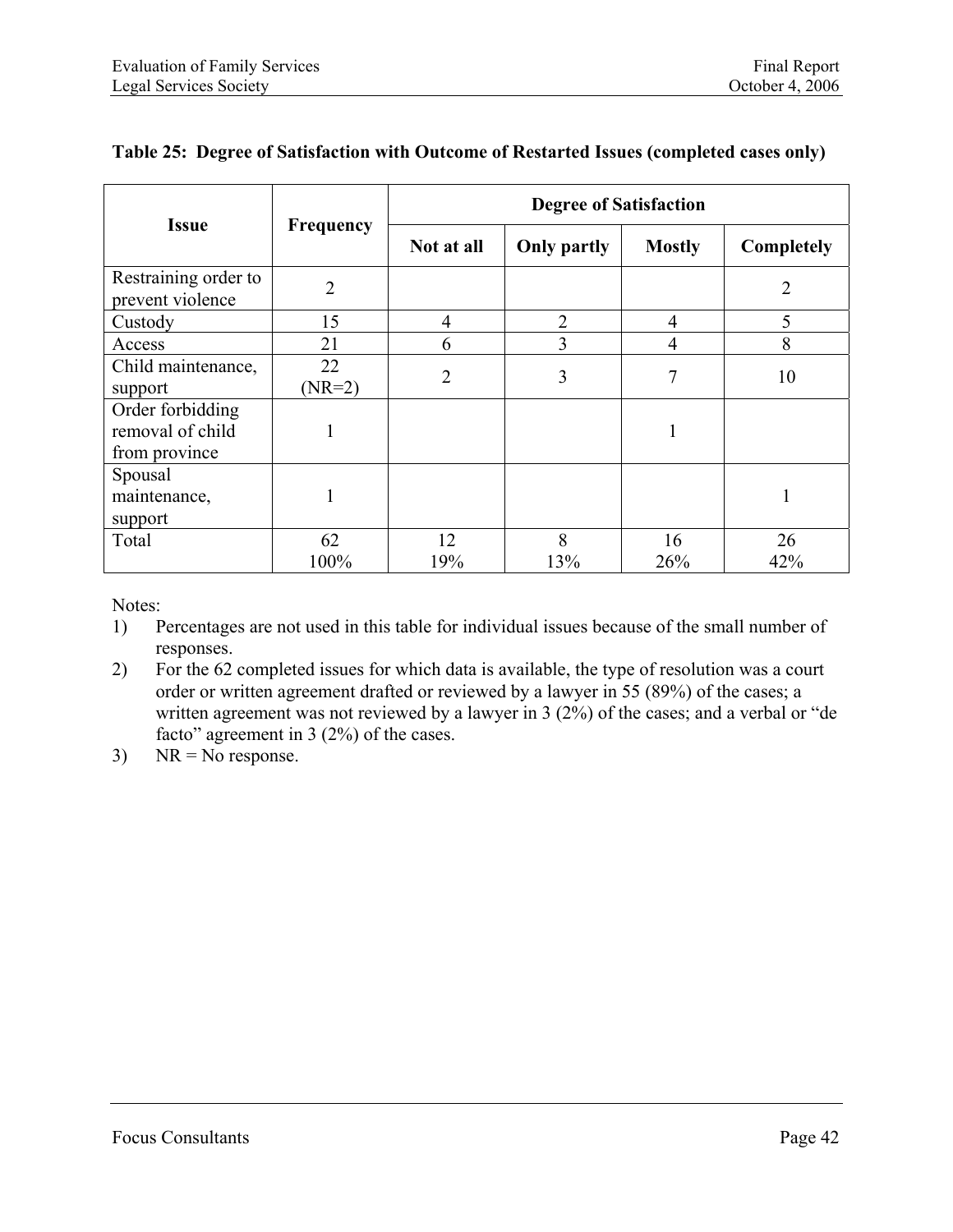## **8.0 NEW BUT RELATED ISSUES**

There were 149 cases involving 188 issues that were new but related to the original issue, and which arose after the initial resolution.

*Types of issues (Table 26)* 

• Table 26 shows the types of new issues that arose for clients and compares them with the re-emerged issues that were presented in Table 21. The obvious differences are that custody and access comprise a considerably smaller portion of the new issues than of reemerged issues, and divorce a proportionately far greater proportion of the new issues. These two patterns in turn flow from the patterns shown in Table 6, where custody, access and child support exist in approximately 50% of all cases, but divorce, which is not covered as significantly by LSS, is an issue for only 14% of original cases. Thus one should expect re-emerging issues to carry more of the original pattern, while "new, but related issues" could, and do, reflect a new emphasis. Note that the evaluation question to the respondent was "Did any *new* family legal issue related to those you've already described arise?" but there was no assumption that these issues could necessarily be addressed successfully by LSS.

#### *Types of services used to resolve new issues (Table 27)*

- In Table 27, the frequency of service contacts for new but related issues is compared with the frequency of service contacts for re-emerged issues that were presented in Table 23. Several patterns are evident. First, the number of services contacted (1.2 services per client) is even lower than for re-emerged issues (1.7), and both are significantly lower than for the original issues of the 812 clients (3.3). The most significant differences between the "new issue" group and the "re-emerged issue" group is that the former made proportionately smaller use of Provincial Family Duty Counsel (7% vs. 14%), Emergency Services Referrals (9% vs. 35%), Extended Services Referrals (3% vs. 16%), Legal Aid intake (9% vs. 22%) and Family Justice Counselors (6% vs. 14%). However, they retain approximately the same level of use of private lawyers and (although the overall level is modest) slightly increase their use of Supreme Court Family Duty Counsel, Limited Scope Supreme Court Referrals, community advocacy clinics and the Family Law Self-Help kits. Collectively, these differences reflect the different composition of issues described in the previous bullet. That is, the increase in frequency of divorce as an issue means that Supreme Court related services are in greater demand, and, to the extent that LSS does not provide coverage, private lawyers are accessed. Some of the usage patterns concerning divorce can be seen more clearly in Table S7 in Appendix 2, which describes the services accessed according to the issue involved.
- Overall, less than half as many services were contacted for new but related problems (1.2 per client) than for the original problem (3.3 per client) and there were also fewer services contacted than for re-emerged issues (1.7 per client). This pattern could be an indicator that clients have a clearer sense of the pathways for addressing their problems, but this conclusion cannot be drawn confidently for several reasons. Firstly, the averages for services contacted in re-emerged cases and new cases included clients who did not contact any service (19% for re-emerged cases and 32% for new cases). By definition,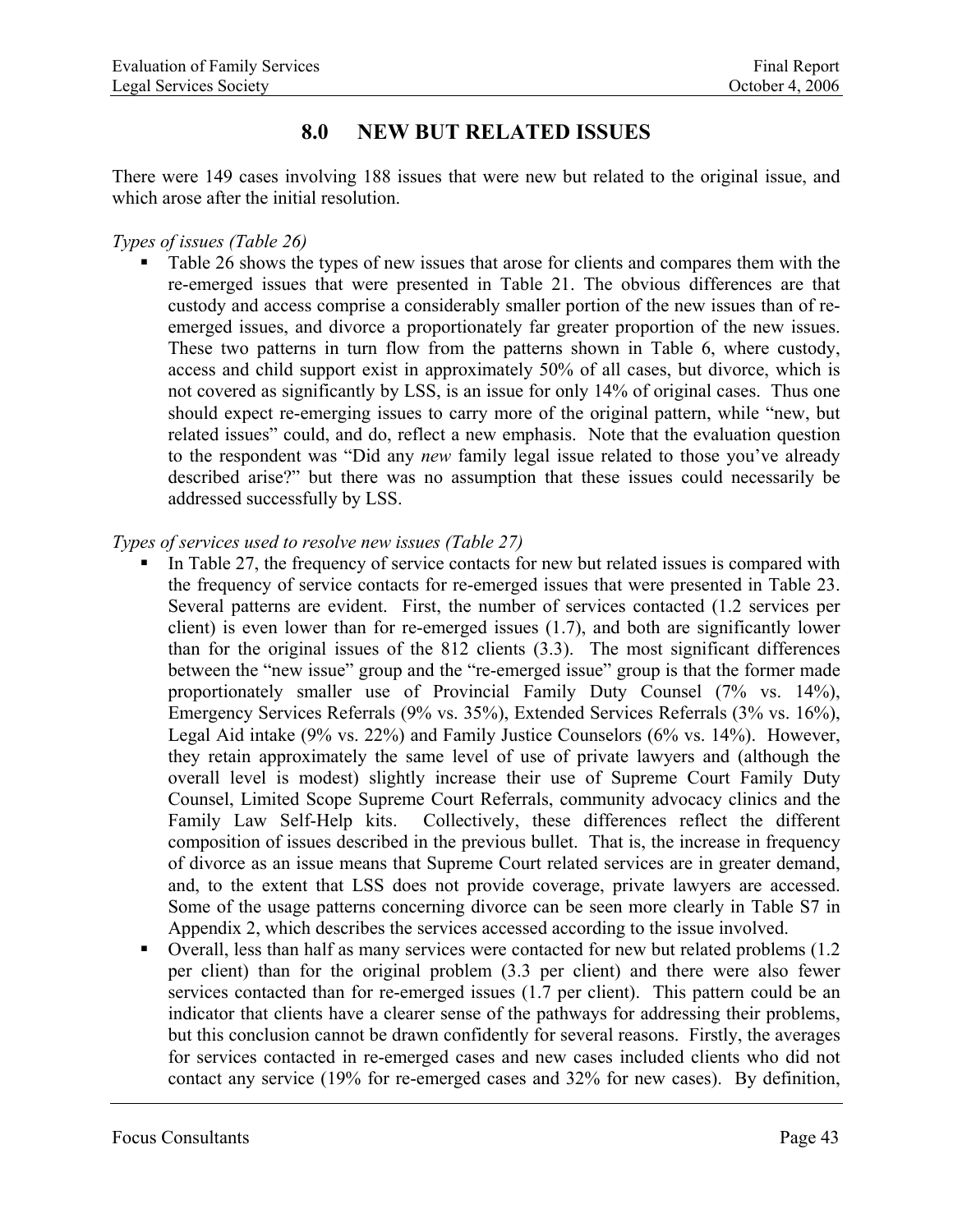*none* of the original 812 clients contacted no services, because their names were all made available to the evaluation study through the services they had contacted. Secondly, as was seen in the discussion of Table 23, the reasons for non-use of services are usually negative rather than positive. Thirdly, fewer service options are available for clients seeking a divorce, which occurs more frequently as a client's new issue.

#### *Degree of completion of new issues and client satisfaction with outcome (Table 28)*

- The rate of "no resolution" (35%) is virtually the same in Table 28 as for re-emerged issues in Table 24 (37%), but still much higher than in Table 7 for original issues (7%). This could reflect both the fact that a large percentage of clients (32%, as per Table 27) had not contacted any service, and also that there are fewer resources to address divorce matters.
- $\blacksquare$  The high "pending" rate is like re-emerged issues due to the greater recency of the new issue. This result confirms the importance of having drawn samples of cases with many years' duration, as discussed in Section 2.
- Because of the small number of reportable cases in which the case was "completely" finished," the client's satisfaction with the outcome of the issue was summarized in a footnote to Table 28. Overall, the positive responses ("completely" or "mostly" satisfied) were 89% (47/53), considerably higher than for re-emerged issues (68%) or for the original issues (77%). The high proportion of child support and divorce matters (accounting for 37 of the 55 issues), in which a fairly clear-cut decision can be reached, may account for this highly positive response.
- As with the original cases and re-emerged cases, the vast majority (87%) of issues in new cases were completed by a court order or drafted by a lawyer.

#### *Other legal issues that have had an impact on family issues (Table 29)*

A supplementary question was inserted in the questionnaire late in the survey, to explore the impact that other legal issues have had on the resolution of family issues, but for which clients have not been able to get legal assistance. Overall, 10% of clients (32/320) responded that there had been such issues, and they cited 44 issues overall. As shown in Table 29, the main issues were debt and criminal matters. Approximately half the criminal matters concerned the former spouse rather than the client.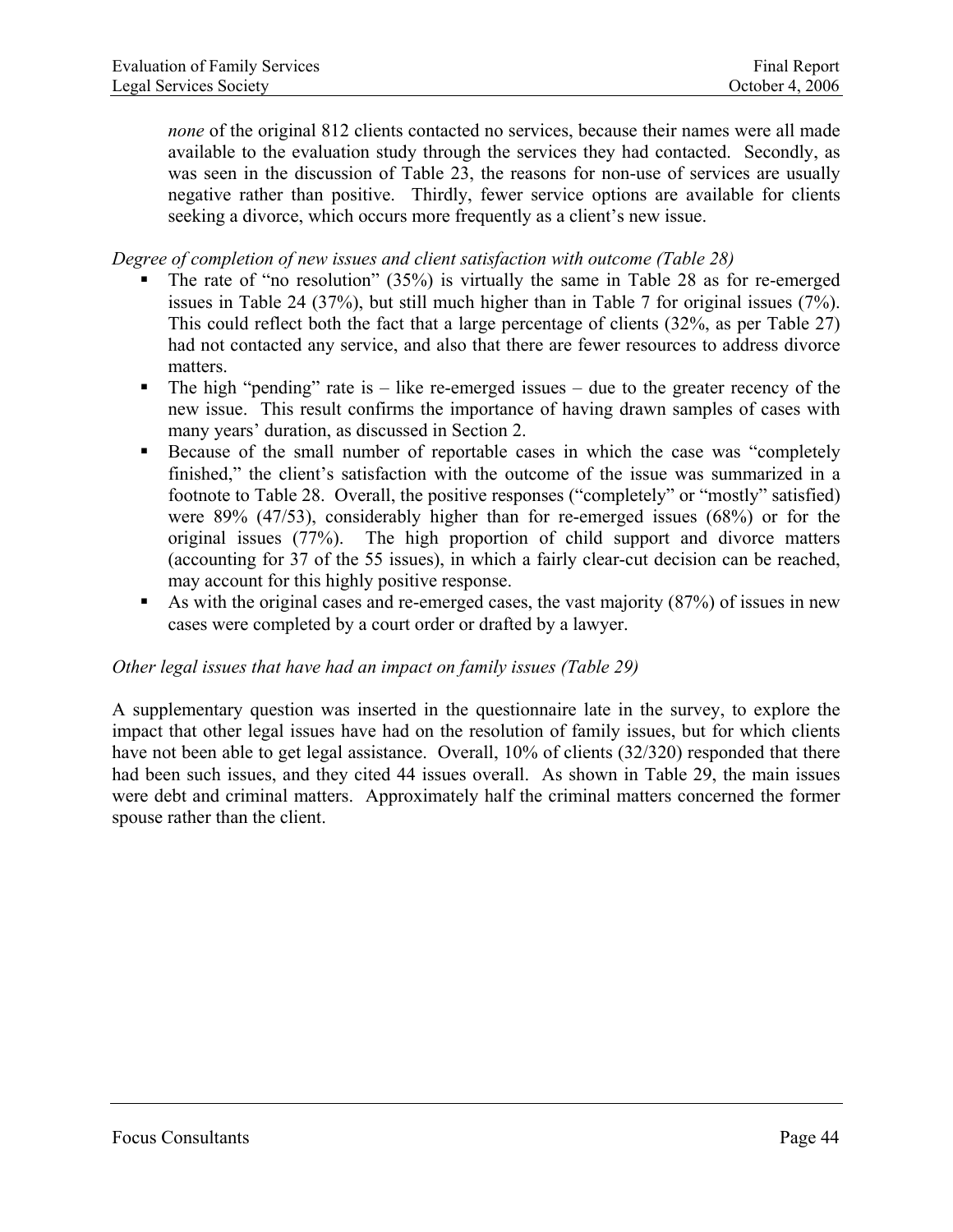| <b>Type of Issue</b>                               | Frequency<br>of New<br><b>Issues</b><br>$(N=188)$ | Percentage of<br>cases which<br>involve this<br>issue<br>$(N=149)$ | <b>Frequency of</b><br>re-emerged<br>issues (from<br>Table 21)<br>$(N=265)$ | Percentage of<br>cases which<br>involve this<br>issue $(N=189)$ |
|----------------------------------------------------|---------------------------------------------------|--------------------------------------------------------------------|-----------------------------------------------------------------------------|-----------------------------------------------------------------|
| Restraining order to<br>prevent violence           | 3                                                 | $2\%$                                                              | 3                                                                           | $2\%$                                                           |
| Custody                                            | 20                                                | 13%                                                                | 54                                                                          | 29%                                                             |
| Access                                             | 23                                                | 15%                                                                | 90                                                                          | 48%                                                             |
| Order forbidding removal<br>of child from province | 3                                                 | $2\%$                                                              |                                                                             | $1\%$                                                           |
| Guardianship                                       | 1                                                 | $1\%$                                                              | 5                                                                           | 3%                                                              |
| Child maintenance,<br>support                      | 65                                                | 44%                                                                | 94                                                                          | 50%                                                             |
| Spousal maintenance,<br>support                    | 6                                                 | 4%                                                                 | 10                                                                          | $5\%$                                                           |
| Property division                                  | 8                                                 | 5%                                                                 | 5                                                                           | 3%                                                              |
| Possession of family home                          | 5                                                 | 3%                                                                 | $\overline{2}$                                                              | $1\%$                                                           |
| Divorce                                            | 48                                                | 32%                                                                |                                                                             | $1\%$                                                           |
| Other                                              | 6                                                 | 4%                                                                 | $\theta$                                                                    | $0\%$                                                           |

### **Table 26: New but Related Issues that Arise, and Comparison with Re-emerged Issues**

Notes:

1)  $N =$  total number of respondents with new but related issues.

2) More than one new issue per case was possible. Therefore, percentages total more than 100%.

3) These 188 issues arose in 149 cases, or 1.26 issues per client.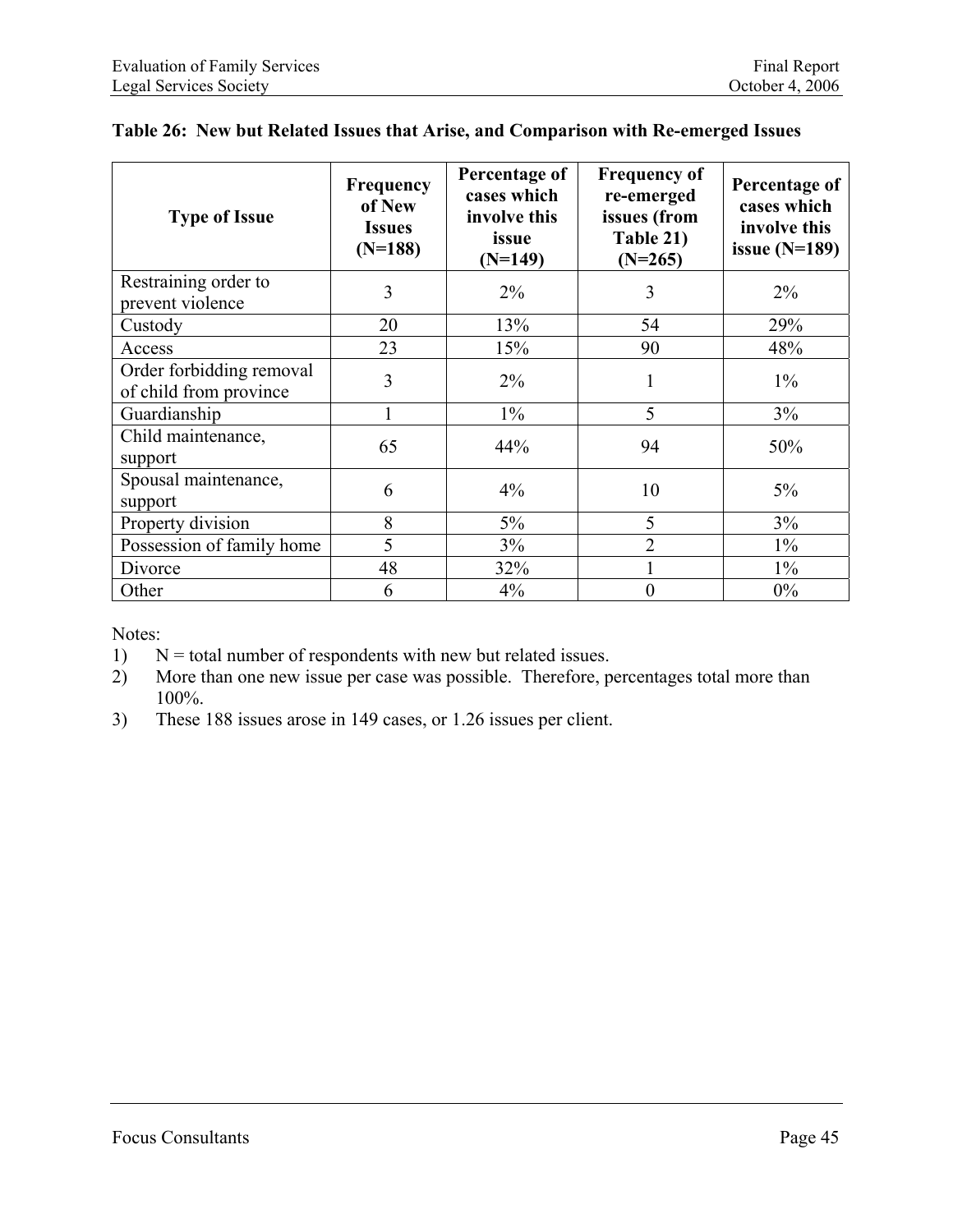|                                       | Frequency and % of clients who<br>used this service for new problems<br>$(N=149)$ | Comparison with frequencies of<br>service contacts for the restarted<br>issues (Table 23); (N=189) |
|---------------------------------------|-----------------------------------------------------------------------------------|----------------------------------------------------------------------------------------------------|
| $LawLine - advice$                    | 5<br>$3\%$                                                                        | $\overline{7}$<br>4%                                                                               |
| $LawLine - info$                      | 3<br>2%                                                                           | $\Omega$<br>0%                                                                                     |
| Provincial Court Family Duty Counsel  | 12<br>7%                                                                          | 26<br>14%                                                                                          |
| Legal Information Outreach Worker     | $\overline{4}$<br>2%                                                              | $\overline{0}$<br>0%                                                                               |
| Internet: LawLink                     | $\overline{7}$<br>$4\%$                                                           | 5<br>3%                                                                                            |
| <b>Printed Materials</b>              | $\overline{2}$<br>$1\%$                                                           | $\overline{4}$<br>2%                                                                               |
| <b>Emergency Services Referral</b>    | 17<br>9%                                                                          | 67<br>35%                                                                                          |
| Limited Scope Supreme Court Referral  | $\overline{7}$<br>4%                                                              | $\overline{6}$<br>3%                                                                               |
| Extended Services Referral Program    | 5<br>$3\%$                                                                        | 30<br>16%                                                                                          |
| Legal Aid Intake                      | 17<br>9%                                                                          | 41<br>22%                                                                                          |
| Community Advocacy Service or Clinic  | $\mathbf{Q}$<br>5%                                                                | 6<br>3%                                                                                            |
| Family Justice Counsellor             | 11<br>$6\%$                                                                       | 26<br>14%                                                                                          |
| Supreme Court Family Duty Counsel     | 8<br>$4\%$                                                                        | $\overline{4}$<br>2%                                                                               |
| Family Advice Lawyer Project          | $\mathbf{1}$<br>$1\%$                                                             | $\overline{c}$<br>$1\%$                                                                            |
| Internet: Family Law Self-Help Kit    | $\overline{4}$<br>2%                                                              | $\mathbf{1}$<br>$1\%$                                                                              |
| Pro Bono Clinic                       | $\overline{2}$<br>$1\%$                                                           | $\overline{4}$<br>2%                                                                               |
| Private Lawyer                        | 45<br>25%                                                                         | 40<br>21%                                                                                          |
| Other                                 | 24<br>13%                                                                         | 47<br>25%                                                                                          |
| <b>Total contacts with services</b>   | 183                                                                               | 316                                                                                                |
| <b>Total new issues</b>               | 188                                                                               | 263                                                                                                |
| Total issues where client contacted a | $\frac{128}{x}$                                                                   | 213                                                                                                |
| service                               | 68%                                                                               | 81%                                                                                                |
| Total issues where client did not     | 60                                                                                | 50                                                                                                 |
| contact a service                     | 32%                                                                               | 19%                                                                                                |
| Services contacted per client         | 1.2<br>(183/149)                                                                  | 1.7<br>(316/189)                                                                                   |

#### **Table 27: Types of Issues and Services Used to Deal with New but Related Issues**

Notes:

1) 149 clients had new but related problems. Clients may have contacted more than one service to resolve a new problem, so percentages do not total 100%.

2) Thirty-two percent (60/188) of clients did not contact any service when the new issue arose.

3) Seventeen of the "other" services under child maintenance are the Family Maintenance Enforcement Program (FMEP).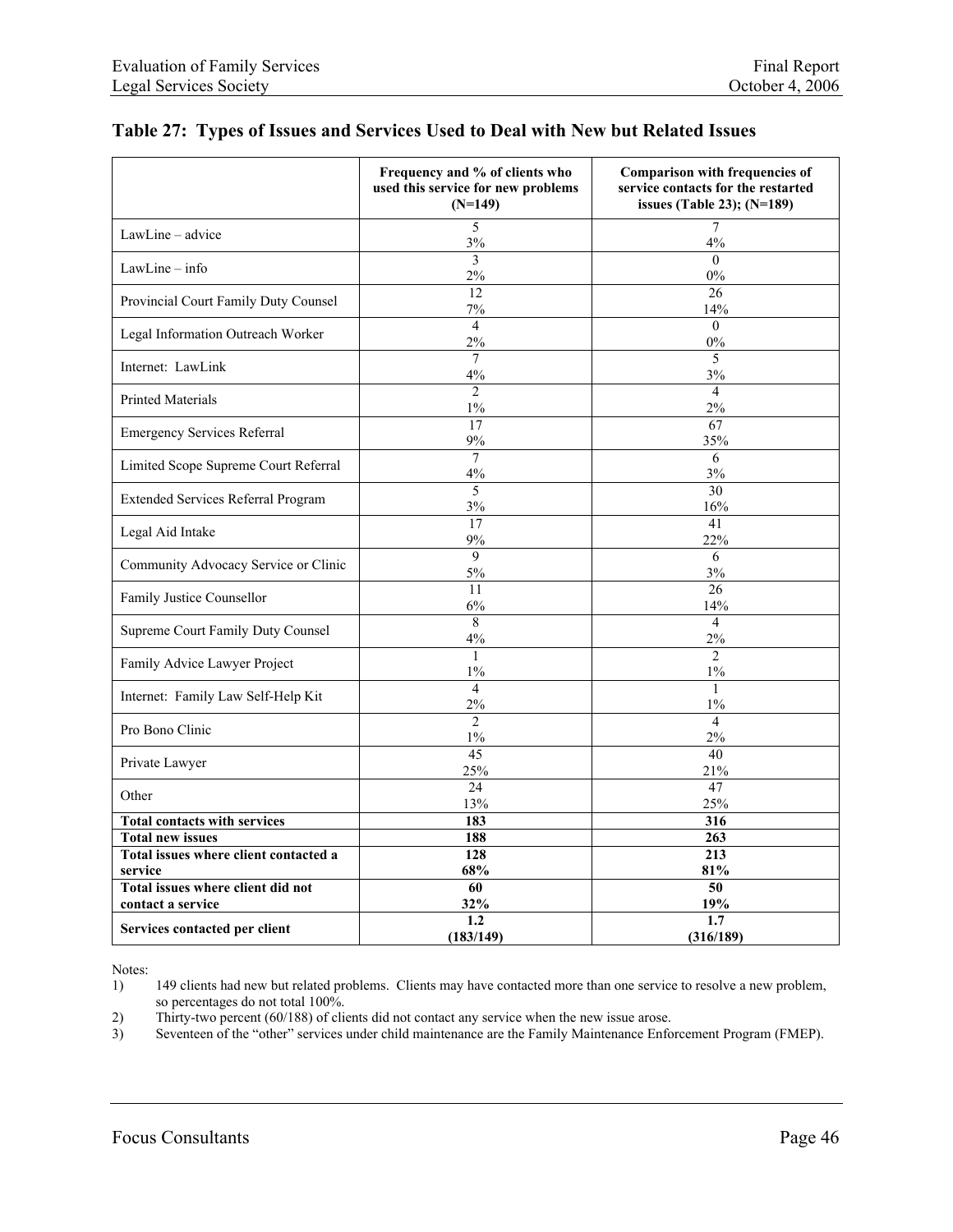|                                                          | <b>Frequency of</b>                                       | <b>Degree of Completion</b> |                                                      |                        |  |  |
|----------------------------------------------------------|-----------------------------------------------------------|-----------------------------|------------------------------------------------------|------------------------|--|--|
| <b>Type of Issue</b>                                     | new issues<br>that are<br>finished (i.e.,<br>not pending) | <b>No Resolution</b>        | <b>Situation</b><br>changed so no<br>longer an issue | Completely<br>finished |  |  |
| Restraining order to<br>prevent violence                 | $\overline{2}$                                            |                             |                                                      | $\overline{2}$         |  |  |
| Custody                                                  | 11                                                        | 3                           | 1                                                    | $\overline{7}$         |  |  |
| Access                                                   | 12                                                        | 6                           | $\overline{2}$                                       | $\overline{4}$         |  |  |
| Order forbidding<br>removal of children<br>from province | $\mathbf{1}$                                              |                             |                                                      |                        |  |  |
| Guardianship                                             | $\overline{0}$                                            |                             |                                                      |                        |  |  |
| Child maintenance,<br>support                            | 38                                                        | 17                          | 1                                                    | 20                     |  |  |
| Spousal maintenance,<br>support                          | $\overline{2}$                                            | $\overline{2}$              |                                                      |                        |  |  |
| Property division                                        | 3                                                         |                             |                                                      | $\overline{2}$         |  |  |
| Possession of family<br>home                             | $\overline{0}$                                            |                             |                                                      |                        |  |  |
| Divorce                                                  | 21                                                        | 3                           | 1                                                    | 17                     |  |  |
| Other                                                    | $\overline{4}$                                            |                             | 1                                                    | $\overline{2}$         |  |  |
|                                                          | 94                                                        | 33                          | 6                                                    | 55                     |  |  |
| Total                                                    | 100%                                                      | 35%                         | 6%                                                   | 59%                    |  |  |

#### **Table 28: Degree of Completion of New Issues**

Notes:

- 1) The data presented in this Table is only for new issues that had been settled at the time of the evaluation interview. There were 92 other new issues that were still pending at the time of the evaluation interview, or 49% of total new issues.
- 2) Because of the small number of cases, percentages are given of completion outcomes for the "total" row, not for individual issues.
- 3) Of the 55 completed issues, clients rated their satisfaction on 53 issues. Their replies were: "completely satisfied" in 39 cases (74%), "mostly satisfied" in 8 cases (15%), "only partly" in 3 cases  $(6\%)$ , and "not at all" in 3 cases  $(6\%)$ .
- 4) Of the 55 completed issues, 48 (87%) were completed by a court order or drafted by a lawyer, 5 (9%) were written agreements not reviewed by a lawyer, and 2 (4%) were de facto agreements.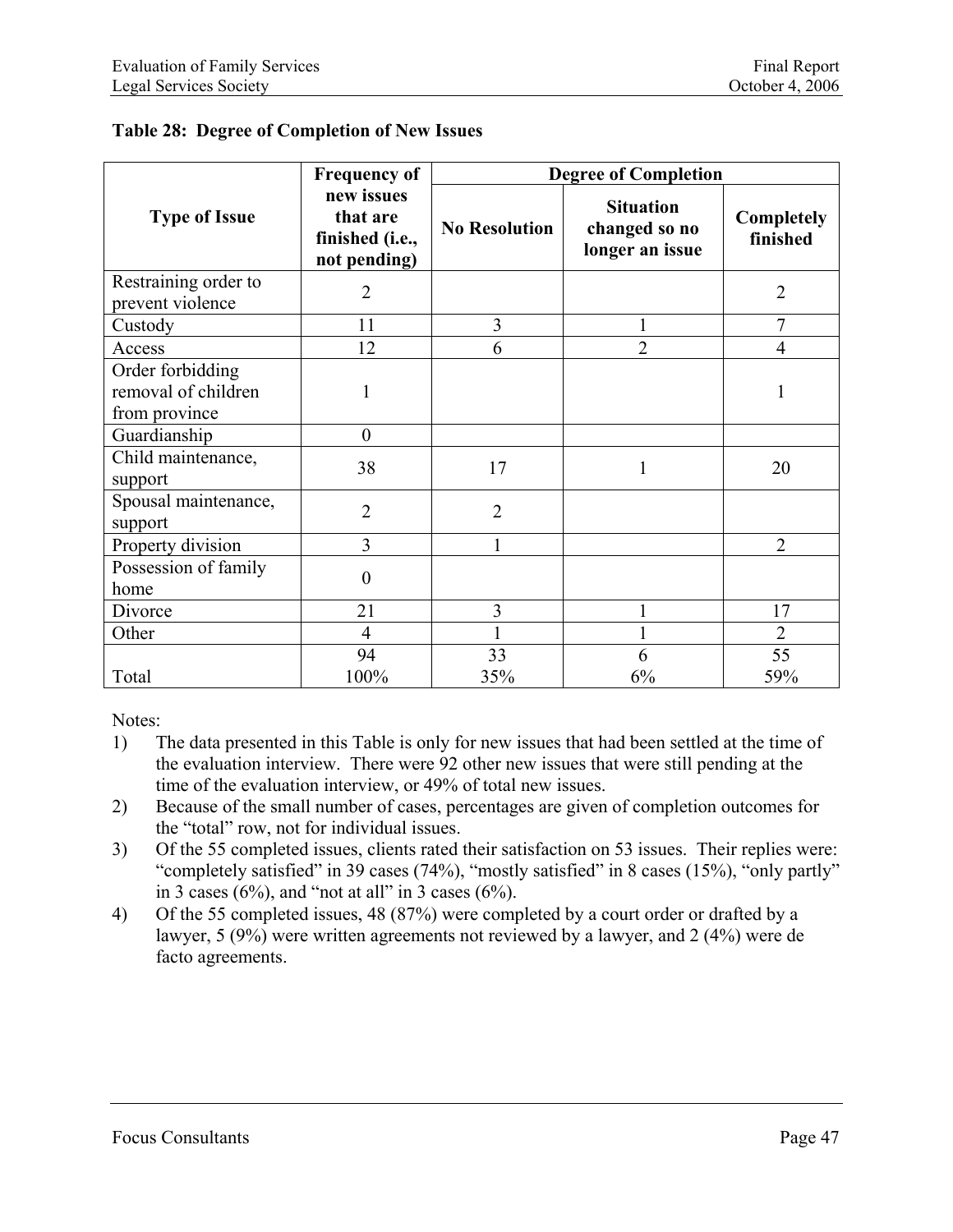#### **Table 29: Issues Impacting Family Issues, but for which Client has been Unable to Obtain Legal Assistance**

| <b>Issue</b>                                       | <b>Frequency</b> |
|----------------------------------------------------|------------------|
| Criminal                                           | 13               |
| Debt                                               | 13               |
| Other civil                                        | 5                |
| Foreclosure                                        |                  |
| Housing (e.g., eviction)                           | 3                |
| Entitlement to benefits                            | 3                |
| Immigration                                        |                  |
| Child apprehension                                 |                  |
| Enforcement of maintenance with a second ex-spouse |                  |
| Total                                              |                  |

Notes:

1) These 44 issues were cited by 32 respondents, or 1.4 issues per respondent.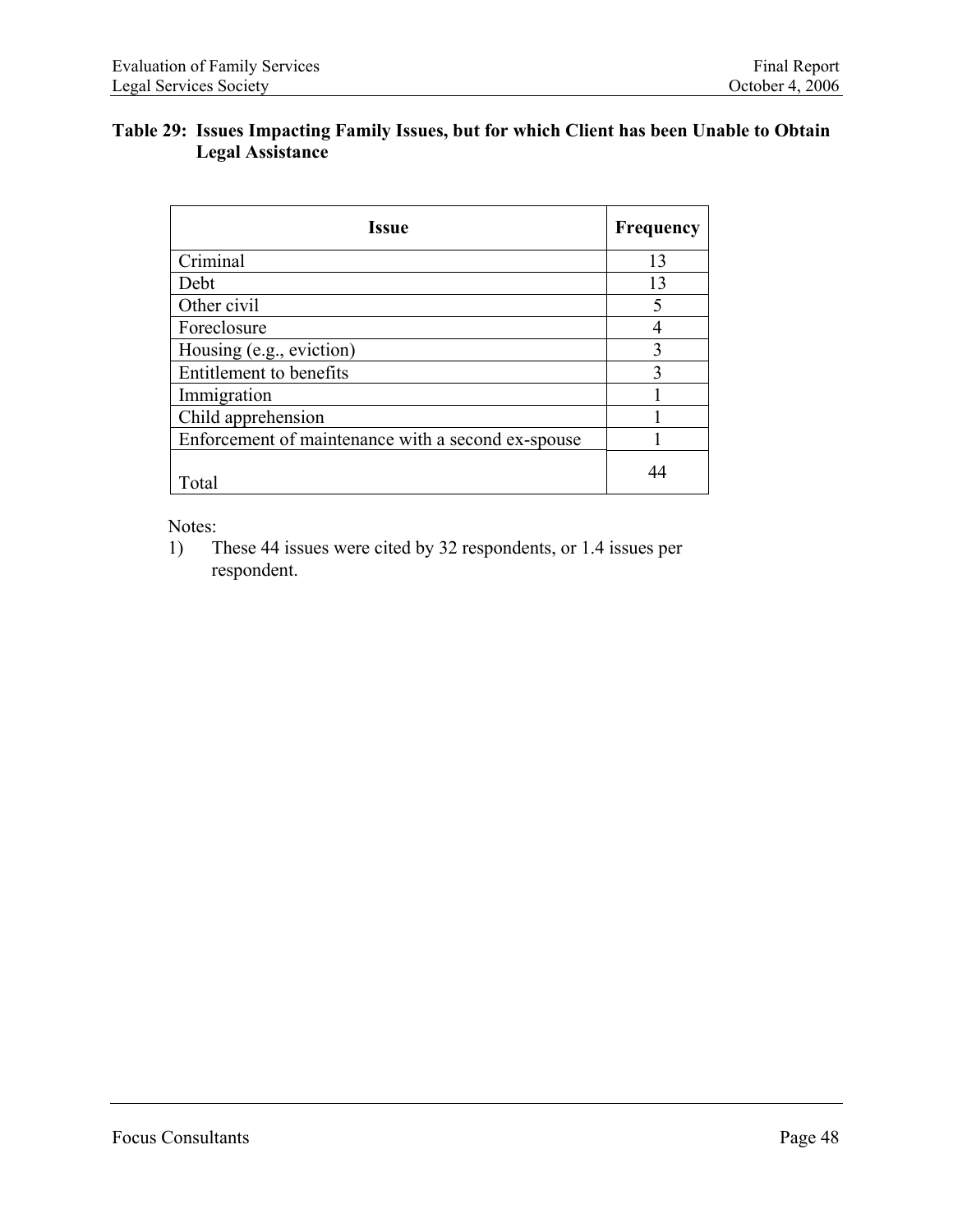# **A P P E N D I X 1:**

## **CLIENT QUESTIONNAIRE**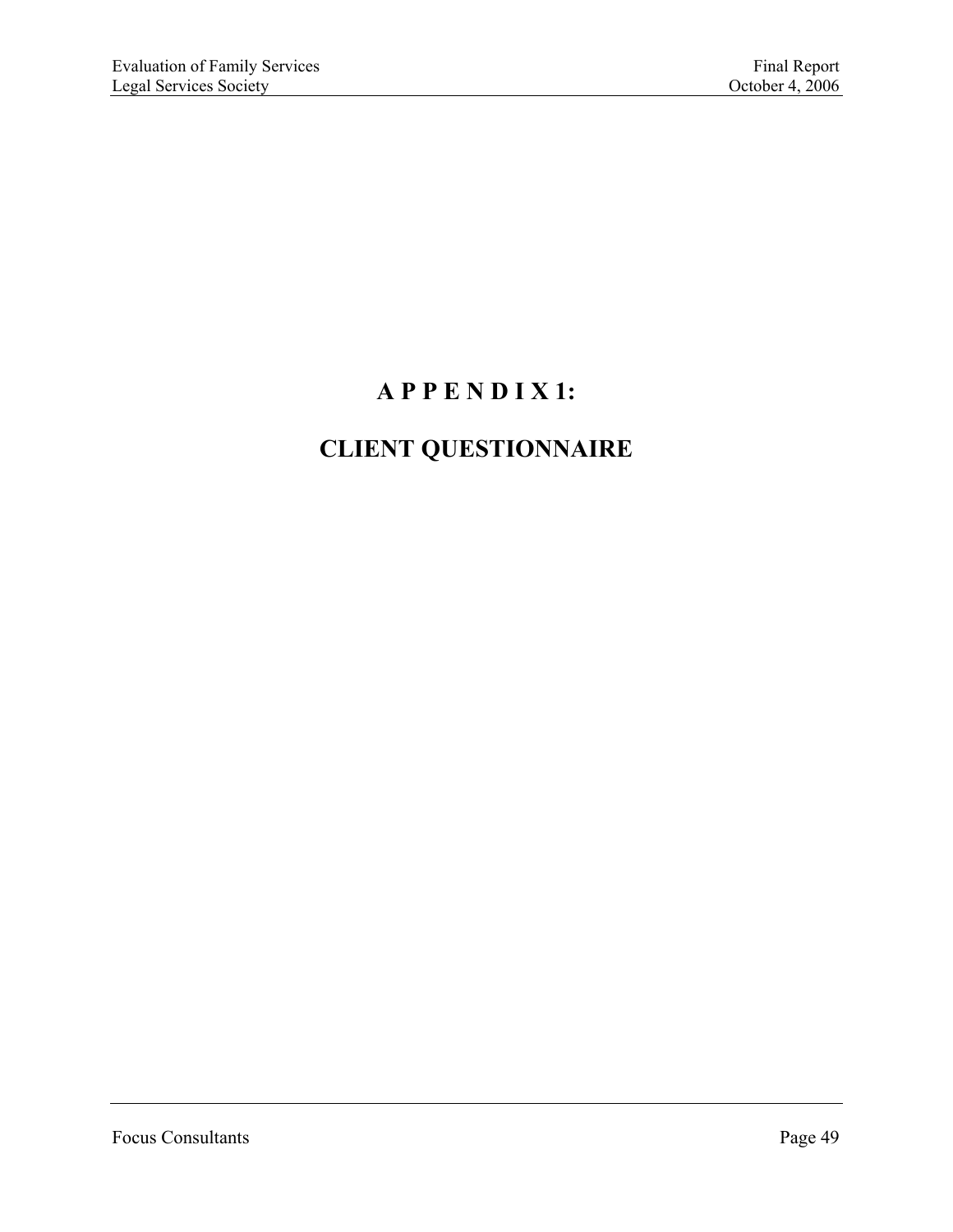#### **FILE REFERRAL DATA**

- 1. Name of Client: \_\_\_\_\_\_\_\_\_\_\_\_\_\_\_\_\_\_\_\_\_\_\_\_\_\_\_\_\_\_\_\_\_\_\_\_\_\_\_\_\_\_\_\_\_
- 2. Identifier #: (if available)\_\_\_\_\_\_\_\_\_\_\_\_\_\_\_\_\_\_\_\_\_\_\_\_\_\_\_\_\_\_\_\_\_\_\_\_\_\_\_
- 3. Gender: 1. Male 2. Female
- 4. Ethnic Status: 1. Aboriginal 2. Non-Aboriginal

 Note: confirm accuracy of ethnic status with the respondent, either at beginning or end of interview. Correct if necessary. **(Then check here only if you did change the response. Needed to change?**  $\qquad$ )

- 5. Language:
	-
	- 2. Cantonese 7. Tagalog
	- 3. Punjabi 8. Russian
	-
	- 5. Farsi
	- 5A. Check here if translator required \_\_\_\_\_\_\_\_\_\_\_\_
- 6. Education:
	- 1. no high school
	- 2. some high school
	- 3. graduated high school
- 1. Mandarin 6. Vietnamese
	-
	-
- 4. Spanish 9. Other (specify  $\overline{9}$ )
	- 4. post high school
	- 5. unknown/not recorded
- 7. Service used by client from which he/she was referred to evaluation:
	- 1. Enhanced LawLine (advice)
	- 2. Provincial Court Family Duty Counsel
	- 3. Supreme Court Family Duty Counsel
	- 4. Family Advice Lawyer Project
	- 5. Legal Information Outreach Worker
- 6. LawLink
	- 7. Emergency Services Referral
	- 8. Limited Scope Supreme Court Referral
	- 9. Extended Services Referral Programs
- 8. (For referral services only, i.e. only #7, 8 and 9 in Q.7) Number of referrals up to the date of the sample:

9. (For referral services only) Name of Lawyer

- 10. Date of Service: \_\_\_\_\_\_\_\_\_\_\_\_\_\_\_\_\_\_\_\_\_\_\_\_\_\_\_\_\_\_\_\_\_\_\_\_\_\_\_\_
- 11. File Description of Problems and Outcomes

| <b>Legal Problem(s)</b> | Outcome(s) |  |  |  |
|-------------------------|------------|--|--|--|
|                         | . .        |  |  |  |
|                         |            |  |  |  |
| ◠<br>ν.                 | v.         |  |  |  |
| 4.                      | 4.         |  |  |  |
| 5.                      | 5.         |  |  |  |
| 6.                      | ∵ხ.        |  |  |  |
|                         |            |  |  |  |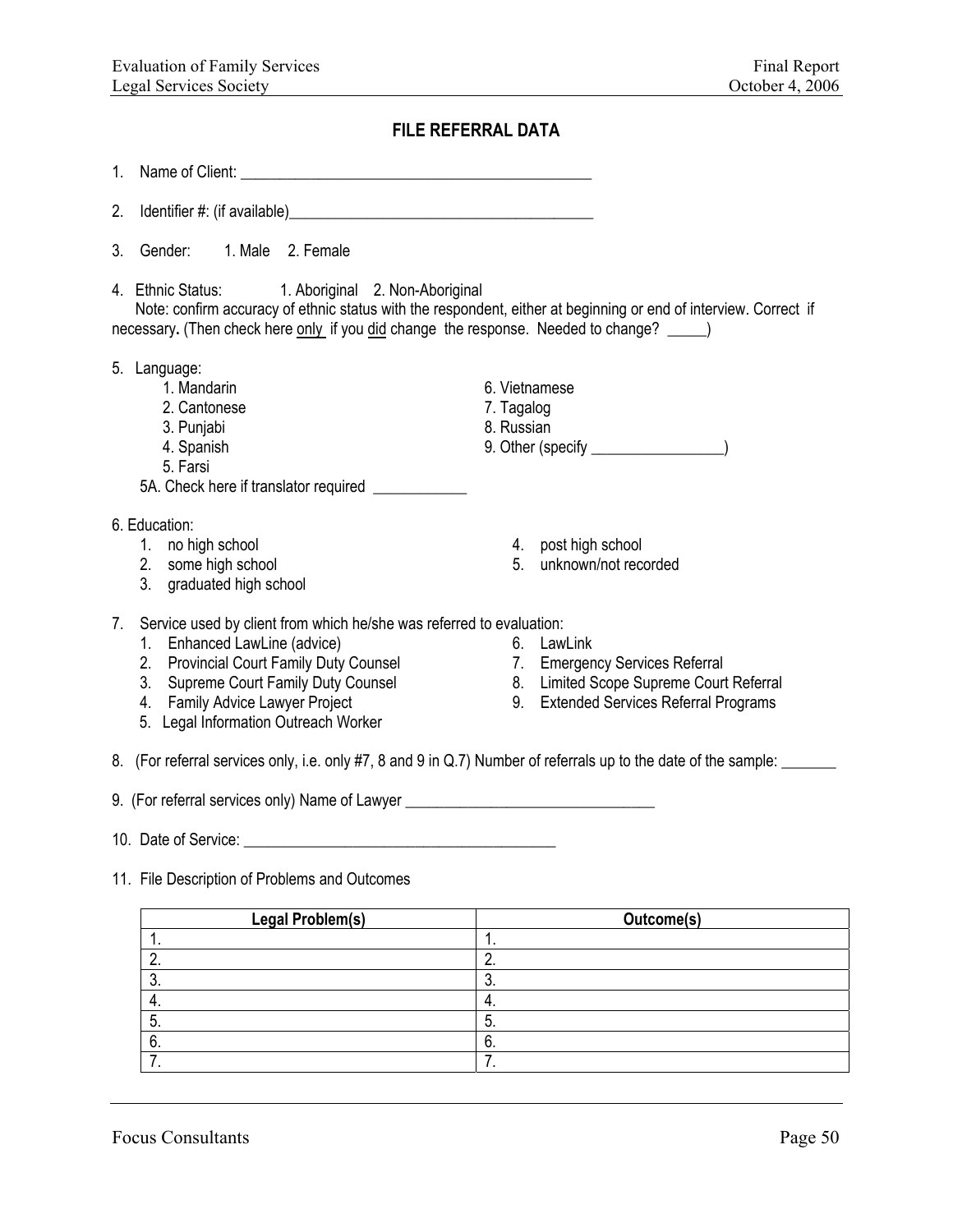#### **CLIENT INTERVIEW**

Our records show that on *\_\_(date)\_\_* you visited/called/used *\_\_(type of service)\_\_* to get help with \_\_*(type(s) of problems)*\_\_.

- 1. Is this correct? *(probe both for correct issue identification and number and type of issues)* 
	- 1. Yes
	- 2. No (explain)\_\_\_\_\_\_\_\_\_\_\_\_\_\_\_\_\_\_\_\_\_\_\_\_\_\_\_\_\_\_\_\_\_\_\_\_\_\_\_\_\_\_\_\_\_\_\_\_\_\_\_\_\_\_\_\_\_\_\_\_\_\_\_\_\_\_\_\_
- $\mathcal{L}_\text{max} = \frac{1}{2} \frac{1}{2} \frac{1}{2} \frac{1}{2} \frac{1}{2} \frac{1}{2} \frac{1}{2} \frac{1}{2} \frac{1}{2} \frac{1}{2} \frac{1}{2} \frac{1}{2} \frac{1}{2} \frac{1}{2} \frac{1}{2} \frac{1}{2} \frac{1}{2} \frac{1}{2} \frac{1}{2} \frac{1}{2} \frac{1}{2} \frac{1}{2} \frac{1}{2} \frac{1}{2} \frac{1}{2} \frac{1}{2} \frac{1}{2} \frac{1}{2} \frac{1}{2} \frac{1}{$ 2. Can you tell me what happened with your problem(s)? *(or ask for confirmation of data from previous questionnaire, but make sure that you probe to see if issue re-surfaced)*

| <b>Issue Type</b>                                                                                                                                                                                                                                                                                                                                                                                                                                                                                                                                                                                                                                                                                               | <b>Degree of Completion</b>                                                                                                                                                                                                                                                                                                                                                                                                                                                                                                                            | <b>Satisfaction</b><br>with<br>outcome                                                                                                                                                                                                                | Type of<br><b>Resolution</b>                                                                                                                                                                                                                                                                                                                                                                                                                                                                                                                                                                                                            |
|-----------------------------------------------------------------------------------------------------------------------------------------------------------------------------------------------------------------------------------------------------------------------------------------------------------------------------------------------------------------------------------------------------------------------------------------------------------------------------------------------------------------------------------------------------------------------------------------------------------------------------------------------------------------------------------------------------------------|--------------------------------------------------------------------------------------------------------------------------------------------------------------------------------------------------------------------------------------------------------------------------------------------------------------------------------------------------------------------------------------------------------------------------------------------------------------------------------------------------------------------------------------------------------|-------------------------------------------------------------------------------------------------------------------------------------------------------------------------------------------------------------------------------------------------------|-----------------------------------------------------------------------------------------------------------------------------------------------------------------------------------------------------------------------------------------------------------------------------------------------------------------------------------------------------------------------------------------------------------------------------------------------------------------------------------------------------------------------------------------------------------------------------------------------------------------------------------------|
| 1. Restraining order to prevent<br>violence<br>2. Restraining order to prevent<br>removal of assets<br>Custody<br>3.<br>4. Access<br>5. Order forbidding removal of child<br>from province<br>6. Guardianship<br>Child maintenance, support,<br>7.<br>(including arrears enforcement, expense<br>calculation, variance, determination of<br>paternity)<br>8. Spousal maintenance, support<br>(including arrears and enforcement)<br>9. Property division<br>10. Possession of family home<br>11. Divorce<br>12. Other (specify)<br>Notes:<br>1. If response is "ex parte order", ask what<br>type of issue the order was for.<br>2. If response is "separation agreement",<br>ask for what type(s) of issue(s). | $1 = no resolution$<br>$2$ = situation changed so no longer<br>necessary; therefore dropped issue<br>$3 =$ still pending<br>$4 =$ completely finished<br>5 = appeared to be completely finished at<br>one point, but then issue re-emerged later<br>Notes:<br>1. These choices are not related to<br>satisfaction or whether client "won," but just<br>whether issue was brought to a conclusion.<br>2. "No resolution" is not having either an<br>informal or formal resolution to the issue.<br>but conflict around the legal issue still<br>exists. | (Only if answered<br>#4 or #5 to<br>previous<br>question) Was<br>the original<br>outcome what<br>you hoped to<br>achieve, i.e. what<br>you hoped would<br>happen?<br>$1 = not at all$<br>$2 =$ only partly<br>$3 = \text{mostly}$<br>$4 =$ completely | (Only if answered #4 or<br>#5 under "degree of<br>completion")<br>$1 =$ verbal or de facto<br>$2$ = written agreement.<br>but not reviewed by a<br>lawyer<br>$4 =$ court order by<br>consent, or written<br>agreement drafted or<br>reviewed by a lawyer<br>5=court order decided<br>by judge after a court<br>hearing (i.e.litigation is<br>involved)<br>Notes:<br>-"de facto" means a<br>routine that just evolves<br>- #2 might include an<br>agreement drafted by<br>the parties themselves.<br>or an agreement<br>developed by a family<br>justice counselor or<br>through mediation, but<br>not formally reviewed<br>by a lawyer. |
| 1.                                                                                                                                                                                                                                                                                                                                                                                                                                                                                                                                                                                                                                                                                                              | 1.                                                                                                                                                                                                                                                                                                                                                                                                                                                                                                                                                     | 1.                                                                                                                                                                                                                                                    | 1.                                                                                                                                                                                                                                                                                                                                                                                                                                                                                                                                                                                                                                      |
| $\overline{2}$ .                                                                                                                                                                                                                                                                                                                                                                                                                                                                                                                                                                                                                                                                                                | $\overline{2}$ .                                                                                                                                                                                                                                                                                                                                                                                                                                                                                                                                       | $\overline{2}$ .                                                                                                                                                                                                                                      | 2.                                                                                                                                                                                                                                                                                                                                                                                                                                                                                                                                                                                                                                      |
| 3.                                                                                                                                                                                                                                                                                                                                                                                                                                                                                                                                                                                                                                                                                                              | 3.                                                                                                                                                                                                                                                                                                                                                                                                                                                                                                                                                     | 3.                                                                                                                                                                                                                                                    | 3.                                                                                                                                                                                                                                                                                                                                                                                                                                                                                                                                                                                                                                      |
| 4.<br>5.                                                                                                                                                                                                                                                                                                                                                                                                                                                                                                                                                                                                                                                                                                        | 4.<br>5.                                                                                                                                                                                                                                                                                                                                                                                                                                                                                                                                               | 4.<br>5.                                                                                                                                                                                                                                              | 4.<br>5.                                                                                                                                                                                                                                                                                                                                                                                                                                                                                                                                                                                                                                |
| 6.                                                                                                                                                                                                                                                                                                                                                                                                                                                                                                                                                                                                                                                                                                              | 6.                                                                                                                                                                                                                                                                                                                                                                                                                                                                                                                                                     | 6.                                                                                                                                                                                                                                                    | 6.                                                                                                                                                                                                                                                                                                                                                                                                                                                                                                                                                                                                                                      |
| 7.                                                                                                                                                                                                                                                                                                                                                                                                                                                                                                                                                                                                                                                                                                              | 7 <sub>1</sub>                                                                                                                                                                                                                                                                                                                                                                                                                                                                                                                                         | 7.                                                                                                                                                                                                                                                    | 7 <sub>1</sub>                                                                                                                                                                                                                                                                                                                                                                                                                                                                                                                                                                                                                          |

2A. If issue(s) is/are "still pending", approximately when do you think the problem will be resolved?

- 1. Before August 1, 2006 (specify month \_\_\_\_\_\_\_\_\_\_\_\_\_\_\_\_\_\_\_\_, and ask if it is ok to call again about the outcome)
- 2. August 1 or later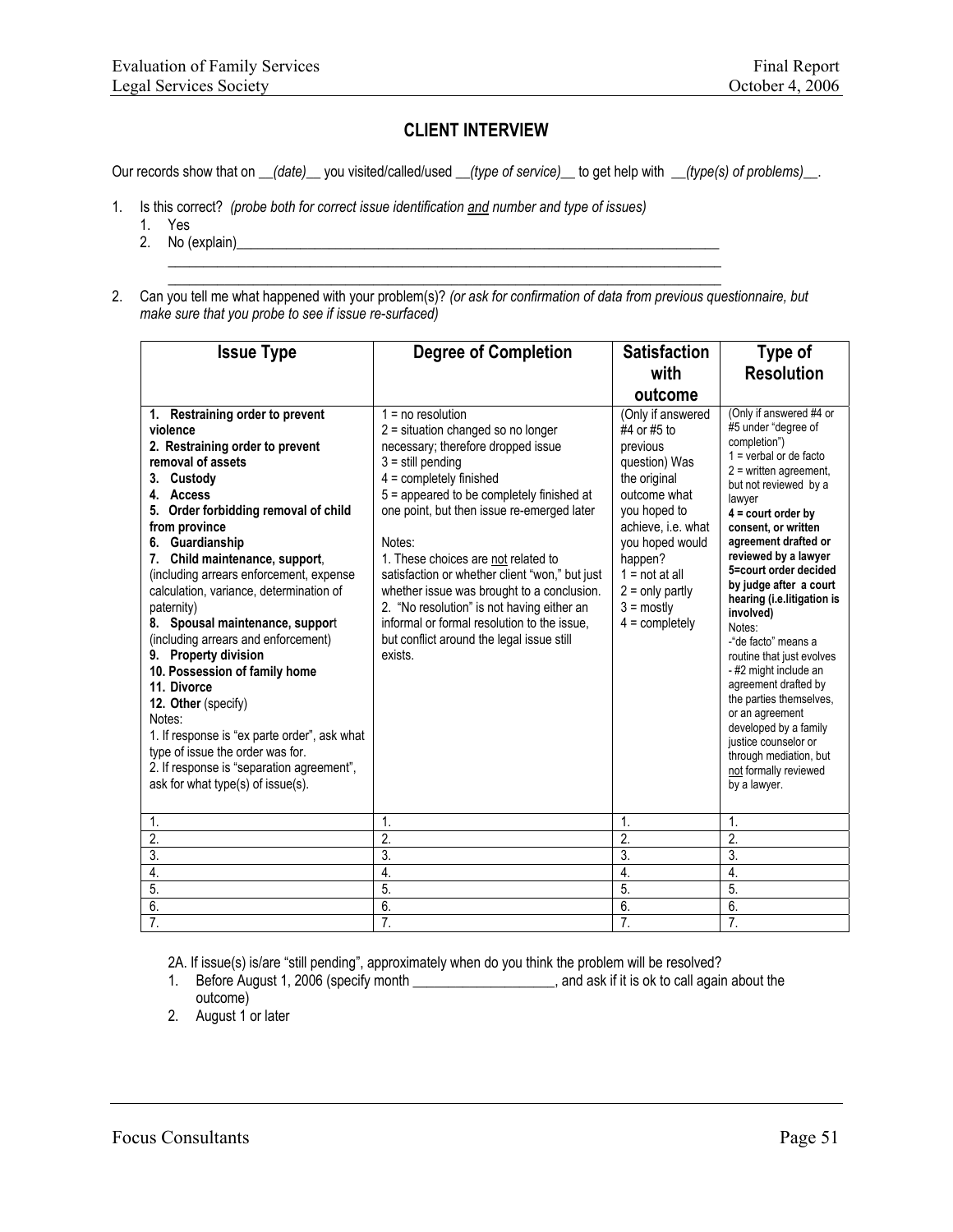3. Either before, at the same time, or after you visited/called/used this service did you use any other type of legal service to help you solve this/these legal problems? For example, did you use ………. (mention services in the list below) As best as you can remember, in what order did you use these services? On a scale of 1 to 5, where 1 = not at all helpful and 5 = very helpful, how helpful was each service you used in terms of helping you get closer to a resolution? Did any of these services mention or refer you to one of the other services? If so, to which ones?

**3.1 (Only for users of services #10, 11 and 12, where answer to helpfulness is1,2 or3) Why did you find this service to be of limited helpfulness? (Probe whether the client felt that the lawyer only dealt with one part of their overall problem) Record answers on p. 7.**

| propiemį ivečoru answers on p. <i>r</i> .  |                                                             |                                                                                                                   |                                                                                                           |                                                                                                                                          |                                                                                                                                |                                                                                |
|--------------------------------------------|-------------------------------------------------------------|-------------------------------------------------------------------------------------------------------------------|-----------------------------------------------------------------------------------------------------------|------------------------------------------------------------------------------------------------------------------------------------------|--------------------------------------------------------------------------------------------------------------------------------|--------------------------------------------------------------------------------|
| <b>Service</b>                             | Did client<br>use this<br>service?<br>$1 = no$<br>$2 = yes$ | Original order in<br>which these<br>services were<br>used. 1st, 2nd, 3rd,<br>etc. Don't indicate<br>repeat visits | Did you use<br>this service<br>more than<br>once for this<br>problem?<br>$1 = no$<br>$2 = yes$<br>3=can't | <b>Helpfulness of</b><br>this service in<br>getting client<br>closer to a<br>resolution (only if<br>used)<br>$1 = not at all$<br>helpful | Did this service<br>mention or refer<br>client to any other<br>legal service?<br>$1 = no$<br>$2 = yes$<br>$3 = Can't remember$ | If yes, to which<br>service(s)?<br>Use same<br>number(s) as in first<br>column |
| 1. LawLine -advice                         |                                                             |                                                                                                                   | remember                                                                                                  | $5 =$ very helpful                                                                                                                       |                                                                                                                                |                                                                                |
| 2. LawLine - info                          |                                                             |                                                                                                                   |                                                                                                           |                                                                                                                                          |                                                                                                                                |                                                                                |
|                                            |                                                             |                                                                                                                   |                                                                                                           |                                                                                                                                          |                                                                                                                                |                                                                                |
| 3. Provincial Court<br>Family Duty Counsel |                                                             |                                                                                                                   |                                                                                                           |                                                                                                                                          |                                                                                                                                |                                                                                |
| 4. Supreme Court                           |                                                             |                                                                                                                   |                                                                                                           |                                                                                                                                          |                                                                                                                                |                                                                                |
| Family Duty Counsel                        |                                                             |                                                                                                                   |                                                                                                           |                                                                                                                                          |                                                                                                                                |                                                                                |
| 5. Family Advice                           |                                                             |                                                                                                                   |                                                                                                           |                                                                                                                                          |                                                                                                                                |                                                                                |
| Lawyer Project                             |                                                             |                                                                                                                   |                                                                                                           |                                                                                                                                          |                                                                                                                                |                                                                                |
| 6. Legal Information                       |                                                             |                                                                                                                   |                                                                                                           |                                                                                                                                          |                                                                                                                                |                                                                                |
| Outreach Worker                            |                                                             |                                                                                                                   |                                                                                                           |                                                                                                                                          |                                                                                                                                |                                                                                |
| 7. Internet: Family                        |                                                             |                                                                                                                   |                                                                                                           |                                                                                                                                          |                                                                                                                                |                                                                                |
| Law Self-help Kit                          |                                                             |                                                                                                                   |                                                                                                           |                                                                                                                                          |                                                                                                                                |                                                                                |
| 8. Internet: LawLink                       |                                                             |                                                                                                                   |                                                                                                           |                                                                                                                                          |                                                                                                                                |                                                                                |
| 9. Printed Materials                       |                                                             |                                                                                                                   |                                                                                                           |                                                                                                                                          |                                                                                                                                |                                                                                |
| (brochures, booklets,                      |                                                             |                                                                                                                   |                                                                                                           |                                                                                                                                          |                                                                                                                                |                                                                                |
| info sheets)                               |                                                             |                                                                                                                   |                                                                                                           |                                                                                                                                          |                                                                                                                                |                                                                                |
| 10. Emergency<br>Services Referral         |                                                             |                                                                                                                   |                                                                                                           |                                                                                                                                          |                                                                                                                                |                                                                                |
| 11. Limited Scope                          |                                                             |                                                                                                                   |                                                                                                           |                                                                                                                                          |                                                                                                                                |                                                                                |
| Supreme Court                              |                                                             |                                                                                                                   |                                                                                                           |                                                                                                                                          |                                                                                                                                |                                                                                |
| Referral                                   |                                                             |                                                                                                                   |                                                                                                           |                                                                                                                                          |                                                                                                                                |                                                                                |
| 12. Extended                               |                                                             |                                                                                                                   |                                                                                                           |                                                                                                                                          |                                                                                                                                |                                                                                |
| Services Referral                          |                                                             |                                                                                                                   |                                                                                                           |                                                                                                                                          |                                                                                                                                |                                                                                |
| Program.                                   |                                                             |                                                                                                                   |                                                                                                           |                                                                                                                                          |                                                                                                                                |                                                                                |
| 13. Legal Aid intake                       |                                                             |                                                                                                                   |                                                                                                           |                                                                                                                                          |                                                                                                                                |                                                                                |
| 14. Community                              |                                                             |                                                                                                                   |                                                                                                           |                                                                                                                                          |                                                                                                                                |                                                                                |
| advocacy service or                        |                                                             |                                                                                                                   |                                                                                                           |                                                                                                                                          |                                                                                                                                |                                                                                |
| Clinic                                     |                                                             |                                                                                                                   |                                                                                                           |                                                                                                                                          |                                                                                                                                |                                                                                |
| 15. Pro Bono Clinic                        |                                                             |                                                                                                                   |                                                                                                           |                                                                                                                                          |                                                                                                                                |                                                                                |
| 16. Family Justice                         |                                                             |                                                                                                                   |                                                                                                           |                                                                                                                                          |                                                                                                                                |                                                                                |
| Counsellor                                 |                                                             |                                                                                                                   |                                                                                                           |                                                                                                                                          |                                                                                                                                |                                                                                |
| 17. Private Lawyer                         |                                                             |                                                                                                                   |                                                                                                           |                                                                                                                                          |                                                                                                                                |                                                                                |
| 18. SupremeCourt                           |                                                             |                                                                                                                   |                                                                                                           |                                                                                                                                          |                                                                                                                                |                                                                                |
| Self-help Info Centre                      |                                                             |                                                                                                                   |                                                                                                           |                                                                                                                                          |                                                                                                                                |                                                                                |
| 19. Other (specify)                        |                                                             |                                                                                                                   |                                                                                                           |                                                                                                                                          |                                                                                                                                |                                                                                |

Notes:1)"LawLine-advice" requires financial eligibility test, & involves offering legal opinion and specific advice about best course of action (up to 3 hrs service, or 5 hrs with disability exception). "LawLine-info" - is general info about the law to help caller identify a legal issue & options to address that issue. 2) Extended service will always be preceded by emergency service. Lawyer has to write letter to LSS for permission to extend, so may have told client that he/she has used up allotted emergency service time, so will be writing a letter on their behalf to LSS. Limited scope involves cases that have to go to Supreme Court (e.g. division of property, varying Supreme Court order). Provides up to14 hrs assistance from lawyer, but not in court (e.g. reviewing affidavits, correspondence, drafting consent orders).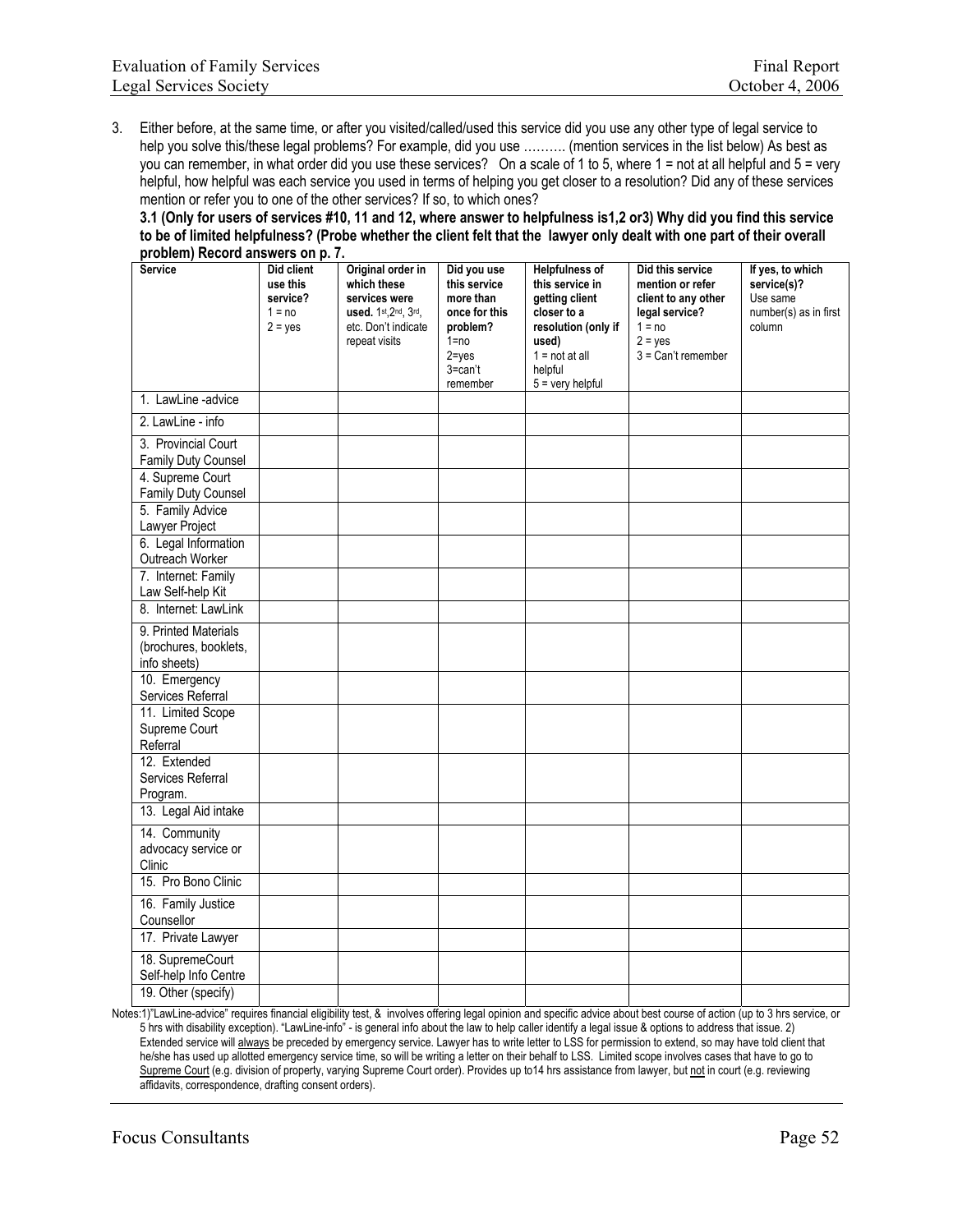4. *(Ask this question if client answered "1" to any issue in question 2)*. You said that (issue) was not resolved. Why did this issue not get resolved?

| <b>Issue Type</b>                                                                                                                                                                                                                                                                                                                                                                                                                                                                                             | Reason why not resolved                                                                                                                                                                                                                                                                                                                                                                                                                                                                                                                                                                                                                                                                                                                                                                                        |
|---------------------------------------------------------------------------------------------------------------------------------------------------------------------------------------------------------------------------------------------------------------------------------------------------------------------------------------------------------------------------------------------------------------------------------------------------------------------------------------------------------------|----------------------------------------------------------------------------------------------------------------------------------------------------------------------------------------------------------------------------------------------------------------------------------------------------------------------------------------------------------------------------------------------------------------------------------------------------------------------------------------------------------------------------------------------------------------------------------------------------------------------------------------------------------------------------------------------------------------------------------------------------------------------------------------------------------------|
|                                                                                                                                                                                                                                                                                                                                                                                                                                                                                                               | (more than 1 answer possible)                                                                                                                                                                                                                                                                                                                                                                                                                                                                                                                                                                                                                                                                                                                                                                                  |
| 1. Restraining order to prevent violence<br>2. Restraining order to prevent removal of assets<br>3. Custody<br>4. Access<br>5. Order forbidding removal of child from province<br>6. Guardianship<br>7. Child maintenance, support, (including arrears<br>enforcement, expense calculation, variance,<br>determination of paternity)<br>8. Spousal maintenance, support (including arrears<br>and enforcement)<br>9. Property division<br>10. Possession of family home<br>11. Divorce<br>12. Other (specify) | <b>Systemic barriers</b><br>Client couldn't afford lawyer<br>1.<br>2.<br>Client willing to represent self, but couldn't afford extra<br>expenses (e.g. filing fees, hearing fees, reports, expert<br>witness costs, land title fees, etc)<br>Client felt intimidated, confused, or overwhelmed by court<br>3.<br>system<br>Time delays made it pointless to continue.<br>4.<br>Error on part of service provider<br>5.<br><b>Relationship dynamics and barriers</b><br>Client felt worn down by opposing party<br>6.<br>7.<br>Client felt threatened by opposing party<br>Client personal circumstances or reaction<br>Client illness or other personal circumstances meant client<br>8.<br>could not continue.<br>Client felt it wasn't worth the hassle to continue<br>9.<br>Other<br>10.<br>Other (specify) |
| 1.                                                                                                                                                                                                                                                                                                                                                                                                                                                                                                            | 1.                                                                                                                                                                                                                                                                                                                                                                                                                                                                                                                                                                                                                                                                                                                                                                                                             |
| 2.                                                                                                                                                                                                                                                                                                                                                                                                                                                                                                            | 2.                                                                                                                                                                                                                                                                                                                                                                                                                                                                                                                                                                                                                                                                                                                                                                                                             |
| 3.                                                                                                                                                                                                                                                                                                                                                                                                                                                                                                            | 3.                                                                                                                                                                                                                                                                                                                                                                                                                                                                                                                                                                                                                                                                                                                                                                                                             |
| 4.                                                                                                                                                                                                                                                                                                                                                                                                                                                                                                            | 4.                                                                                                                                                                                                                                                                                                                                                                                                                                                                                                                                                                                                                                                                                                                                                                                                             |
| 5.                                                                                                                                                                                                                                                                                                                                                                                                                                                                                                            | 5.                                                                                                                                                                                                                                                                                                                                                                                                                                                                                                                                                                                                                                                                                                                                                                                                             |
| 6.                                                                                                                                                                                                                                                                                                                                                                                                                                                                                                            | 6.                                                                                                                                                                                                                                                                                                                                                                                                                                                                                                                                                                                                                                                                                                                                                                                                             |
| 7 <sub>1</sub>                                                                                                                                                                                                                                                                                                                                                                                                                                                                                                | 7.                                                                                                                                                                                                                                                                                                                                                                                                                                                                                                                                                                                                                                                                                                                                                                                                             |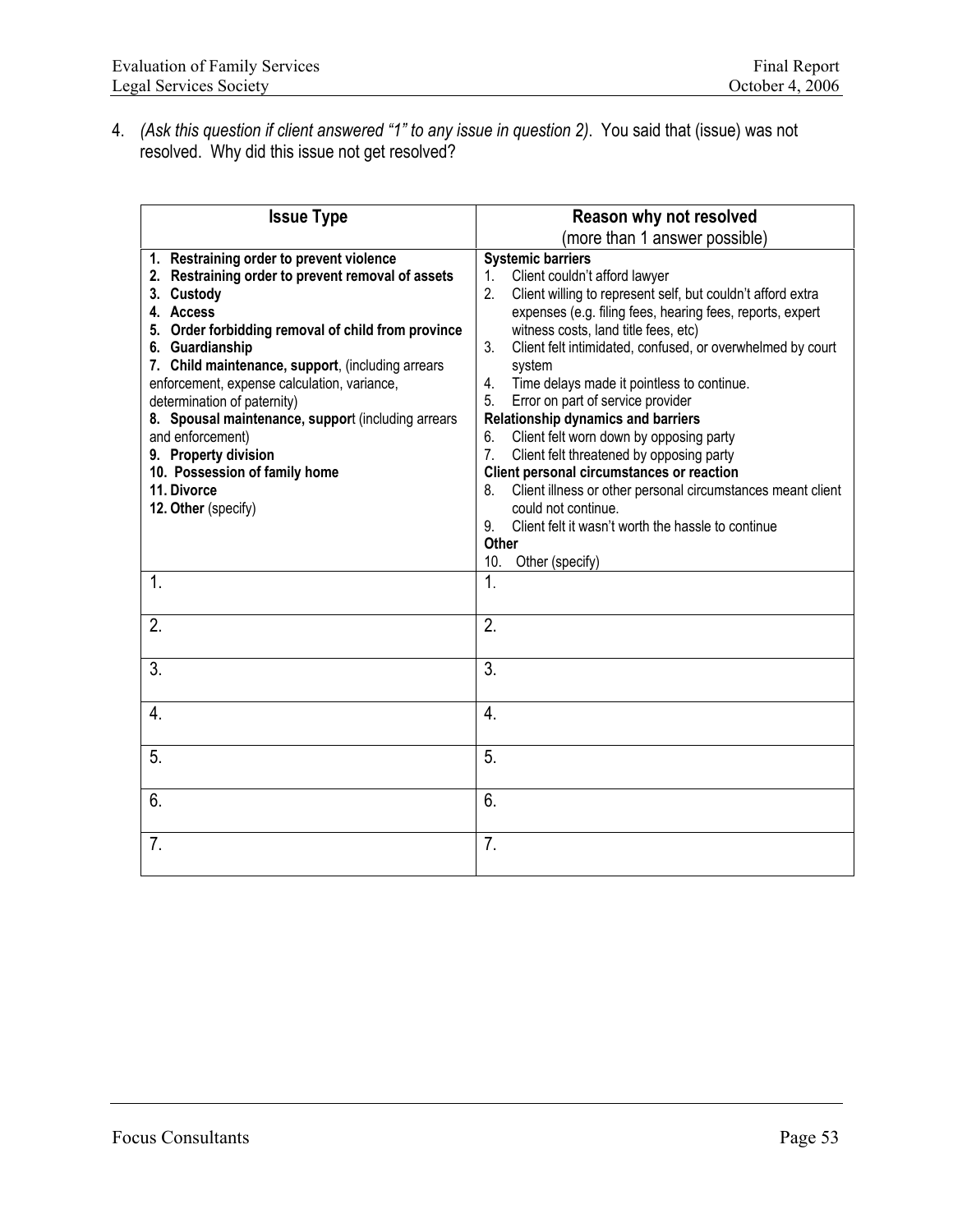- 5. *(Ask this question if respondent answered "5" to question 2 for ANY of the issues).* You said that (issue[s] identified in question 2) started up again after you thought that they had been resolved. *(For each issue ask):*
	- 5.1 How long (how many months) after you thought it had got resolved did it start up again as a legal issue?
	- 5.2 Why did it become an issue again?
	- 5.3 How did you try to resolve this/these issue(s)? When/what service did you go to? (I**f answer is "none, see 5.7)**
	- 5.4 Did you get this/these issue(s) resolved again?
	- 5.5 (If completely resolved or finished) Was the outcome what you hoped would happen?
	- 5.6 (If applicable, i.e. matter is completely finished) Type of resolution
	- 5.7 **(If answer to 5.3 is "none" and answer to 5.4 is "no resolution" or "still pending", ask:) Why did you not seek help from any service? (Record answer on page 7.)**

| <b>Issue type</b>    | # of             | Why an           | Service(s)              | Degree of           | <b>Satisfaction</b> | Type of               |
|----------------------|------------------|------------------|-------------------------|---------------------|---------------------|-----------------------|
|                      | months           | issue again      | Accessed                | Completion          | with                | <b>Resolution</b>     |
|                      | later            | (2 possible)     |                         |                     | outcome             |                       |
| 1. Restraining       | How              | 1. Refusal       | 1. LawLine- advice      | $1 = no$            | (Only if            | (Only if matter       |
| order to prevent     | long             | to comply        | 2. LawLine - info       | resolution          | matter              | completely            |
| violence             | after you        | with court       | 3. Provincial Court     | $2 =$ situation     | completely          | finished)             |
| 2. Restraining       | thought          | order or         | Family Duty Counsel     | changed, so no      | finished) Was       | $1 =$ verbal or de    |
| order to prevent     | it had           | separation       | 4. Supreme Court Family | longer              | this final          | facto                 |
| removal of assets    | got              | agreement        | Duty Counsel            | necessary;          | outcome             | $2 =$ written         |
| 3. Custody           | resolved         | 2. Refusal to    | 5. Family Advice Lawyer | therefore           | what you            | agreement, but        |
| 4. Access            | did the          | comply with      | Project                 | dropped issue       | hoped to            | not reviewed by a     |
| 5. Order             | issue            | informal         | 6. Legal Information    | $3 =$ still pending | achieve, i.e.       | lawyer                |
| forbidding removal   | start up         | agreement        | Outreach Worker         | $4 =$ completely    | what you            | $3 =$ court order, or |
| of child from        | again?           | 3. Arrears       | 7. Internet: Family Law | finished            | hoped would         | written agreement     |
| province             |                  | order could      | Self-Help Kit           |                     | happen?             | drafted or            |
| 6. Guardianship      | 1,2,3,4,5        | not be           | 8. Internet: LawLink    | Notes:              | $1 = not at all$    | reviewed by a         |
| 7. Child             | months,          | enforced         | 9. Printed materials    | 1. These            | $2 = only$          | lawyer                |
| maintenance,         | etc              | 4. Situation     | 10. Emergency Services  | choices are not     | partly              | Notes:                |
| support, (including  |                  | changed,         | Referral                | related to          | $3 = \text{mostly}$ | -"de facto" means     |
| arrears enforcement, |                  | need to vary     | 11. Limited Scope       | satisfaction or     | 4=completely        | a routine that just   |
| expense calculation, |                  | order            | Supreme Court Referral  | whether client      |                     | evolves               |
| variance,            |                  | (amount or       | 12. Extended Services   | "won," but just     |                     | - #2 might include    |
| determination of     |                  | conditions)      | Referral Program.       | whether issue       |                     | an agreement          |
| paternity)           |                  | 5. Mobility      | 13. Legal Aid Intake    | was brought to a    |                     | drafted by the        |
| 8. Spousal           |                  | issue; threat    | 14. Community           | conclusion.         |                     | parties               |
| maintenance,         |                  | of removal of    | advocacy service or     | 2. "No              |                     | themselves, or an     |
| support (including   |                  | child from       | Clinic                  | resolution" is not  |                     | agreement             |
| arrears and          |                  | province or      | 15. Pro Bono Clinic     | having either an    |                     | developed by a        |
| enforcement)         |                  | region.          | 16. Family Justice      | informal or         |                     | family justice        |
| 9. Property          |                  | 6. Need to       | Counselor               | formal resolution   |                     | counselor or          |
| division             |                  | make             | 17. Private Lawyer      | to the issue, but   |                     | through               |
| 10. Possession of    |                  | temporary        | 18. Supreme Court Self- | conflict around     |                     | mediation, but not    |
| family home          |                  | order into       | help Info Centre        | the legal issue     |                     | formally reviewed     |
| 11. Divorce          |                  | permanent        | 19. Other (specify)     | still exists.       |                     | by a lawyer.          |
| 12. Other (specify)  |                  | 7. Other         |                         |                     |                     |                       |
|                      |                  | (specify)        | 20. None (ask Q. 5.7))  |                     |                     |                       |
| 1.                   | $\mathbf{1}$     | 1.               | $\overline{1}$ .        | 1.                  | 1.                  | 1.                    |
| $\overline{2}$ .     | $\overline{2}$ . | $\overline{2}$ . | $\overline{2}$          | $\overline{2}$      | $\overline{2}$      | $\overline{2}$ .      |
| 3.                   | $\overline{3}$ . | $\overline{3}$ . | 3.                      | $\overline{3}$ .    | 3.                  | 3.                    |
| 4.                   | $\overline{4}$ . | 4.               | $\overline{4}$ .        | $\overline{4}$      | $\overline{4}$      | 4.                    |
| 5.                   | 5.               | 5.               | 5.                      | $\overline{5}$      | 5.                  | 5.                    |
| 6.                   | 6.               | 6.               | 6.                      | 6.                  | 6.                  | 6.                    |
| $\overline{7}$ .     | $\overline{7}$ . | $\overline{7}$ . | $\overline{7}$ .        | $\overline{7}$ .    | $\overline{7}$ .    | $\overline{7}$ .      |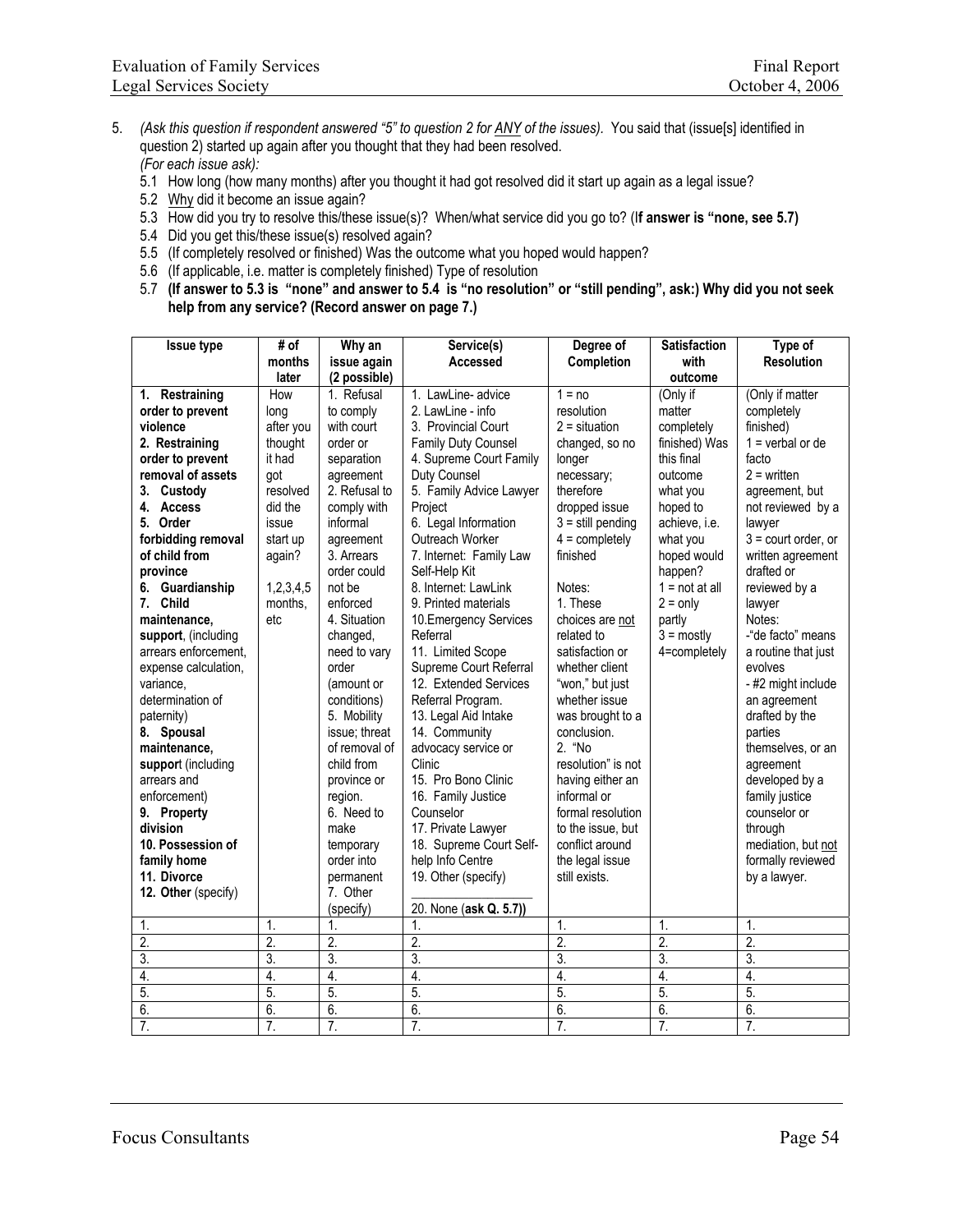- 6. Did any new family legal issues related to those you've already described arise? (Note: new issues must only be family issues, but are different from the original issues.)
	- 1. No, new family issues did not arise. 2. Yes, new family issues did arise

*7. (If answer to #6 is "2"). What was/were the issue(s)?* Which services did you use? Did the issue get resolved? (If finished) How satisfied were you with this outcome? What type of resolution was it?

7.1 **(If answer to service used is "none" and answer to degree of completion is "no resolution" or "still pending", ask:) Why did you not seek help from any service? (Record answer on page 7.)** 

| <b>Issues</b>        | <b>Which Services Used?</b> | <b>Overall Degree of</b>   | <b>Satisfaction with</b> | <b>Type of Resolution</b>                                |
|----------------------|-----------------------------|----------------------------|--------------------------|----------------------------------------------------------|
| 1. Restraining       | (More than 1 possible)      | Completion                 | <b>Outcome</b>           | (Only if matter completely                               |
| order to prevent     | 1. LawLine- advice          | $1 = no resolution$        | (Only if matter is       | finished)                                                |
| violence             | 2. LawLine - info           | $2$ = situation changed so | completely               | $1$ = verbal or de facto                                 |
| 2. Restraining       | 3. Provincial Court Family  | no longer necessary;       | finished) Was the        | $2$ = written agreement, but<br>not reviewed by a lawyer |
| order to prevent     | Duty Counsel                | therefore dropped issue    | outcome to this          | $3$ = court order, or written                            |
| removal of assets    | 4. Supreme Court Family     | $3 =$ still pending        | related issue what       | agreement drafted or                                     |
| Custody<br>3.        | Duty Counsel                | 4 = completely finished    | you hoped to             | reviewed by a lawyer                                     |
| 4. Access            | 5. Family Advice Lawyer     | Notes:                     | achieve, i.e. what       | Notes:                                                   |
| 5. Order forbidding  | Project                     | 1. These choices are not   | you hoped would          | -"de facto" means a routine                              |
| removal of child     | 6. Legal Information        | related to satisfaction or | happen?                  | that just evolves                                        |
| from province        | Outreach Worker             | whether client "won," but  | $1 = not at all$         | - #2 might include an                                    |
| 6. Guardianship      | 7. Internet: Family Law     | just whether issue was     | $2 =$ only partly        | agreement drafted by the<br>parties themselves, or an    |
| Child<br>$7_{\cdot}$ | Self-Help Kit               | brought to a conclusion.   | $3 = \text{mostly}$      | agreement developed by a                                 |
| maintenance,         | 8. Internet: LawLink        | 2. "No resolution" is not  | 4= completely            | family justice counselor or                              |
| support, (including  | 9. Printed materials        | having either an informal  |                          | through mediation, but not                               |
| arrears              | 10. Emergency Services      | or formal resolution to    |                          | formally reviewed by a                                   |
| enforcement.         | Referral                    | the issue, but conflict    |                          | lawyer.                                                  |
| expense              | 11. Limited Scope           | around the legal issue     |                          |                                                          |
| calculation,         | Supreme Court Referral      | still exists.              |                          |                                                          |
| variance,            | 12. Extended Services       |                            |                          |                                                          |
| determination of     | Referral Program.           |                            |                          |                                                          |
| paternity)           | 13. Legal Aid Intake        |                            |                          |                                                          |
| Spousal<br>8.        | 14. Community advocacy      |                            |                          |                                                          |
| maintenance,         | service or Clinic           |                            |                          |                                                          |
| support (including   | 15. Pro Bono Clinic         |                            |                          |                                                          |
| arrears and          | 16. Family Justice          |                            |                          |                                                          |
| enforcement)         | Counselor                   |                            |                          |                                                          |
| 9. Property          | 17. Private Lawyer          |                            |                          |                                                          |
| division             | 18. Supreme Court Self-     |                            |                          |                                                          |
| 10. Possession of    | help Info Centre            |                            |                          |                                                          |
| family home          | 19. Other (specify)         |                            |                          |                                                          |
| 11. Divorce          |                             |                            |                          |                                                          |
| 12. Other (specify)  | 20. None (Ask Q. 7.1)       |                            |                          |                                                          |
|                      |                             |                            |                          |                                                          |
| 1                    |                             |                            |                          |                                                          |
| 2                    |                             |                            |                          |                                                          |
| $\overline{3}$ .     |                             |                            |                          |                                                          |
| 4                    |                             |                            |                          |                                                          |

3.1 (Only for users of services #10, 11 and 12 where answer to "helpfulness of service was "1", "2" or "3". Why did you find this service of limited helpfulness? (Probe particularly if the lawyer only dealt with part of the overall problem, e.g. a restraining order because of violence, but where there were other family matters that could have been addressed)

 $\_$  , and the set of the set of the set of the set of the set of the set of the set of the set of the set of the set of the set of the set of the set of the set of the set of the set of the set of the set of the set of th  $\_$  , and the set of the set of the set of the set of the set of the set of the set of the set of the set of the set of the set of the set of the set of the set of the set of the set of the set of the set of the set of th \_\_\_\_\_\_\_\_\_\_\_\_\_\_\_\_\_\_\_\_\_\_\_\_\_\_\_\_\_\_\_\_\_\_\_\_\_\_\_\_\_\_\_\_\_\_\_\_\_\_\_\_\_\_\_\_\_\_\_\_\_\_\_\_\_\_\_\_\_\_\_\_\_\_\_\_\_\_\_\_\_\_\_\_\_\_\_\_\_\_\_\_\_\_\_\_\_\_\_\_\_\_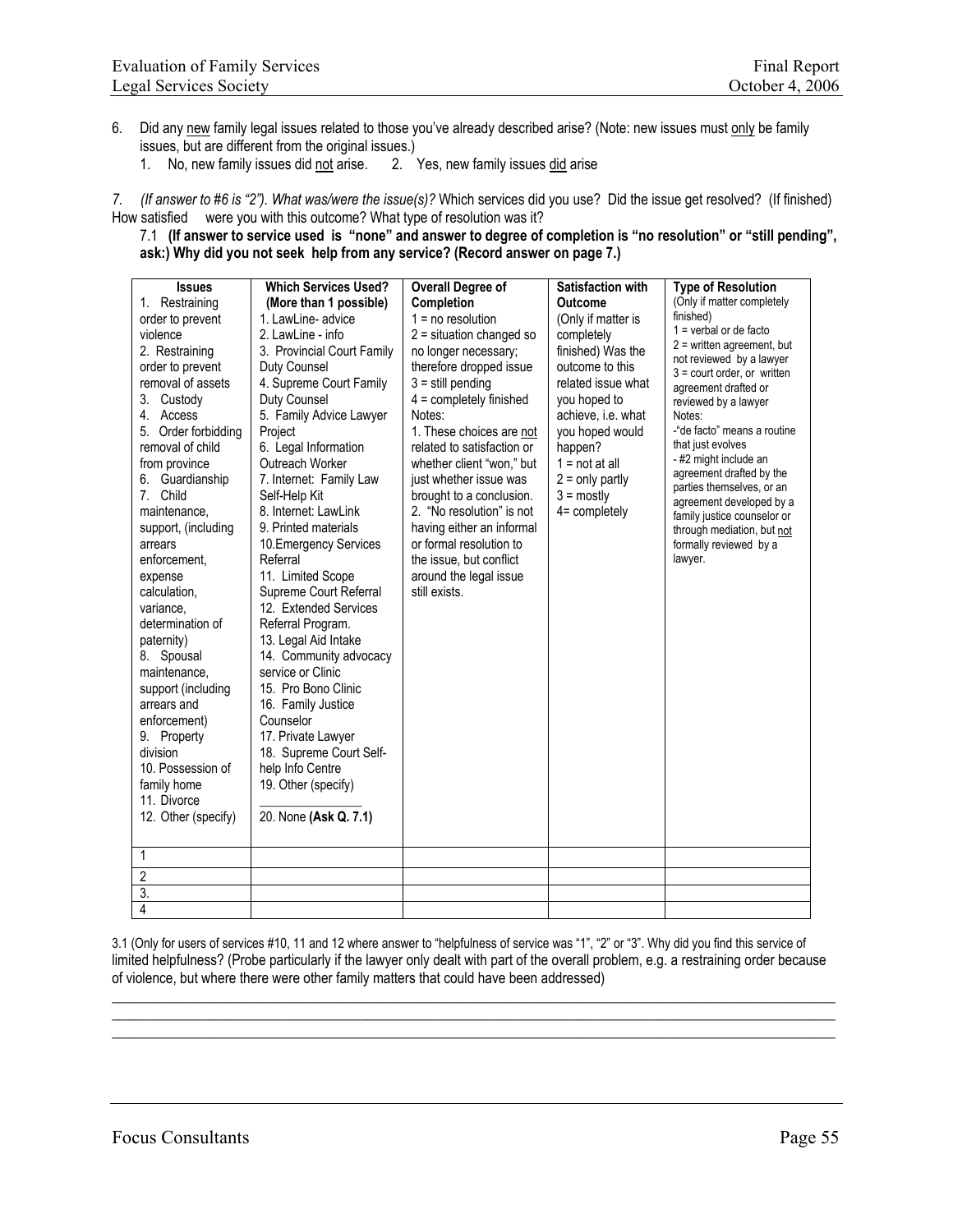5.7 (If answer to question 5.3 was "none" and answer to question 5.4 was "no resolution" or "still pending", ask: Why did you not seek help from any service? Circle answer(s) that apply. More than one answer is possible.

- 1. Client worn out, no more energy to pursue issue (but would if could be represented by a lawyer).
- 2. Client worn out, no more energy, and wouldn't pursue even if represented by a lawyer.
- 3. Client has particular family circumstances that do not relate to the justice system, nor to intimidation, fear or enforcement issues, and that make it hard to pursue the issue at this time. Client may or may not pursue in the future. (examples include family events, holidays, schedules, illnesses)
- 4. Time involved in pursuing the issue would not make it worthwhile, given the possible gains (e.g. spouse always brings child back an hour later than agreed and this represents a significant inconvenience, but is too much trouble to take back to court)
- 5. Client feels fear or intimidation, and doesn't feel confident about being able to protect herself
- 6. Lack of enforcement (e.g. got an order, but spouse does not comply, and it is likely to be an ongoing problem that client feels won't get resolved)

\_\_\_\_\_\_\_\_\_\_\_\_\_\_\_\_\_\_\_\_\_\_\_\_\_\_\_\_\_\_\_\_\_\_\_\_\_\_\_\_\_\_\_\_\_\_\_\_\_\_\_\_\_\_\_\_\_\_\_\_\_\_\_\_\_\_\_\_\_\_\_\_\_\_\_\_\_\_\_\_\_\_\_\_\_\_\_\_\_\_\_\_\_\_ \_\_\_\_\_\_\_\_\_\_\_\_\_\_\_\_\_\_\_\_\_\_\_\_\_\_\_\_\_\_\_\_\_\_\_\_\_\_\_\_\_\_\_\_\_\_\_\_\_\_\_\_\_\_\_\_\_\_\_\_\_\_\_\_\_\_\_\_\_\_\_\_\_\_\_\_\_\_\_\_\_\_\_\_\_\_\_\_\_\_\_\_\_\_

7. Other (please describe)

7.1 (If answer to "Which Services Used?" in column 2 of page 6 is "none" and answer to "Overall Degree of Completion is "no resolution" or "still pending", ask:) Why did you not seek help from any service? Circle answer(s) that apply. More than one answer is possible.

- 1. Client worn out, no more energy to pursue issue (but would if could be represented by a lawyer).
- 2. Client worn out, no more energy, and wouldn't pursue even if represented by a lawyer.
- 3. Client has particular family circumstances that do not relate to the justice system, nor to intimidation, fear or enforcement issues, and that make it hard to pursue the issue at this time. Client may or may not pursue in the future. (examples include family events, holidays, schedules, illnesses)
- 4. Time involved in pursuing the issue would not make it worthwhile, given the possible gains (e.g. spouse always brings child back an hour later than agreed and this represents a significant inconvenience, but is too much trouble to take back to court)
- 5. Client feels fear or intimidation, and doesn't feel confident about being able to protect herself
- 6. Lack of enforcement (e.g. got an order, but spouse does not comply, and it is likely to be an ongoing problem that client feels won't get resolved)

\_\_\_\_\_\_\_\_\_\_\_\_\_\_\_\_\_\_\_\_\_\_\_\_\_\_\_\_\_\_\_\_\_\_\_\_\_\_\_\_\_\_\_\_\_\_\_\_\_\_\_\_\_\_\_\_\_\_\_\_\_\_\_\_\_\_\_\_\_\_\_\_\_\_\_\_\_\_\_\_\_\_\_\_\_\_\_\_\_\_\_\_\_\_ \_\_\_\_\_\_\_\_\_\_\_\_\_\_\_\_\_\_\_\_\_\_\_\_\_\_\_\_\_\_\_\_\_\_\_\_\_\_\_\_\_\_\_\_\_\_\_\_\_\_\_\_\_\_\_\_\_\_\_\_\_\_\_\_\_\_\_\_\_\_\_\_\_\_\_\_\_\_\_\_\_\_\_\_\_\_\_\_\_\_\_\_\_\_

7. Other (please describe)

8. Are there other legal issues that have had an impact on your family issues, but for which you have not been able to get legal assistance?

1. Yes 2. No

- 8.1. (If yes) What type of legal issues? (record, but do not prompt the following)
- 1. Debt
- 2. Foreclosure
- 3. Housing (e.g. eviction)
- 4. Entitlement to benefits (pension or social assistance)
- 5. Immigration proceedings
- 6. Other legal issues (specify \_\_\_\_\_\_\_\_\_\_\_\_\_\_\_\_\_\_\_\_\_\_\_\_\_\_\_\_\_\_\_)

8.2 Please explain the type of impact they are having on your family issues.

9. **\*\*\*\*\***Remember to confirm accuracy of response to ethnic status on page 1, and correct if necessary. Also gather language and education data if not originally recorded.

\_\_\_\_\_\_\_\_\_\_\_\_\_\_\_\_\_\_\_\_\_\_\_\_\_\_\_\_\_\_\_\_\_\_\_\_\_\_\_\_\_\_\_\_\_\_\_\_\_\_\_\_\_\_\_\_\_\_\_\_\_\_\_\_\_\_\_\_\_\_\_\_\_\_\_\_\_\_\_\_\_\_\_\_\_\_\_\_\_\_\_\_\_\_\_\_\_\_ \_\_\_\_\_\_\_\_\_\_\_\_\_\_\_\_\_\_\_\_\_\_\_\_\_\_\_\_\_\_\_\_\_\_\_\_\_\_\_\_\_\_\_\_\_\_\_\_\_\_\_\_\_\_\_\_\_\_\_\_\_\_\_\_\_\_\_\_\_\_\_\_\_\_\_\_\_\_\_\_\_\_\_\_\_\_\_\_\_\_\_\_\_\_\_\_\_\_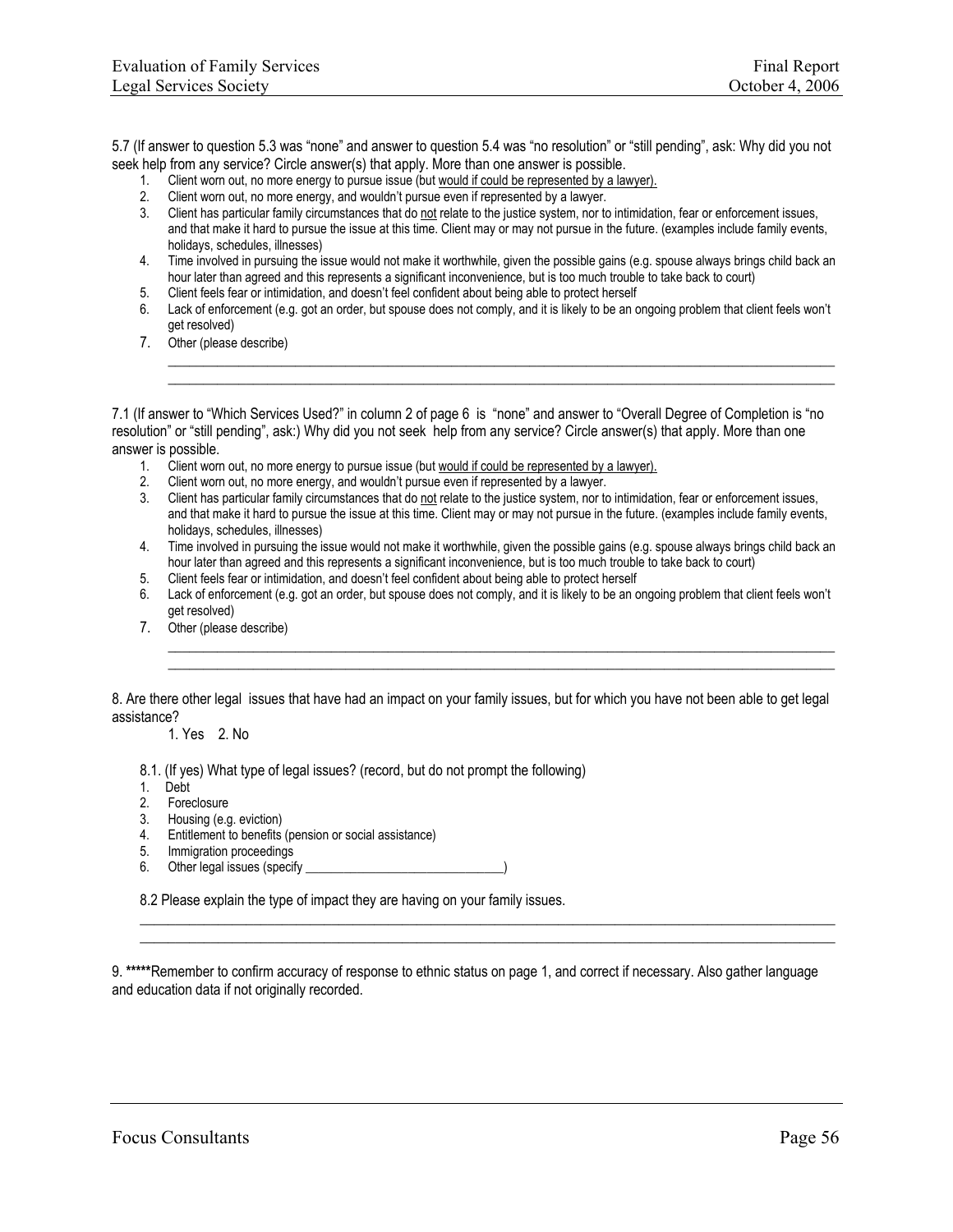# **A P P E N D I X 2:**

## **SUPPLEMENTARY TABLES**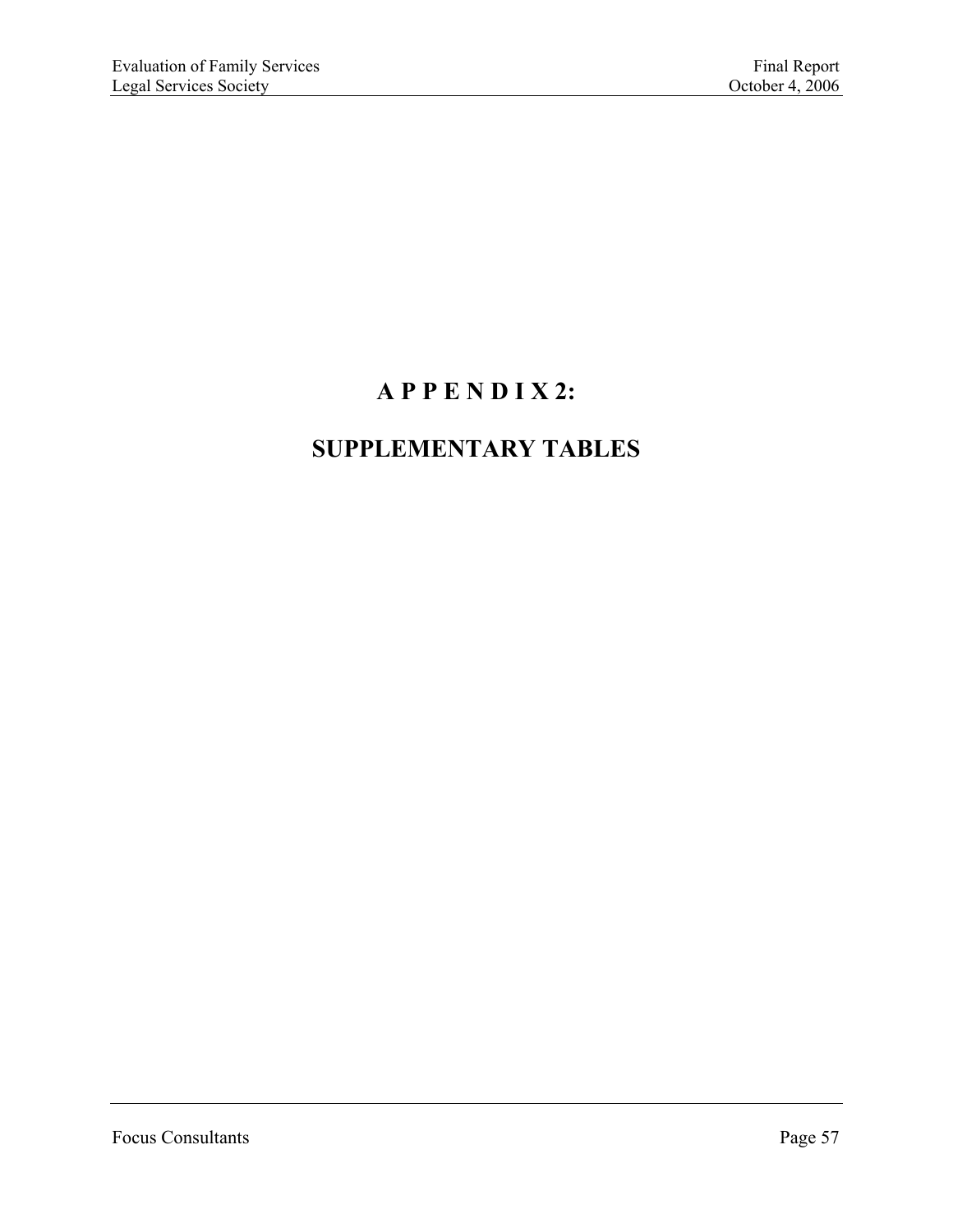#### **Table S1: Comparison of LSS populations and Survey Sample for Selected Demographics**

| Demographic            | <b>LawLine Advice</b> | <b>Survey</b> | Significance        |
|------------------------|-----------------------|---------------|---------------------|
|                        | <b>Fiscal 2005/06</b> | <b>Sample</b> |                     |
| Male                   | 1224(26%)             | 16(22%)       | Not significant at  |
| Female                 | 3418 (74%)            | 57 (78%)      | .05 level of        |
|                        |                       |               | confidence          |
| Aboriginal             | 293 $(6%)$            | 6(8%)         | Not significant at  |
| Non-Aboriginal         | 4368 (94%)            | 67(92%)       | .05 level of        |
|                        |                       |               | confidence          |
| No or some High School | 59 (3%)               | 14(25%)       | Significant at .05  |
| Graduated High School  | 903 (48%)             | 14(25%)       | level of confidence |
| Post High school       | 936 (49%)             | 28 (50%)      |                     |

### **Comparison with LawLine Data**

#### **Comparison with CMS Data for Emergency, Extended and Limited Scope Referrals**

| Demographic           | <b>CMS Fiscal</b> | <b>Survey</b> | Significance        |
|-----------------------|-------------------|---------------|---------------------|
|                       | 2005/06           | <b>Sample</b> |                     |
| Male                  | 1062(23%)         | 85 (22%)      | Not significant at  |
| Female                | 3541 (77%)        | 293 (78%)     | .05 level of        |
|                       |                   |               | confidence          |
| Aboriginal            | 666 (14%)         | 47(13%)       | Not significant at  |
| Non-Aboriginal        | 3937 (86%)        | 329 (88%)     | .05 level of        |
|                       |                   |               | confidence          |
| No High School        | 113(3%)           | 13 $(4%)$     | Significant at .05  |
| Some High School      | 1379 (40%)        | 95(28%)       | level of confidence |
| Graduated High School | 1075 (31%)        | 124 (36%)     |                     |
| Post High School      | 916(26%)          | 112 (33%)     |                     |

Notes:

- 1) Percentages may not total 100% due to rounding.
- 2) LawLine data did not differentiate between "no high school" and "some high school."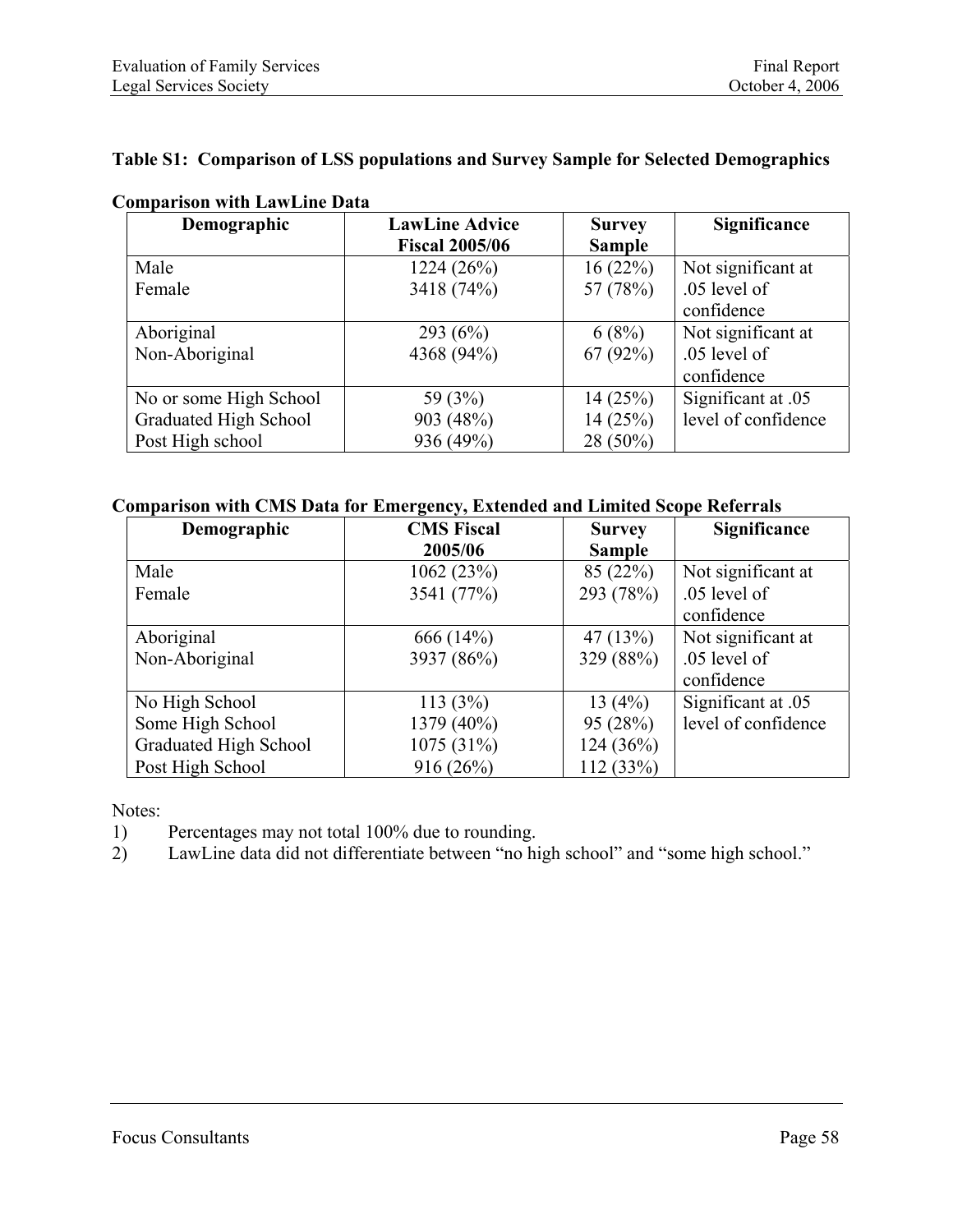## **Table S2: Usage of Services by LSS Program Clients (completed interviews only)**

|                                                   |                               | Number of users of service among clients of LSS programs |                                                      |                                                      |                                              |                          |                          |                                          |                                     |                                                |                                                     |  |  |  |
|---------------------------------------------------|-------------------------------|----------------------------------------------------------|------------------------------------------------------|------------------------------------------------------|----------------------------------------------|--------------------------|--------------------------|------------------------------------------|-------------------------------------|------------------------------------------------|-----------------------------------------------------|--|--|--|
| <b>Overall Services Used</b>                      | Total #<br>of<br><b>Users</b> | <b>Enhanced</b><br>LawLine                               | Provincial<br>Court<br><b>Family Duty</b><br>Counsel | <b>Supreme</b><br>Court<br>Family<br>Duty<br>Counsel | Family<br><b>Advice</b><br>Lawyer<br>Project | <b>LIOW</b>              | LawLink                  | Emergency<br><b>Services</b><br>Referral | Limited<br><b>Scope</b><br>Referral | <b>Extended</b><br><b>Services</b><br>Referral | Divided by<br><b>Sample Group</b><br><b>Clients</b> |  |  |  |
| LawLine - advice                                  | 123                           | 73                                                       | 17                                                   | 10                                                   | 5                                            | $\overline{2}$           | $\overline{\phantom{a}}$ | 6                                        | $\overline{4}$                      | 6                                              | 1.68                                                |  |  |  |
| LawLine - information                             | 109                           | $\overline{a}$                                           | 8                                                    | 8                                                    | $\overline{10}$                              | $\overline{4}$           | $\overline{2}$           | 36                                       | 26                                  | 15                                             | na                                                  |  |  |  |
| Provincial Court<br>Family Duty Counsel           | 227                           | 10                                                       | 171                                                  | $\blacksquare$                                       | 10                                           | 4                        | $\overline{2}$           | 21                                       | $\mathbf{1}$                        | 8                                              | 1.33                                                |  |  |  |
| <b>Supreme Court Family</b><br>Duty Counsel       | 88                            | $\overline{2}$                                           |                                                      | 63                                                   | $\blacksquare$                               | $\blacksquare$           |                          | 3                                        | 17                                  | $\overline{2}$                                 | 1.40                                                |  |  |  |
| Family Advice Lawyer<br>Project                   | 107                           |                                                          |                                                      | $\overline{2}$                                       | 99                                           |                          | $\mathbf{1}$             | 3                                        | $\blacksquare$                      | $\overline{2}$                                 | 1.08                                                |  |  |  |
| Legal Information<br>Outreach Worker              | 38                            | $\mathbf{1}$                                             | 3                                                    | $\mathbf{1}$                                         |                                              | 15                       | $\overline{2}$           | 7                                        | 2                                   | 6                                              | 2.53                                                |  |  |  |
| Internet: Family Law<br>Self-Help Kit             | 87                            | 11                                                       | 13                                                   | 18                                                   | $\overline{2}$                               | $\blacksquare$           | $\mathbf{1}$             | 14                                       | 13                                  | 15                                             | na                                                  |  |  |  |
| Internet: LawLink                                 | 147                           | 25                                                       | 17                                                   | 18                                                   | 24                                           | 15                       | 7                        | 17                                       | 13                                  | 11                                             | 21.00                                               |  |  |  |
| <b>Printed Materials</b>                          | 175                           | 16                                                       | 21                                                   | 15                                                   | 38                                           | $\overline{2}$           | $\overline{2}$           | 37                                       | 26                                  | 18                                             | na                                                  |  |  |  |
| <b>Emergency Services</b><br>Referral             | 303                           | 9                                                        | 11                                                   | $\overline{2}$                                       | $\blacksquare$                               |                          | $\mathbf{1}$             | 205                                      | 1                                   | 74                                             | 1.48                                                |  |  |  |
| <b>Limited Scope</b><br>Supreme Court<br>Referral | 105                           | $\overline{2}$                                           |                                                      | 5                                                    |                                              |                          |                          |                                          | 96                                  | 1                                              | 1.09                                                |  |  |  |
| <b>Extended Services</b><br>Referral Program      | 135                           | $\mathbf{1}$                                             | 7                                                    |                                                      |                                              |                          |                          | 52                                       |                                     | 73                                             | 1.84                                                |  |  |  |
| Legal Aid Intake                                  | 431                           | 13                                                       | 23                                                   | 14                                                   | 5                                            | 1                        | $\mathbf{1}$             | 203                                      | 96                                  | 75                                             | na                                                  |  |  |  |
| Community Advocacy<br>Service or Clinic           | 79                            | $\overline{4}$                                           | 10                                                   | $\mathbf{1}$                                         | 10                                           | $\overline{\phantom{0}}$ |                          | 29                                       | 11                                  | 13                                             | na                                                  |  |  |  |
| Pro Bono Clinic                                   | 38                            | $\overline{2}$                                           | $\overline{4}$                                       | $\overline{3}$                                       | 11                                           | $\blacksquare$           |                          | 13                                       | $\overline{4}$                      | $\mathbf{1}$                                   | na                                                  |  |  |  |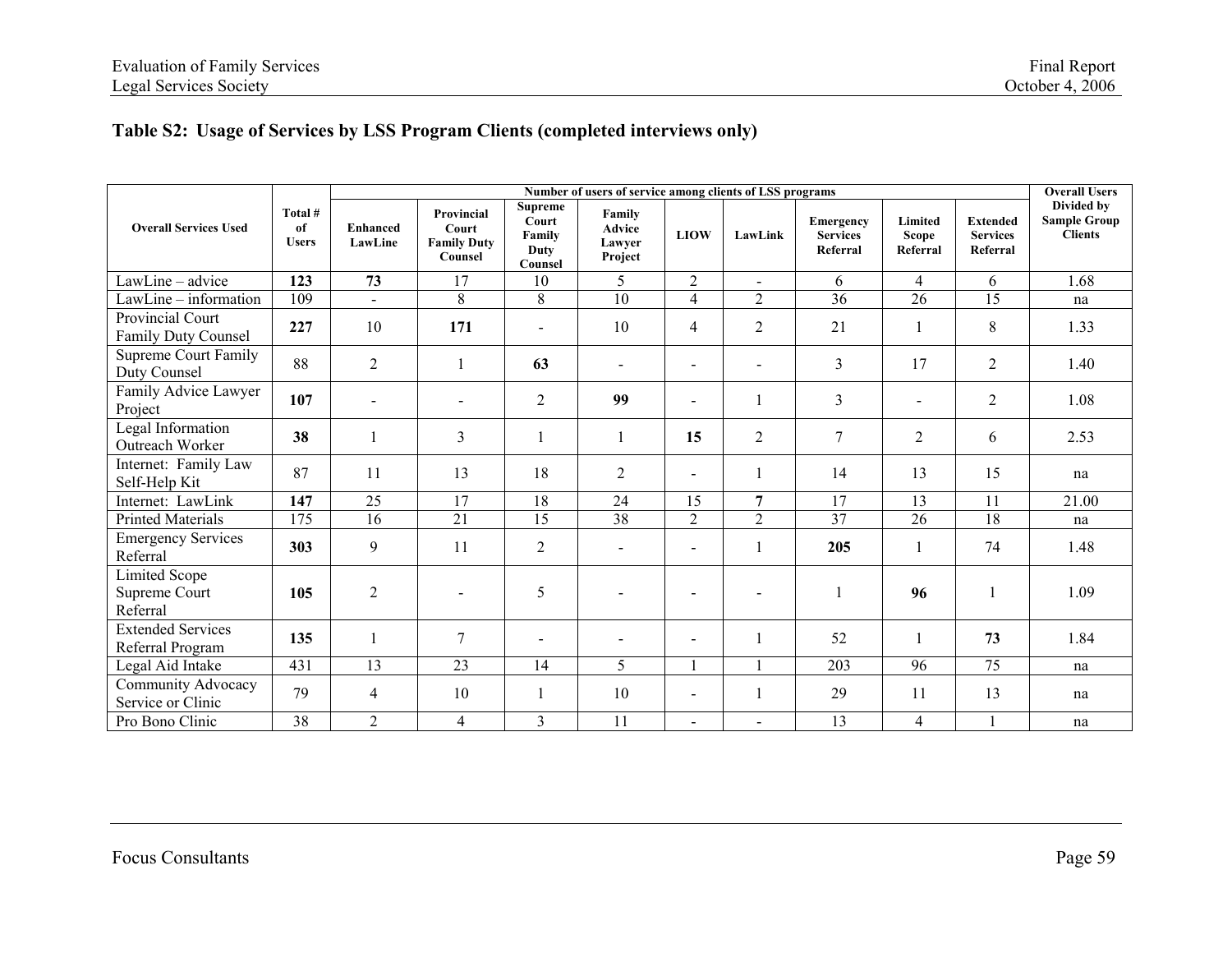| <b>Overall Services Used</b>            |                               |                     | Number of users of service among clients of LSS programs |                                                      |                                       |             |                |                                          |                                     |                                                |                                                     |  |  |  |  |
|-----------------------------------------|-------------------------------|---------------------|----------------------------------------------------------|------------------------------------------------------|---------------------------------------|-------------|----------------|------------------------------------------|-------------------------------------|------------------------------------------------|-----------------------------------------------------|--|--|--|--|
|                                         | Total #<br>of<br><b>Users</b> | Enhanced<br>LawLine | Provincial<br>Court<br><b>Family Duty</b><br>Counsel     | <b>Supreme</b><br>Court<br>Family<br>Duty<br>Counsel | Family<br>Advice<br>Lawyer<br>Project | <b>LIOW</b> | LawLink        | Emergency<br><b>Services</b><br>Referral | Limited<br><b>Scope</b><br>Referral | <b>Extended</b><br><b>Services</b><br>Referral | Divided by<br><b>Sample Group</b><br><b>Clients</b> |  |  |  |  |
| Family Justice<br>Counsellor            | 257                           | 15                  | 84                                                       | 14                                                   | 65                                    |             |                | 37                                       | 14                                  | 25                                             | na                                                  |  |  |  |  |
| Private (non-legal aid)<br>Lawyer       | 79                            | 27                  | 49                                                       |                                                      | 30                                    |             | $\overline{4}$ | $\mathbf Q$                              | 24                                  | 20                                             | na                                                  |  |  |  |  |
| Supreme Court Self-<br>help Info Centre | 8                             |                     |                                                          | 6                                                    | $\overline{\phantom{0}}$              |             | -              |                                          |                                     | $\overline{\phantom{a}}$                       | na                                                  |  |  |  |  |
| Other                                   | 63                            |                     |                                                          | ◠                                                    |                                       |             |                | 24                                       |                                     | 15                                             | na                                                  |  |  |  |  |

Notes:

1) The last column shows how much greater the number of overall users in the nine LSS services is compared to the number of clients in that service's sample group. For example, LawLine Advice was used by 123 users, only 73 of whom were the clients of the service used for the original survey contacts. This means that another 50 clients of other services also used the LawLine Advice Service. The ratio is 123/73 = 1.68. The numbers used in each calculation are in bold on each line.

2) The survey interviewers made the distinction between "LawLine advice" and "LawLine information," based on questions asked of the respondent concerning length of time of service and service activities. While Focus Consultants believes that the distinction between these two services was accurate in the vast majority of cases, it should be emphasized that the assessment was subjective and subject to error in the client's recall.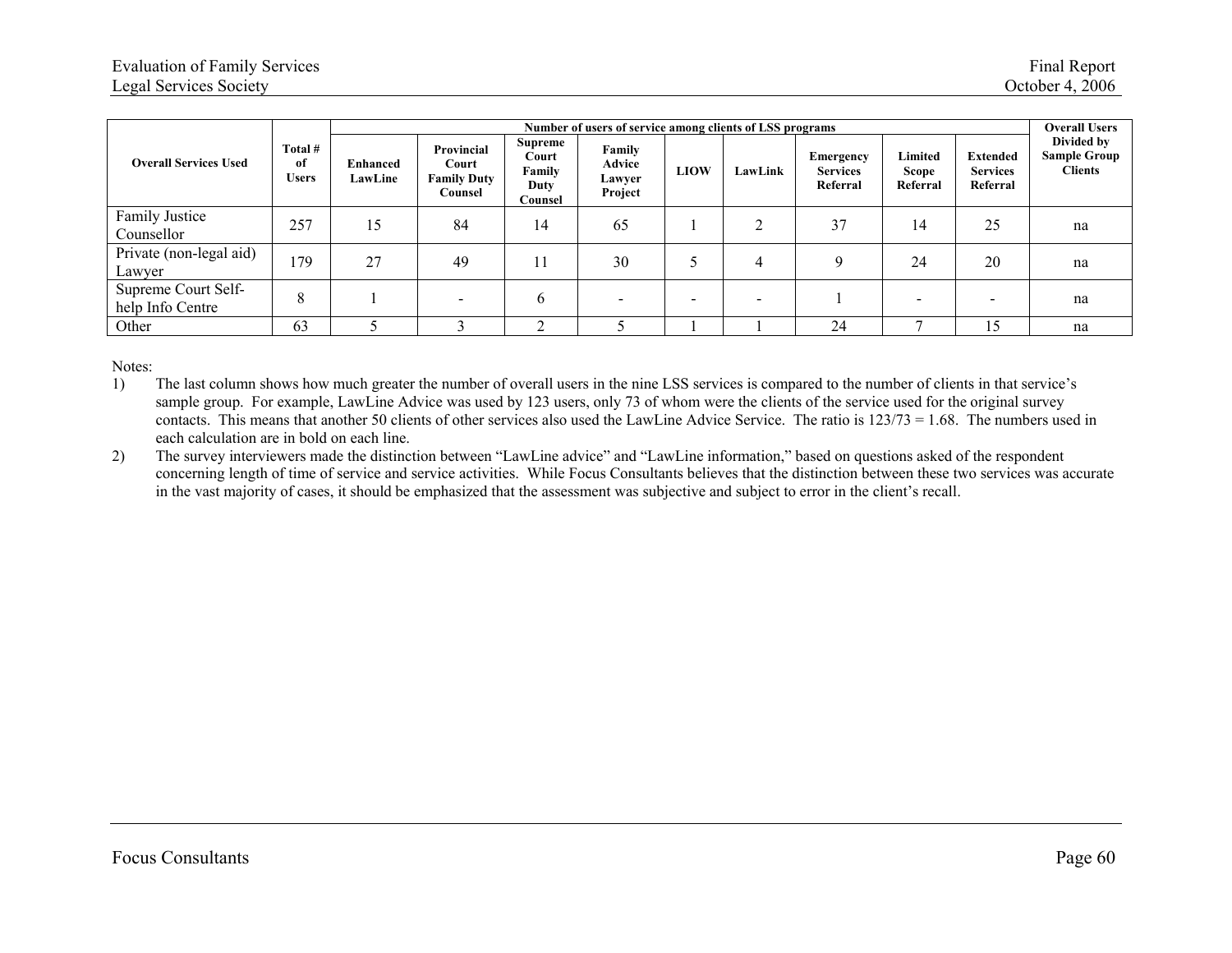|                     |              | Mean   | Client rating of helpfulness of service in getting them<br>closer to a resolution |                  |                         |                         |                             |  |  |  |  |  |  |
|---------------------|--------------|--------|-----------------------------------------------------------------------------------|------------------|-------------------------|-------------------------|-----------------------------|--|--|--|--|--|--|
| <b>Demographics</b> | <b>Total</b> | rating | Not at all<br>helpful                                                             | $\boldsymbol{2}$ | $\overline{\mathbf{3}}$ | $\overline{\mathbf{4}}$ | <b>Very</b><br>helpful<br>5 |  |  |  |  |  |  |
| <b>Gender</b>       |              |        |                                                                                   |                  |                         |                         |                             |  |  |  |  |  |  |
| Male                | 723          | 3.64   | 87                                                                                | 62               | 167                     | 113                     | 294                         |  |  |  |  |  |  |
|                     | 100%         |        | 12%                                                                               | 9%               | 23%                     | 16%                     | 41%                         |  |  |  |  |  |  |
| Female              | 1955         | 3.76   | 237                                                                               | 166              | 321                     | 321                     | 910                         |  |  |  |  |  |  |
|                     | 100%         |        | 12%                                                                               | 8%               | 16%                     | 16%                     | 47%                         |  |  |  |  |  |  |
| <b>Gender</b>       |              |        |                                                                                   |                  |                         |                         |                             |  |  |  |  |  |  |
| No High School      | 67           | 3.76   | 6                                                                                 | 8                | 13                      | 9                       | 31                          |  |  |  |  |  |  |
|                     | 100%         |        | 9%                                                                                | 12%              | 19%                     | 13%                     | 46%                         |  |  |  |  |  |  |
| Some High School    | 455          | 3.87   | 40                                                                                | 36               | 81                      | 86                      | 212                         |  |  |  |  |  |  |
|                     | 100%         |        | 9%                                                                                | 8%               | 18%                     | 19%                     | 47%                         |  |  |  |  |  |  |
| Graduated High      | 726          | 3.70   | 98                                                                                | 61               | 130                     | 112                     | 325                         |  |  |  |  |  |  |
| School              | 100%         |        | 13%                                                                               | 8%               | 18%                     | 15%                     | 45%                         |  |  |  |  |  |  |
| Post High School    | 1021         | 3.76   | 108                                                                               | 94               | 198                     | 156                     | 465                         |  |  |  |  |  |  |
|                     | 100%         |        | 11%                                                                               | 9%               | 19%                     | 15%                     | 46%                         |  |  |  |  |  |  |
| <b>Gender</b>       |              |        |                                                                                   |                  |                         |                         |                             |  |  |  |  |  |  |
| Aboriginal          | 246          | 3.92   | 28                                                                                | 9                | 40                      | 45                      | 124                         |  |  |  |  |  |  |
|                     | 100%         |        | 11%                                                                               | 4%               | 16%                     | 18%                     | 50%                         |  |  |  |  |  |  |
| Non-Aboriginal      | 2416         | 3.71   | 296                                                                               | 219              | 447                     | 386                     | 1068                        |  |  |  |  |  |  |
|                     | 100%         |        | 12%                                                                               | 9%               | 19%                     | 16%                     | 44%                         |  |  |  |  |  |  |

#### **Table S3: Client Rating of Helpfulness of the service in getting them closer to a resolution**

Notes:

1) Percentages total horizontally. They may exceed 100% due to rounding.

2) There are no statistically significant differences between categories of the education measure at the .05 level of confidence. The differences in responses between male and female respondents, and between aboriginals and non-aboriginals is significant at the .05 level of confidence.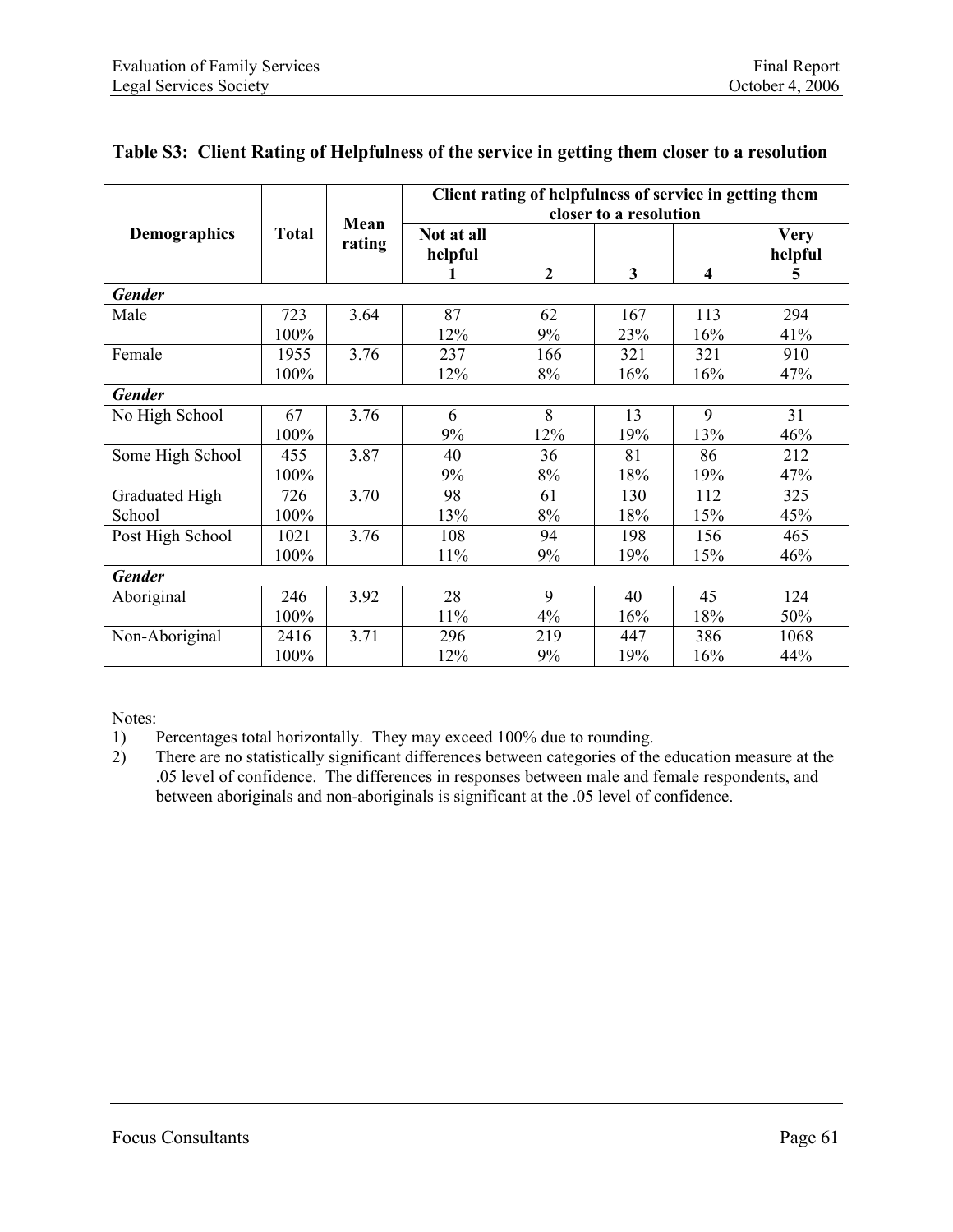#### **Table S4: Which Services were Mentioned or Involved Referrals**

| <b>Service that</b><br>mentions or                | Number of<br>clients who<br>say they     |                      |                      |                                 |                                                  |                       |                                               |                       |                                       | Service to whom client is referred or mentioned (more than 1 possible). Percentages are based on the number of people who answered the question |                                              |                       |                             |                                          |                                     |                                                |                            |                      |
|---------------------------------------------------|------------------------------------------|----------------------|----------------------|---------------------------------|--------------------------------------------------|-----------------------|-----------------------------------------------|-----------------------|---------------------------------------|-------------------------------------------------------------------------------------------------------------------------------------------------|----------------------------------------------|-----------------------|-----------------------------|------------------------------------------|-------------------------------------|------------------------------------------------|----------------------------|----------------------|
| refers to<br>another<br>service                   | were<br>referred<br>from this<br>service | LawLine<br>advice    | LawLine<br>Info      | Family<br>Justice<br>Counsellor | Provincial<br>Court<br>Family<br>Duty<br>Counsel | Private<br>Lawver     | Supreme<br>Court<br>Family<br>Duty<br>Counsel | Other                 | Family<br>Advice<br>Lawver<br>Project | Legal<br>Information<br>Outreach<br>Worker                                                                                                      | Internet:<br>Family<br>Law Self-<br>help Kit | Internet:<br>LawLink  | Printed<br><b>Materials</b> | Emergency<br><b>Services</b><br>Referral | Limited<br><b>Scope</b><br>Referral | <b>Extended</b><br><b>Services</b><br>Referral | <b>Legal Aid</b><br>Intake | Pro<br>Bono          |
| LawLine-<br>advice                                | 62                                       |                      |                      | 13<br>21%                       | 10<br>16%                                        | 12<br>19%             | $\overline{4}$<br>6%                          | 3<br>5%               | $\overline{c}$<br>3%                  |                                                                                                                                                 | 17<br>27%                                    | 22<br>35%             |                             |                                          | $\mathbf{1}$<br>2%                  |                                                | 8<br>13%                   | $\overline{2}$<br>3% |
| LawLine-<br>information                           | 48                                       | $\overline{2}$<br>4% |                      | 6<br>13%                        |                                                  | 2<br>4%               | 5<br>10%                                      | 1<br>2%               |                                       | 1<br>$2\%$                                                                                                                                      | $7\phantom{.0}$<br>15%                       | 8<br>17%              |                             |                                          | 2<br>4%                             |                                                | 28<br>58%                  | 1<br>$2\%$           |
| Provincial<br>Court Family<br>Duty Counsel        | 33                                       |                      |                      | 8<br>24%                        |                                                  | 10<br>30%             |                                               |                       |                                       | $\sqrt{2}$<br>6%                                                                                                                                |                                              |                       | 1<br>3%                     |                                          |                                     |                                                | 14<br>42%                  |                      |
| Supreme Court<br>Family Duty<br>Counsel           | 31                                       | 3%                   |                      | 2<br>6%                         |                                                  | 2<br>6%               |                                               | -1<br>3%              |                                       |                                                                                                                                                 | 12<br>39%                                    | 10<br>32%             | 5<br>16%                    |                                          | 5<br>16%                            |                                                | 9<br>29%                   |                      |
| Family Advice<br>Lawyer Project                   | 17                                       |                      |                      | $\sqrt{2}$<br>12%               | $\mathbf{3}$<br>18%                              | 3<br>18%              | 6%                                            | $\mathfrak{Z}$<br>18% |                                       |                                                                                                                                                 |                                              | $\mathfrak{Z}$<br>18% |                             |                                          |                                     |                                                | 2<br>12%                   | -1<br>$6\%$          |
| Legal<br>Information<br>Outreach<br>Worker        | 21                                       | 5%                   |                      | $\mathbf{1}$<br>5%              | 2<br>10%                                         |                       |                                               | $\mathbf{1}$<br>5%    | 5%                                    |                                                                                                                                                 |                                              | 12<br>57%             | 2<br>10%                    |                                          |                                     |                                                | 6<br>29%                   | -1<br>$5\%$          |
| Emergency<br>Services<br>Referral                 | 123                                      |                      |                      | $\overline{4}$<br>3%            | 6<br>$5\%$                                       | 5<br>4%               |                                               | 9<br>7%               |                                       |                                                                                                                                                 |                                              | 1<br>$1\%$            | 1<br>$1\%$                  |                                          |                                     | 100<br>81%                                     | 6<br>$5\%$                 |                      |
| <b>Limited Scope</b><br>Supreme Court<br>Referral | 8                                        |                      | $\mathbf{1}$<br>13%  |                                 |                                                  | $\overline{4}$<br>50% | 2<br>25%                                      | -1<br>13%             |                                       |                                                                                                                                                 |                                              | -1<br>13%             |                             |                                          |                                     |                                                |                            |                      |
| Extended<br>Services<br>Referral<br>Program       | 5                                        |                      |                      | $\overline{1}$<br>20%           | 2<br>40%                                         |                       |                                               | $\overline{1}$<br>20% |                                       |                                                                                                                                                 |                                              |                       |                             |                                          | 2<br>40%                            |                                                |                            |                      |
| Legal Aid<br>Intake                               | 375                                      |                      | 5<br>$1\%$           | $7\overline{ }$<br>$2\%$        | 5<br>$1\%$                                       | 2<br>$1\%$            | 6<br>2%                                       |                       | $0\%$                                 |                                                                                                                                                 | 6<br>2%                                      | 5<br>$1\%$            | 8<br>2%                     | 262<br>70%                               | $\overline{90}$<br>24%              | 8<br>$2\%$                                     |                            | -1<br>$0\%$          |
| Community<br>Advocacy<br>Service or<br>Clinic     | 45                                       | 2%                   | $\overline{2}$<br>4% | $\sqrt{2}$<br>4%                | $\overline{c}$<br>4%                             | -1<br>$2\%$           | $\overline{2}$<br>4%                          | -1<br>2%              | $\overline{2}$<br>4%                  |                                                                                                                                                 | $\mathbf{1}$<br>2%                           |                       |                             |                                          | $\overline{3}$<br>7%                |                                                | 33<br>73%                  | $\overline{2}$<br>4% |
| Pro Bono<br>Clinic                                | 13                                       |                      |                      | 1<br>$8\%$                      | $\mathbf{3}$<br>23%                              | -1<br>$8\%$           |                                               |                       | -1<br>$8\%$                           |                                                                                                                                                 |                                              |                       |                             | $\mathbf{1}$<br>$8\%$                    |                                     |                                                | $\tau$<br>54%              |                      |
| Family Justice<br>Counsellor                      | 153                                      | 4<br>3%              | 3<br>$2\%$           |                                 | 40<br>26%                                        | 2<br>$1\%$            | 13<br>$8\%$                                   | 3<br>2%               | 51<br>33%                             |                                                                                                                                                 | 7<br>5%                                      | 4<br>3%               | $\tau$<br>5%                | 6<br>4%                                  |                                     | -1<br>$1\%$                                    | 44<br>29%                  |                      |

Focus Consultants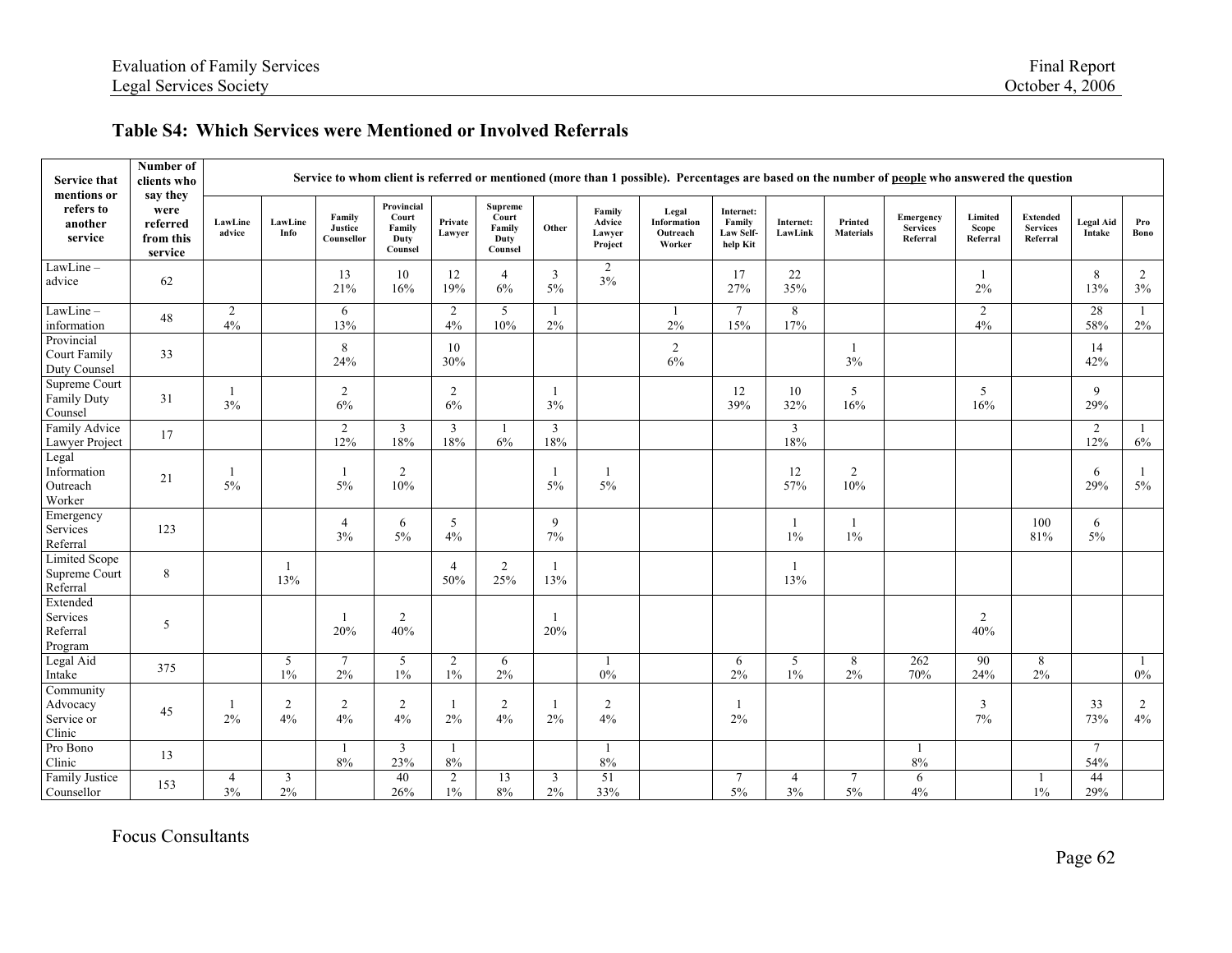| <b>Service that</b><br>mentions or                                          | Number of<br>clients who<br>say they |                 |                                 |                                                  |                       |                                               |          |                                       |                                                   | Service to whom client is referred or mentioned (more than 1 possible). Percentages are based on the number of people who answered the question |                      |                             |                                                 |                              |                                         |                            |             |            |
|-----------------------------------------------------------------------------|--------------------------------------|-----------------|---------------------------------|--------------------------------------------------|-----------------------|-----------------------------------------------|----------|---------------------------------------|---------------------------------------------------|-------------------------------------------------------------------------------------------------------------------------------------------------|----------------------|-----------------------------|-------------------------------------------------|------------------------------|-----------------------------------------|----------------------------|-------------|------------|
| refers to<br>were<br>another<br>referred<br>service<br>from this<br>service | LawLine<br>advice                    | LawLine<br>Info | Family<br>Justice<br>Counsellor | Provincial<br>Court<br>Family<br>Duty<br>Counsel | Private<br>Lawyer     | Supreme<br>Court<br>Family<br>Duty<br>Counsel | Other    | Family<br>Advice<br>Lawyer<br>Project | Legal<br><b>Information</b><br>Outreach<br>Worker | Internet:<br>Family<br>Law Self-<br>help Kit                                                                                                    | Internet:<br>LawLink | Printed<br><b>Materials</b> | <b>Emergency</b><br><b>Services</b><br>Referral | Limited<br>Scope<br>Referral | Extended<br><b>Services</b><br>Referral | <b>Legal Aid</b><br>Intake | Pro<br>Bono |            |
| Private Lawyer                                                              | 22                                   | $\sim$<br>9%    |                                 | 4<br>18%                                         | 2<br>9%               |                                               |          |                                       | $5\%$                                             |                                                                                                                                                 |                      | 5%                          |                                                 | 18%                          | 14%                                     |                            | 32%         |            |
| internet:<br>Family Law<br>Self-help Kit                                    | 11                                   |                 |                                 |                                                  | $\overline{3}$<br>27% | 9%                                            |          |                                       |                                                   |                                                                                                                                                 |                      |                             |                                                 |                              |                                         |                            | 64%         |            |
| Internet:<br>LawLink                                                        | 8                                    |                 |                                 |                                                  | 13%                   | 13%                                           |          |                                       |                                                   |                                                                                                                                                 |                      |                             | 13%                                             |                              |                                         |                            | 63%         |            |
| Printed<br>Materials                                                        | 13                                   | 8%              | 8%                              |                                                  | 3<br>23%              | 8%                                            |          | 8%                                    |                                                   |                                                                                                                                                 | 8%                   | 8%                          |                                                 | $\sim$<br>15%                |                                         | $\sim$<br>15%              | 54%         |            |
| Other                                                                       | 17                                   | 6%              |                                 | $\overline{2}$<br>12%                            | 2<br>12%              | 6%                                            | 6%       | 6%                                    |                                                   | 6%                                                                                                                                              |                      |                             |                                                 |                              |                                         |                            | 65%         |            |
| Total                                                                       | 1005                                 | 13<br>6%        | 12<br>$1\%$                     | 52<br>$5\%$                                      | 86<br>9%              | 49<br>$5\%$                                   | 34<br>3% | 26<br>3%                              | 59<br>6%                                          | 4<br>4%                                                                                                                                         | 51<br>5%             | 68<br>7%                    | 25<br>2%                                        | 275<br>27%                   | 106<br>11%                              | 109<br>11%                 | 194<br>19%  | 8<br>$1\%$ |

Notes:

1) Since a service could refer an individual to several other services, the total number of referrals (1171) exceeds the number of persons referred (1005). Percentages are based on the number of persons referred (1005) and therefore exceed 100%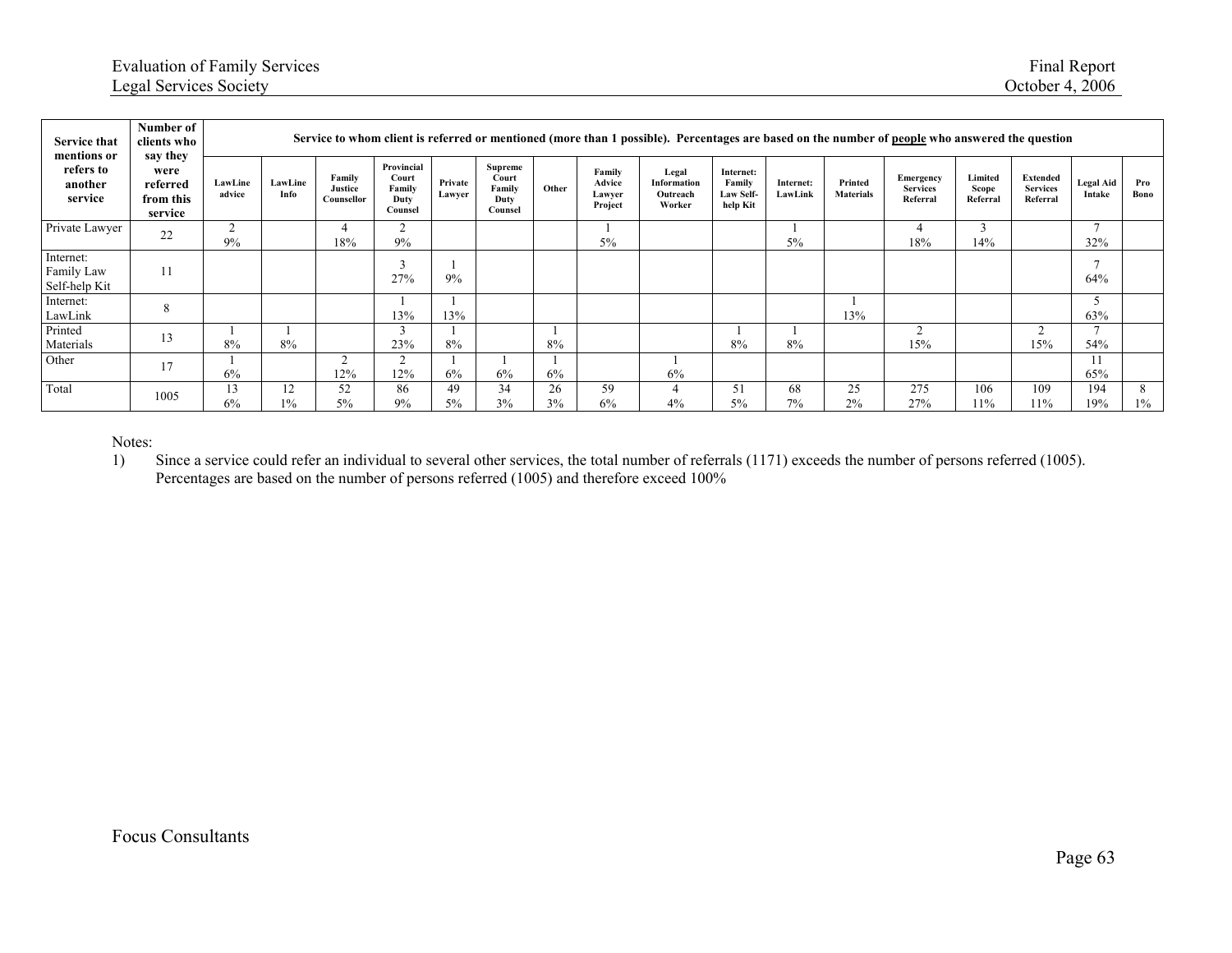## **Table S5: Reasons Why Issue Restarted after Original Resolution**

|                                                                             | Frequency<br>(more<br>than 1<br>reason<br>possible) | <b>Type of issue</b>                                  |                                                                  |                |                                                             |                |                                         |                                           |              |                      |                                   |                                        |  |
|-----------------------------------------------------------------------------|-----------------------------------------------------|-------------------------------------------------------|------------------------------------------------------------------|----------------|-------------------------------------------------------------|----------------|-----------------------------------------|-------------------------------------------|--------------|----------------------|-----------------------------------|----------------------------------------|--|
| <b>Reason why issue</b><br>restarted after<br>original<br>resolution        |                                                     | <b>Restraining</b><br>order to<br>prevent<br>violence | <b>Retraining</b><br>order to<br>prevent<br>removal of<br>assets | Custody        | Order<br>forbidding<br>removal of<br>child from<br>province | Access         | <b>Child</b><br>maintenance,<br>support | <b>Spousal</b><br>maintenance,<br>support |              | Divorce Guardianship | <b>Division</b><br>of<br>Property | <b>Possession</b><br>of family<br>home |  |
| Refusal to comply<br>with Court Order<br>or separation<br>agreement         | 114<br>41%                                          |                                                       |                                                                  | 16             |                                                             | 42             | 39                                      | $\,$ 8 $\,$                               |              | $\overline{2}$       | 3                                 |                                        |  |
| Situation changed,<br>need to vary order<br>(amount or<br>conditions)       | 91<br>33%                                           |                                                       |                                                                  | 21             |                                                             | 26             | 35                                      | 3                                         |              | 3                    | $\overline{2}$                    |                                        |  |
| Arrears Order<br>could not be<br>enforced                                   | 15<br>$5\%$                                         |                                                       |                                                                  |                |                                                             |                | 15                                      |                                           |              |                      |                                   |                                        |  |
| Refusal to comply<br>with an informal<br>agreement                          | 6<br>2%                                             |                                                       |                                                                  | $\overline{2}$ |                                                             | $\overline{2}$ |                                         |                                           |              |                      |                                   |                                        |  |
| Need to make<br>temporary order<br>into permanent                           | 6<br>2%                                             |                                                       |                                                                  |                |                                                             | 3              |                                         |                                           |              |                      |                                   |                                        |  |
| Mobility issue;<br>threat of removal<br>of child from<br>province or region | $\overline{4}$<br>$1\%$                             |                                                       |                                                                  | 2              |                                                             | $\overline{2}$ |                                         |                                           |              |                      |                                   |                                        |  |
| Other                                                                       | 40<br>14%                                           |                                                       |                                                                  | 12             |                                                             | 17             | 10                                      |                                           | $\mathbf{1}$ |                      |                                   |                                        |  |
| <b>Total Reasons</b>                                                        | 276<br>100%                                         | 3                                                     |                                                                  | 54             |                                                             | 92             | 101                                     | 11                                        |              | 5                    | 5                                 | 2                                      |  |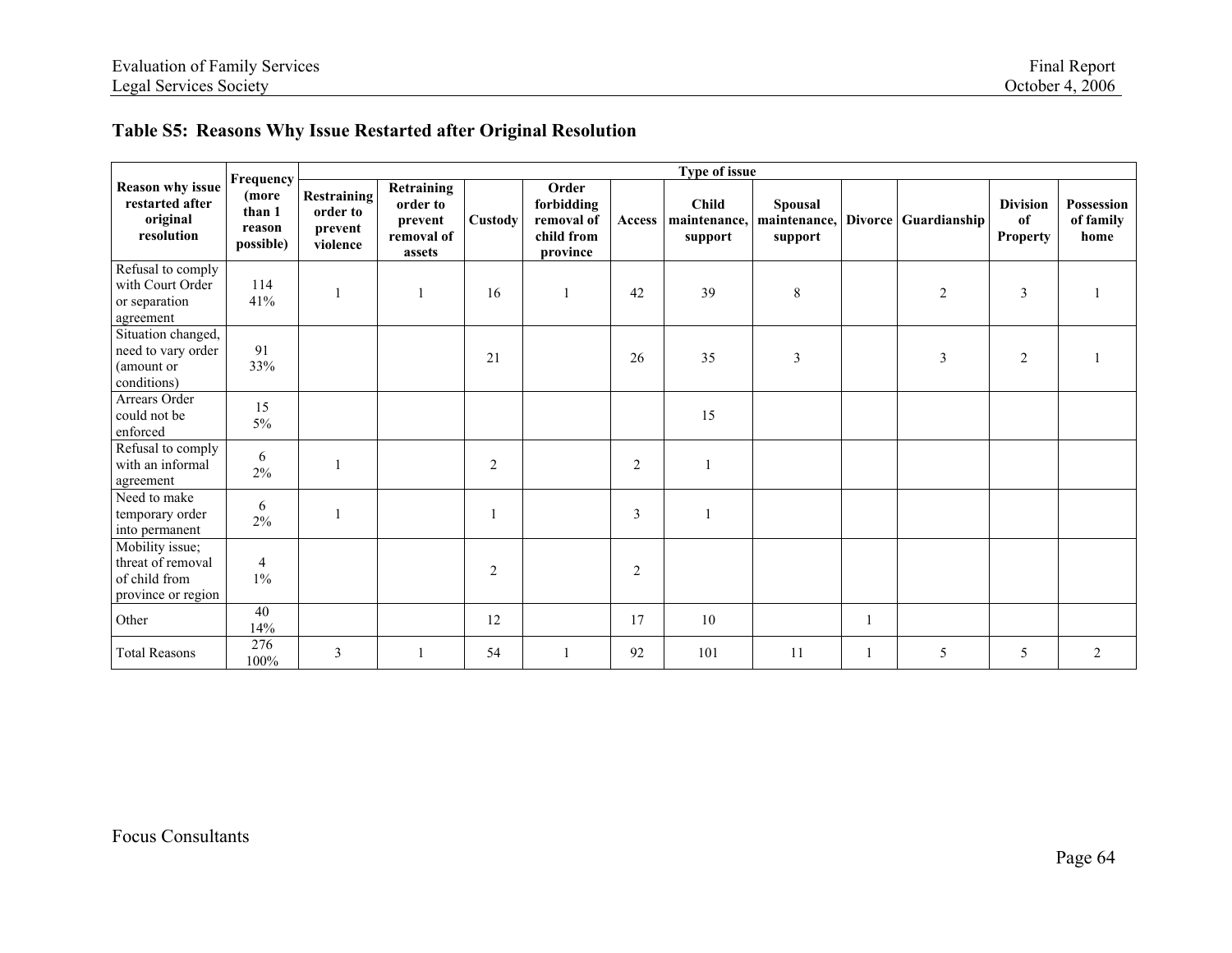## **Table S6: Services Used for Cases that Start Up Again, by type of Issue Involved**

|                                                | Frequency &                                                                              | Type of issue                                         |                |                                                             |                 |                                         |                           |  |                                   |                             |                                        |  |  |
|------------------------------------------------|------------------------------------------------------------------------------------------|-------------------------------------------------------|----------------|-------------------------------------------------------------|-----------------|-----------------------------------------|---------------------------|--|-----------------------------------|-----------------------------|----------------------------------------|--|--|
| <b>Service</b>                                 | percentage of<br>clients who<br>used this<br>service to deal<br>with restarted<br>issues | <b>Restraining</b><br>order to<br>prevent<br>violence | Custody        | Order<br>forbidding<br>removal of<br>child from<br>province | Access          | <b>Child</b><br>maintenance,<br>support | <b>Spousal</b><br>support |  | maintenance, Divorce Guardianship | <b>Property</b><br>division | <b>Possession</b><br>of family<br>home |  |  |
| $LawLine - advice$                             | 7(14%)                                                                                   |                                                       | $\overline{2}$ |                                                             | $\overline{2}$  | $\overline{\mathbf{3}}$                 |                           |  |                                   |                             |                                        |  |  |
| Provincial Court Family<br>Duty Counsel        | 26(14%)                                                                                  |                                                       | $\overline{7}$ |                                                             | 10              | 8                                       |                           |  |                                   |                             |                                        |  |  |
| Supreme Court Family Duty<br>Counsel           | 4(2%)                                                                                    |                                                       | $\mathbf{1}$   |                                                             |                 |                                         |                           |  |                                   |                             |                                        |  |  |
| <b>Emergency Services Referral</b>             | 67(35%)                                                                                  |                                                       | 17             |                                                             | $\overline{32}$ | 10                                      | $\mathfrak{Z}$            |  | $\overline{2}$                    |                             |                                        |  |  |
| <b>Limited Scope Supreme</b><br>Court Referral | 6(3%)                                                                                    |                                                       | 2              |                                                             | -1              | 2                                       |                           |  |                                   |                             |                                        |  |  |
| <b>Extended Services Referral</b><br>Program   | 30(16%)                                                                                  | $\overline{2}$                                        | $\overline{7}$ |                                                             | 13              | $\overline{4}$                          | 3                         |  |                                   |                             |                                        |  |  |
| Legal Aid Intake                               | 41 (22%)                                                                                 |                                                       | 11             |                                                             | 20              | $\tau$                                  | $\mathbf{1}$              |  |                                   |                             | $\mathbf{1}$                           |  |  |
| Community Advocacy<br>Service or Clinic        | 6(3%)                                                                                    |                                                       |                |                                                             | 4               |                                         |                           |  |                                   |                             |                                        |  |  |
| Family Justice Counsellor                      | 26 (14%)                                                                                 |                                                       | $8\,$          |                                                             | 6               | 10                                      | 2                         |  |                                   |                             |                                        |  |  |
| Private Lawyer                                 | 40 (21%)                                                                                 |                                                       | 11             |                                                             | 18              | 9                                       |                           |  |                                   |                             |                                        |  |  |
| Internet: Family Law Self-<br>help             | $1(1\%)$                                                                                 |                                                       |                |                                                             |                 |                                         |                           |  |                                   |                             |                                        |  |  |
| Legal Information Outreach<br>Worker           | $0(0\%)$                                                                                 |                                                       |                |                                                             |                 |                                         |                           |  |                                   |                             |                                        |  |  |
| Internet: LawLink                              | 5(3%)                                                                                    |                                                       |                |                                                             | 2               | $\overline{2}$                          |                           |  |                                   |                             |                                        |  |  |
| <b>Printed Materials</b>                       | 4(2%)                                                                                    |                                                       |                |                                                             | 2               |                                         |                           |  |                                   |                             |                                        |  |  |
| Pro Bono Clinic                                | 4(2%)                                                                                    |                                                       |                |                                                             | 2               |                                         |                           |  |                                   |                             |                                        |  |  |
| Family Advice Lawyer<br>Project                | 2(1%)                                                                                    |                                                       |                |                                                             |                 | $\overline{2}$                          |                           |  |                                   |                             |                                        |  |  |
| Other                                          | 47 (25%)                                                                                 |                                                       | $\mathfrak{Z}$ |                                                             | 5               | 37                                      | $\overline{c}$            |  |                                   |                             |                                        |  |  |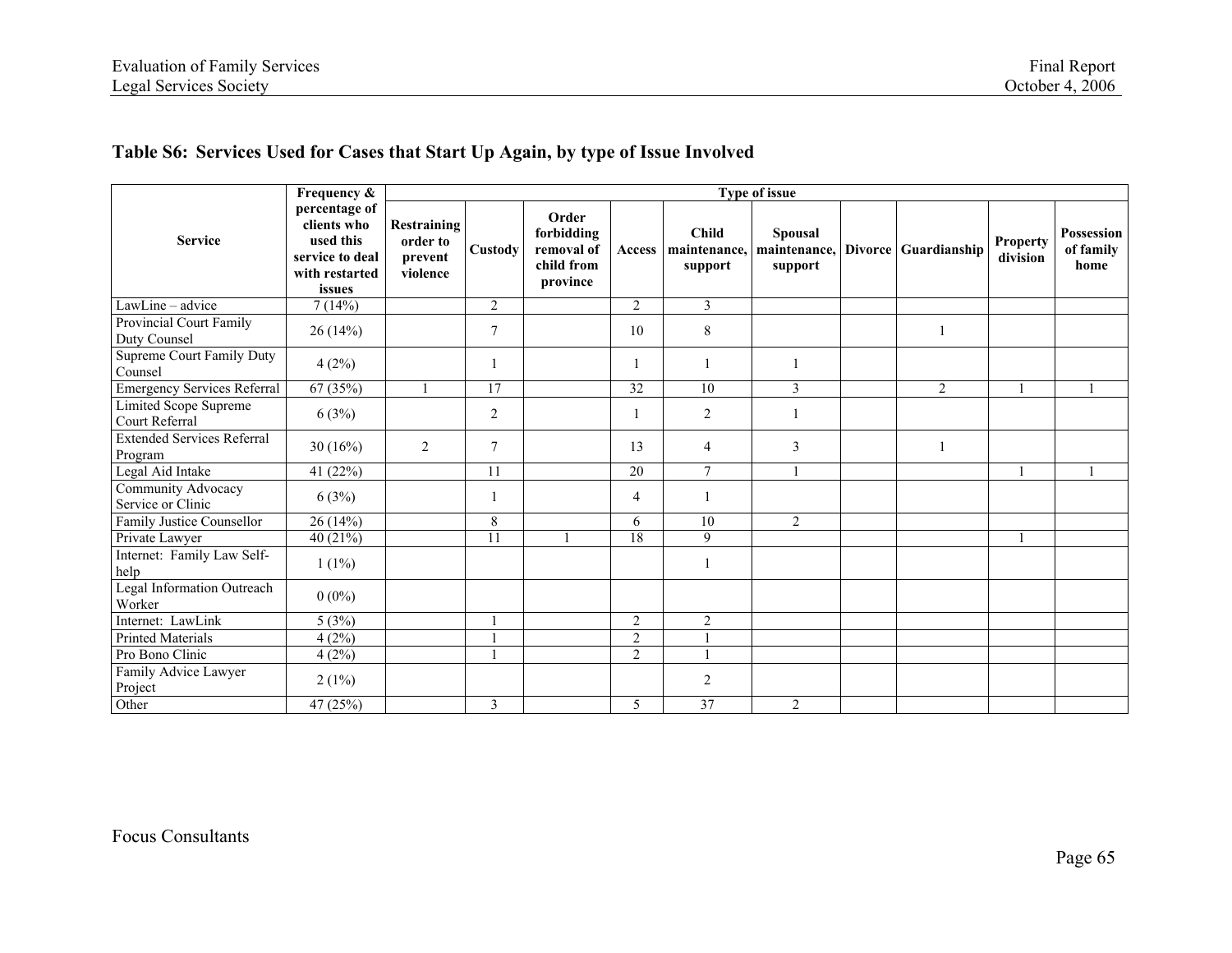|                                                                  | <b>Frequency &amp;</b><br>percentage of<br>clients who<br>used this<br>service to deal<br>with restarted<br>issues | Type of issue                                  |         |                                                             |               |                                         |                           |              |                                   |                      |                                        |  |  |
|------------------------------------------------------------------|--------------------------------------------------------------------------------------------------------------------|------------------------------------------------|---------|-------------------------------------------------------------|---------------|-----------------------------------------|---------------------------|--------------|-----------------------------------|----------------------|----------------------------------------|--|--|
| <b>Service</b>                                                   |                                                                                                                    | Restraining<br>order to<br>prevent<br>violence | Custody | Order<br>forbidding<br>removal of<br>child from<br>province | <b>Access</b> | <b>Child</b><br>maintenance,<br>support | <b>Spousal</b><br>support |              | maintenance, Divorce Guardianship | Property<br>division | <b>Possession</b><br>of family<br>home |  |  |
| <b>Total Contacts with</b><br>services                           | 316                                                                                                                |                                                | 73      |                                                             | 118           | 99                                      | 13                        | $\mathbf{0}$ |                                   |                      |                                        |  |  |
| <b>Total restarted issues</b>                                    | 263                                                                                                                |                                                | 53      |                                                             | 90            | 94                                      | 10                        |              |                                   |                      |                                        |  |  |
| <b>Total issues where clients</b><br>did contact a service       | 213                                                                                                                |                                                | 46      |                                                             | 75            | 71                                      | 9                         | $\mathbf{0}$ |                                   |                      |                                        |  |  |
| <b>Total issues where clients</b><br>did not contact any service | 50                                                                                                                 |                                                | 7       | $\mathbf{0}$                                                | 15            | 23                                      |                           |              |                                   |                      |                                        |  |  |

Notes:

1) 189 client had issues that re-emerged. Clients may have contacted more than one service to resolve a problem that had restarted, so percentages do not total 100%

2) Clients in 19% (50/263) of issues did not contact any service when an issue restarted.<br>3) The clients in 213 issues who did contact a service for their problem contacted 1.48 se

The clients in 213 issues who did contact a service for their problem contacted 1.48 services (316/213) per issue.

4) Issues that did not restart are not included in this table. In two restarted issues, the client did not respond to this question.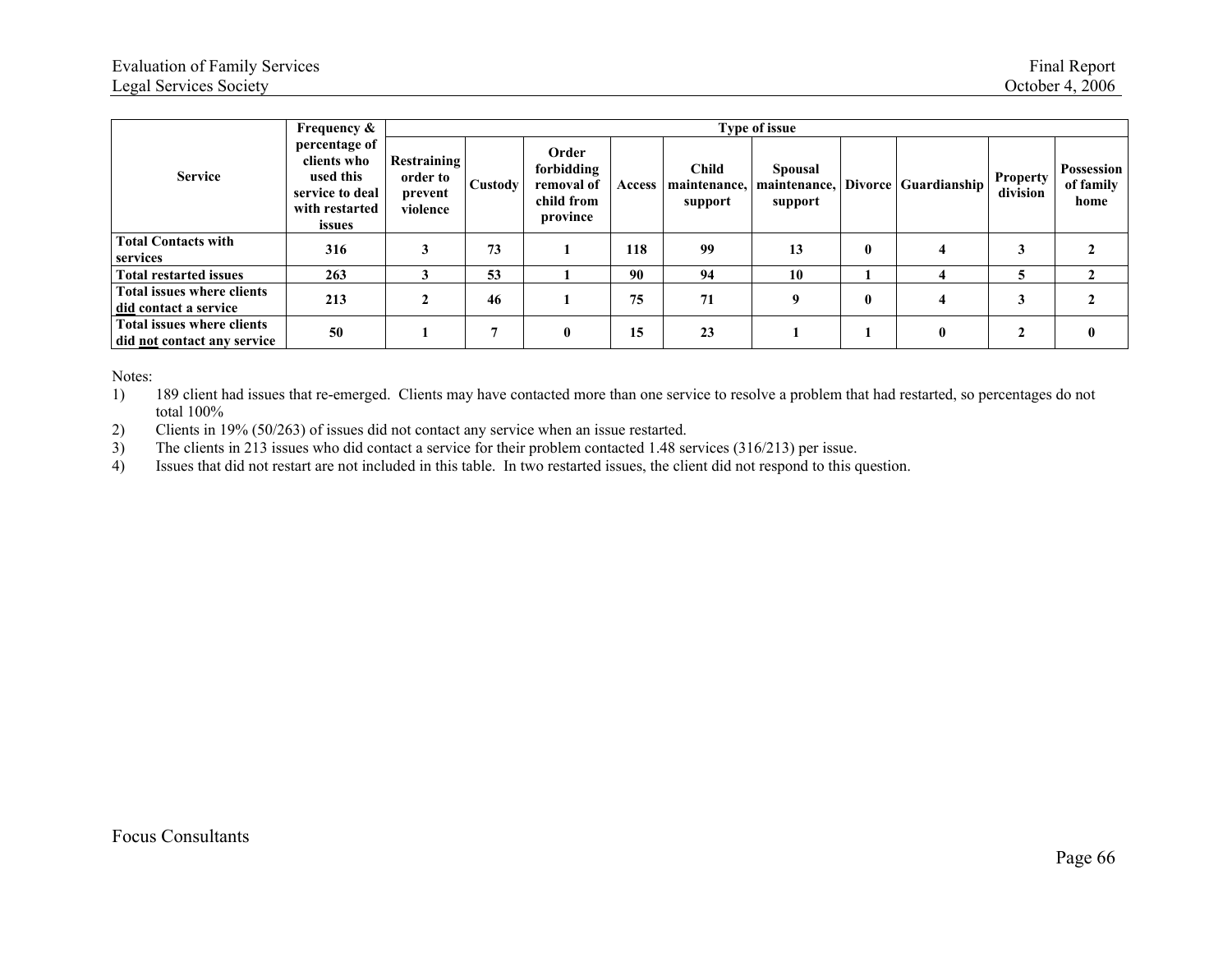|                                                   |                                                              | <b>New Issues</b>                              |                |                |                                                             |                |                                         |                                           |                      |                                 |                |       |  |  |  |
|---------------------------------------------------|--------------------------------------------------------------|------------------------------------------------|----------------|----------------|-------------------------------------------------------------|----------------|-----------------------------------------|-------------------------------------------|----------------------|---------------------------------|----------------|-------|--|--|--|
|                                                   | Frequency<br>and % of<br>clients who<br>used this<br>service | Restraining<br>order to<br>prevent<br>violence | Custody        | Access         | Order<br>forbidding<br>removal of<br>child from<br>province | Guardianship   | <b>Child</b><br>maintenance,<br>support | <b>Spousal</b><br>maintenance.<br>support | Property<br>division | Possession<br>of family<br>home | <b>Divorce</b> | Other |  |  |  |
| LawLine - advice                                  | 5<br>3%                                                      |                                                |                |                | 1                                                           |                | 2                                       |                                           |                      |                                 |                |       |  |  |  |
| $LawLine - info$                                  | $\mathfrak{Z}$<br>$2\%$                                      |                                                |                |                |                                                             |                |                                         | $\mathbf{1}$                              |                      |                                 |                |       |  |  |  |
| Provincial Court<br>Family Duty<br>Counsel        | $12\,$<br>$7\%$                                              |                                                |                |                | 1                                                           |                | $\overline{4}$                          |                                           | $\overline{1}$       |                                 | 3              |       |  |  |  |
| Legal Information<br>Outreach Worker              | $\overline{4}$<br>$2\%$                                      |                                                |                |                |                                                             |                | $\overline{2}$                          |                                           |                      |                                 |                |       |  |  |  |
| Internet: LawLink                                 | $\overline{7}$<br>4%                                         |                                                |                |                |                                                             |                |                                         |                                           |                      |                                 | $\overline{4}$ |       |  |  |  |
| <b>Printed Materials</b>                          | $\overline{2}$<br>$1\%$                                      |                                                |                |                |                                                             |                |                                         |                                           |                      |                                 |                |       |  |  |  |
| Emergency<br>Services Referral                    | $\overline{17}$<br>$9\%$                                     |                                                | $\overline{3}$ | 3              |                                                             |                | 8                                       |                                           |                      |                                 | $\overline{2}$ |       |  |  |  |
| <b>Limited Scope</b><br>Supreme Court<br>Referral | $\overline{7}$<br>4%                                         |                                                |                |                |                                                             | $\overline{1}$ | $\overline{2}$                          |                                           |                      |                                 | 2              |       |  |  |  |
| <b>Extended Services</b><br>Referral Program      | 5<br>3%                                                      |                                                |                |                |                                                             |                |                                         |                                           |                      |                                 | 2              |       |  |  |  |
| Legal Aid Intake                                  | 17<br>$9\%$                                                  |                                                | 4              | $\mathfrak{Z}$ |                                                             | $\overline{1}$ | $7\phantom{.0}$                         |                                           | -1                   |                                 |                |       |  |  |  |
| Community<br>Advocacy Service<br>or Clinic        | 9<br>$5\%$                                                   |                                                |                | $\overline{2}$ |                                                             |                |                                         |                                           | -1                   |                                 | $\mathbf{3}$   |       |  |  |  |
| Family Justice<br>Counsellor                      | 11<br>$6\%$                                                  |                                                | 4              | 2              |                                                             |                | 5                                       |                                           |                      |                                 |                |       |  |  |  |

## **Table S7: Types of Issues and Services Used to Deal with New but Related Issues**

## Focus Consultants